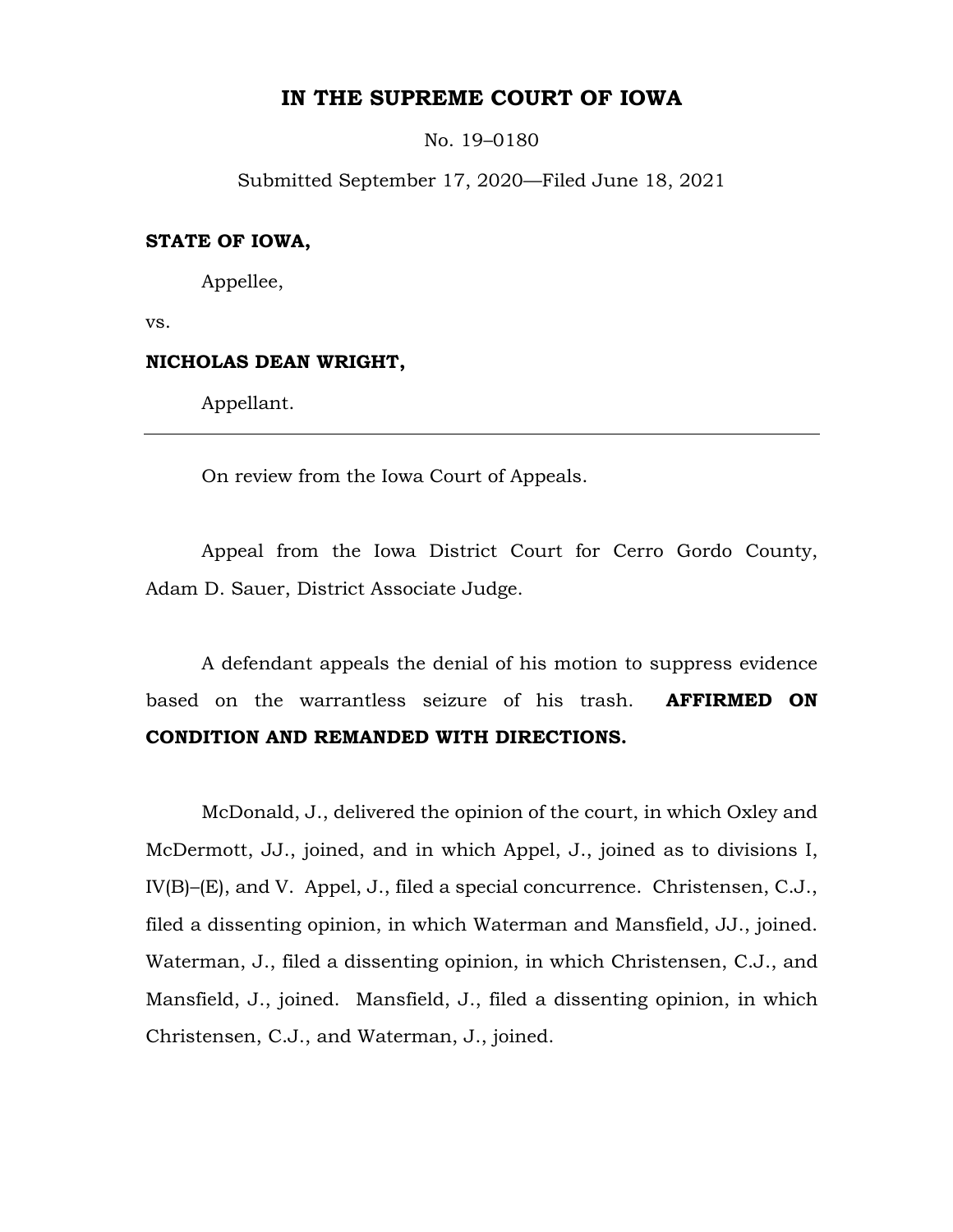Colin C. Murphy (argued) of Gourley Rehkemper Lindholm, P.L.C., West Des Moines, for appellant.

Thomas J. Miller, Attorney General, Linda J. Hines (argued), Assistant Attorney General, Carlyle D. Dalen, County Attorney, and Steven D. Tynan, Assistant County Attorney, for appellee.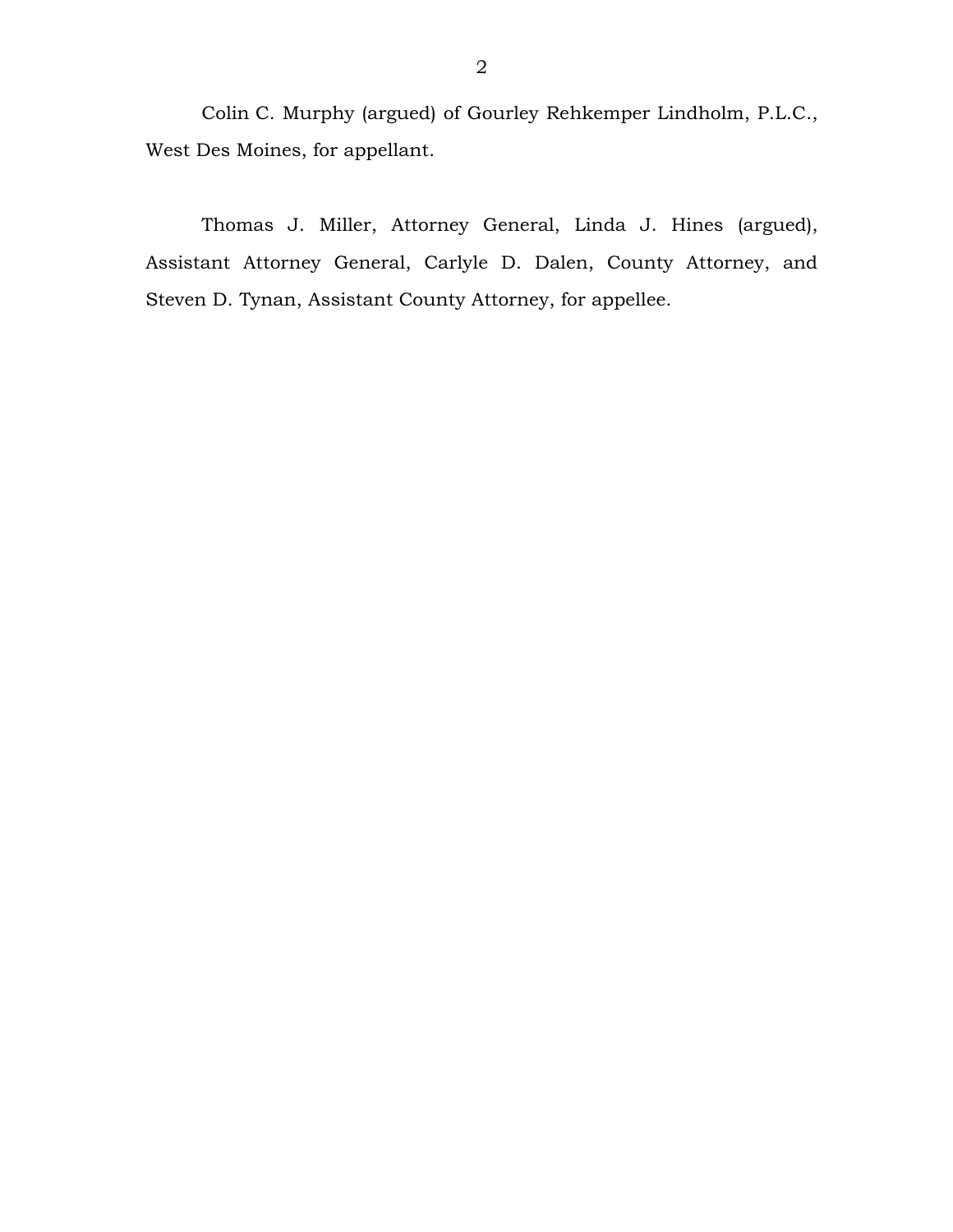# **McDONALD, Justice.**

"Decency, security, and liberty alike demand that government officials shall be subjected to the same rules of conduct that are commands to the citizen." *Olmstead v. United States*, 277 U.S. 438, 485, 48 S. Ct. 564, 575 (1928) (Brandeis, J., dissenting), *overruled in part by Katz v. United States*, 389 U.S. 347, 88 S. Ct. 507 (1967), *and Berger v. New York*, 388 U.S. 41, 87 S. Ct. 1873 (1967). We are tasked in this case of determining whether this bedrock constitutional principle prohibits a peace officer engaged in general criminal investigation without a warrant from taking a citizen's opaque trash bags left outside for collection, opening the trash bags, and rummaging through the papers and effects contained therein.

I.

Nicholas Wright lives in Clear Lake. Like most municipalities, Clear Lake regulates the "storage, collection and disposal of solid waste" to protect the "health, safety and welfare" of its residents. Clear Lake, Iowa, Code of Ordinances § 105.01 (2003). The city restricts the manner in which residents can dispose of waste. *See id.* at §§ 105.05 (restricting open burning), .06 (requiring separation of yard waste), .07 (prohibiting littering), .08 (prohibiting open dumping). The city requires "the owner or occupant of the premises served" to set out the solid waste containers for collection once per week "at the curb or alley line." *Id.* at §§ 105.10(3), 106.04. The city limits who may access and collect solid waste to licensed and contracted collectors. *See id.* § 105.02(1) (defining collector); *id.* §§ 106.01 (providing for collection service), .06 (granting collectors right of entry), .07 (prohibiting solid waste collection without a city contract), .11 (setting forth licensing requirements). The city makes it "unlawful for any person to . . . [t]ake or collect any solid waste which has been placed out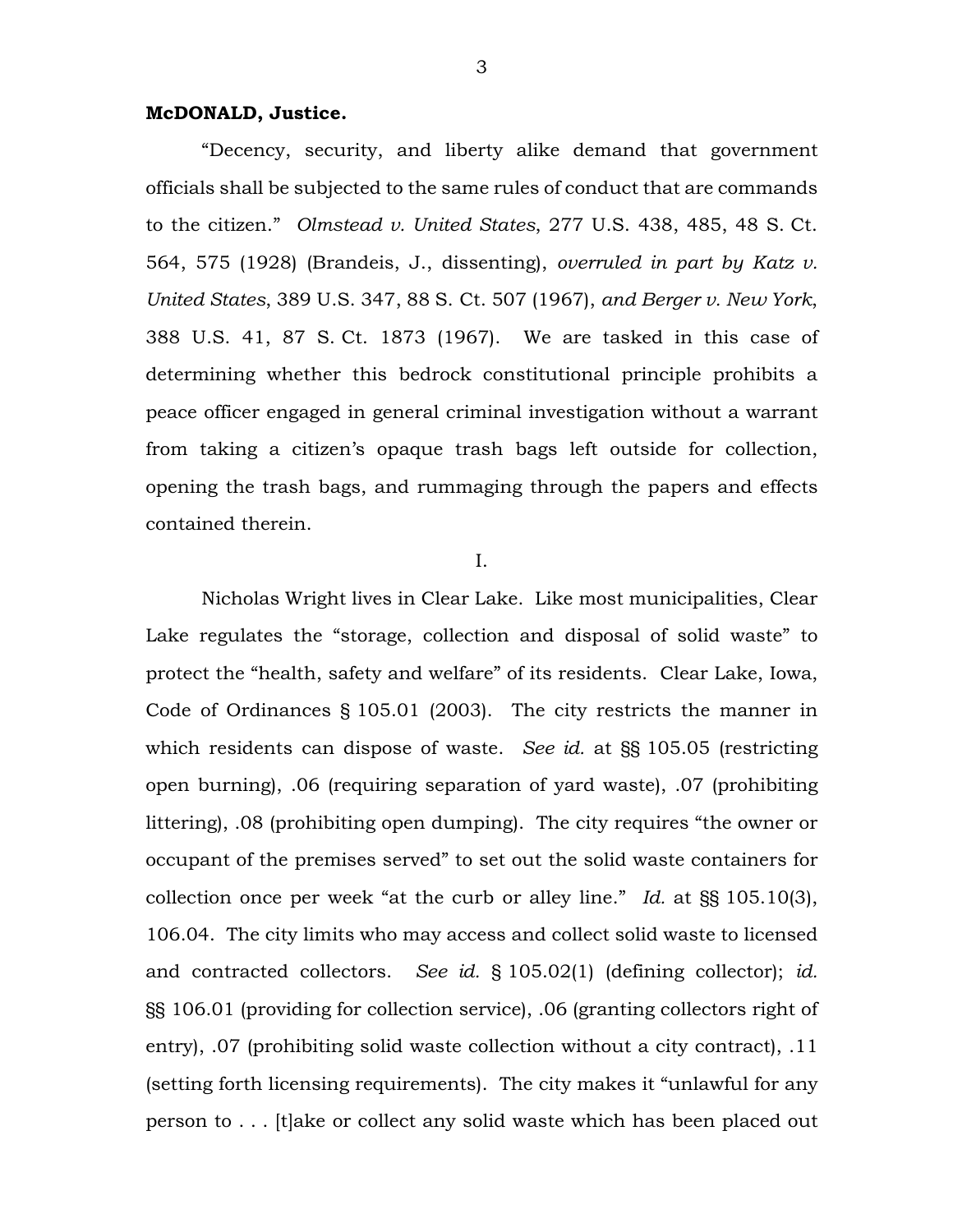for collection on any premises, unless such person is an authorized solid waste collector." *Id.* § 105.11(4). Violation of this ordinance is punishable by a fine. *See id.* § 1.15.

Despite the ordinance making it unlawful for any person (other than an authorized collector) to take solid waste placed out for collection, Officer Brandon Heinz, on three occasions, during the dark of night, without probable cause or a warrant, went into the alley behind Wright's residence to take Wright's garbage bags and search through them to "obtain information about what Mr. Wright may have been doing inside [his] house." More specifically, Officer Heinz was "looking for anything related to drug activity." Heinz focused his criminal investigation on Wright based on information from Deputy Tami Cavett. She informed Heinz that a male nicknamed "Beef" was selling drugs and lived near a local bar. Through the course of his investigation, Heinz discovered Wright went by the nickname "Beef" and lived three blocks from the bar.

The first time Heinz went through Wright's papers and effects occurred on September 11, 2017. Around 11:30 p.m. that night, Heinz observed two garbage cans without lids at the edge of the alley behind Wright's residence. Heinz believed the garbage cans had been placed there for waste collection the next morning. He testified he was able to access the garbage bags without leaving the alley. The bags were opaque, and Heinz "couldn't see through them or anything." He was not "able to observe anything that led [him] to believe there was evidence of criminal activity in the bag until [he] opened the bag." Heinz "retrieved the garbage bags and brought them to the police department where [he] went through them."

Heinz testified he "[s]earched through the contents for narcotics related contraband." He found empty poppy seed packages and fabric

4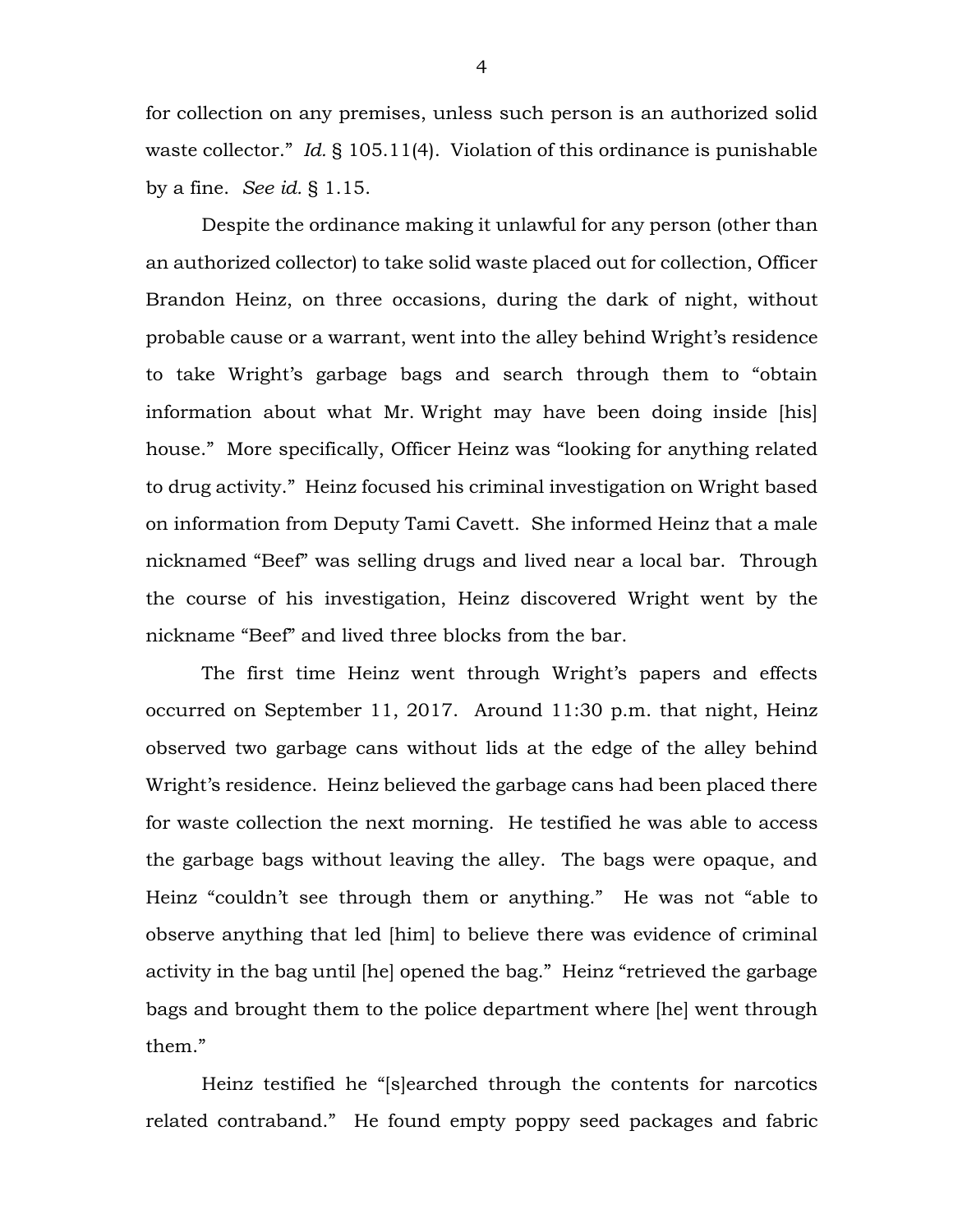squares with circular brown stains around one inch in diameter and seeds stuck to the fabric. He submitted the seeds and fabric squares to the Division of Criminal Investigation (DCI) for testing. Heinz received the DCI lab report on November 2, which confirmed the seeds were poppy seeds. One fabric square tested positive for morphine. Two fabric squares tested positive for a combination of morphine and cocaine.

After receiving test results from DCI, Heinz again took garbage bags from the alley behind Wright's home on the nights of November 6 and November 20 and returned to the police station to search through the bags. On November 6, Heinz found two pieces of mail addressed to Wright, one from a bank and one from a telecommunications company. Heinz found more fabric squares with brown stains and poppy seeds stuck to them. On November 20, he found similar items as well as empty poppy seed packages and a 10-pound poppy seed package that had 9.75 pounds remaining in the package.

Heinz then applied for and was granted a search warrant. Probable cause for the search warrant was predicated on the evidence obtained from the warrantless seizure and search of Wright's trash bags. The police executed the warrant at Wright's residence on November 21. They discovered a baggie containing two grams of marijuana and several capsules of Vyvanse, a prescription drug for which Wright had no prescription.

The State charged Wright with three counts of unlawful possession of drugs: (1) possession of a prescription drug without a valid prescription, in violation of Iowa Code section 155A.21 (2017); (2) possession of marijuana, in violation of Iowa Code section 124.401(5); and (3) possession of Vyvanse, in violation of Iowa Code section 124.401(5).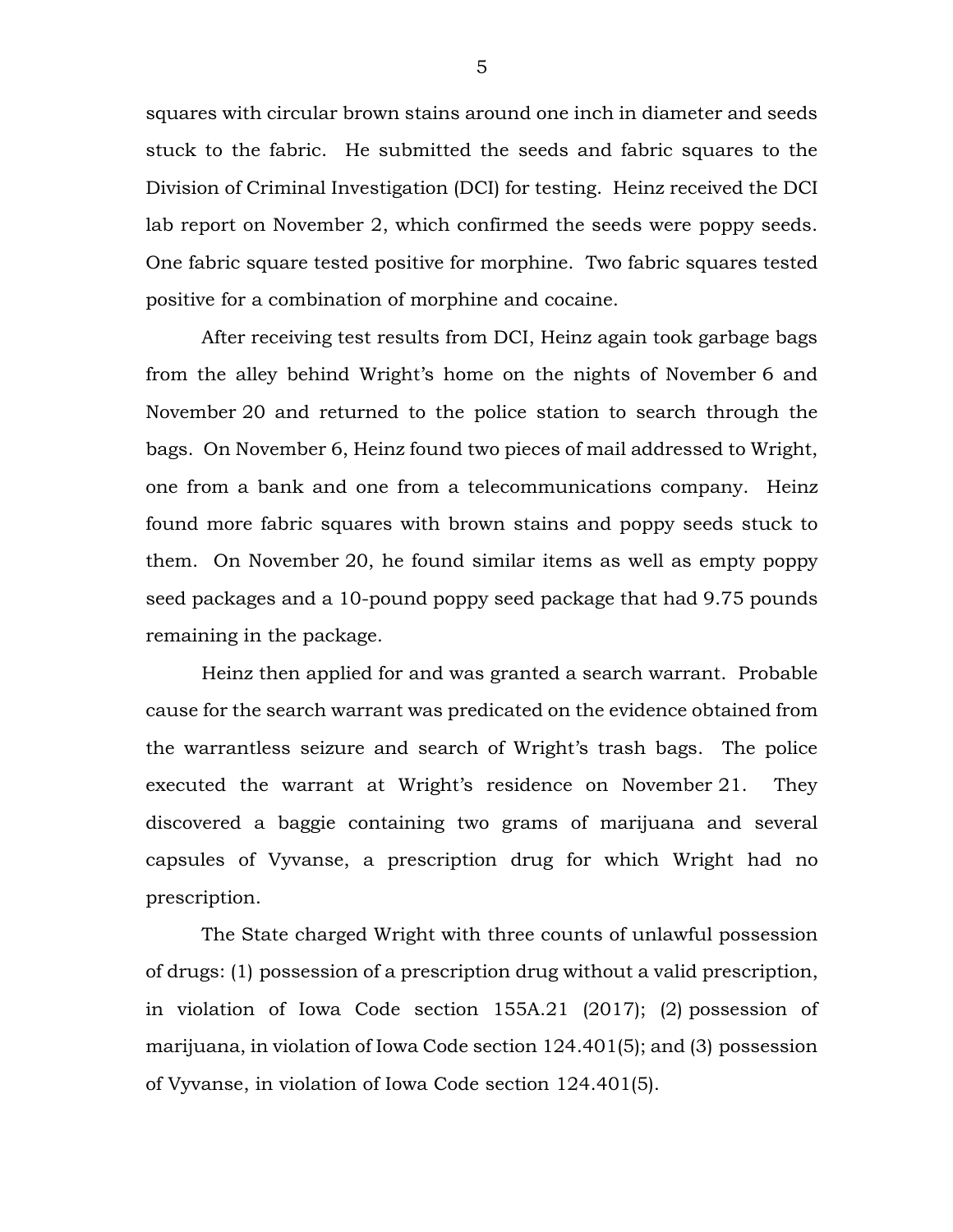Wright timely filed a motion to suppress evidence. Wright argued Heinz's warrantless removal of the trash bags from Wright's residence and search of the papers and effects contained therein violated Wright's federal and state constitutional rights to be free from unreasonable seizures and searches. Wright made two arguments in support of his motion. First, he argued Heinz physically trespassed on his property. Second, he argued he had a reasonable expectation of privacy in the contents contained in his trash bags. Wright argued the search warrant ultimately issued was without probable cause if the evidence obtained from the warrantless seizures and searches of his trash bags were suppressed. The district court denied the motion.

Pursuant to a plea agreement, the State subsequently dismissed count one of the trial information. Following a trial on the minutes of testimony, the district court found Wright guilty of counts two and three and sentenced Wright to serve two days in jail.

Wright appealed, and we transferred the case to the court of appeals. The court of appeals affirmed the district court's denial of Wright's motion to suppress evidence. The court of appeals reasoned Heinz did not unlawfully trespass on Wright's property because there was no physical intrusion into a constitutionally protected area. The court of appeals reasoned Wright had no reasonable expectation of privacy in the contents of his garbage under federal or state law.

We granted Wright's application for further review. "On further review, we have the discretion to review any issue raised on appeal." *Burton v. Hilltop Care Ctr.*, 813 N.W.2d 250, 255 (Iowa 2012) (quoting *State v. Marin*, 788 N.W.2d 833, 836 (Iowa 2010), *overruled on other grounds by Alcala v. Marriott Int'l, Inc.*, 880 N.W.2d 699 (Iowa 2016)). Where, "as here, a defendant raises both federal and state constitutional claims, the court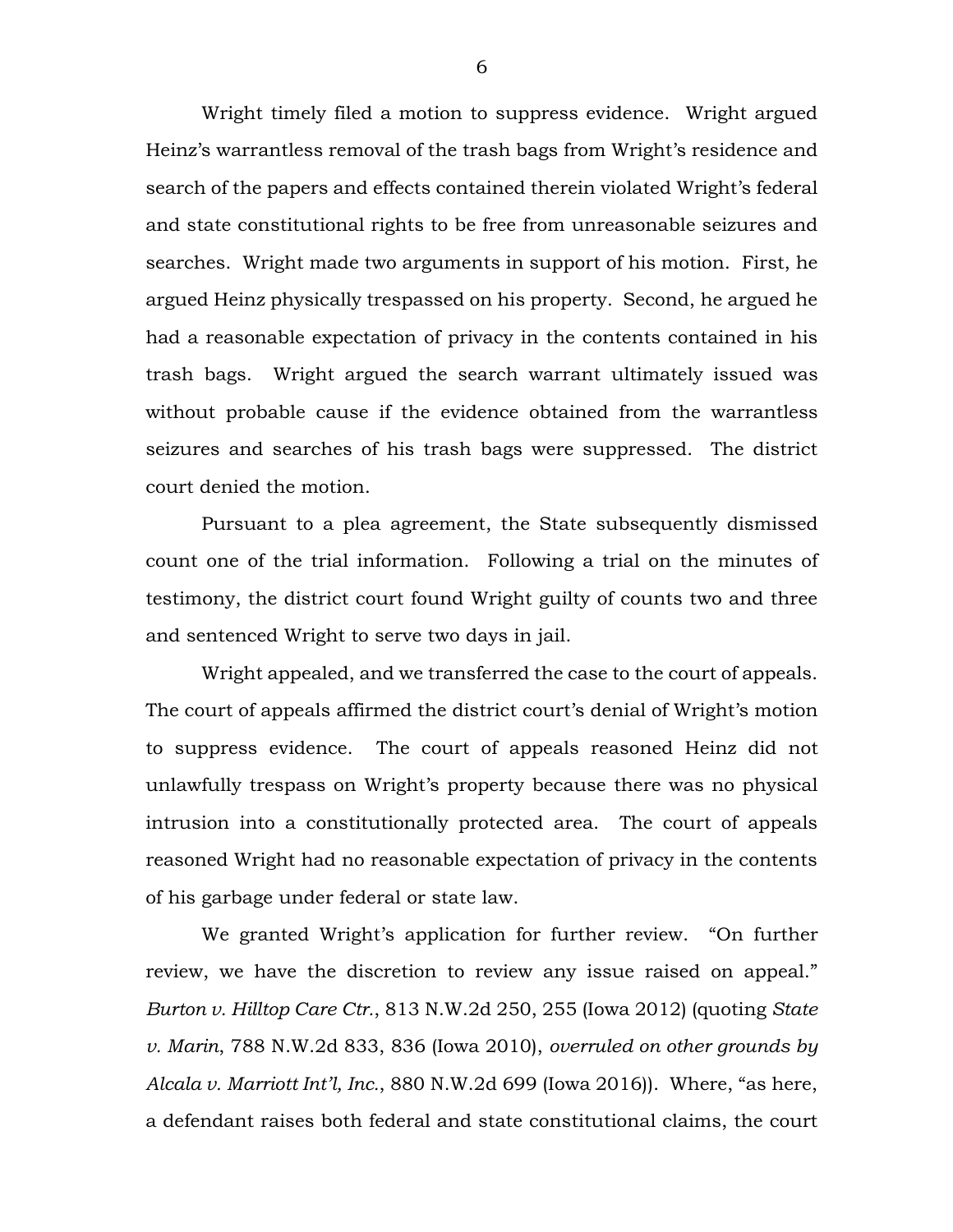has discretion to consider either claim first or consider the claims simultaneously." *State v. Pals*, 805 N.W.2d 767, 772 (Iowa 2011). Because Wright's state constitutional claim is dispositive of the case, we exercise our discretion to address only that claim. The court of appeals decision is final as to Wright's federal claim.

II.

The Iowa Constitution provides, "This Constitution shall be the supreme law of the state, and any law inconsistent therewith, shall be void." Iowa Const. art. XII, § 1. The Iowa Constitution provides any law without regard to its source—inconsistent therewith "shall be void." *Id.* None of the departments of our state government are authorized—by bill, order, rule, judicial decision, or otherwise—to make law or legalize conduct infringing upon the minimum rights guaranteed in the Iowa Constitution. We "must provide at a minimum the degree of protection [the constitution] afforded when it was adopted." *United States v. Jones*, 565 U.S. 400, 411, 132 S. Ct. 945, 953 (2012) (emphasis omitted).

In determining the minimum degree of protection the constitution afforded when adopted, we generally look to the text of the constitution as illuminated by the lamp of precedent, history, custom, and practice. *See Planned Parenthood of the Heartland v. Reynolds*, 915 N.W.2d 206, 247 (Iowa 2018) (Mansfield, J., dissenting) (beginning constitutional analysis with the text and original understanding); *State v. Crooks*, 911 N.W.2d 153, 167 (Iowa 2018) ("In exercising our independent judgment, we are 'guided by "the standards elaborated by controlling precedents and by [our] own understanding and interpretation of the [Iowa Constitution's] text, history, meaning, and purpose." ' " (alterations in original) (quoting *State v. Lyle*, 854 N.W.2d 378, 386 (Iowa 2014))); *State v. Green*, 896 N.W.2d 770, 778 (Iowa 2017) ("[W]e interpret our constitution consistent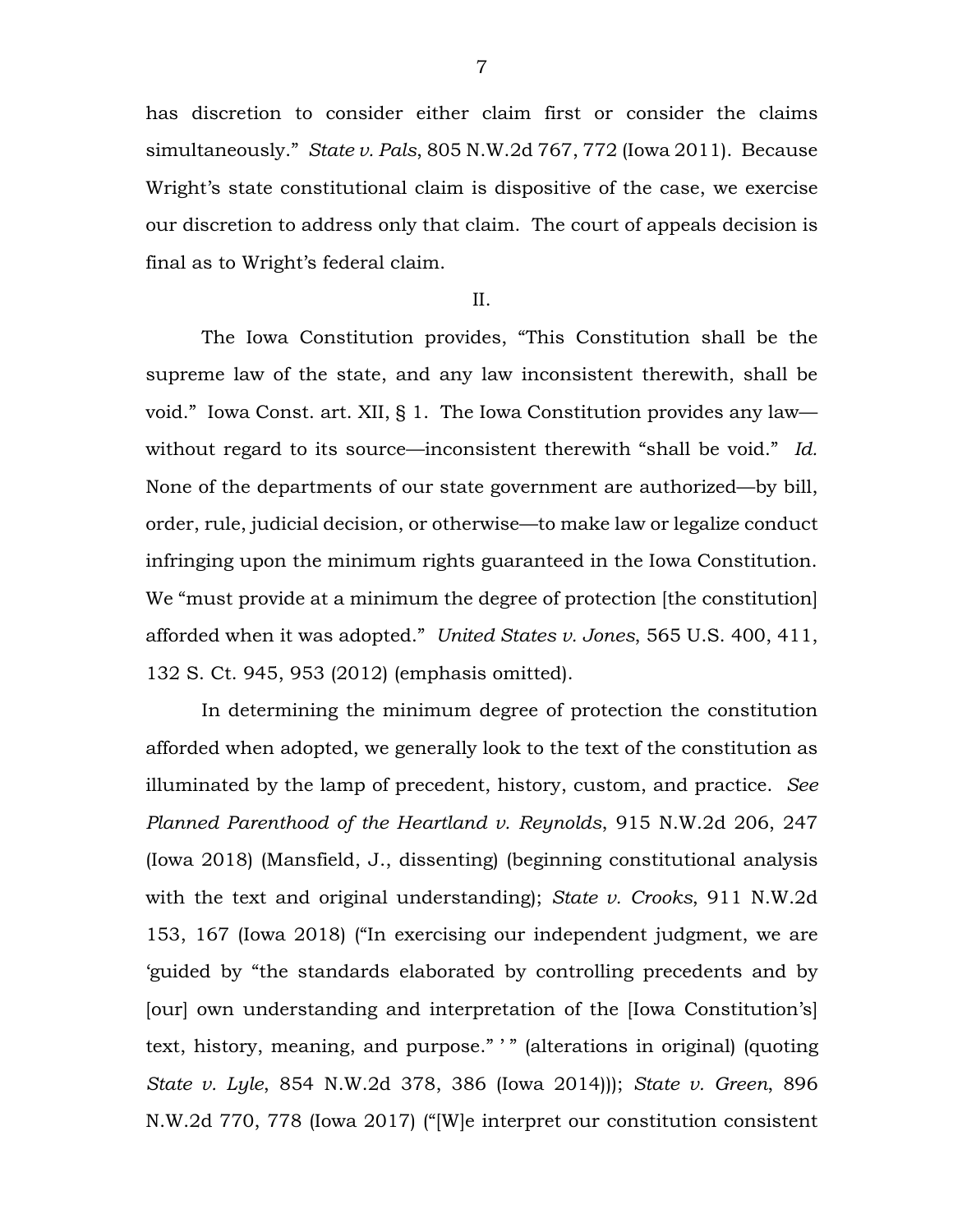with the text given to us by our founders through the lens of the facts and circumstances of today."); *State v. Senn*, 882 N.W.2d 1, 8 (Iowa 2016) ("First and foremost, we give the words used by the framers their natural and commonly-understood meaning. However, we may also examine the constitutional history and consider the object to be attained or the evil to be remedied as disclosed by the circumstances at the time of adoption." (quoting *Star Equip., Ltd. v. State*, 843 N.W.2d 446, 457–58 (Iowa 2014))).

This court is the final arbiter of the meaning of the Iowa Constitution. While we give respectful consideration to the decisions of the United States Supreme Court in its interpretation of parallel provisions of the Federal Constitution, we have a duty to independently interpret the Iowa Constitution. *See State v. Brown*, 930 N.W.2d 840, 847 (Iowa 2019). Our duty to independently interpret the Iowa Constitution holds even "though the two provisions may contain nearly identical language and have the same general scope, import, and purpose." *State v. Brooks*, 888 N.W.2d 406, 410–11 (Iowa 2016) (quoting *State v. Jackson*, 878 N.W.2d 422, 442 (Iowa 2016)). On questions of state constitutional law, the Supreme Court "is, in law and in fact, inferior in authority to the courts of the States." *McClure v. Owen*, 26 Iowa 243, 249 (1868); *see also Minnesota v. Nat'l Tea Co.*, 309 U.S. 551, 557, 60 S. Ct. 676, 679 (1940) ("It is fundamental that state courts be left free and unfettered by us in interpreting their state constitutions.").

Our duty of independent interpretation is truly independent. Federal constitutional law is not a framework or "floor" that dictates the required doctrine or minimum content of the state constitution. *See State v. Ingram*, 914 N.W.2d 794, 799 (Iowa 2018) ("Although the Iowa and United States Constitutions have similarly worded search and seizure provisions, that does not mean the two regimes and the cases under them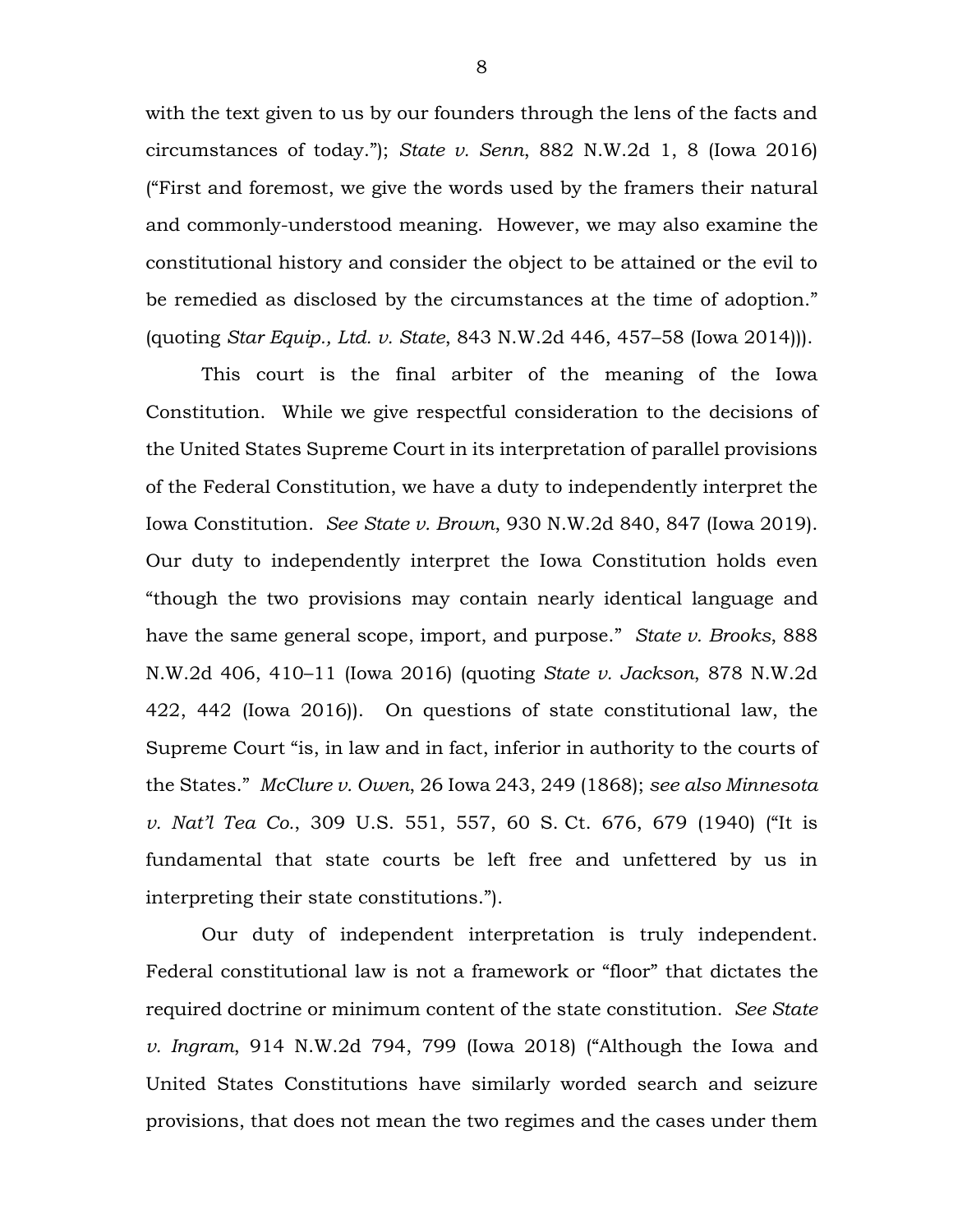may be conflated.").1 "However useful that floor-ceiling metaphor may be, it obscures the larger truth that the level of protection of rights under the state constitutions can be the same as, higher than, or lower than that provided by the federal constitution." *Malyon v. Pierce County*, 935 P.2d 1272, 1281 n.30 (Wash. 1997) (en banc) (quoting Neil McCabe, *The State and Federal Religion Clauses: Differences of Degree and Kind*, 5 St. Thomas L. Rev. 49, 50 (1992)).<sup>2</sup>

In claims arising under the Iowa Constitution, the right question is thus not whether the Iowa Constitution should be interpreted more stringently or less stringently than its federal counterpart. "This court is free to interpret our constitution to provide less or more protection than the Federal Constitution." *Brown*, 930 N.W.2d at 857 (McDonald, J., concurring specially). Instead,

The right question is what the [Iowa Constitution] means and how it applies to the case at hand. The answer may turn out

 $\overline{a}$ 

<sup>1</sup>Although the Federal Constitution does not set a legal floor in terms of dictating content of the Iowa Constitution, it does provide an effective floor in the practical sense that government officials are required to comply with the more stringent standard.

<sup>2</sup>*See also State v. Oliver*, 372 S.E.2d 256, 259 (Ga. Ct. App. 1988) ("If anything, the Georgia Constitution is less protective than the Fifth Amendment, for it recognizes an exception to the bar against double jeopardy when the first trial ends in mistrial."); *State v. Jackson*, 503 S.E.2d 101, 103 (N.C. 1998) ("Strictly speaking, however, a state may still construe a provision of its constitution as providing less rights than are guaranteed by a parallel federal provision."); *Alva State Bank & Tr. Co. v. Dayton*, 755 P.2d 635, 638 (Okla. 1988) (Kauger, J., specially concurring) (per curiam) (recognizing that if the state constitution provides less protection than federal law, then "the question must be determined by federal law"); *Ex parte Tucci*, 859 S.W.2d 1, 32 n.34 (Tex. 1993) (Phillips, C.J., concurring) ("Literally read, this position makes no logical sense. If our text was written at a different time by different people with different concerns, then the protection it affords may be greater, lesser, or the same as that provided by a different provision in the United States Constitution."); *Hulit v. State*, 982 S.W.2d 431, 437 (Tex. Crim. App. 1998) (en banc) ("The Supremacy Clause means that, in practical terms, persons will always be able to avail themselves of the greater right. This is very important to litigants and their counsel, who are naturally and properly result-oriented. But it does not mean that a court, faithfully interpreting state laws, can only find in them protections that equal or exceed federal laws."); *State v. Briggs*, 199 P.3d 935, 942 (Utah 2008) (recognizing state law may "provide a lesser level of protection," in which case the court addresses the federal claim).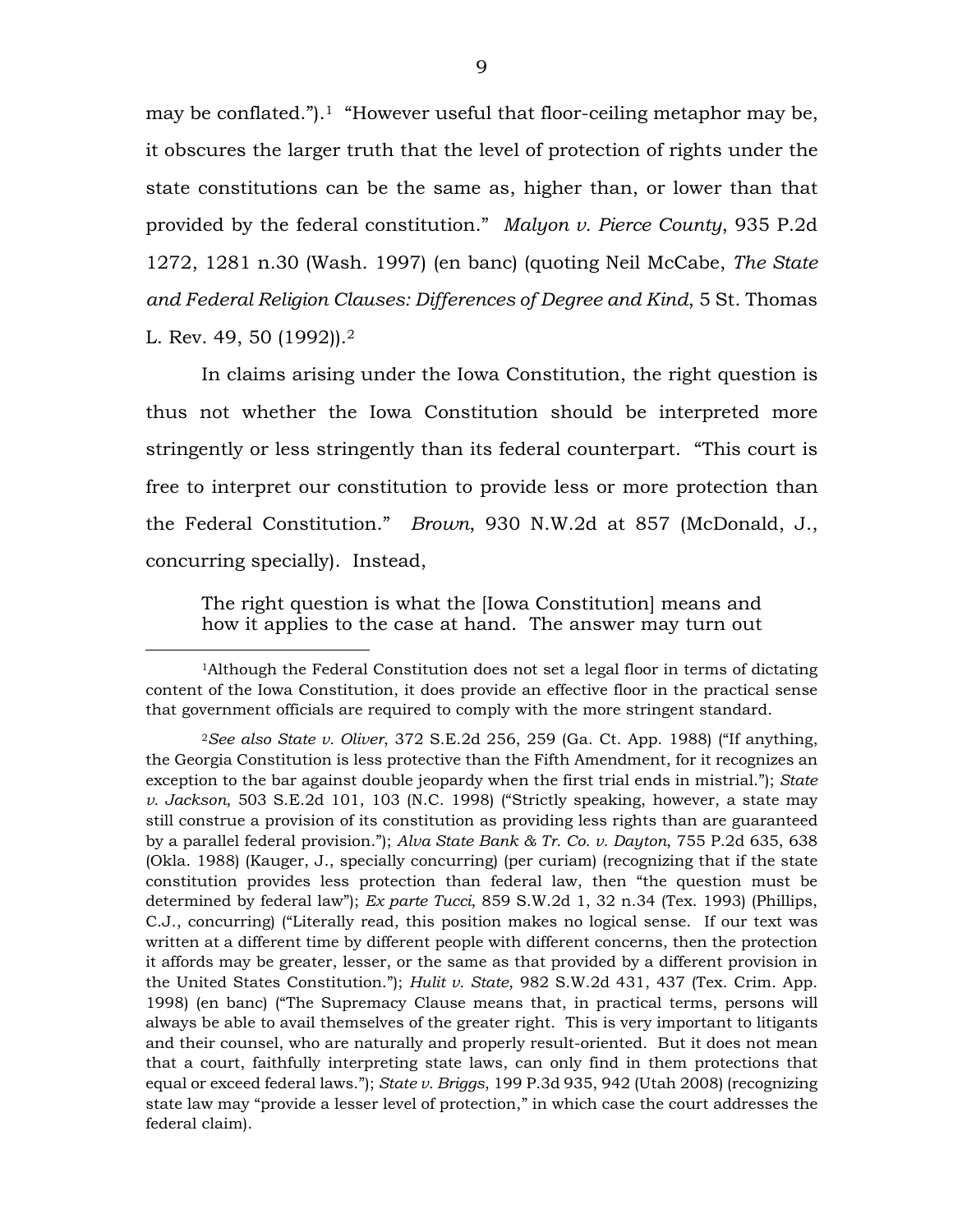the same as it would under federal law. The [Iowa Constitution] may prove to be more protective than federal law. The [Iowa Constitution] also may be less protective. In that case the court must go on to decide the claim under federal law, assuming it has been raised.

Hans A. Linde, *E Pluribus—Constitutional Theory and State Courts*, 18 Ga. L. Rev. 165, 179 (1984) [hereinafter Linde]; *see also Massachusetts v. Upton*, 466 U.S. 727, 738, 104 S. Ct. 2085, 2091 (1984) (Stevens, J., concurring in the judgment) (per curiam) (quoting Linde, 18 Ga. L. Rev. at 179).

III.

Article I, section 8 of the Iowa Constitution provides:

The right of the people to be secure in their persons, houses, papers and effects, against unreasonable seizures and searches shall not be violated; and no warrant shall issue but on probable cause, supported by oath or affirmation, particularly describing the place to be searched, and the persons and things to be seized.<sup>3</sup>

#### A.

At the time of America's founding, the prohibition against "unreasonable" seizures and searches had a particular meaning. John Adams first introduced the term "unreasonable" into search and seizure law in his draft of the 1780 Massachusetts Constitution. *See Commonwealth v. Haynes*, 116 A.3d 640, 650 (Pa. Super. Ct. 2015). "Adams's authorship reveals that 'unreasonable' was derived from Sir Edward Coke's earlier use of 'against reason' as a synonym for inherent illegality or unconstitutionality." Thomas Y. Davies, *Recovering the Original Fourth Amendment*, 98 Mich. L. Rev. 547, 554–55 (1999).

 $\overline{a}$ 

<sup>3</sup>The Fourth Amendment to the United States Constitution is materially indistinguishable from article I, section 8 of the Iowa Constitution. Because our search and seizure jurisprudence is intertwined with federal search and seizure jurisprudence, we will discuss federal cases as relevant.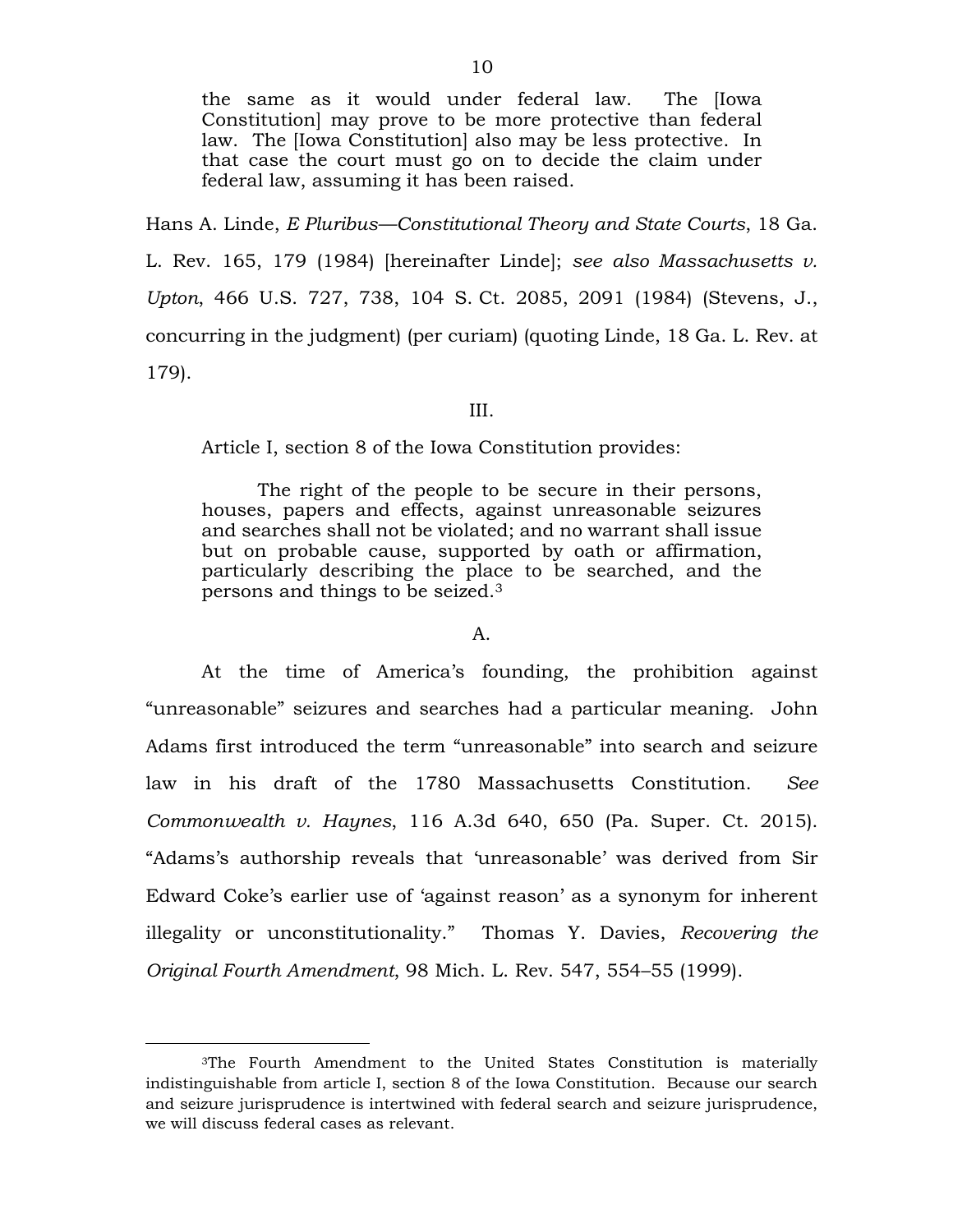The Fourth Amendment did not refer to reasonableness in a relativistic, balancing sense. "Originally, the word 'unreasonable' in the Fourth Amendment likely meant 'against reason'—as in 'against the reason of the common law.' " *Carpenter v. United States*, 585 U.S. \_\_\_, \_\_\_, 138 S. Ct. 2206, 2243 (2018) (Thomas, J., dissenting) (quoting Laura K. Donohue, *The Original Fourth Amendment*, 83 U. Chi. L. Rev. 1181, 1270 (2016)); *see also Torres v. Madrid*, 592 U.S. \_\_\_, \_\_\_, 141 S. Ct. 989, 996 (2021) ("Early American courts . . . embraced other common law principles of search and seizure."); *United States v. Carloss*, 818 F.3d 988, 1006 (10th Cir. 2016) (Gorsuch, J., dissenting) ("[T]he Fourth Amendment, at a minimum, protects the people against searches of their persons, houses, papers, and effects to the same degree the common law protected the people against such things at the time of the founding, for in prohibiting 'unreasonable' searches the Amendment incorporated existing common law restrictions on the state's investigative authority."). Justice Story, in his leading treatise on the Federal Constitution, stated the prohibition against unreasonable seizures and searches "is little more than the affirmance of a great constitutional doctrine of the common law." 3 Joseph Story, *Commentaries on the Constitution of the United States* §§ 1894–1895, at 748 (1833). "[B]y prohibiting 'unreasonable' searches and seizures in the Fourth Amendment, the Founders ensured that the newly created Congress could not use legislation to abolish the established common-law rules of search and seizure." *Carpenter*, 585 U.S. at \_\_\_, 138 S. Ct. at 2243.

### B.

The original understanding of article I, section 8 is in accord with the original understanding of the Fourth Amendment. *See Pals*, 805 N.W.2d at 786 (Waterman, J., dissenting). As we long ago explained, "The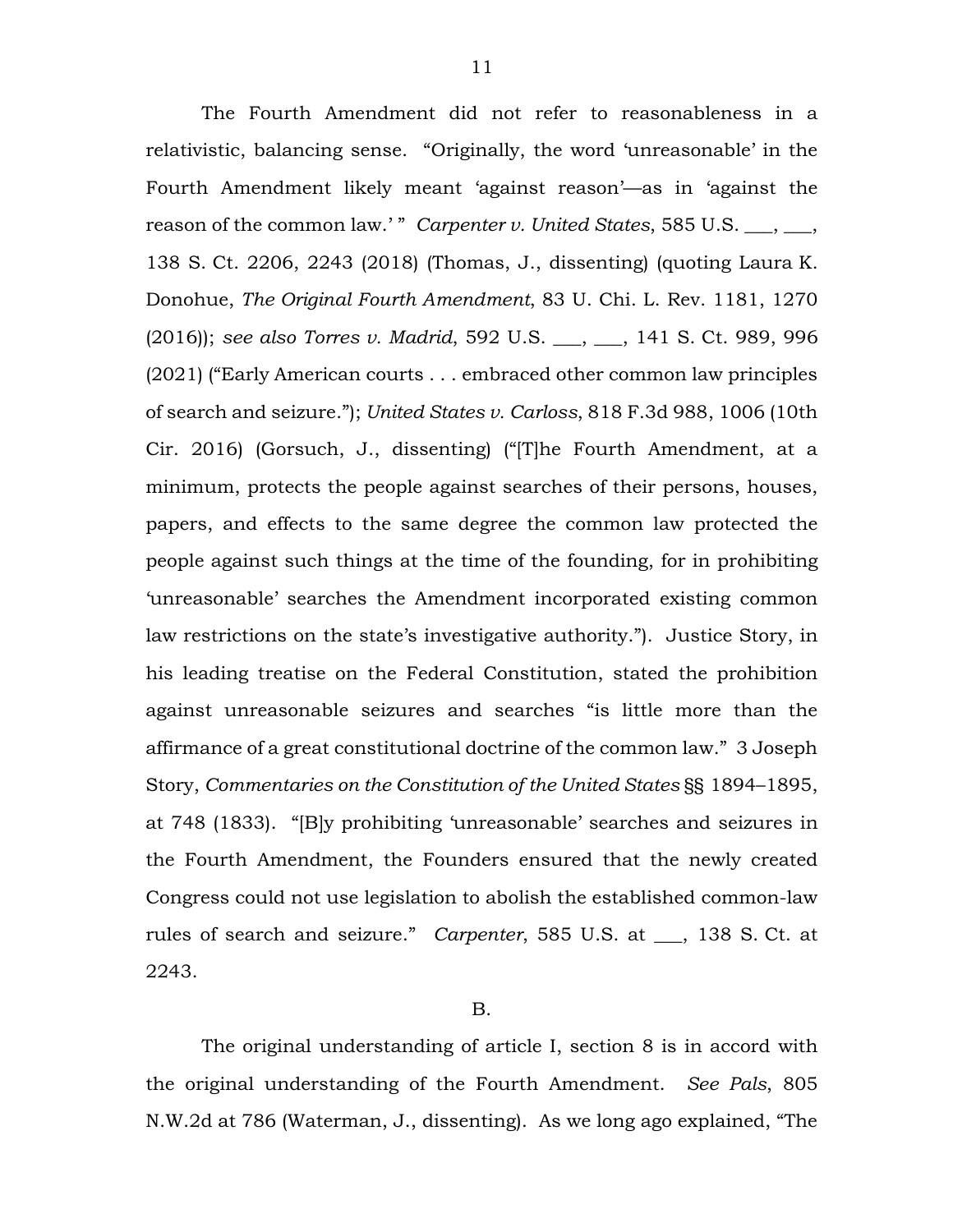term 'unreasonable' in the constitutions of the States, has allusion to what had been practiced before our revolution, and especially to general search warrants, in which the person, place or thing was not described." *Santo v. State*, 2 Iowa (2 Clarke) 165, 215 (1855).

Consistent with this understanding, we have long held that a peace officer engaged in general criminal investigation acted unreasonably and unlawfully when he trespassed against a citizen without first obtaining a warrant based on probable cause. *See Godfrey v. State*, 898 N.W.2d 844, 887–88 (Iowa 2017) (Mansfield, J., dissenting) (recognizing officer conduct was governed by common law trespass actions). In the colorful case of *McClurg v. Brenton*, the mayor, "the chief of police, the captain of the night force, a city alderman, the city physician, the 'man with the hounds,' and various other gentlemen, presumably volunteers in the cause of retributive justice," showed up at the plaintiff's home at night without a warrant to search for allegedly stolen chickens. 123 Iowa 368, 369–70, 98 N.W. 881, 881–82 (1904). They gained entry into the home and the chicken house and conducted what was described as a "boisterous" search. *Id.* at 371, 98 N.W. at 882 (noting a "member of the party became somewhat confused as to the real object of the search, and demanded to know whether there was 'any beer in the cellar' "). The plaintiff sued for trespass. *See id.* at 372, 98 N.W. at 882. In that case, we stated the great principle underlying the prohibition against unreasonable search and seizure:

The right of the citizen to occupy and enjoy his home, however mean or humble, free from arbitrary invasion and search, has for centuries been protected with the most solicitous care by every court in the English-speaking world, from Magna Charta down to the present, and is embodied in every bill of rights defining the limits of governmental power in our own republic.

The mere fact that a man is an officer, whether of high or low degree, gives him no more right than is possessed by the ordinary private citizen to break in upon the privacy of a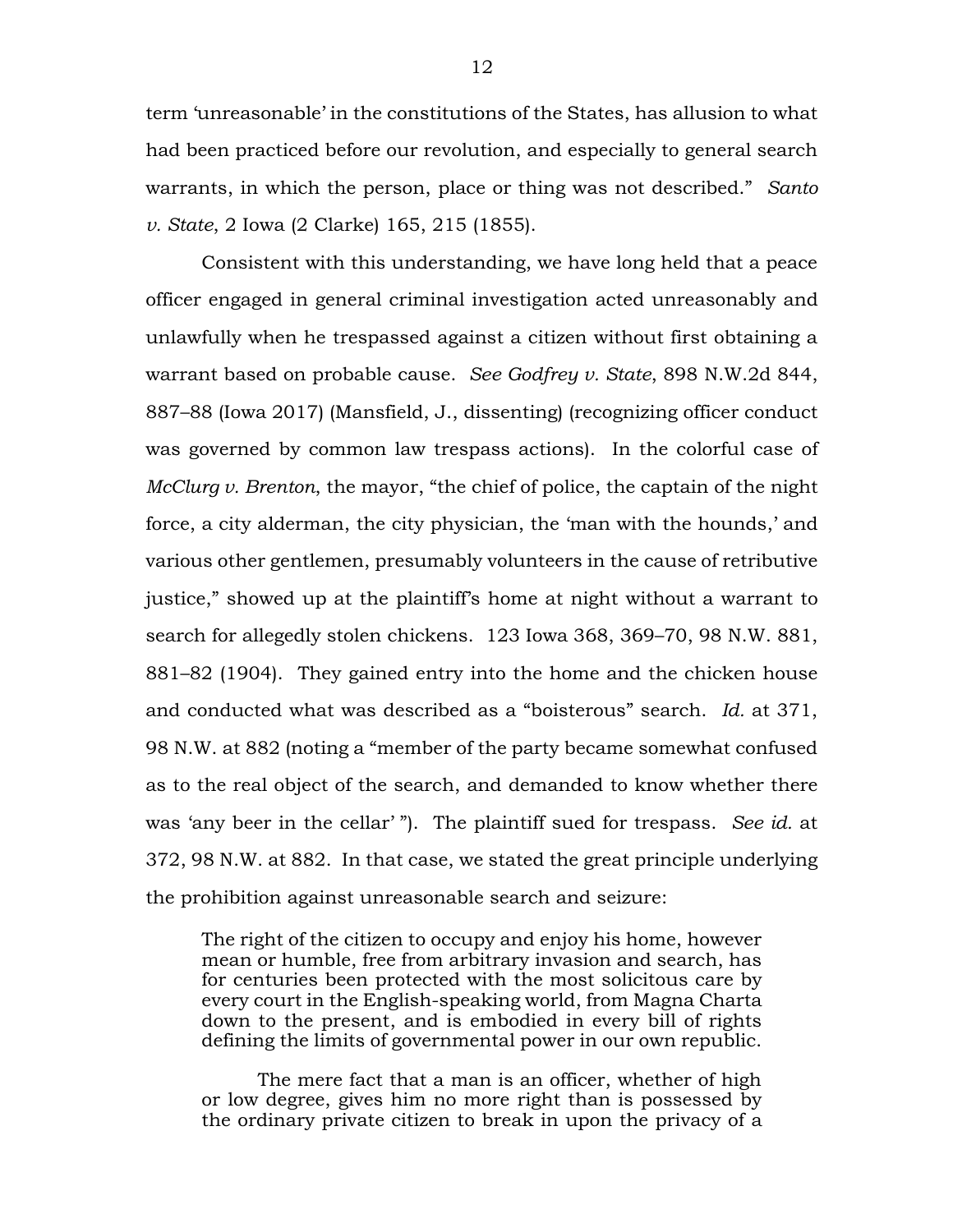home and subject its occupants to the indignity of a search for the evidences of crime, without a legal warrant procured for that purpose. No amount of incriminating evidence, whatever its source, will supply the place of such warrant. At the closed door of the home, be it palace or hovel, even bloodhounds must wait till the law, by authoritative process, bids it open.

*Id.* at 371–72, 98 N.W. at 882.

*McClurg* involved the search of a home and outbuildings, but the same prohibition against unlawful seizures and searches extended outside the home to seizures of and interferences with personal property. *See Ingram*, 914 N.W.2d at 817 (stating citizens have a protected interest in papers and effects outside the home).

[T]here is no evidence at all that [the Framers] intended to exclude from protection of the Clause all searches occurring outside the home. The absence of a contemporary outcry against warrantless searches in public places was because, aside from searches incident to arrest, such warrantless searches were not a large issue in colonial America.

*United States v. Chadwick*, 433 U.S. 1, 8, 97 S. Ct. 2476, 2482 (1977), *abrogated by California v. Acevedo*, 500 U.S. 565, 111 S. Ct. 1982 (1991).

In *Pomroy & Co. v. Parmlee*, the plaintiffs sued out a criminal warrant and civil writ of attachment in Scott County against the defendant for the purpose of attaching and levying on the defendant's property. 9 Iowa 140, 143–44 (1859). The sheriff of Scott County seized the defendant's property, a trunk, in Poweshiek County and returned it to Scott County whereupon it was opened and searched and a bag of gold coin was found in it. *See id.* at 144–45. The plaintiffs sought to levy on the gold. *See id.* at 145. The defendant objected on the ground the sheriff had no authority under the writ of attachment to seize property outside Scott County. *See id.* at 144. We agreed: "The authority (of the sheriff) is given upon this restriction and condition, that it shall not be abused or exceeded, or colorably used to effect an unlawful purpose." *Id.* at 146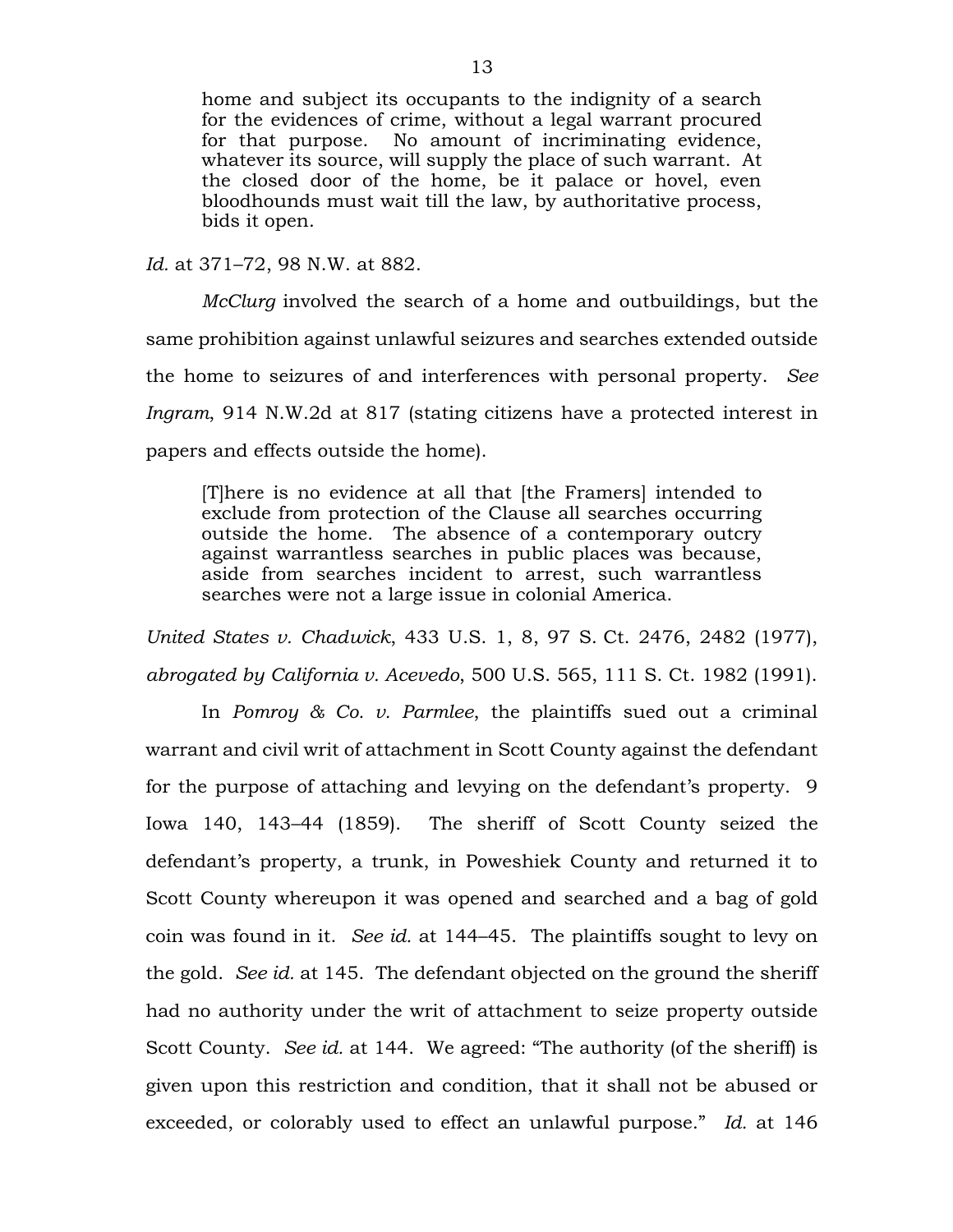(alteration in original) (quoting *Ilsley v. Nichols*, 29 Mass. (12 Pick.) 270, 281 (1831)). We concluded the sheriff's seizure of the defendant's trunk outside his county was "a great abuse of the law . . . and of the authority of its officer." *Id.* at 147. We explained, "The law will operate retrospectively to defeat all acts thus done under color of lawful authority, when exceeded; and *a fortiori*, will it operate prospectively, to prevent the acquisition of any lawful rights, by the excess and abuse of an authority given for useful and beneficial purposes." *Id.* at 146–47 (quoting *Ilsley*, 29 Mass. (12 Pick.) at 281).

Similarly, in *State v. Ward*, a pharmacist was prosecuted for illegal liquor sales. 75 Iowa 637, 36 N.W. 765 (1888). A constable entered the defendant's car with "no warrant, and he seized the liquor therein, and removed a portion of it on a dray near the car before the warrant was placed in his hands." *Id.* The court explained the officer "may have been guilty of a trespass." *Id.* at 639, 36 N.W. at 767. The court further explained that although the "search and seizure may have been illegally made in the first instance," that was not a defense to the charge. *Id.* at 640, 36 N.W. at 767.<sup>4</sup>

 $\overline{a}$ 

<sup>4</sup>The disposition of the case made sense at the time because Iowa had not yet adopted an exclusionary rule. At that time, those subject to unlawful seizures and searches could pursue civil actions for nominal, actual, and punitive damages against the offending officer and his sureties. *See McClurg*, 123 Iowa at 373, 98 N.W. at 883 ("If the jury should find for plaintiff––that the wrongful search was made . . . —they could, in addition to actual damages, assess a greater or less sum against the defendants by way of punishment or as exemplary damages."); *Strunk v. Ocheltree*, 11 Iowa 158, 159–60 (1860) ("The defendant levied upon the property and took possession of it by virtue of his office, and sold the same when he had no right to do so. . . . The wrong was committed by color of his office, a wrong which his sureties obligated themselves he would not do, and for which they should be held responsible."); *Plummer v. Harbut*, 5 Iowa (5 Clarke) 308, 314 (1857) ("If defendants, in executing the process, acted in good faith, and in their entry upon plaintiff's premises, were guilty of no oppression, and made no disturbance, further than was necessary in making the seizure, the trespass, even if without authority, was nominal only, and nominal damages must limit the extent of his recovery.").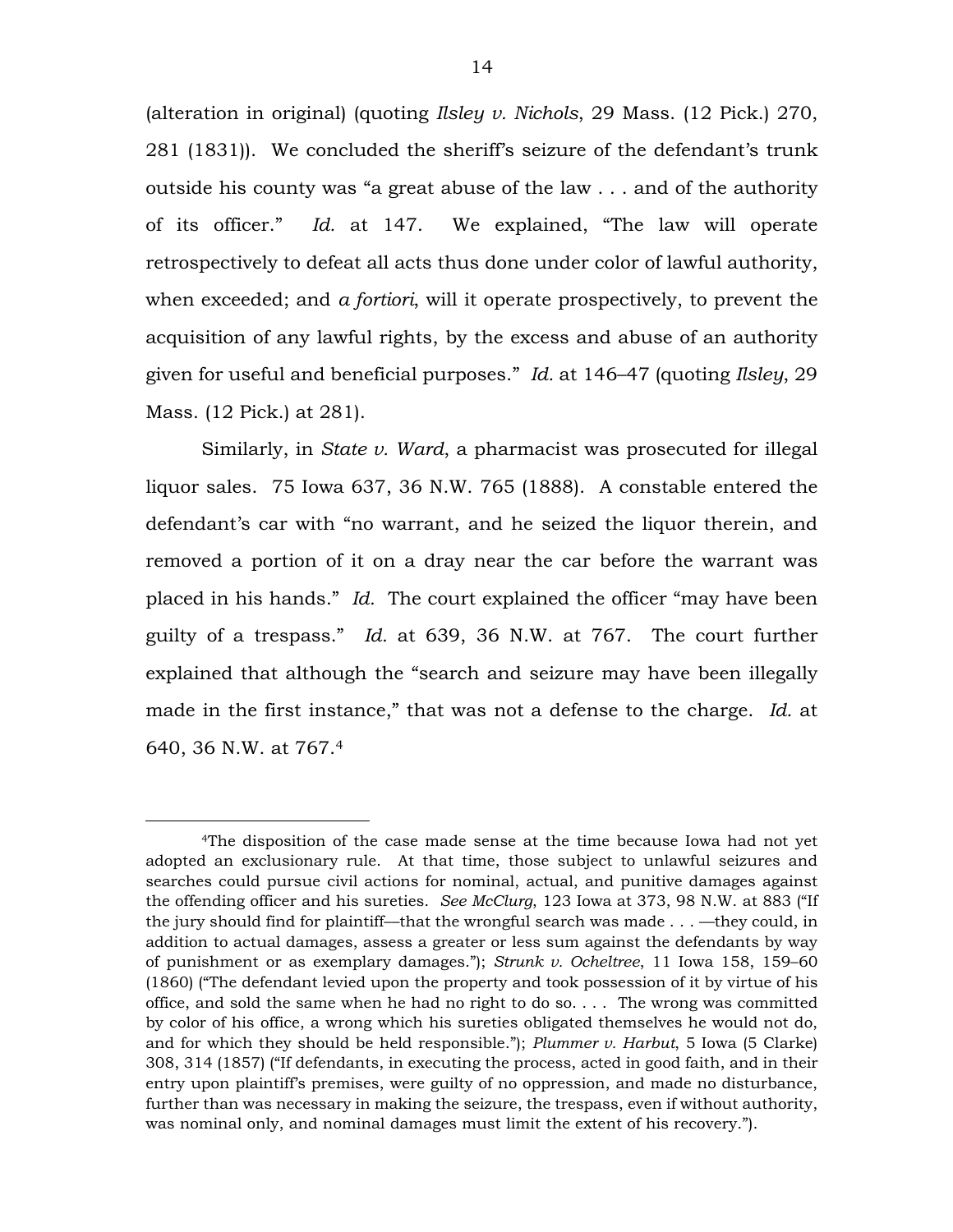As our precedents demonstrate, under Iowa law "[a] trespassing officer is liable for all wrong done in an illegal search or seizure. The constitutional provision is a sacred right, and one which the courts will rigidly enforce." *State v. Tonn*, 195 Iowa 94, 106, 191 N.W. 530, 535 (1923), *abrogated by State v. Hagen*, 258 Iowa 196, 137 N.W.2d 895 (1965); *see also Godfrey*, 898 N.W.2d at 887 (explaining police conduct was regulated by common law trespass actions).

### C.

Iowa adhered to this original understanding of article I, section 8 until the era of incorporation of the Bill of Rights into the Fourteenth Amendment. Although not compelled to construe article I, section 8 to follow the Supreme Court's construction of the Fourth and Fourteenth Amendments, *see Brown*, 930 N.W.2d at 857–58 (discussing incorporation doctrine and state constitutional interpretation), this court nonetheless began to do so. *See Kain v. State*, 378 N.W.2d 900, 902 (Iowa 1985) ("[O]ur interpretation of article I, section 8 has quite consistently tracked with prevailing federal interpretations . . . ."). As a consequence, this court's jurisprudence changed rather dramatically in conjunction with changes in the Supreme Court's jurisprudence. The Supreme Court moved away from the original understanding of the Fourth Amendment right in two significant respects. First, the Court imposed a modern, relativistic meaning on the word "unreasonable." *See Ingram*, 914 N.W.2d at 804 ("[T]he new innovative touchstone under the more recent Supreme Court cases is a free-floating and open-ended concept of 'reasonableness' . . . ."). Second, in *Katz v. United States*, the Court refocused the inquiry from common law trespass to the aggrieved party's reasonable expectation of privacy. *See* 389 U.S. at 353, 88 S. Ct. at 512.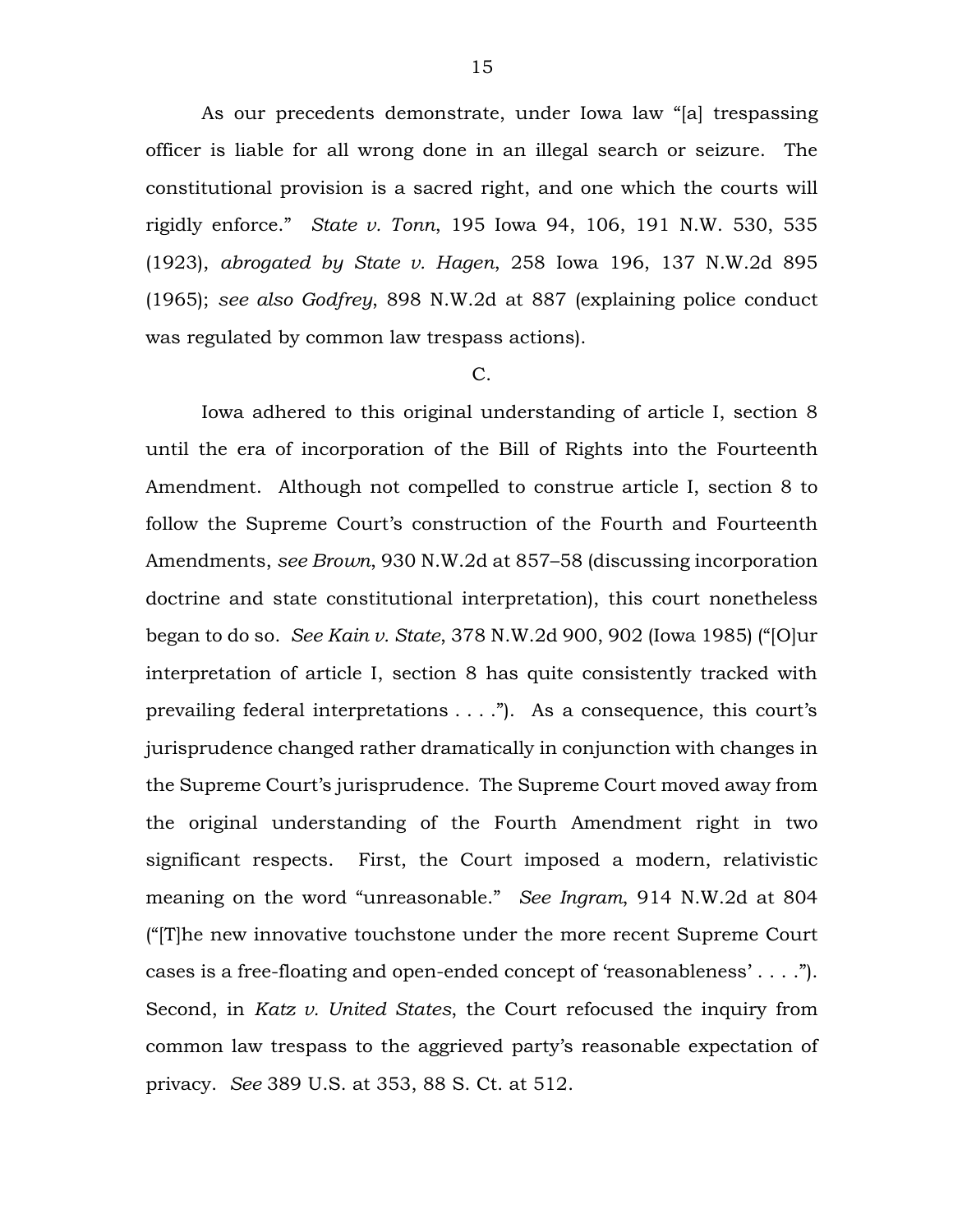The Supreme Court's first doctrinal change involved a change in the interpretation of "unreasonable." The Supreme Court adopted a relativistic sense of reasonableness in *Carroll v. United States*, 267 U.S. 132, 147, 45 S. Ct. 280, 283 (1925). Dealing with practical problems related to the enforcement of prohibition, Chief Justice Taft loosened restrictions on the exercise of official authority and explained the "Fourth Amendment does not denounce all searches or seizures, but only such as are unreasonable." *Id.* However, he did not mean unreasonable as against the common law. Instead, he meant unreasonable in a relativistic sense as in determining whether the action was reasonable under the circumstances. *See id.* at 149, 45 S. Ct. at 283–84 (describing valid searches and seizures as "reasonably arising out of circumstances known to the seizing officer").

The *Carroll* Court's reinterpretation of the Fourth Amendment gained traction. In *United States v. Rabinowitz*, the Court stated the legality of "searches turn[s] upon the reasonableness under all the circumstances and not upon the practicability of procuring a search warrant." 339 U.S. 56, 65–66, 70 S. Ct. 430, 435 (1950), *overruled in part by Chimel v. California*, 395 U.S. 752, 89 S. Ct. 2034 (1969), *abrogation recognized by Davis v. United States*, 564 U.S. 229, 131 S. Ct. 2419 (2011). By the 1970s, the Court concluded the "touchstone" of the Fourth Amendment was "the reasonableness in all the circumstances of the particular governmental invasion of a citizen's personal security." *Pennsylvania v. Mimms*, 434 U.S. 106, 108–09, 98 S. Ct. 330, 332 (1977) (per curiam) (second quoting *Terry v. Ohio*, 392 U.S. 1, 19, 88 S. Ct. 1868, 1878–79 (1968)). The Court continues to hold "the ultimate touchstone of the Fourth Amendment is 'reasonableness.' " Riley v. California, 573 U.S. 373, 381–82, 134 S. Ct. 2473, 2482 (2014) (quoting *Brigham City v. Stuart*,

16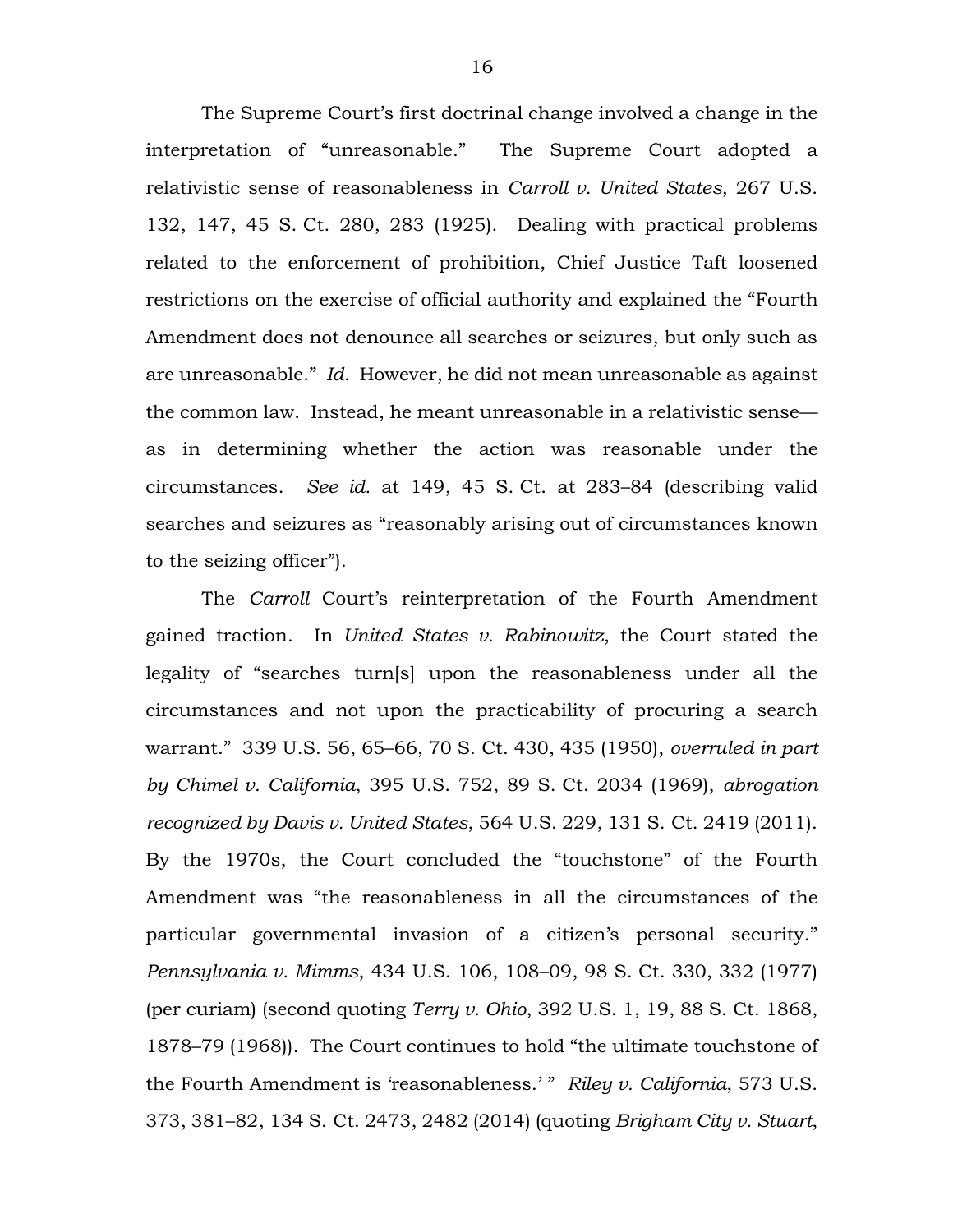547 U.S. 398, 403, 126 S. Ct. 1943, 1947 (2006)). Under modern doctrine, reasonableness means determining the constitutionality of police conduct "by assessing, on the one hand, the degree to which it intrudes upon an individual's privacy and, on the other, the degree to which it is needed for the promotion of legitimate governmental interests." *Id.* at 385, 134 S. Ct. at 2484 (quoting *Wyoming v. Houghton*, 526 U.S. 295, 300, 119 S. Ct. 1297, 1300 (1999)).

The second significant doctrinal change irrupted from the pen of Justice Harlan in his concurrence in *Katz*. *See Carpenter*, 585 U.S. at \_\_\_, 138 S. Ct. at 2237–38 (discussing history of *Katz*). In *Katz*, the Court asserted "the Fourth Amendment protects people, not places" and "what [a person] seeks to preserve as private ... may be constitutionally protected." 389 U.S. at 351, 88 S. Ct. at 511. Justice Harlan, in a concurring opinion, articulated an expectation-of-privacy test. *See id.* at 361, 88 S. Ct. at 516 (Harlan, J., concurring). He "identified a 'twofold requirement' to determine when the protections of the Fourth Amendment apply: 'first that a person have exhibited an actual (subjective) expectation of privacy and, second, that the expectation be one that society is prepared to recognize as "reasonable." ' " *Carpenter*, 585 U.S. at \_\_\_, 138 S. Ct. at 2237 (quoting *Katz*, 389 U.S. at 361, 88 S. Ct. at 516).

Justice Harlan's expectation-of-privacy standard quickly became the primary standard for determining the constitutionality of searches under the Fourth Amendment. The following year, in *Terry v. Ohio*, the Court explained that "wherever an individual may harbor a reasonable 'expectation of privacy,' he is entitled to be free from unreasonable governmental intrusion." 392 U.S. at 9, 88 S. Ct. at 1873 (citation omitted) (quoting *Katz*, 389 U.S. at 361, 88 S. Ct. at 516). By 1979, the Court stated *Katz* was the "lodestar" for evaluating claims arising under the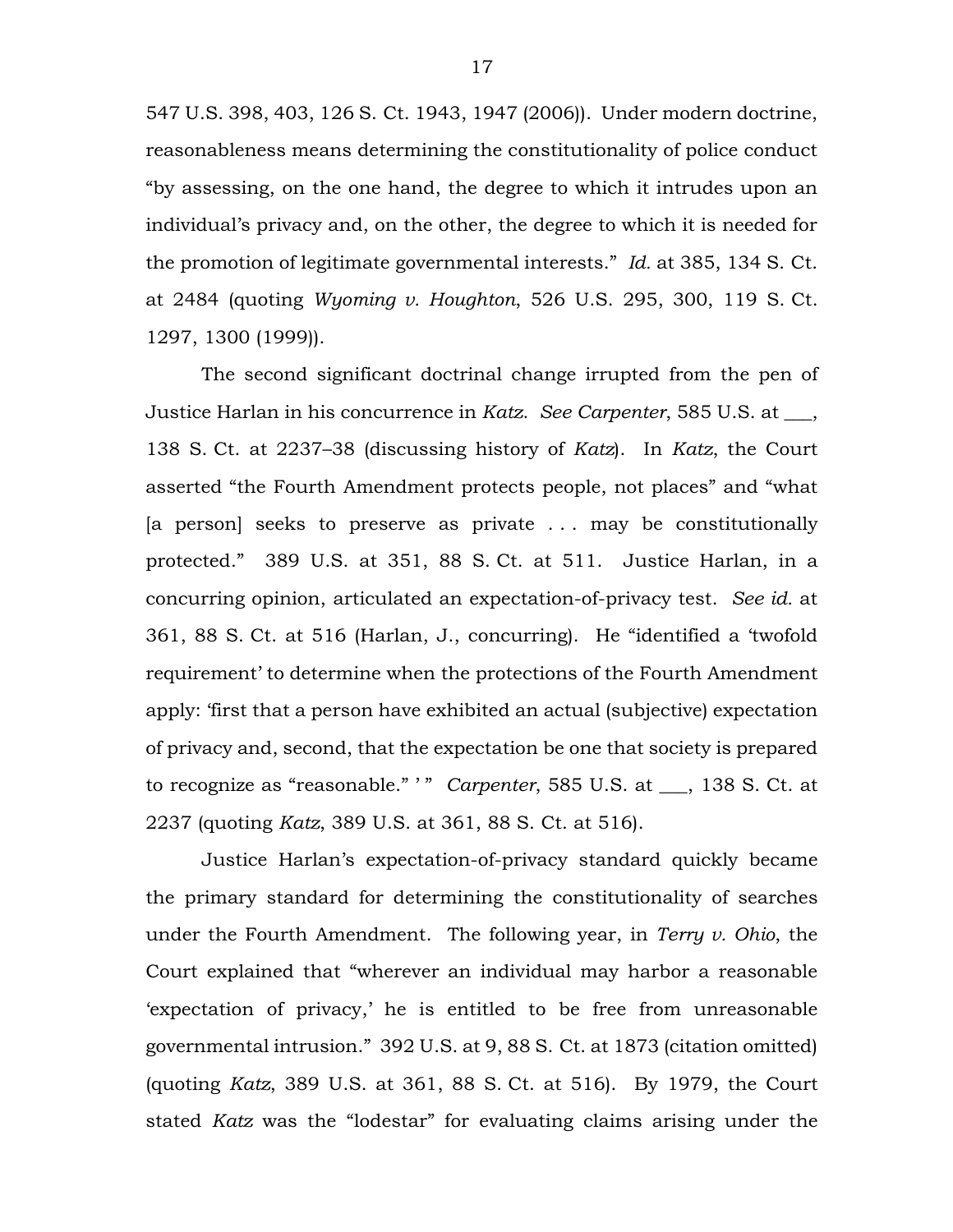Fourth Amendment. *Smith v. Maryland*, 442 U.S. 735, 739, 99 S. Ct. 2577, 2579–80 (1979). Of note, the Supreme Court's expectation-ofprivacy standard is not a standard to determine whether a search is "unreasonable" within the meaning of the Fourth Amendment. Instead, it is a threshold standard to determine whether a "search" occurred within the meaning of the Fourth Amendment. *See Jones*, 565 U.S. at 404–06, 132 S. Ct. 949–50.

This court generally followed these doctrinal developments to adjudicate claims arising under article I, section 8. In doing so, we acknowledged the shift from the historic approach. *See State v. Davis*, 228 N.W.2d 67, 71–72 (Iowa 1975) ("The issue where to draw the line has spawned a vast body of litigation. The rationale of modern decisions ordinarily posits the determination not so much on the character of the property on which the evidence is observed (i.e., public vis-a-vis private, curtilage vis-a-vis open area) but rather on existence of a reasonable expectation of privacy."), *overruled by State v. Hanes*, 790 N.W.2d 545 (Iowa 2010). Despite the incongruence with our own precedents, we concluded we had "an interest in harmonizing our constitutional decisions . . . when reasonably possible." *State v. Ochoa*, 792 N.W.2d 260, 265 (Iowa 2010) (omission in original) (quoting *State v. Groff*, 323 N.W.2d 204, 207– 08 (Iowa 1982)). By 1985, we declared that " 'our interpretation of article I, section 8 has quite consistently tracked with prevailing federal interpretations' in deciding search and seizure issues." *Id.* at 266 (quoting *Kain*, 378 N.W.2d at 902). We did so in "a 'lockstep' approach to interpretation of state constitutional provisions." *Id.*

# D.

In recent years, this court has moved away from the lockstep approach and taken a more historical approach in interpreting article I,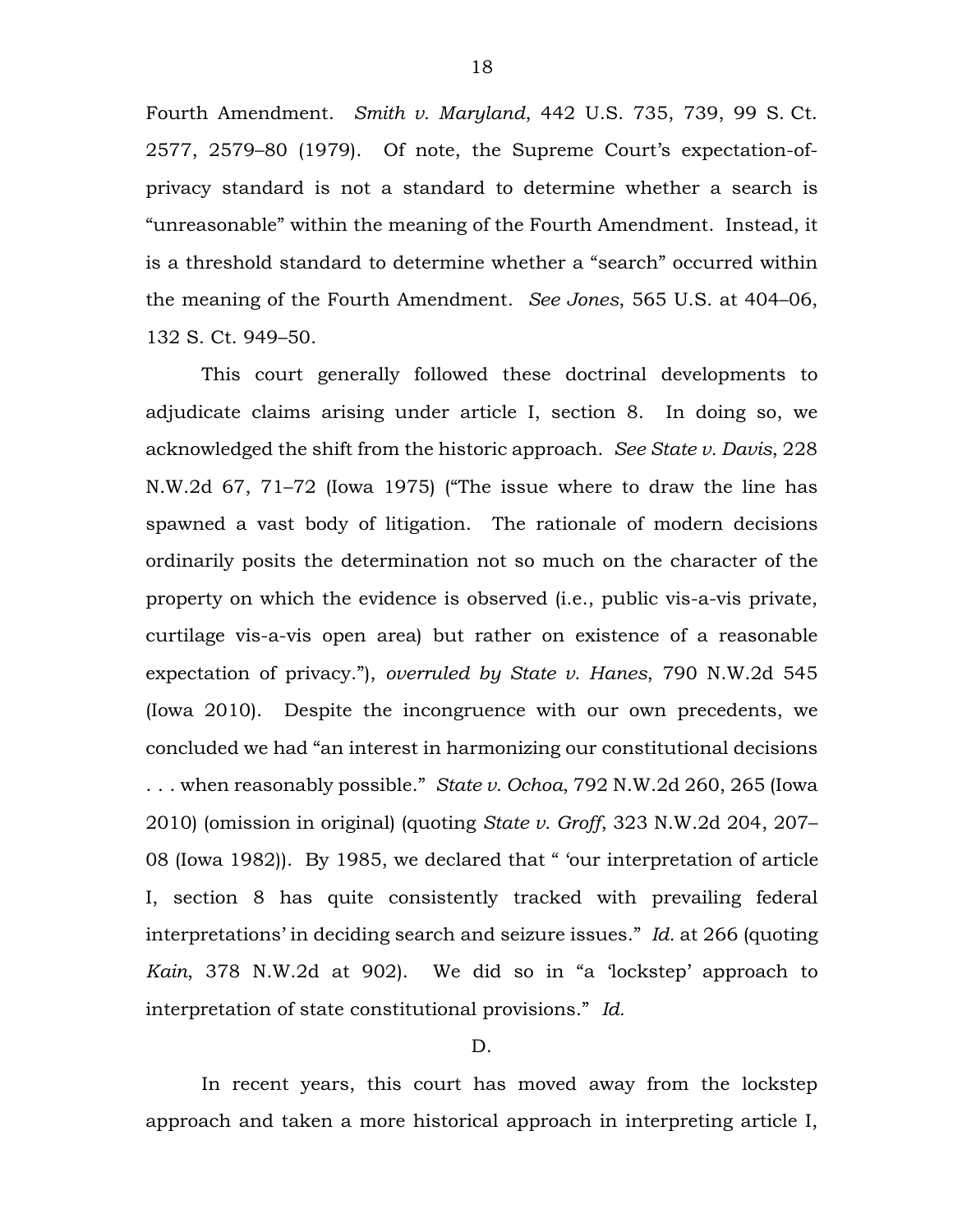section 8. *See State v. Coleman*, 890 N.W.2d 284, 296 (Iowa 2017) ("As has been thoroughly canvassed in some of our other opinions, the Iowa Supreme Court has a long history of independent adjudication of state constitutional issues. In recent decades, we have reemphasized that independent constitutional tradition.").

In *State v. Ochoa*, we canvassed the relevant historical materials and concluded our constitution was "intended to provide a limit on arbitrary searches and seizures, particularly those involving the home." 792 N.W.2d at 272. We explained the clause was intended to reject the issuance of "general warrants without probable cause and without particularity as reflected in pre-Revolutionary practice." *Id.* We also explained this prohibition necessarily disallowed warrantless searches circumventing the prohibition against general warrants. *See id.* at 273 ("It would make no sense to restrict general warrants and yet allow the same type of broad, unlimited search without a warrant"). We further noted the constitutional limitation on the exercise of warrantless authority was not limited to contexts involving infringements on privacy. *See id.* at 289 ("Indeed, to some extent, search and seizure protections must protect more than mere expectations of privacy if they are to have any bite at all.").

Two years later, in *State v. Short*, we noted the deficiencies inherent in the modern general reasonableness standard:

[A]n interpretation that focuses on the reasonableness clause as the touchstone of search and seizure law sets up the intellectual machinery to engulf the warrant clause and make its mandatory provision ephemeral. The search and seizure protections of article I, section 8 would be subject to reasonability determinations by shifting four-member majorities of this court, based upon pragmatic considerations. Members of this court—indeed any court—can come up with ingenious explanations of how just about any search is reasonable. The cautionary words of Anthony Amsterdam in his classic study on the Fourth Amendment that reliance on reasonability threatens to convert "the [F]ourth [A]mendment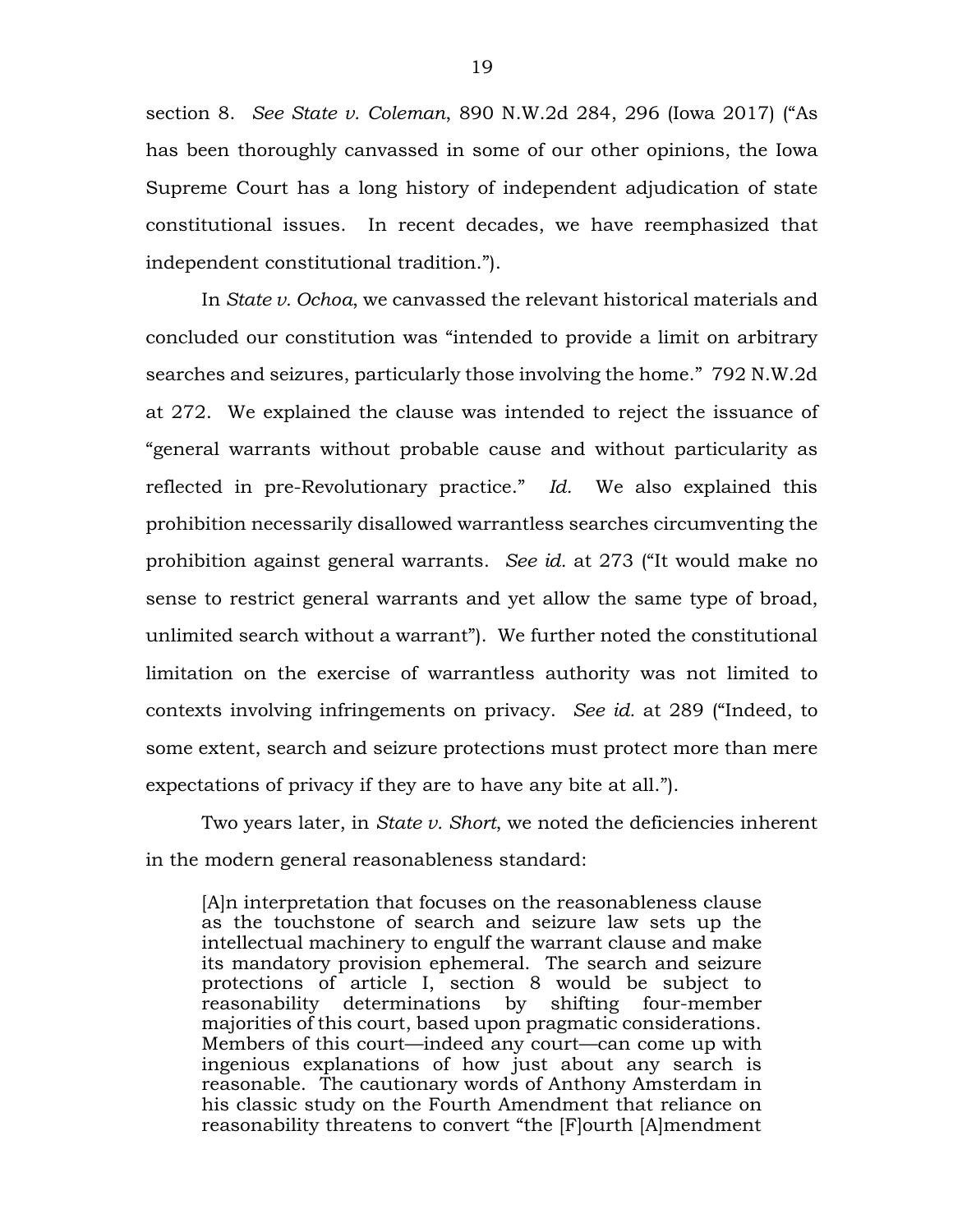into one immense Rorschach blot" has even greater urgency today than it did forty years ago.

851 N.W.2d 474, 501–02 (Iowa 2014) (alterations in original) (citations omitted) (quoting Anthony G. Amsterdam, *Perspectives on the Fourth Amendment*, 58 Minn. L. Rev. 349, 393 (1974)).

Like our court with respect to article I, section 8, the Supreme Court recently has moved toward a more historical approach to the Fourth Amendment. *See Torres*, 592 U.S. at \_\_\_, 141 S. Ct. at 995–98, 1000–02 (discussing common law understanding of the Fourth Amendment); *Virginia v. Moore*, 553 U.S. 164, 168, 128 S. Ct. 1598, 1602 (2008) ("In determining whether a search or seizure is unreasonable, we begin with history. We look to the statutes and common law of the founding era to determine the norms that the Fourth Amendment was meant to preserve."); *Atwater v. City of Lago Vista*, 532 U.S. 318, 326, 121 S. Ct. 1536, 1543 (2001) (stating the Court is guided by the common law at the time of the framing); *Wilson v. Arkansas*, 514 U.S. 927, 931, 115 S. Ct. 1914, 1916 (1995) ("In evaluating the scope of this right, we have looked to the traditional protections against unreasonable searches and seizures afforded by the common law at the time of the framing.").

In *United States v. Jones*, the Court held "that the Government's installation of a GPS device on a target's vehicle, and its use of that device to monitor the vehicle's movements, constitutes a 'search' " within the meaning of the Fourth Amendment and was thus unlawful when done without a warrant. 565 U.S. at 404, 132 S. Ct. at 949 (footnote omitted). The Court explained *Katz* deviated from the Court's traditional and historical "property-based approach" to the Fourth Amendment. *Id.* at 405–06, 132 S. Ct. at 950. While the Court did not repudiate *Katz*, it explained *Katz* was accretive to and not a substitute for the old doctrine.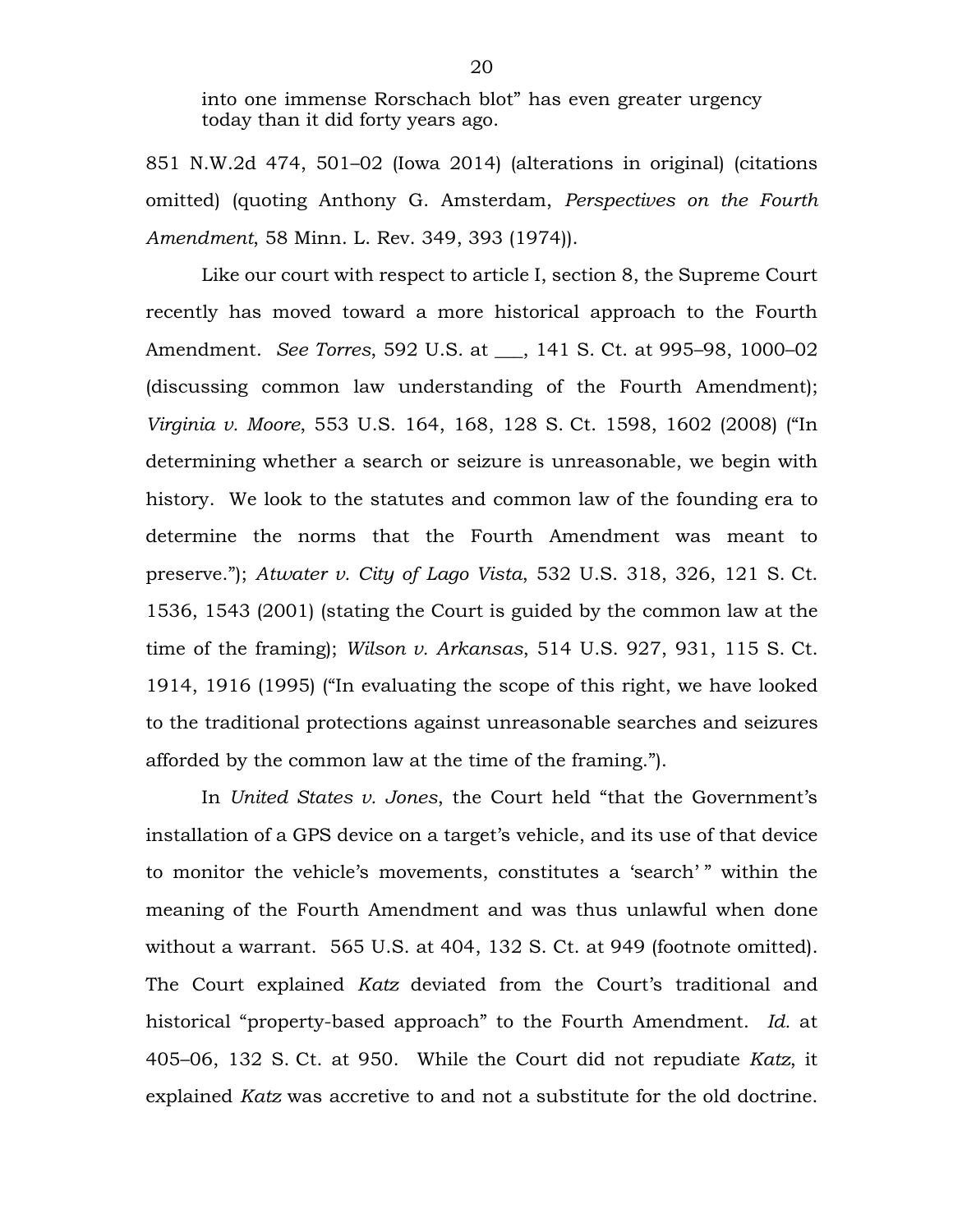*See id.* at 407, 132 S. Ct. at 951 ("*Katz* . . . established that 'property rights are not the sole measure of Fourth Amendment violations,' [and] did not 'snuf[f] out the previously recognized protection for property.' " (second alteration in original) (quoting *Soldal v. Cook County*, 506 U.S. 56, 64, 113 S. Ct. 538, 545 (1992))).

The following year, in *Florida v. Jardines*, the Court held a peace officer conducted an unconstitutional search when the officer walked onto a homeowner's porch with a drug-sniffing dog to investigate the contents of the home. 569 U.S. 1, 9–10, 133 S. Ct. 1409, 1416–17 (2013). The Court explained the peace officer acting without a warrant had the right to do what "any private citizen might do." *Id.* at 8, 133 S. Ct. at 1416 (quoting *Kentucky v. King*, 563 U.S. 452, 469, 131 S. Ct. 1849, 1862 (2011)). However, the officer exceeded the license afforded to private citizens: "[S]ocial norms that invite a visitor to the front door do not invite him there to conduct a search." *Id.* at 9, 133 S. Ct. at 1416. The Court concluded law enforcement's use of the drug-sniffing dog to explore the area around the home was a search under the Fourth Amendment because the conduct was an unlicensed physical intrusion. *See id.* Justice Kagan, joined by Justices Ginsburg and Sotomayor, concurred in the opinion. *See id.* at 12, 133 S. Ct. at 1418 (Kagan, J., concurring). In their view, the peace officer, in exceeding the scope of the license afforded a private citizen by using a drug dog, committed a trespass at common law and invaded the defendant's privacy. *See id.* at 13, 133 S. Ct. at 1418 ("Was this activity a trespass? Yes, as the Court holds today. Was it also an invasion of privacy? Yes, that as well.").

This court and the Supreme Court's return to the historical understandings of seizure and search jurisprudence, to some degree, was born of necessity. Current Fourth Amendment jurisprudence is a mess.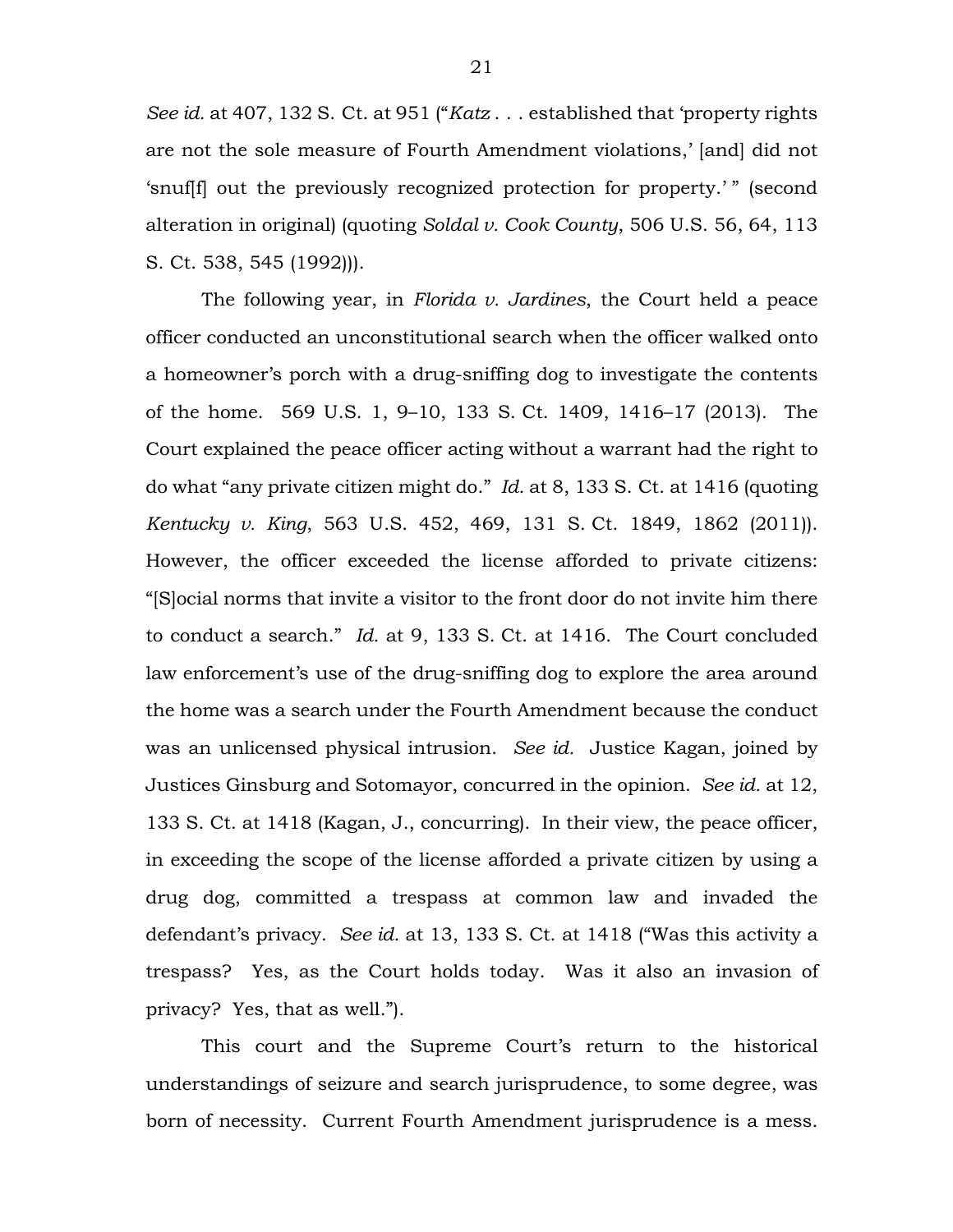*See Short*, 851 N.W.2d at 488 (noting scholars characterize the jurisprudence as "complex and contradictory" (quoting Akhil Reed Amar, *Fourth Amendment First Principles*, 107 Harv. L. Rev. 757, 758 (1994))). While *Katz* became " 'the basis of a new formula of fourth amendment coverage,' it can hardly be said that the Court produced clarity where theretofore there had been uncertainty. If anything, the exact opposite has occurred." 1 Wayne R. LaFave, *Search and Seizure: A Treatise on the Fourth Amendment* § 2.1(b), at 597 (6th ed. 2020) [hereinafter LaFave] (footnote omitted). "The pre-*Katz* rule . . . was 'a workable tool for the reasoning of the courts.' But the *Katz* rule . . . is, by comparison 'difficult to apply.' " *Id.* (footnotes omitted); *see also* Morgan Cloud, *Pragmatism, Positivism, and Principles in Fourth Amendment Theory*, 41 UCLA L. Rev. 199, 253 (1993) ("Over time expectations analysis has produced only an amorphous formula that allows the Justices to treat the fourth amendment as an instrument for achieving social goals approved by shifting majorities on the Court."); David Gray, *The Fourth Amendment Categorical Imperative*, 116 Mich. L. Rev. Online 14, 14–18 (2017) (explaining how the *Katz* decision made "current Fourth Amendment doctrine . . . unfounded, incoherent, and dangerous"). This criticism of the Supreme Court's doctrine is widely shared. *See Short*, 851 N.W.2d at 488 (collecting commentators' criticisms); William Baude & James Y. Stern, *The Positive Law Model of the Fourth Amendment*, 129 Harv. L. Rev. 1821, 1825 (2016) [hereinafter Baude & Stern] ("The reasonable expectation of privacy concept has other serious defects, including its ambiguous meaning, its subjective analysis, its unpredictable application, its unsuitability for judicial administration, and its potential circularity. We are happy to repeat these criticisms but we are hardly the first to raise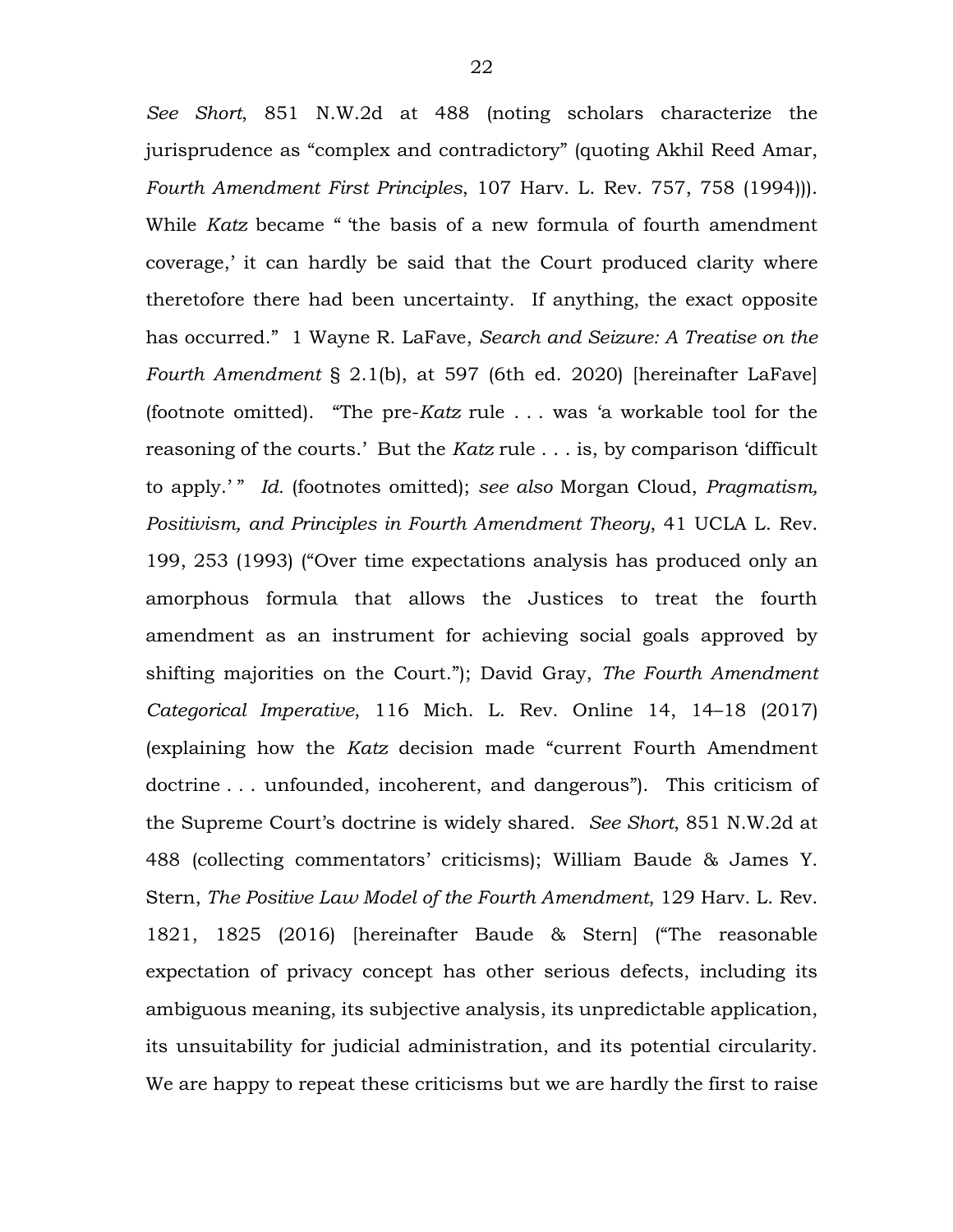them. They have been exhaustively developed in Fourth Amendment scholarship over the last half-century.").

We would normally be reluctant to voice any such criticism of the Supreme Court's jurisprudence, but members of the Court also are critical of its jurisprudence. In a dissent highly critical of the modern regime, Justice Thomas recently noted:

Jurists and commentators tasked with deciphering our jurisprudence have described the *Katz* regime as "an unpredictable jumble," "a mass of contradictions and obscurities," "all over the map," "riddled with inconsistency and incoherence," "a series of inconsistent and bizarre results that [the Court] has left entirely undefended," "unstable," "chameleon-like," " 'notoriously unhelpful,' " "a conclusion rather than a starting point for analysis," "distressingly unmanageable," "a dismal failure," "flawed to the core," "unadorned fiat," and "inspired by the kind of logic that produced Rube Goldberg's bizarre contraptions." Even Justice Harlan, four years after penning his concurrence in *Katz*, confessed that the test encouraged "the substitution of words for analysis." *United States v. White*, 401 U.S. 745, 786, 91 S. Ct. 1122, 28 L.Ed.2d 453 (1971) (dissenting opinion).

*Carpenter*, 585 U.S. at , 138 S. Ct. at 2244 (alterations in original) (footnote omitted).

Other Justices share Justice Thomas's criticism of the *Katz* regime. Justice Gorsuch explained *Katz* was contrary to the text and original understanding of the Fourth Amendment:

*Katz*'s problems start with the text and original understanding of the Fourth Amendment . . . . The Amendment's protections do not depend on the breach of some abstract "expectation of privacy" whose contours are left to the judicial imagination. Much more concretely, it protects your "person," and your "houses, papers, and effects." Nor does your right to bring a Fourth Amendment claim depend on whether a judge happens to agree that your subjective expectation to privacy is a "reasonable" one. Under its plain terms, the Amendment grants you the right to invoke its guarantees whenever one of your protected things (your person, your house, your papers, or your effects) is unreasonably searched or seized. Period.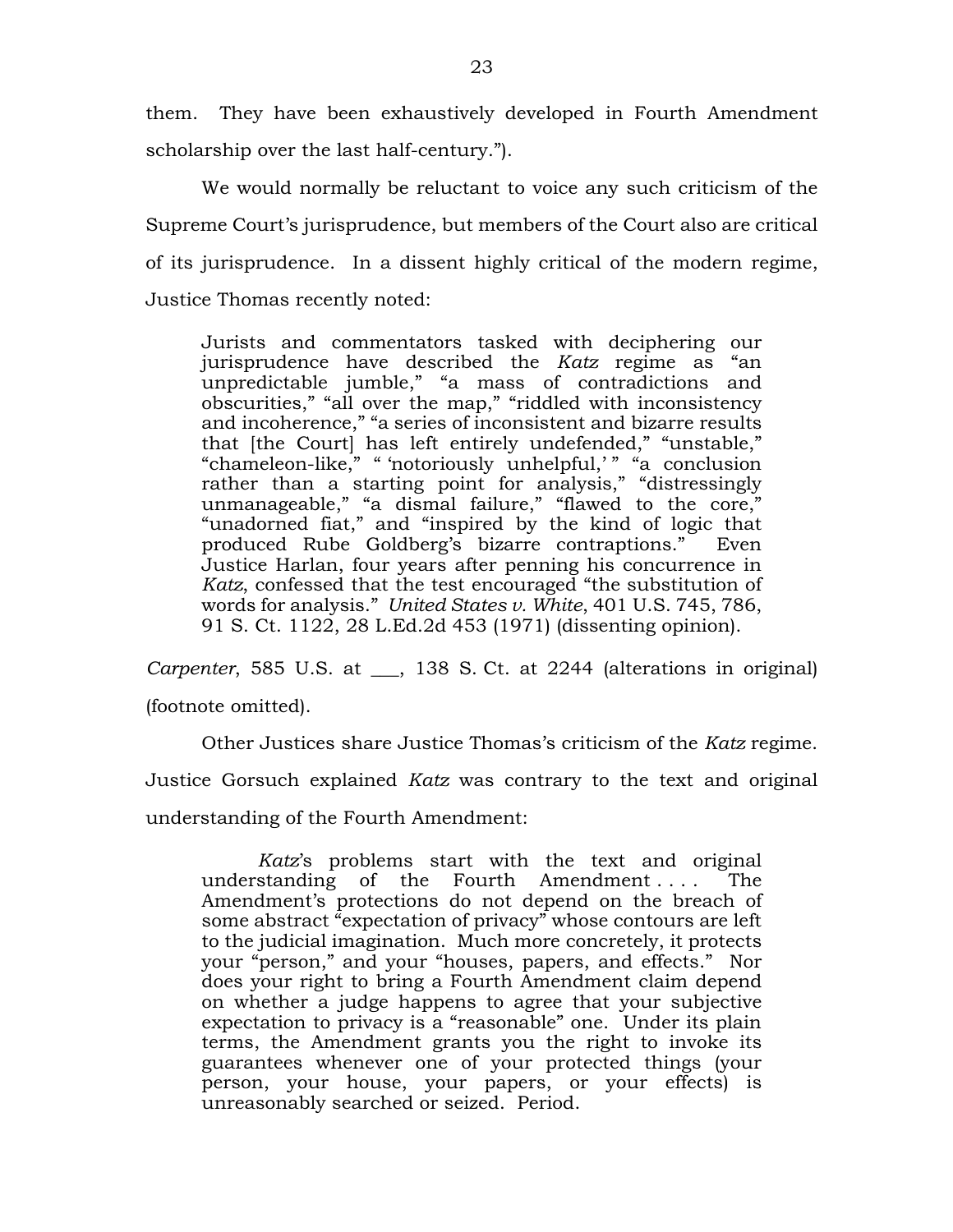*Carpenter*, 585 U.S. at \_\_\_, 138 S. Ct. at 2264 (Gorsuch, J., dissenting). In fact, "each of the Justices on the *Carpenter* Court, including those in the majority and all of the dissenters, has, at some point, either authored or joined an opinion critical of *Katz*, or at least *conceding the difficulty of* applying it[]." Nicholas A. Kahn-Fogel, Katz*,* Carpenter*, and Classical Conservatism*, 29 Cornell J.L. & Pub. Pol'y 95, 106 (2019).

### E.

"Fourth Amendment jurisprudence is in flux . . . ." *Everett v. State*, 186 A.3d 1224, 1235 (Del. 2018). There are competing, inconsistent doctrines governing seizure and search law—the original meaning, the "touchstone" of reasonableness, and the "lodestar" of *Katz*. Given the uncertainty and lack of clarity in federal search and seizure jurisprudence, we conclude it is no longer tenable to follow federal precedents in lockstep. Article I, section 8, as originally understood, was meant to provide the same protections as the Fourth Amendment, as originally understood, but the Supreme Court's interpretation and construction of the Fourth Amendment has deviated from the text and original meaning. Respectful consideration of the Supreme Court's precedents does not require adherence to federal doctrine that members of that great Court, other jurists, and commentators all acknowledge departs from the text and original meaning of the constitutional prohibition against unreasonable seizures and searches.

As discussed above, a survey of the relevant text, history, and precedents shows article I, section 8's prohibition against unreasonable searches and seizures was tied to common law trespass. In light of that understanding, we hold a peace officer engaged in general criminal investigation acts unreasonably under article I, section 8 when the peace officer commits a trespass against a citizen's house, papers, or effects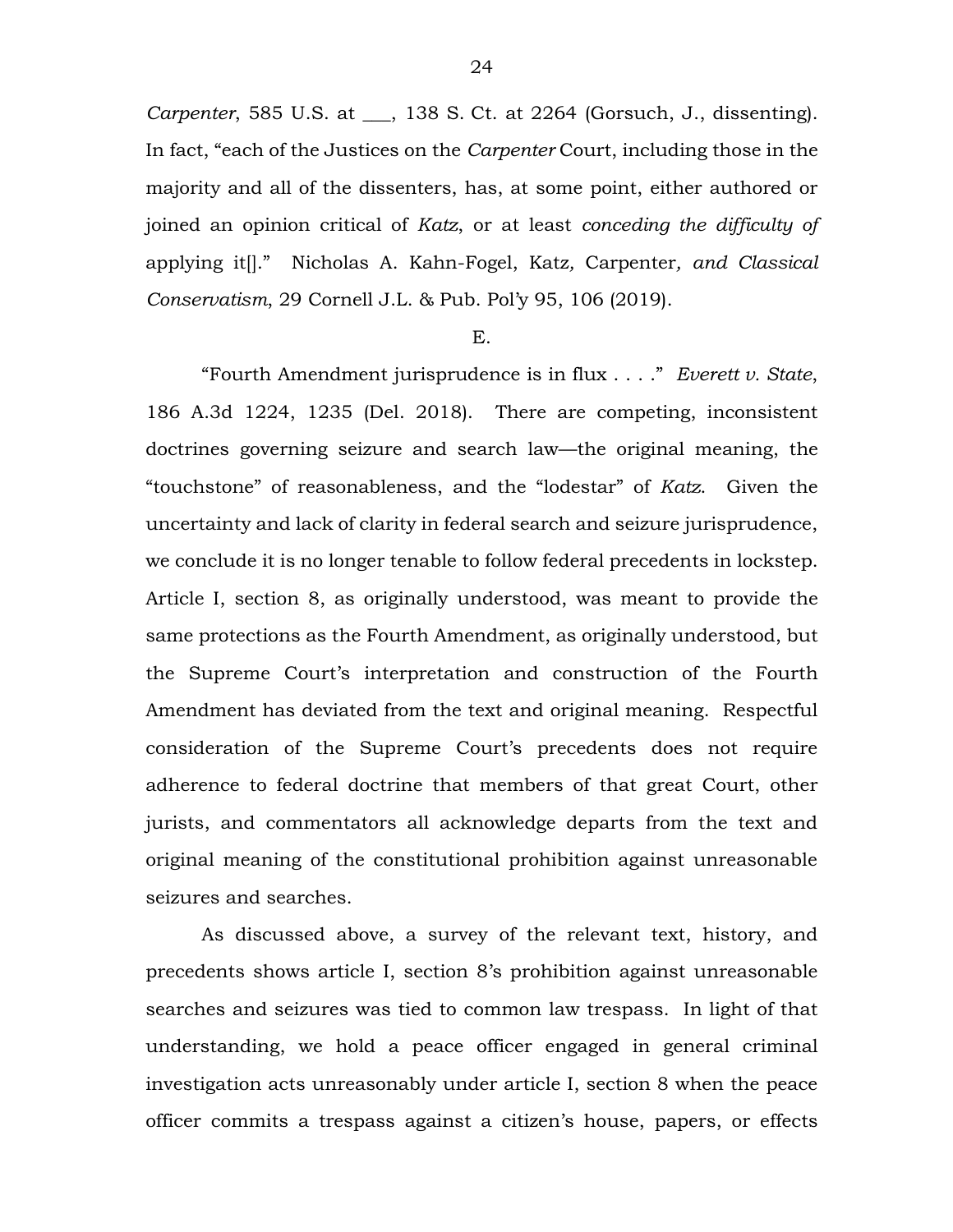without first obtaining a warrant based "on probable cause, supported by oath or affirmation, particularly describing the place to be searched, and the persons and things to be seized." Iowa Const. art. I,  $\S 8.5$ 

#### IV.

We now directly address Wright's claim that Officer Heinz violated his state constitutional right under article I, section 8. Wright has two separate and distinct bases for challenging the warrantless seizures and searches. First, relying on the common law understanding of seizure and search law, Wright argues Heinz physically trespassed on Wright's property and thus the warrantless search violated article I, section 8. Second, relying on the expectation-of-privacy approach to seizure and search law, Wright argues Heinz violated article I, section 8 by invading Wright's expectation of privacy in his garbage bags. It is the State's burden

 $\overline{a}$ 

<sup>5</sup>The dissents are directed at monsters of their own making. The dissenters argue that the court's holding—that "if a private citizen can't do it, the police can't do it either" is not supported by text or history. Except that is not what we hold. We hold that article I, section 8 prohibits an officer engaged in general criminal investigation from conducting a search or seizure that constitutes a trespass on a person's house, papers, or effects without first obtaining a warrant.

None of the dissenters disagree that article I, section 8, as originally understood, prohibited warrantless trespassory searches and seizures. The dissenters fail to recognize that what constitutes a trespass can change over time without changing the original meaning of article I, section 8. *See Phillips v. Wash. Legal Found.*, 524 U.S. 156, 164, 118 S. Ct. 1925, 1930 (1998) ("[T]he existence of a property interest is determined by reference to 'existing rules or understandings that stem from an independent source such as state law.' " (quoting *Bd. of Regents of State Colls. v. Roth*, 408 U.S. 564, 577, 92 S. Ct. 2701, 2709 (1972))); Orin S. Kerr, *The Curious History of Fourth Amendment Searches*, 2012 Sup. Ct. Rev. 67, 93 (2012) [hereinafter Kerr] ("Changes in trespass law could be recognized as changing the scope of protections without truly changing the Fourth Amendment . . . ."). Thus, one of the dissenting justices errs in arguing that scavenging through a citizen's trash cannot constitute a trespass because scavenging was common at the time of the founding. The dissenter confuses original meaning with original expected application. The original meaning of article I, section 8 was to prohibit an officer engaged in general criminal investigation from committing a trespass against a citizen's person, house, papers, and effects without first obtaining a warrant. While scavenging may have been allowed then, Iowa law disallows it now. The scope of what constitutes a trespass has changed, not the meaning of article I, section 8. *See Phillips*, 524 U.S. at 164, 118 S. Ct. at 1930; Kerr, 2012 Sup. Ct. Rev. at 93.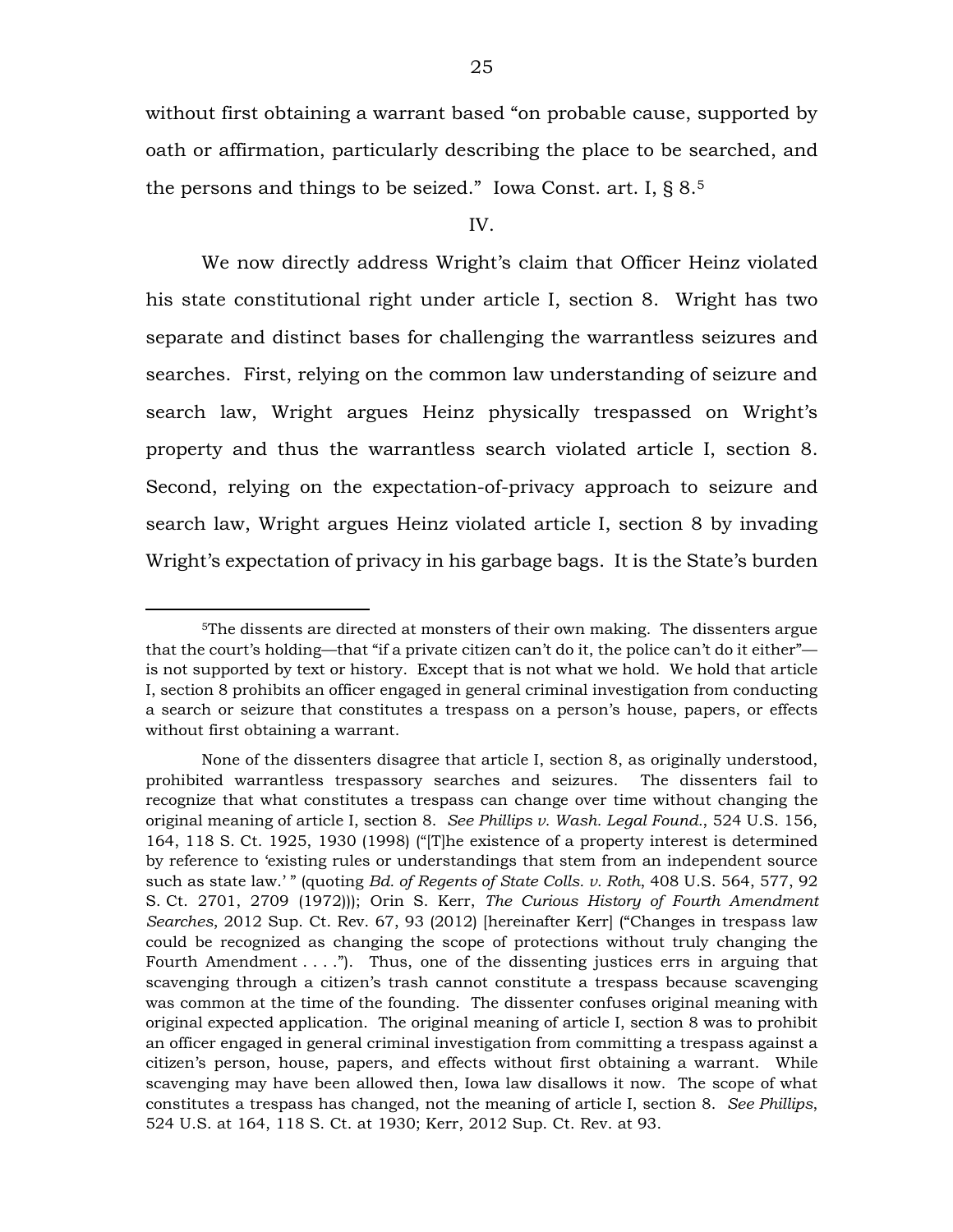to prove that a warrantless search or seizure is constitutional. *See Ingram*, 914 N.W.2d at 824 (Mansfield, J., concurring specially).

### A.

We first consider whether Heinz's conduct amounted to a seizure or search within the meaning of article I, section 8. There is no evidence these terms were terms of art at the time of the founding. *See Carpenter*, 585 U.S. at \_\_\_, 138 S. Ct. at 2238 (Thomas, J., dissenting) (stating the word "search" "was probably not a term of art, as it does not appear in legal dictionaries from the era"). "No literal or mechanical approach should be adopted in determining what may constitute a search and seizure." *State v. Raymond*, 258 Iowa 1339, 1347, 142 N.W.2d 444, 449 (1966). We thus give the words their fair and ordinary meaning.

It is apparent Heinz seized the garbage bags and papers and effects contained therein under any fair and ordinary definition of the term seizure. "A 'seizure' of property occurs when there is some meaningful interference" with the property. *United States v. Jacobsen*, 466 U.S. 109, 113, 104 S. Ct. 1652, 1656 (1984). In *Pomroy & Co.*, we concluded a sheriff unlawfully seized a trunk and the contents contained therein when the sheriff took possession of the items and transported them from one county to another. *See* 9 Iowa at 144–47. In *Ward*, we concluded a constable unlawfully seized a pharmacist's liquor when the constable took possession of the liquor. *See* 75 Iowa at 639–40, 36 N.W. at 766–67. As in those cases, Heinz meaningfully interfered with and "seized" the garbage bags and papers and effects contained therein when he removed the garbage bags from Wright's trash bins, took possession of them, and transported them to the police station for further inspection. *See Torres*, 592 U.S. at \_\_\_, 141 S. Ct. at 995 ("It is true that, when speaking of property, '[f]rom the time of the founding to the present, the word "seizure"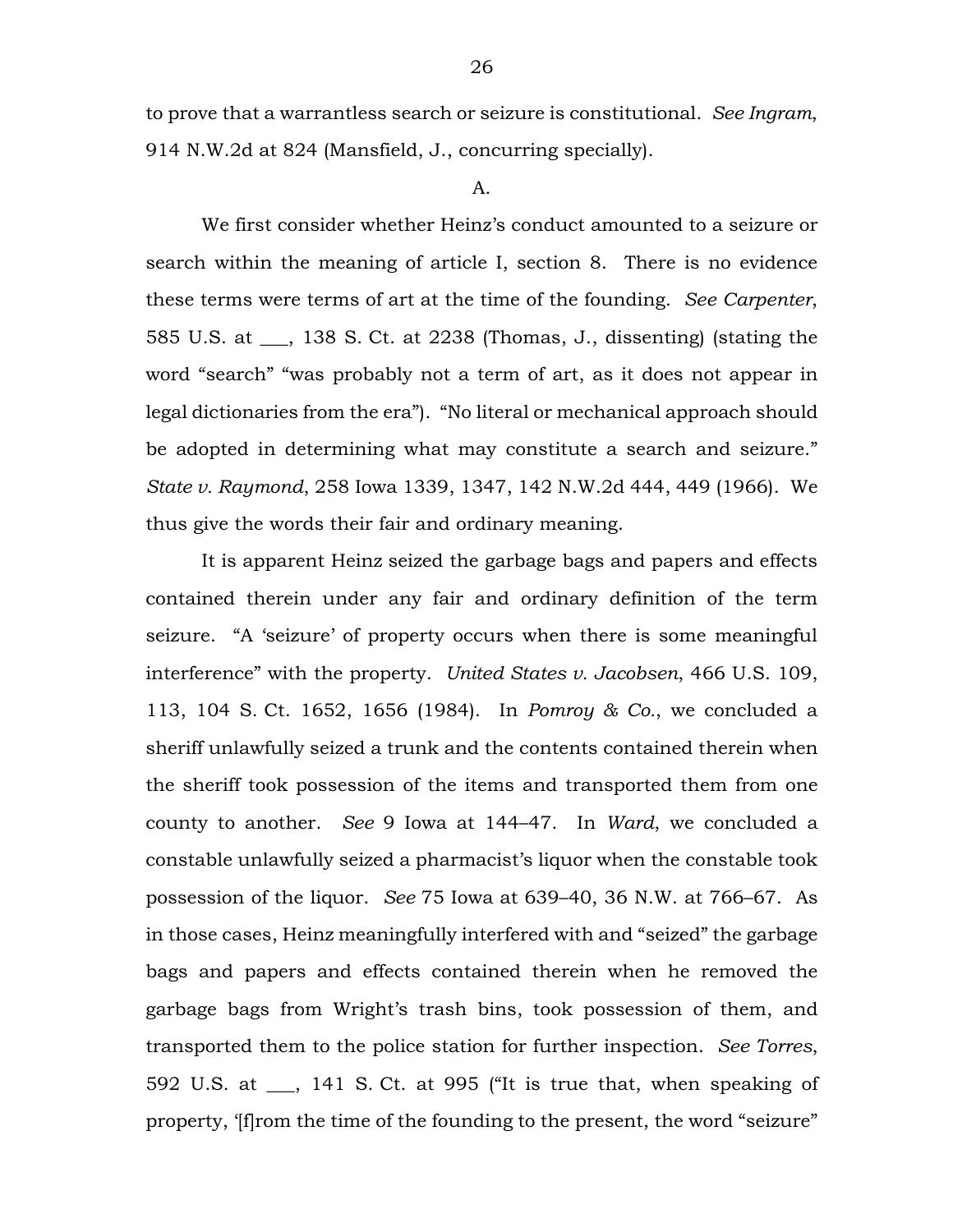has meant a "taking possession." " (alteration in original) (quoting *California v. Hodari D.*, 499 U.S. 621, 624, 111 S. Ct. 1547, 1549 (1991))).

It is equally apparent Heinz engaged in a search when he opened the garbage bags and rummaged through them. "When the Fourth Amendment was adopted, as now, to 'search' meant '[t]o look over or through for the purpose of finding something; to explore; to examine by inspection; as, to search the house for a book; to search the wood for a thief.' " *Kyllo v. United States*, 533 U.S. 27, 32 n.1, 121 S. Ct. 2038, 2042 n.1 (2001) (alteration in original) (emphases omitted) (quoting N. Webster, *An American Dictionary of the English Language* 66 (1828) (reprint 6th ed. 1989)); *see also Carpenter*, 585 U.S. at \_\_\_, 138 S. Ct. at 2238 (summarizing founding era definitions). Historical legal dictionaries defined a search as an examination "with a view to the discovery of contraband or illicit or stolen property, or some evidence of guilt to be used in the prosecution of a criminal action for some crime or offense with which he is charged," Henry Campbell Black, *A Dictionary of Law* 1069 (1st ed. 1891), or an examination conducted for the "purpose of discovering proof of his guilt in relation to some crime or misdemeanor of which he is accused." 2 John Bouvier, *A Law Dictionary* 498 (3d ed. 1848). Here, Heinz testified he opened the garbage to "obtain information about what Mr. Wright may have been doing inside [his] house" and obtain evidence "related to drug activity." A constitutional search occurs whenever the government commits a physical trespass against property, even where de minimis, conjoined with "an attempt to find something or to obtain information." *Jones*, 565 U.S. at 408 n.5, 132 S. Ct. at 951 n.5; *see also Jardines*, 569 U.S. at 5, 133 S. Ct. at 1414 ("When 'the Government obtains information by physically intruding' on persons, houses, papers, or effects, 'a "search" within the original meaning of the Fourth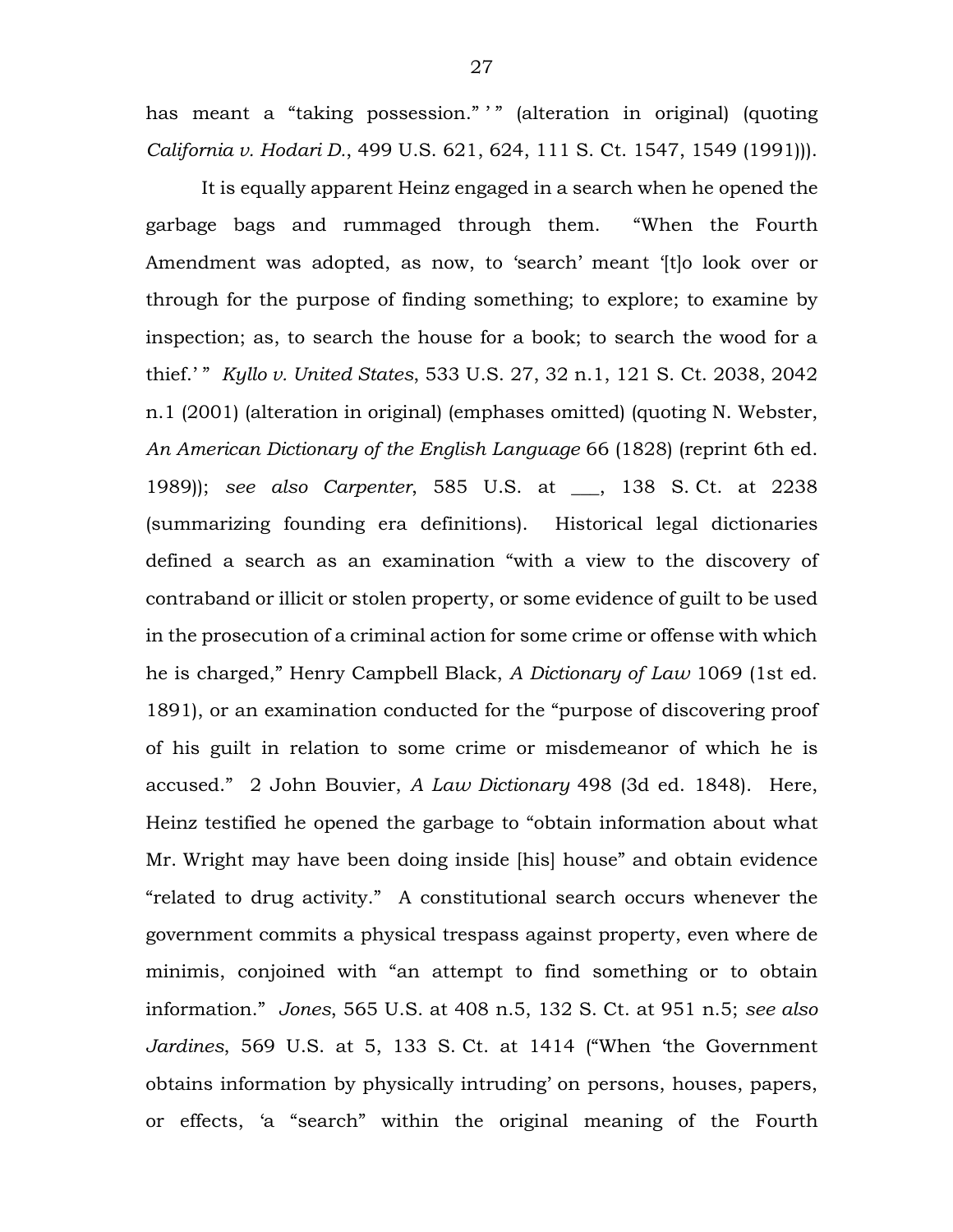Amendment' has 'undoubtedly occurred.' " (quoting *Jones*, 565 U.S. at 406 n.3, 132 S. Ct. at 950 n.3)).

For the purposes of determining whether a seizure or search occurred, it is not relevant whether Wright had an expectation of privacy in the garbage bags or the contents.

The *Katz* test distorts the original meaning of "searc[h]"—the word in the Fourth Amendment that it purports to define. Under the *Katz* test, the government conducts a search anytime it violates someone's "reasonable expectation of privacy." That is not a normal definition of the word "search."

*Carpenter*, 585 U.S. at \_\_\_, 138 S. Ct. at 2238 (alteration in original) (citations omitted). To bring greater coherence to our seizure and search jurisprudence, we hold the expectation-of-privacy test is relevant only to the question of whether a seizure or search was unreasonable within the meaning of article I, section 8 and not whether a seizure or search has occurred. *See Minnesota v. Carter*, 525 U.S. 83, 97, 119 S. Ct. 469, 477 (1998) (Scalia, J., concurring) (explaining that when *Katz* is applied "to determine whether a 'search or seizure' within the meaning of the Constitution has occurred (as opposed to whether that 'search or seizure' is an 'unreasonable' one), it has no plausible foundation in the text of the Fourth Amendment" (emphasis omitted)).

### B.

We next address whether the items Heinz seized and searched were protected papers and effects within the meaning of article I, section 8.

The word papers is self-explanatory, but the word effects requires some explanation. The modern understanding of the term effects is "[m]ovable property; goods." *Effects*, *Black's Law Dictionary* (11th ed. 2019). This is consistent with the original understanding. "The Framers would have understood the term 'effects' to be limited to personal, rather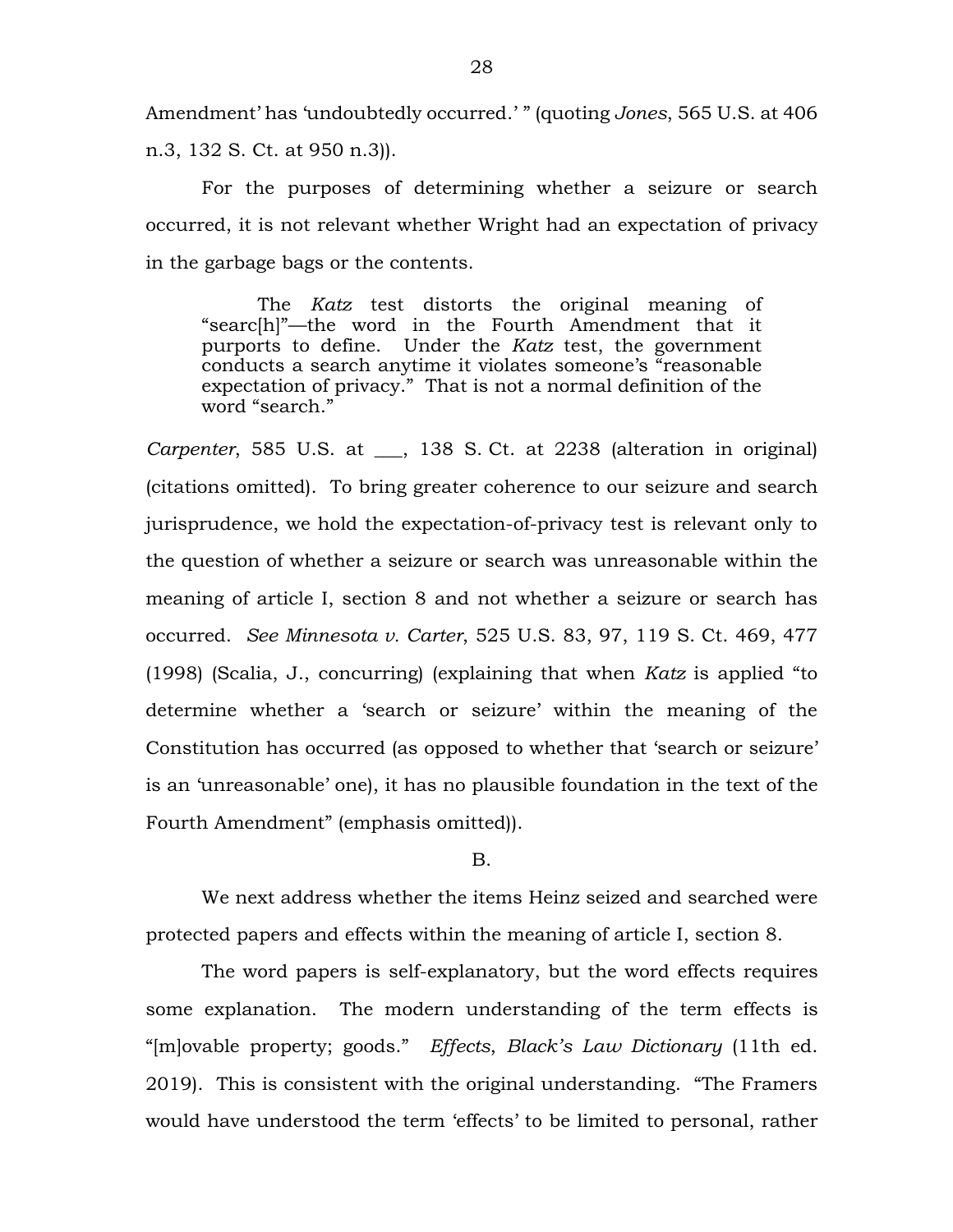than real, property." *Oliver v. United States*, 466 U.S. 170, 177 n.7, 104 S. Ct. 1735, 1740 n.7 (1984).

We have little trouble concluding the property at issue is protected within the meaning of article I, section 8. Opaque garbage bags are containers, and containers are an "effect" as originally understood. *See United States v. Ross*, 456 U.S. 798, 822, 102 S. Ct. 2157, 2171 (1982). The fact that the containers happen to be garbage bags rather than, say, expensive luggage, is not of constitutional consequence. *See id.* There is no "constitutional distinction between 'worthy' and 'unworthy' containers." *Id.* "Even though such a distinction perhaps could evolve in a series of cases in which paper bags, locked trunks, lunch buckets, and orange crates were placed on one side of the line or the other, the central purpose of the Fourth Amendment forecloses such a distinction." *Id.* (footnote omitted). In addition, Heinz opened the garbage bags and searched through the contents. The contents included other personal property, including two pieces of mail addressed to Wright. Letters are certainly papers. Further, "[l]etters . . . are in the general class of effects," and "warrantless searches of such effects are presumptively unreasonable." *Jacobsen*, 466 U.S. at 114, 104 S. Ct. at 1657.

# C.

Heinz's seizure and search of the papers and effects would be inconsequential if the papers and effects did not belong to Wright. Article I, section 8 provides that people have the right to be secure in "their" persons, houses, papers, and effects. "Although phrased in the plural, '[t]he obvious meaning of ["their"] is that *each* person has the right to be secure against unreasonable searches and seizures in *his own* person, house, papers, and effects.'" *Carpenter*, 585 U.S. at \_\_\_, 138 S. Ct. at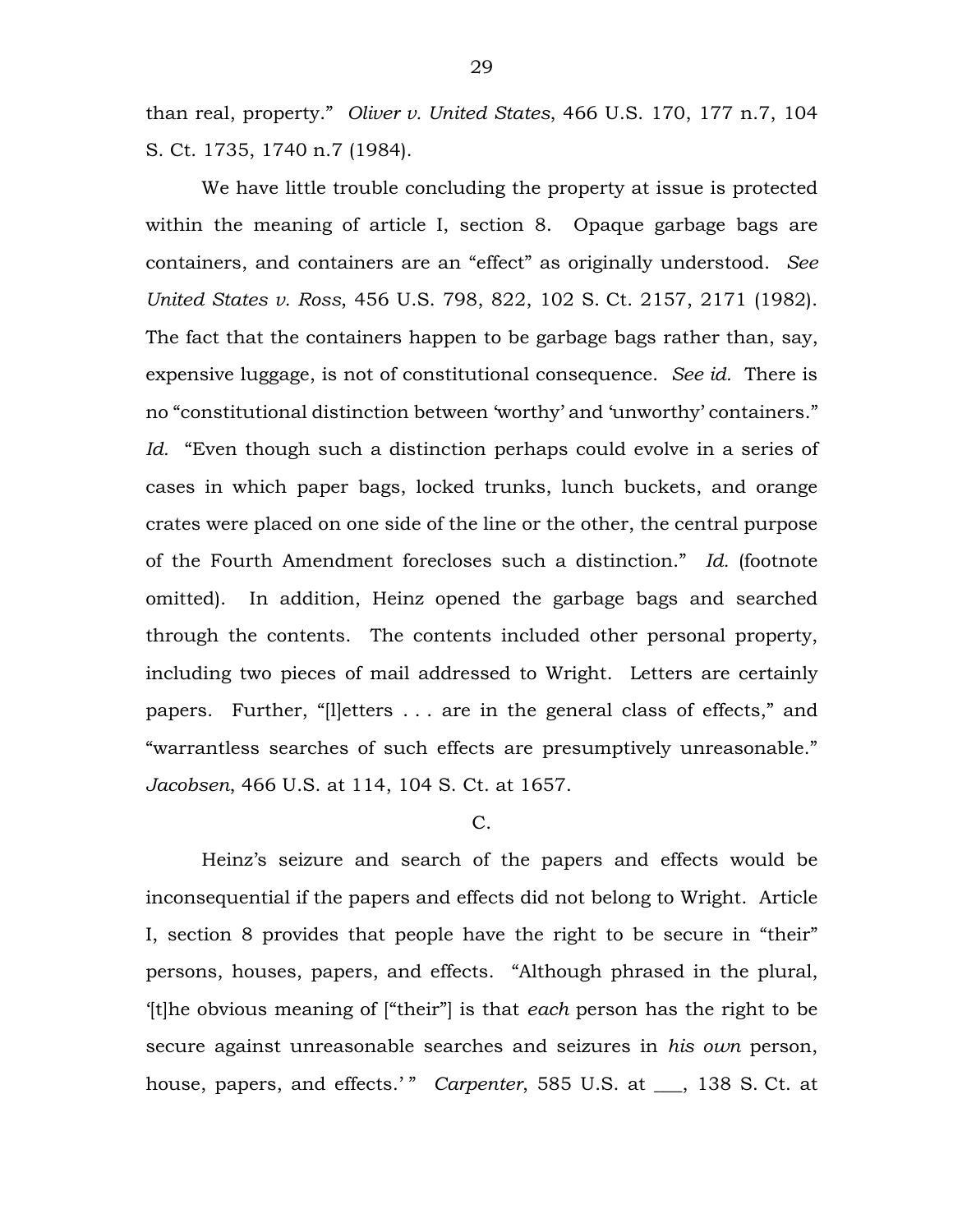2241–42 (alterations in original) (quoting *Carter*, 525 U.S. at 92, 119 S. Ct. at 475).

The State contends the papers and effects Heinz seized were not Wright's papers and effects because Wright abandoned them. Under Iowa law, "[a]bandonment is shown by proof that the owner intends to abandon the property and has voluntarily relinquished *all* right, title and interest in the property." *Benjamin v. Lindner Aviation, Inc.*, 534 N.W.2d 400, 406 (Iowa 1995) (en banc) (emphasis added). "Abandonment, however, entails a relinquishment of ownership interests without regard for who becomes the next owner, such that the items in question can be considered '*bona vacantia*'—a property law term meaning 'unowned'—and available for the taking by any finder." Tanner M. Russo, Note, *Garbage Pulls Under the Physical Trespass Test*, 105 Va. L. Rev. 1217, 1246–47 (2019) [hereinafter Russo] (footnote omitted).

Here, Wright did not abandon all right, title, and interest in the property. Local ordinances provide only a licensed collector under contract with the city may collect garbage. *See* Clear Lake, Iowa, Code of Ordinances § 106.11. The ordinances make it "unlawful for any person to . . . [t]ake or collect any solid waste which has been placed out for collection on any premises, unless such person is an authorized solid waste collector." *Id.* § 105.11(4). In moving his trash to the alley for collection, Wright agreed only to convey his property to a licensed collector. *See People v. Edwards*, 458 P.2d 713, 718 (Cal. 1969) (en banc) (stating trash was not abandoned except "as to persons authorized to remove the receptacle's contents, such as trashmen"). Wright would have the right to retrieve the property prior to collection and the right to exclude all others from rummaging through his garbage bins prior to collection. *See Carpenter*, 585 U.S. at \_\_\_, 138 S. Ct. at 2266 (Gorsuch, J., dissenting) ("I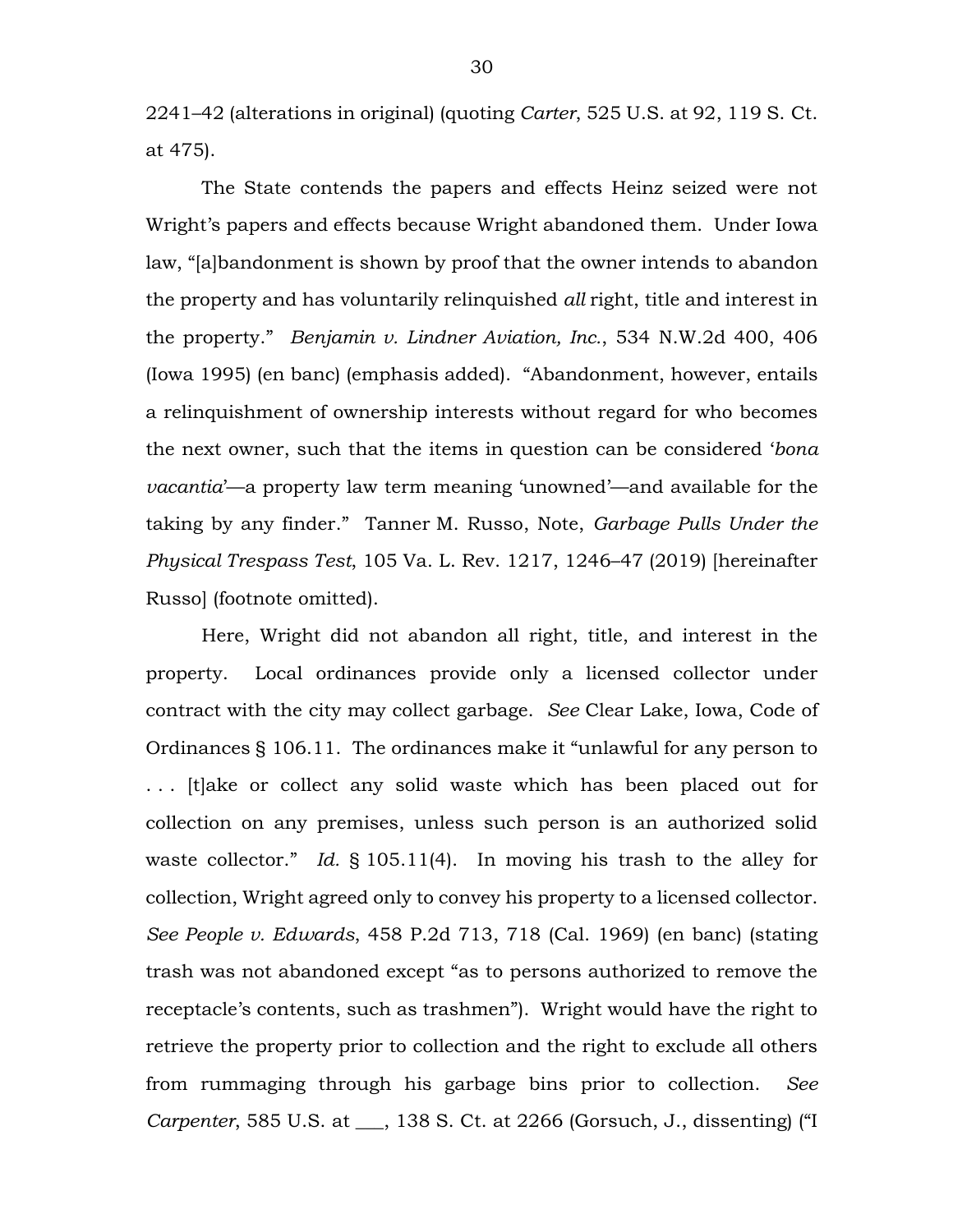doubt, too, that most people spotting a neighbor rummaging through their garbage would think they lacked reasonable grounds to confront the rummager."). As one commentator explained:

[I]ndividuals who leave garbage on the curb generally do not expect that *anyone* will be able to take the discarded items but rather, per *Greenwood*, understand themselves as conveying refuse to a specific party who will function as the next true owner: the trash collector. This understanding seems especially clear in localities with anti-rummaging ordinances, under which all but designated trash collectors are prohibited from tampering with curbside garbage, such that unauthorized "finders" would presumably violate the ordinance by taking possession of garbage. If individuals placing garbage out for collection do not intend to leave the items for random "finders," placing garbage curbside arguably lacks the requisite "intent to abandon" necessary to qualify as property abandonment.

Russo, 105 Va. L. Rev. at 1247 (footnotes omitted). Until such time as the garbage bags were collected by a licensed collector and commingled with other garbage, Wright had not yet abandoned the property.

### D.

We next address whether Heinz's conduct constituted a trespass thus making the warrantless search unconstitutional under article I, section 8. At the time of the founding, trespass was a broad concept that encompassed far more than physical intrusions into or on real or personal property. "Trespass, in its largest and most extensive sense, signifie[d] any transgression or offence against the law of nature, of society, or of the country in which we live; whether it relate[d] to a man's person, or his property." 3 William Blackstone, *Commentaries on the Laws of England* 208 (1768). Within the meaning of article I, section 8, an officer acts unreasonably when, without a warrant, the officer physically trespasses on protected property or uses means or methods of general criminal investigation that are unlawful, tortious, or otherwise prohibited. *See*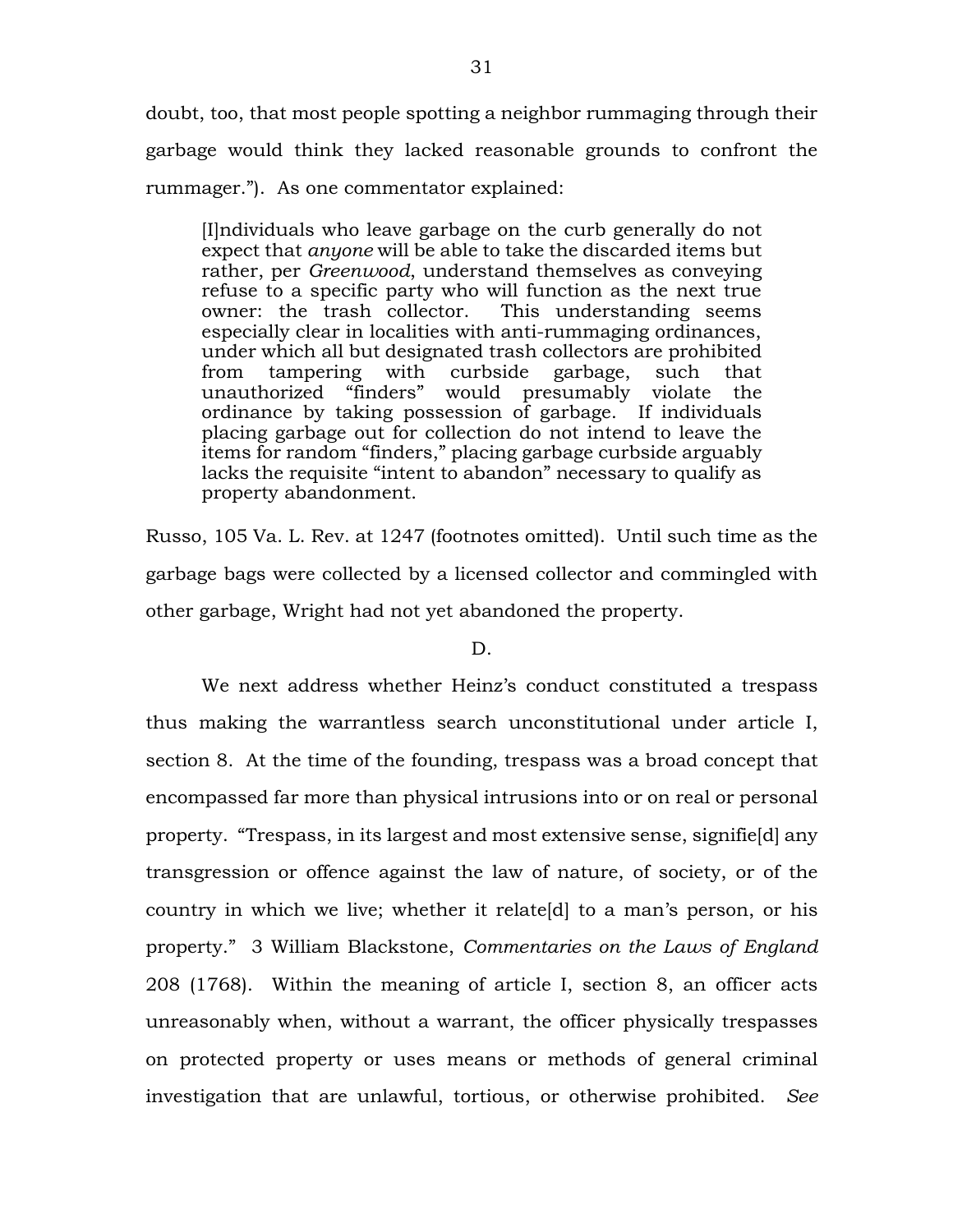Baude & Stern, 129 Harv. L. Rev. at 1825–26 ("[A] court should ask whether government officials have engaged in an investigative act that would be unlawful for a similarly situated private actor to perform. That is, stripped of official authority, has the government actor done something that would be tortious, criminal, or otherwise a violation of some legal duty? Fourth Amendment protection, in other words, is warranted when government officials either violate generally applicable law or avail themselves of a governmental exemption from it."). Otherwise prohibited conduct includes means and methods of general criminal investigation that violate a citizen's reasonable expectation of privacy as articulated in our cases adopting the *Katz* standard.

In determining whether an officer's conduct is unlawful, tortious, or otherwise prohibited, we do not rely on our personal biases, predilections, or normative judgments concerning the proper scope of law enforcement authority. Instead, we try "to discern and describe existing societal norms." *Carpenter*, 585 U.S. at \_\_\_, 138 S. Ct. at 2265. One way to discern existing societal norms is to look to "democratically legitimate sources of [positive] law"—statutes, rules, regulations, orders, ordinances, judicial decisions, etc. *Id.* at \_\_, 138 S. Ct. at 2268 (quoting Todd E. Pettys, *Judicial Discretion in Constitutional Cases*, 26 J.L. & Pol. 123, 127 (2011)); *see also Planned Parenthood of the Heartland*, 915 N.W.2d at 248 ("Statutes do not serve as constitutional definitions but provide us the most reliable indicator of community standards to gauge the evolving views of society important to our analysis." (quoting *Griffin v. Pate*, 884 N.W.2d 182, 198 (Iowa 2016))).

1.

We turn to the question of whether Heinz physically trespassed on Wright's papers and effects. "[A]lmost every human activity ultimately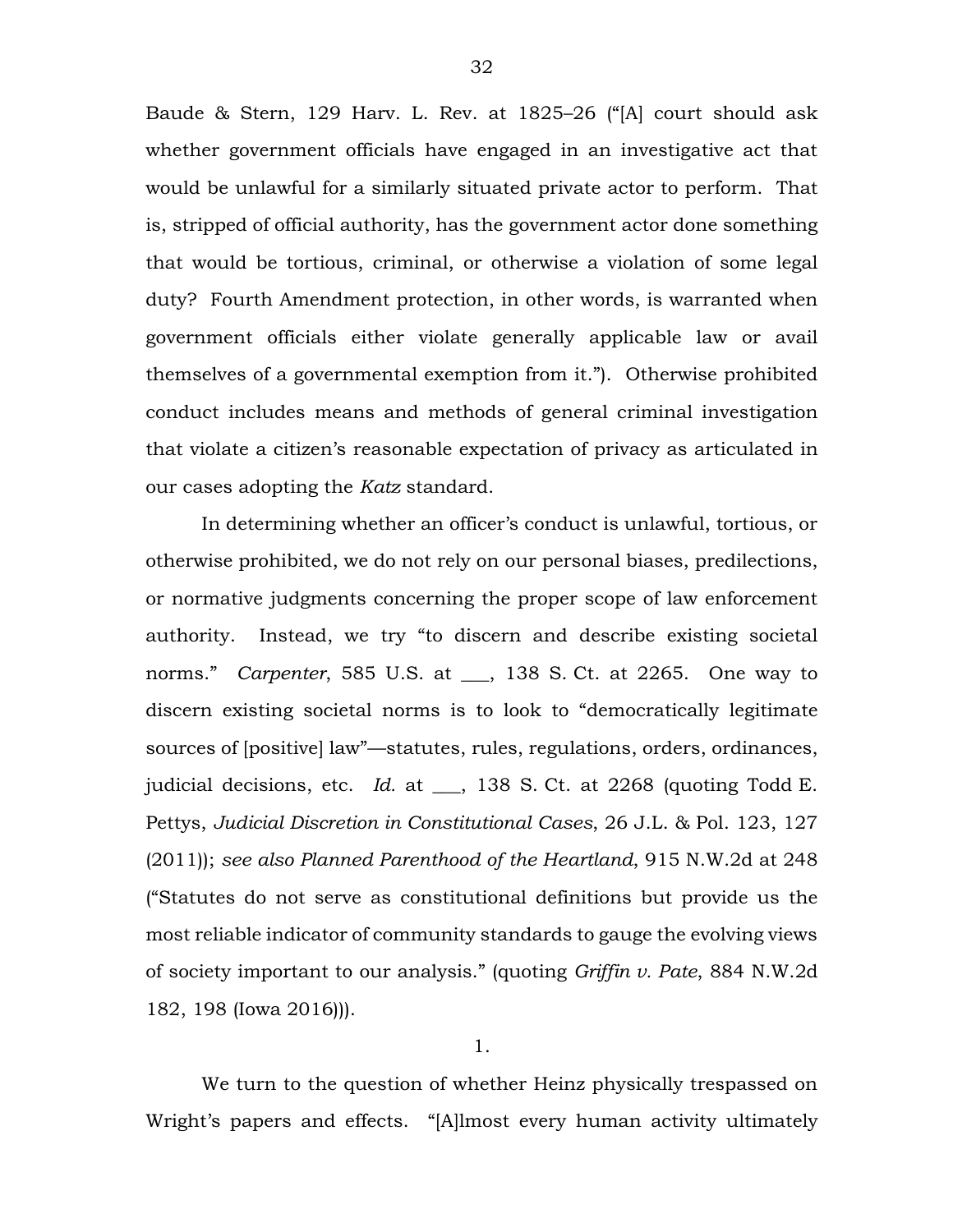manifests itself in waste products . . . ." *Smith v. State*, 510 P.2d 793, 798 (Alaska 1973). Urbanization and advances in public sanitation practice necessitate regular, coordinated, and public trash collection and disposal. Many municipalities in Iowa have ordinances regulating the collection and disposal of trash. Clear Lake is one such municipality. The city limits who may access and collect solid waste to licensed and contracted collectors. *See* Clear Lake, Iowa, Code of Ordinances § 106.11. The city makes it "unlawful for any person to . . . [t]ake or collect any solid waste which has been placed out for collection on any premises, unless such person is an authorized solid waste collector." *Id.* § 105.11(4). Violation of any ordinance is punishable by a fine. *See id.* § 1.15.

Clear Lake is not the only municipality that prohibits any person, other than an authorized collector, from taking or collecting trash placed out for collection. *See* Ankeny, Iowa, Code of Ordinances § 110.11(3) (2008); Clinton, Iowa, Code of Ordinances § 50.11(D) (2009); Coralville, Iowa, Code of Ordinances § 105.11(4) (2011); Earlham, Iowa, Code of Ordinances § 105.10(4) (2017); Manchester, Iowa, Code of Ordinances § 105.10(4) (2017); Nevada, Iowa, Code of Ordinances § 105.10(4) (2006); North Liberty, Iowa, Code of Ordinances § 105.11(4) (2018); Pella, Iowa, Code of Ordinances § 105.12(4) (2011); Pleasant Hill, Iowa, Code of Ordinances § 105.12(3) (1998); Prairie City, Iowa, Code of Ordinances § 105.11(4) (2012); Sergeant Bluff, Iowa, Code of Ordinances § 105.11(4) (2011); Urbandale, Iowa, Code of Ordinances § 57.11(D) (2015); Walcott, Iowa, Code of Ordinances § 105.11(4) (2012).

As the Clear Lake and other ordinances demonstrate, Heinz engaged in means and methods of general criminal investigation with respect to these papers and effects that were unlawful and prohibited. *See McClurg*, 123 Iowa at 371–72, 98 N.W. at 882 ("The mere fact that a man is an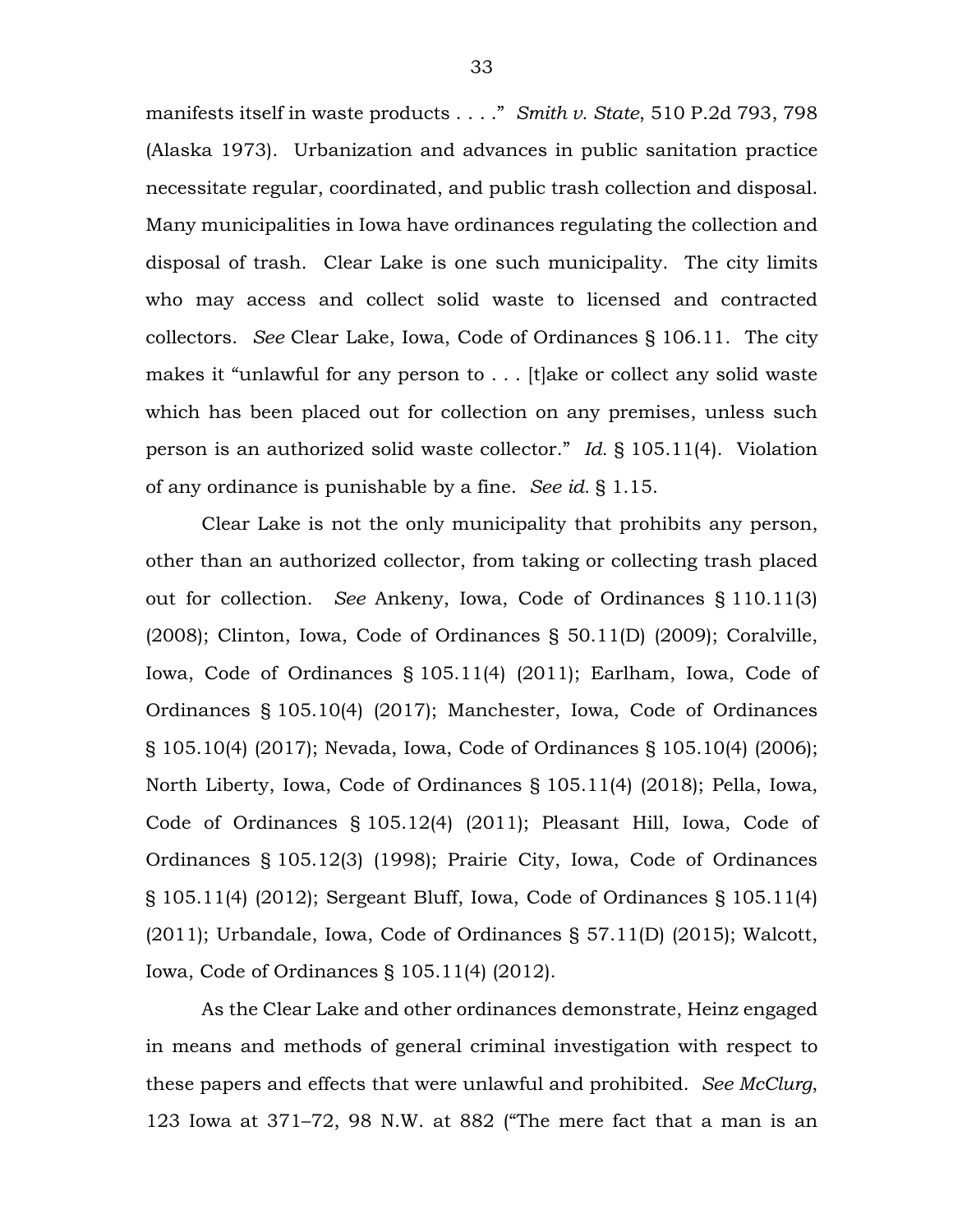officer, whether of high or low degree, gives him no more right than is possessed by the ordinary private citizen to . . . search for the evidences of crime, without a legal warrant procured for that purpose."); *see also Caniglia v. Strom*, 593 U.S. \_\_\_, \_\_\_, 141 S. Ct. 1596, 1599 (2021) ("And, of course, officers may generally take actions that 'any private citizen might do' without fear of liability." (quoting *Jardines*, 569 U.S. at 8, 133 S. Ct. at 1416)). Heinz's warrantless seizures and searches were thus an unlawful and unconstitutional physical trespass on Wright's papers and effects. *See Jardines*, 569 U.S. at 8, 133 S. Ct. at 1416; *Davis v. Passman*, 442 U.S. 228, 246, 99 S. Ct. 2264, 2277–78 (1979) ("No man in this country is so high that he is above the law. No officer of the law may set that law at defiance with impunity. All officers of the government, from the highest to the lowest, are creatures of the law, and are bound to obey it." (quoting *Butz v. Economou*, 438 U.S. 478, 506, 98 S. Ct. 2894, 2910 (1978))); Baude & Stern, 129 Harv. L. Rev. at 1882 (stating where municipal ordinances require trash collection by a licensed collector and prohibit unauthorized persons from tampering with trash, the ordinances "should bring with them the protection of the Fourth Amendment").

Of course, this is not to say article I, section 8 rises and falls based on a particular municipal law. Municipal laws, like all positive laws, are merely one form of evidence of the limits of a peace officer's authority to act without a warrant. Further, "while positive law may help establish a person's Fourth Amendment interest there may be some circumstances where positive law cannot be used to defeat it." *Carpenter*, 585 U.S. at \_\_\_, 138 S. Ct. at 2270. For example, neither the legislature nor a municipality could "pass laws declaring your house or papers to be your property except to the extent the police wish to search them without cause." *Id.* at 2270– 71. Article I, section 8 precludes a peace officer from engaging in general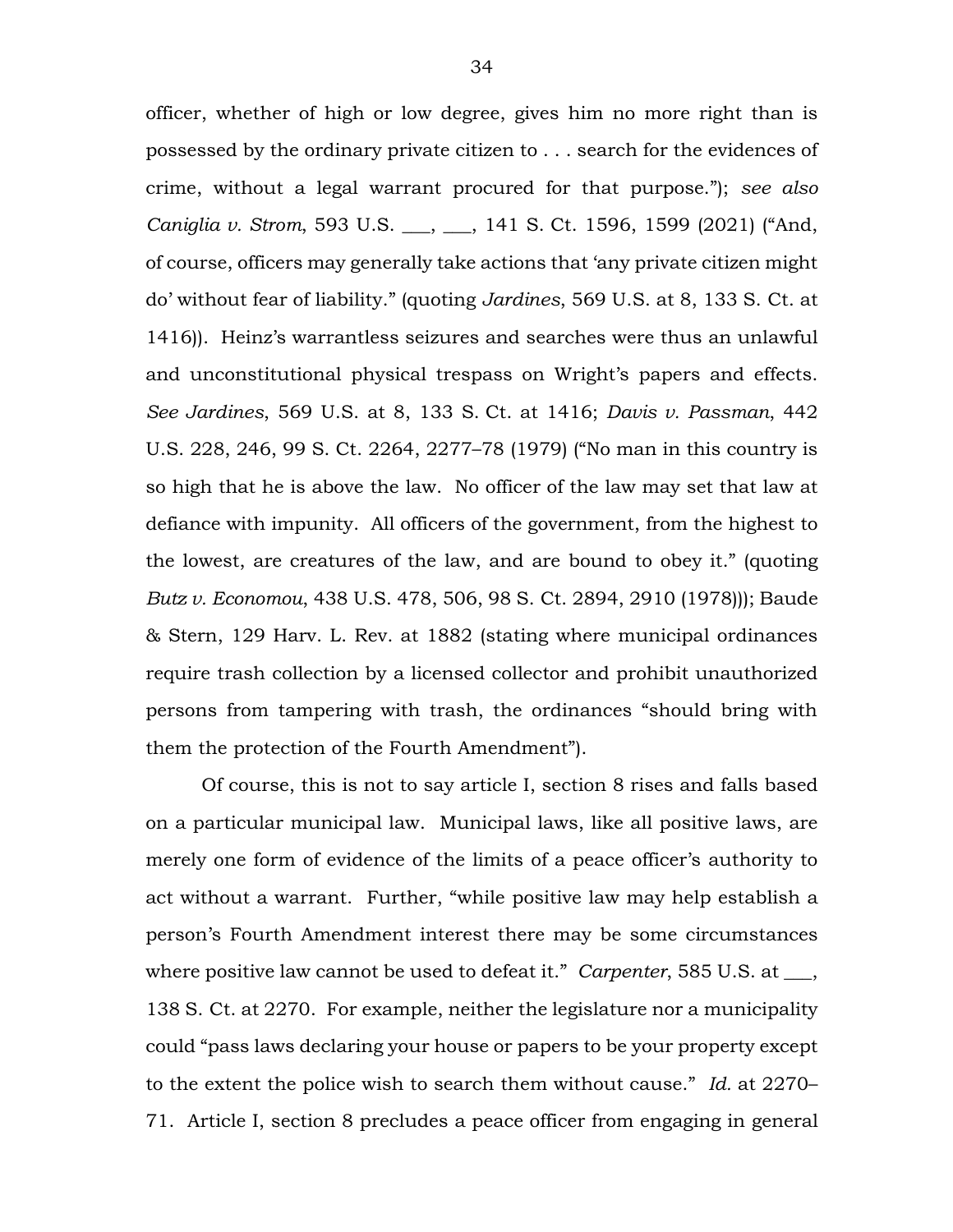criminal investigation that constitutes a trespass against a citizen's house, papers, or effects. No department of the government can circumvent this constitutional minimum.

2.

Although we have already concluded the seizures and searches at issue were unconstitutional physical trespasses on Wright's papers and effects, we address whether Heinz's conduct violated article I, section 8 because it violated a reasonable expectation of privacy. On this point, we do not write on a blank slate.

The Supreme Court applied the expectation-of-privacy test to address the constitutionality of the searches and seizures of garbage bags in *California v. Greenwood*, 486 U.S. 35, 108 S. Ct. 1625 (1988). There, the Supreme Court held the Fourth Amendment does not "prohibit[] the warrantless search and seizure of garbage left for collection outside the curtilage of a home." *Id.* at 37, 108 S. Ct. at 1627. The Court explained that "[a]n expectation of privacy does not give rise to Fourth Amendment protection . . . unless society is prepared to accept that expectation as objectively reasonable." *Id.* at 39–40, 108 S. Ct. at 1628. The Court reasoned an expectation of privacy in garbage bags left outside the curtilage of a home was not objectively reasonable: "It is common knowledge that plastic garbage bags left on or at the side of a public street are readily accessible to animals, children, scavengers, snoops, and other members of the public." *Id.* at 40, 108 S. Ct. at 1628–29 (footnotes omitted). In addition, "respondents placed their refuse at the curb for the express purpose of conveying it to a third party, the trash collector, who might himself have sorted through respondents' trash or permitted others, such as the police, to do so." *Id.* at 40, 108 S. Ct. at 1629.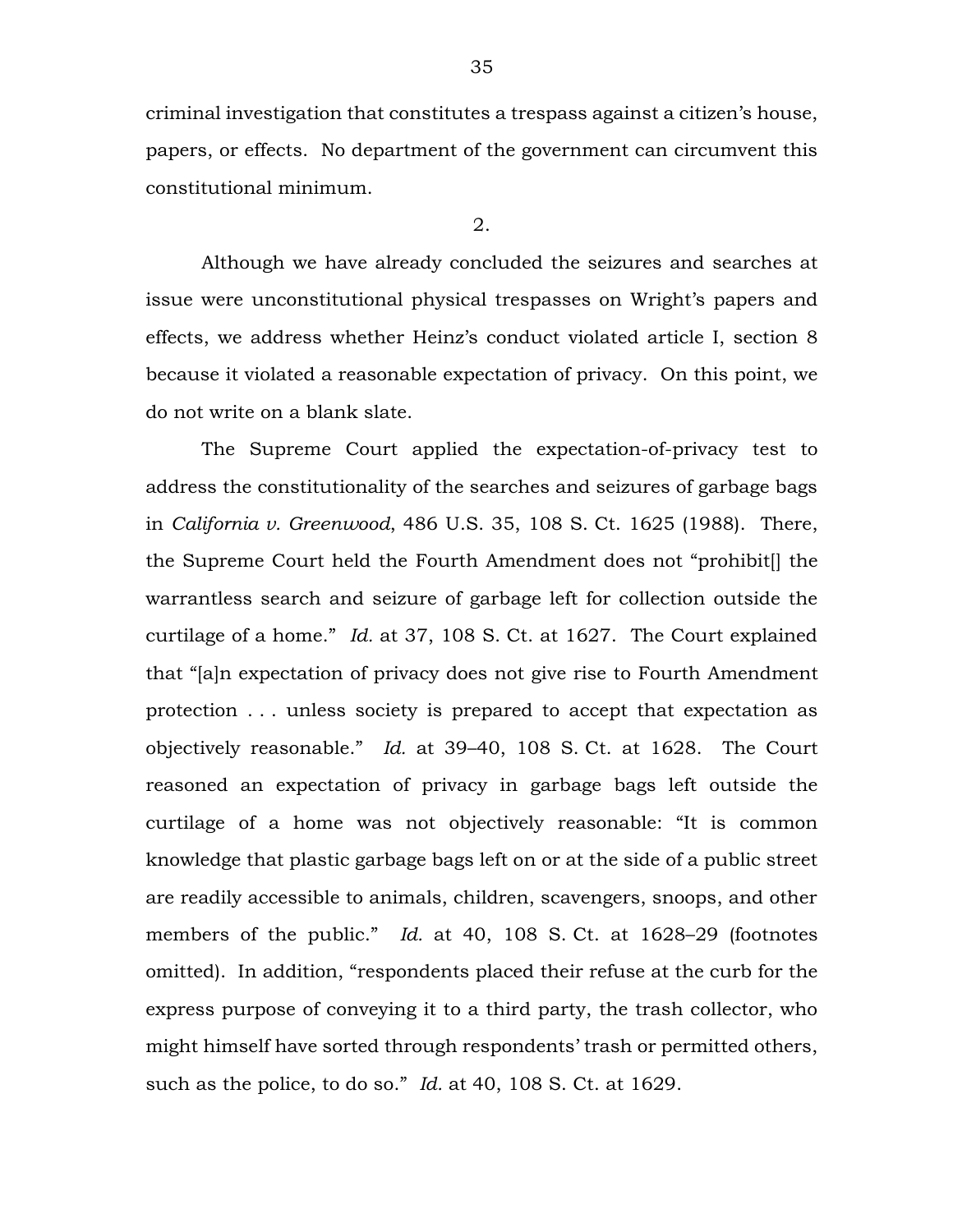In *State v. Henderson*, the Iowa Court of Appeals concluded the warrantless search and seizure of the garbage left outside the defendant's home under markedly similar facts as *Greenwood* did not violate the Fourth Amendment or article I, section 8. *See* 435 N.W.2d 394, 395–97 (Iowa Ct. App. 1988); *see also State v. Skola*, 634 N.W.2d 687, 691 (Iowa Ct. App. 2001) (declining to depart from the holdings in *Greenwood* and *Henderson*  under article I, section 8 of the Iowa Constitution). The court of appeals relied on the Supreme Court's rationale in *Greenwood* and "determine[d] the use of evidence obtained by searching the defendant's garbage did not intrude upon his legitimate expectation of privacy and therefore, was properly considered by the magistrate in issuing a search warrant of the defendant's premises." *Henderson*, 435 N.W.2d at 397.

More recently, Justice Gorsuch called the application of *Katz* in *Greenwood* "unbelievable," explaining:

In that case, the Court said that the homeowners forfeited their privacy interests because "[i]t is common knowledge that plastic garbage bags left on or at the side of a public street are readily accessible to animals, children, scavengers, snoops, and other members of the public." But the habits of raccoons don't prove much about the habits of the country. I doubt, too, that most people spotting a neighbor rummaging through their garbage would think they lacked reasonable grounds to confront the rummager. Making the decision all the stranger, California state law expressly *protected* a homeowner's property rights in discarded trash. Yet rather than defer to that as evidence of the people's habits and reasonable expectations of privacy, the Court substituted its own curious judgment.

*Carpenter*, 585 U.S. at \_\_\_, 138 S. Ct. at 2266 (alteration in original) (citations omitted) (quoting *Greenwood*, 486 U.S. at 40, 108 S. Ct. at 1628– 29).

We believe Justice Gorsuch has the better of the argument here. Garbage contains intimate and private details of life. *See Greenwood*, 486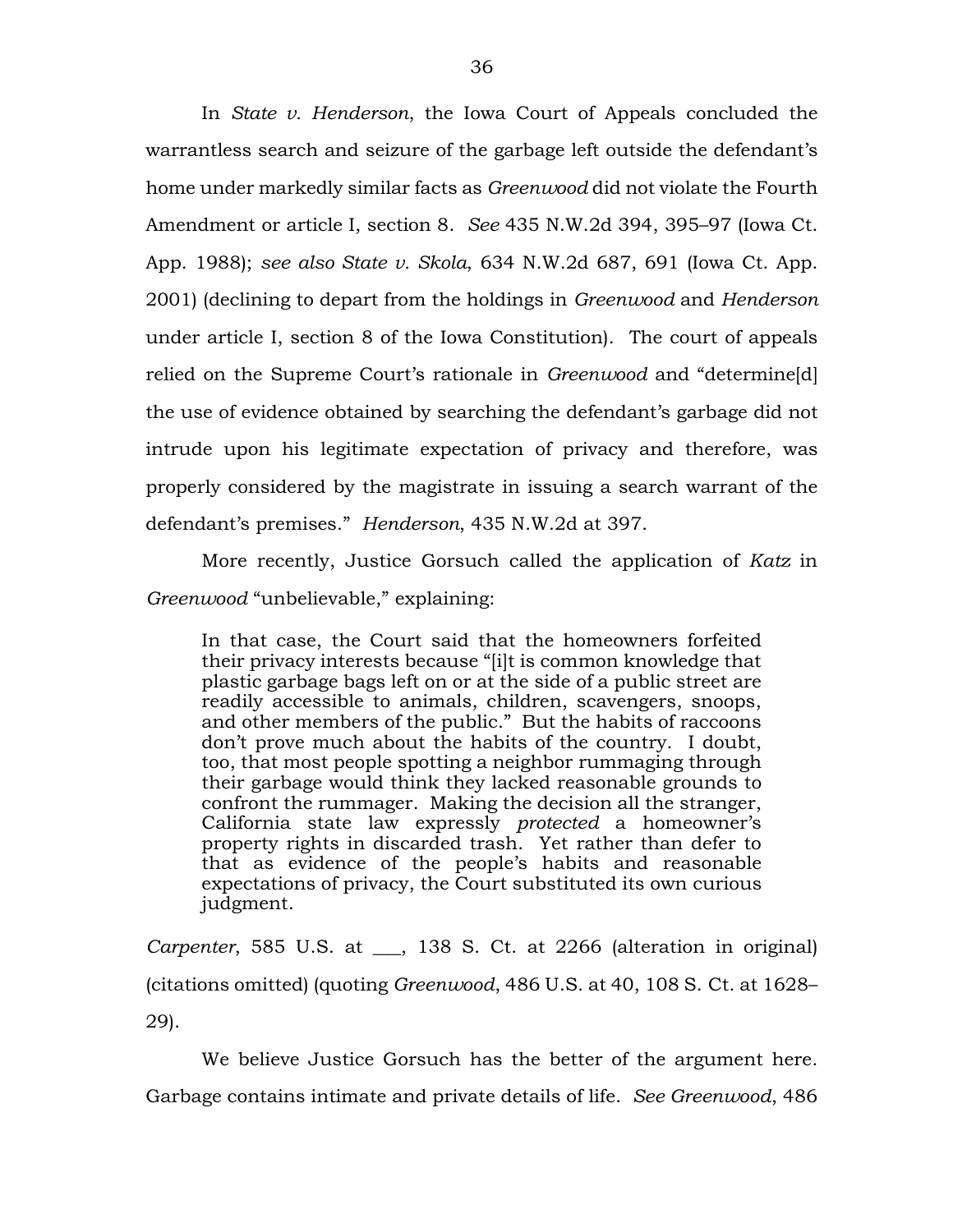U.S. at 50, 108 S. Ct. at 1634 (Brennan, J., dissenting). When a citizen places garbage out for collection in a closed garbage bag, the contents of the bag are private, as a factual matter. The citizen understands, however, that the contents of the bag may be revealed to someone at some point in time. That a citizen may actually lose privacy in certain things or in certain information at some point in the future does not preclude the possibility that a peace officer nonetheless violated the citizen's right to privacy in accessing the same things or information. "Privacy rights do not protect a reasonable expectation that privacy will be maintained, but rather a reasonable expectation that privacy will not be lost in certain ways." Jeffrey M. Skopek, *Untangling Privacy: Losses Versus Violations*, 105 Iowa L. Rev. 2169, 2174 (2020). As one noted scholar explained:

Selective secrecy and partial confidentiality are wholly conceivable and not, despite the superficial allure of the argument to the contrary, internally inconsistent. Not to allow an individual to sacrifice a portion of her secrecy interest, or to suspend confidentiality vis-a-vis specific individuals and not others, without surrendering all claims to fourth amendment privacy, makes little sense.

James J. Tomkovicz, *Beyond Secrecy for Secrecy's Sake: Toward an Expanded Vision of the Fourth Amendment Privacy Province*, 36 Hastings L.J. 645, 681 (1985).

Here, Wright had an expectation based on positive law that his privacy, as a factual matter, would be lost, if at all, only in a certain, limited way. Specifically, Wright had an expectation based on positive law that his garbage bags would be accessed only by a licensed collector under contract with the city. *See* Clear Lake, Iowa, Code of Ordinances § 106.11. Wright had an expectation based on positive law that it would be unlawful for others to access his trash. *See id.* § 105.11(4); *see also Rakas v. Illinois*, 439 U.S. 128, 143 n.12, 99 S. Ct. 421, 430 n.12 (1978) ("Legitimation of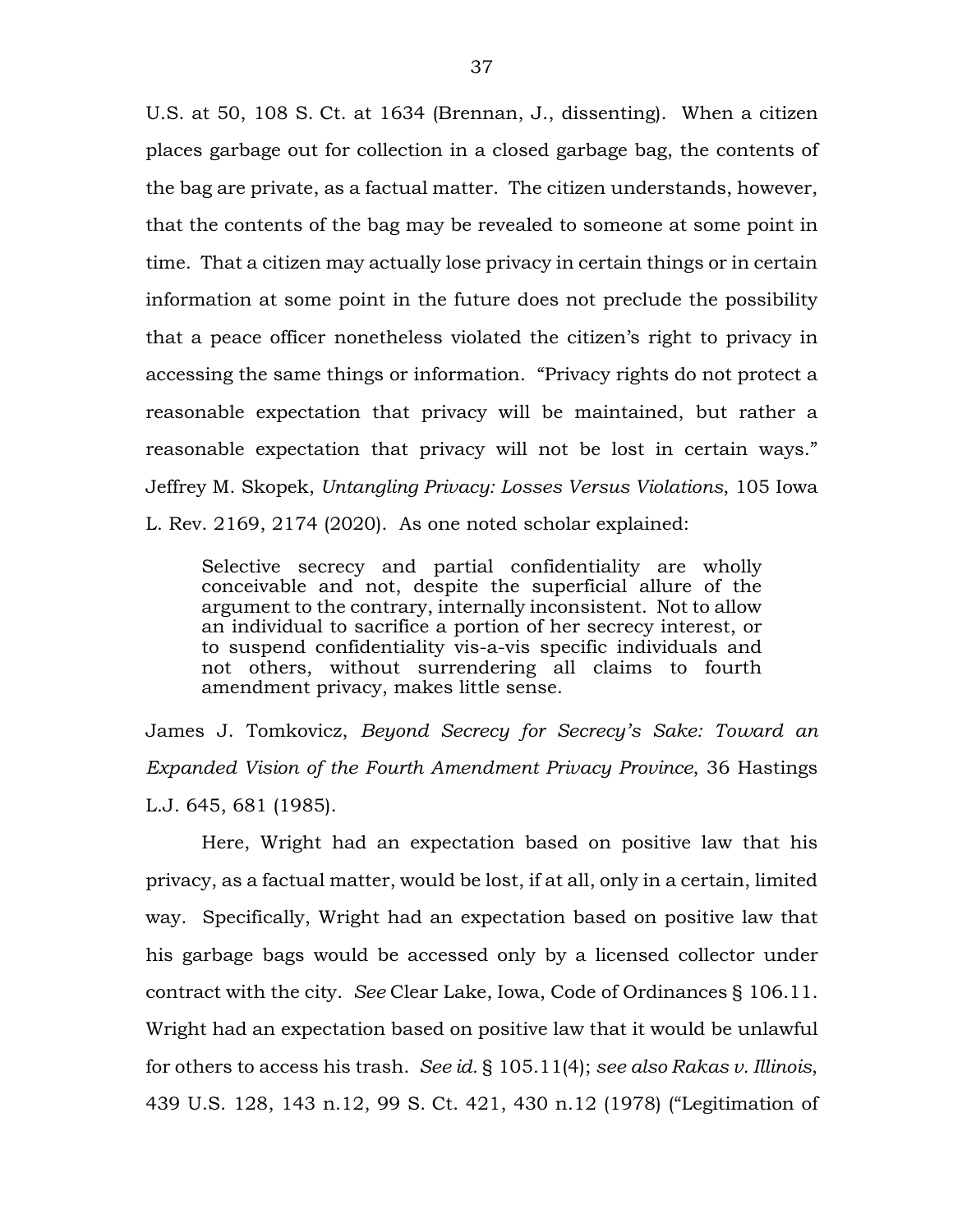expectations of privacy by law must have a source outside of the Fourth Amendment, either by reference to concepts of real or personal property law or to understandings that are recognized and permitted by society."). "[T]he mere fact that a citizen elects to dispose of his garbage in the customary way by making it available for pickup by a municipal or privately-retained hauler is no basis for concluding that his expectation of privacy as to that garbage is unjustified." 1 LaFave § 2.6(c), at 933. Heinz violated that expectation and right when he accessed the contents without a warrant.

We thus join those courts that have held a warrantless search of a citizen's trash left out for collection is unlawful. *See Edwards*, 458 P.2d at 718 (pre-*Greenwood* decision holding that police search of trash cans in the back of defendant's residence was unlawful because defendant had a justified expectation of privacy in his garbage); *State v. Goss*, 834 A.2d 316, 319 (N.H. 2003) (rejecting *Greenwood* under New Hampshire Constitution, concluding that defendant's expectation of privacy was reasonable, and construing state constitution to provide greater protection than the Federal Constitution); *State v. Hempele*, 576 A.2d 793, 813–15 (N.J. 1990) (rejecting *Greenwood* under New Jersey state constitutional law and holding that "the State must secure a warrant based on probable cause in order to search garbage bags left on the curb for collection"); *State v. Crane*, 254 P.3d 117, 123 (N.M. Ct. App. 2011) (finding defendant had reasonable expectation of privacy in garbage under New Mexico Constitution), *aff'd on other grounds*, 329 P.3d 689 (N.M. 2014); *State v. Morris*, 680 A.2d 90, 96 (Vt. 1996) (rejecting *Greenwood* under Vermont Constitution, finding that "[t]he Vermont Constitution does not require the residents of this state to employ extraordinary or unlawful means to keep government authorities from examining discarded private effects"); *State*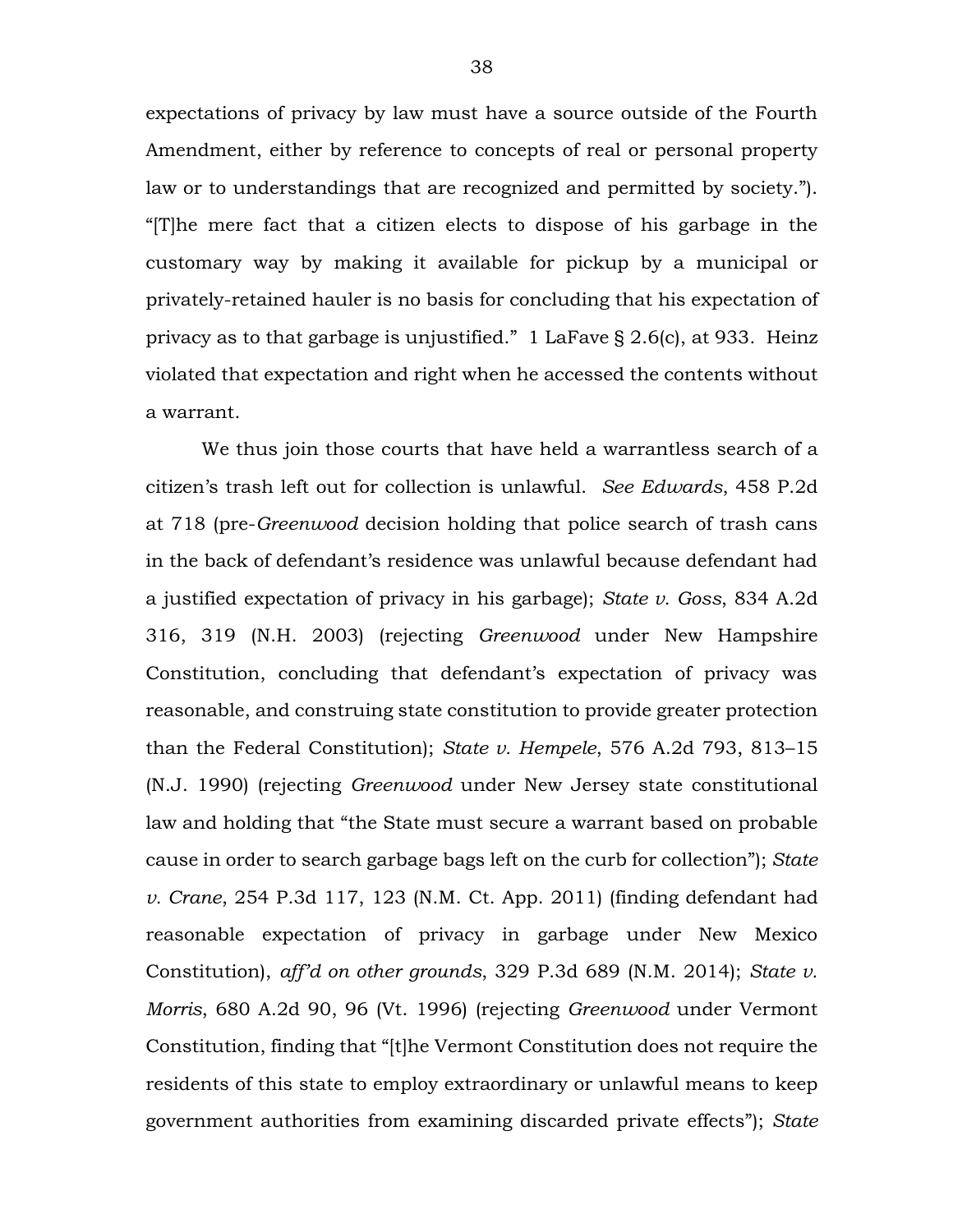*v. Boland*, 800 P.2d 1112, 1116–17 (Wash. 1990) (en banc) (rejecting *Greenwood* under Washington Constitution and focusing its analysis on whether the private affairs of an individual were unreasonably violated).

#### E.

The State contends Heinz's conduct here was justified for practical reasons. The State contends that holding Heinz's conduct violated the constitution "would result in the demise of trash grabs of personal trash containers." We do not question the utility of warrantless trash grabs for the purposes of law enforcement, but the utility of warrantless activity is not the issue under our constitution. The "mere fact that law enforcement may be made more efficient can never by itself justify disregard of the [constitution]." *Mincey v. Arizona*, 437 U.S. 385, 393, 98 S. Ct. 2408, 2414 (1978). Obviously, "investigation of crime would always be simplified if warrants were unnecessary." *Id.*

[T]he Constitution [is not] a public enemy whom judges are charged to disarm whenever possible. It is the protector of the people, placed on guard by them to save the rights of the people against injury . . . . To hold that attack upon it is for the public good is to commend the soldier for tearing down the rampart which enables him to sleep in safety.

*Hunter v. Colfax Consol. Coal Co.*, 175 Iowa 245, 272, 154 N.W. 1037, 1047 (1915).

V.

We hold Officer Heinz conducted an unreasonable search and seizure in violation of article I, section 8 of the Iowa Constitution when he acted without a search warrant and removed opaque trash bags from waste bins set out for collection behind a residence, took possession of the trash bags, transported them to a different location, opened the bags, and searched through the contents. Accordingly, we conditionally affirm Wright's convictions and remand this matter for further proceedings. On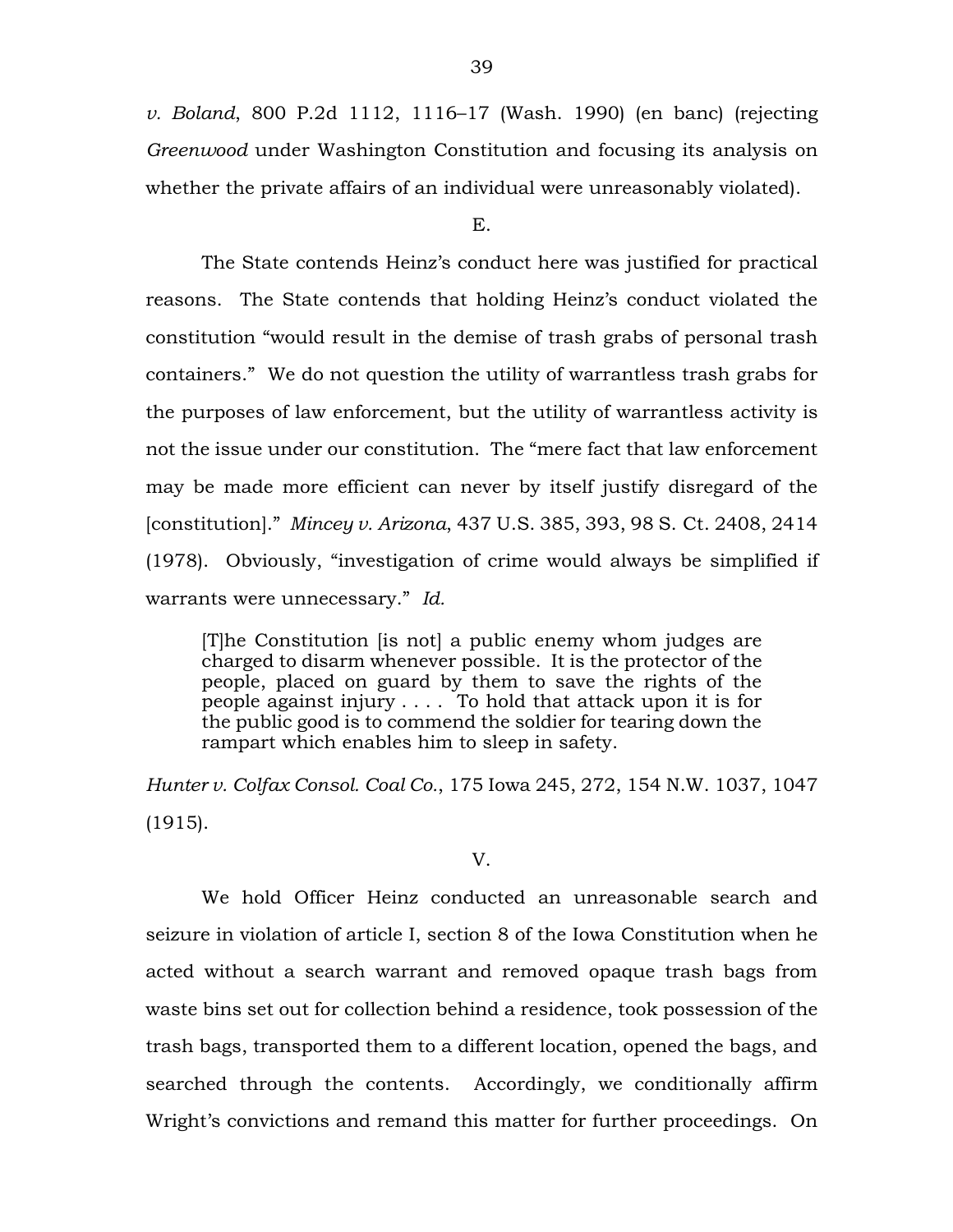remand, the district court shall hold a hearing on the defendant's motion to suppress evidence without consideration of the evidence and information obtained during the trash pulls used to support the warrant application. *See State v. Veal*, 930 N.W.2d 319, 340 (Iowa 2019) (conditionally affirming conviction and remanding for further proceedings in light of decision); *State v. Lilly*, 930 N.W.2d 293, 309 (Iowa 2019) (same). The district court shall conduct further proceedings as necessary contingent upon its ruling on the defendant's motion to suppress evidence.

# **AFFIRMED ON CONDITION AND REMANDED WITH DIRECTIONS.**

Oxley and McDermott, JJ., join this opinion, and Appel, J., joins as to divisions I, IV(B)–(E), and V. Appel, J., files a special concurrence. Christensen, C.J., files a dissenting opinion, in which Waterman and Mansfield, JJ., join. Waterman, J., files a dissenting opinion, in which Christensen, C.J., and Mansfield, J., join. Mansfield, J., files a dissenting opinion, in which Christensen, C.J., and Waterman, J., join.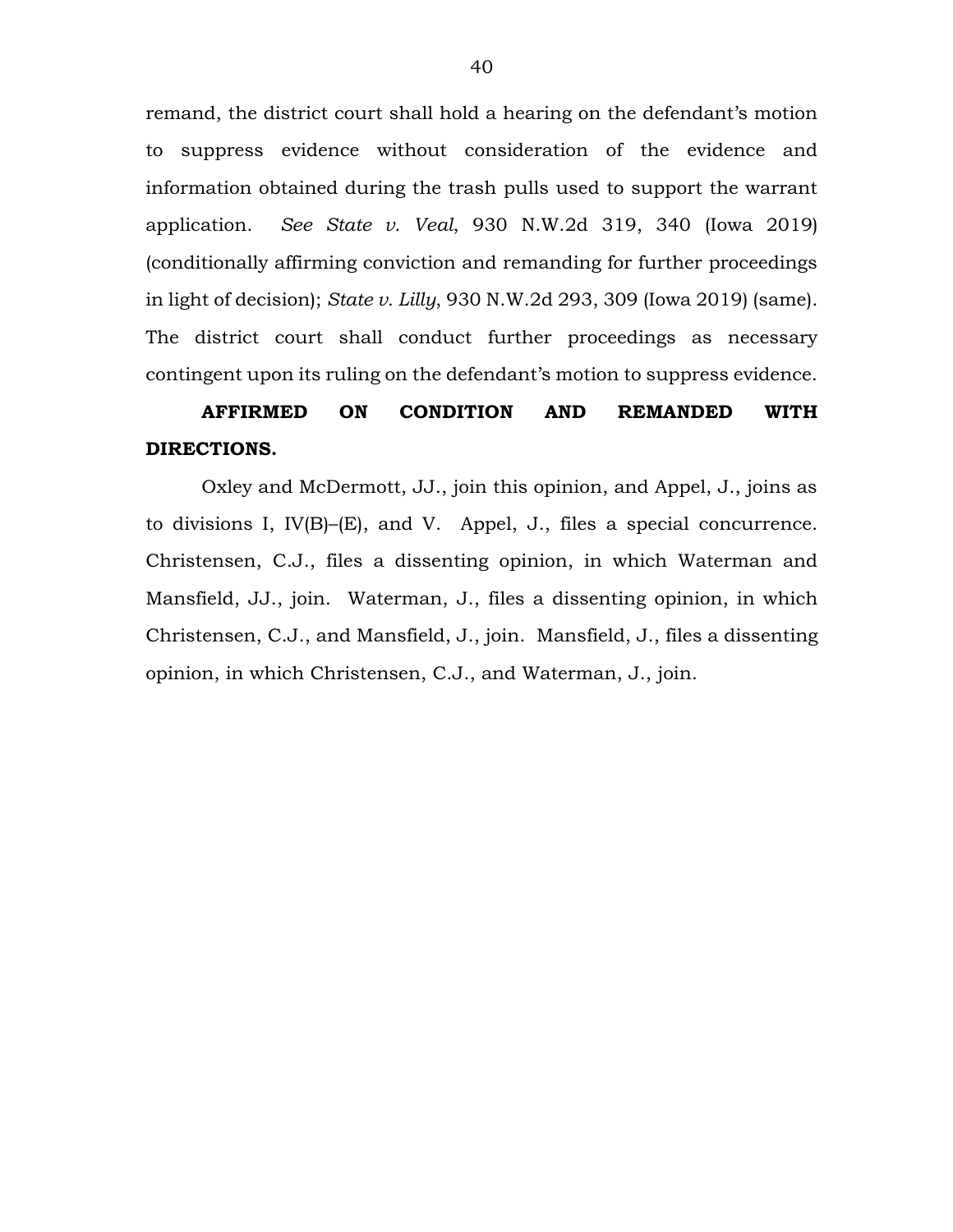## **APPEL, Justice (concurring specially).**

In this case, I join divisions I, IV(B), IV(C), IV(D), IV(E), and V of the court's opinion. In particular, I agree with Justice McDonald's general assertions regarding the fundamental importance of search and seizure law to our form of government. I also agree that we are not bound by the recent rights-restricting precedents of the United States Supreme Court in the area of search and seizure or other constitutional provisions. I further agree with Justice McDonald that the reasonableness clause does not encompass the radical pragmatism offered in the dissenting opinions. And, I agree that a trespass occurred in this case, that the property was not abandoned, and that, as a result, a warrant was required under article I, section 8 of the Iowa Constitution. In the alternative, the actions of the officers violated reasonable expectations of privacy, thereby triggering the protections of article I, section 8 of the Iowa Constitution.

But I disagree with aspects of Justice McDonald's opinion. Although I have a healthy respect for constitutional history and have explored it in some depth in the search and seizure context, *see, e.g.*, *State v. Ochoa*, 792 N.W.2d 260, 264–87 (Iowa 2010), I am not what is generally loosely referred to as an originalist. The law is never static. It always evolves. And the founders certainly believed that to be the case.

And, in the context of search and seizure, Justice Brandeis got it right in his ultimately adopted dissent in *Olmstead v. United States*, when he urged the Court to view constitutional law as more than simple historical application of common law traditions in light of modern innovations like the telephone. 277 U.S. 438, 472–76, 48 S. Ct. 564, 570– 71 (1928) (Brandeis, J., dissenting). It makes no sense to try to figure out what the founders would have thought about eavesdropping, a heat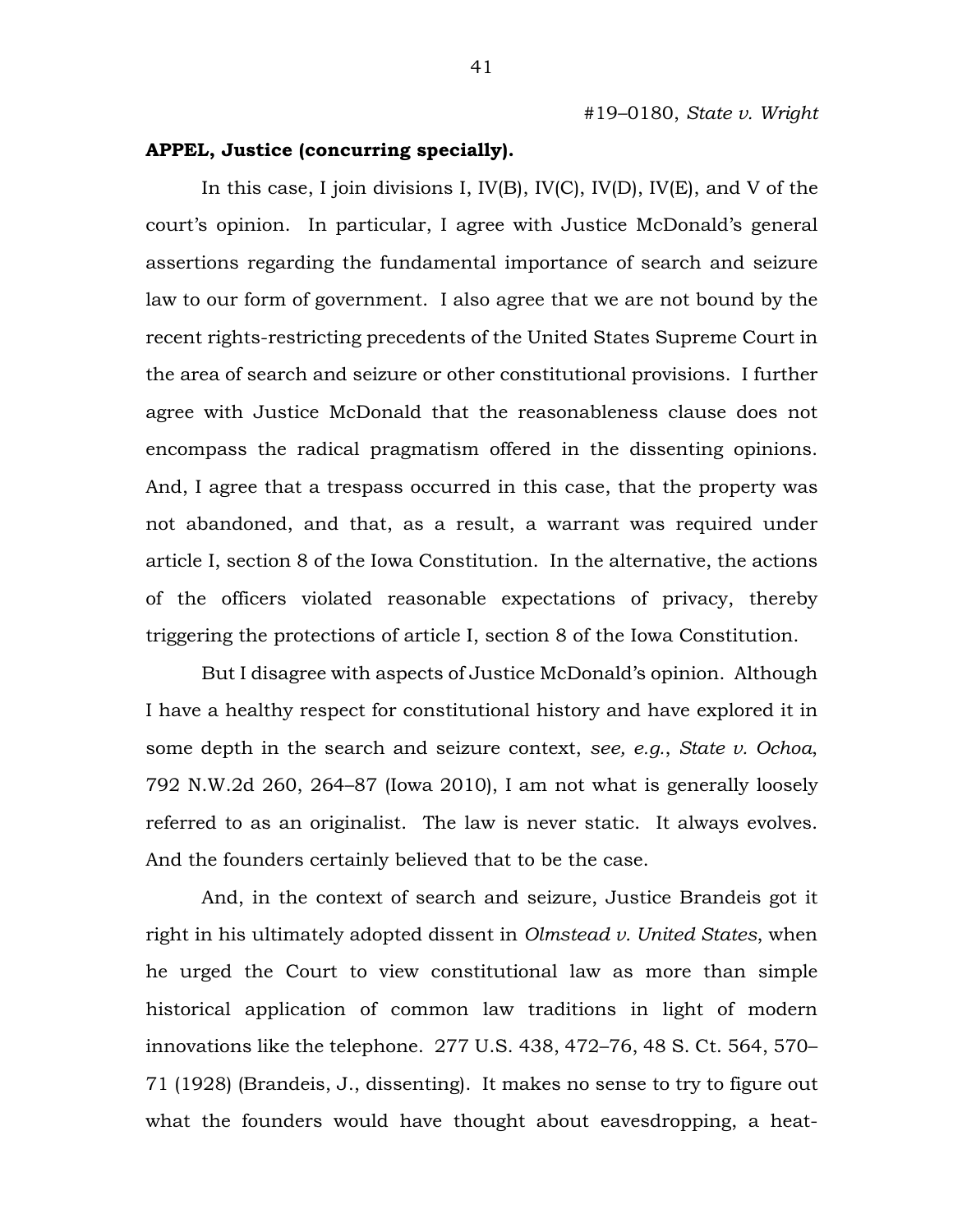measuring device that penetrates the home, or a GPS device slapped onto a vehicle. Instead, our task is to identify the larger constitutional principles at stake, trace their evolution through decades of experience, and apply them in the present context based on contemporary realities.

Finally, as I have stated many times, the best reading of the relationship between the reasonability clause and the warrant clause in both article I, section 8 of the Iowa Constitution and the Fourth Amendment to the United States Constitution is the warrant-preference approach that appeared for decades in the United States Supreme Court cases until abandoned by modern pragmatists. The touchstone of the Fourth Amendment generally is not the reasonableness clause, but instead, is the warrant clause. The general rule, absent certain narrow and well-recognized exceptions, is that before law enforcement may engage in search or seizure of a person, papers, or effects, a warrant must be obtained describing with particularity the basis for probable cause, the person or places to be searched, and the scope of the search.

Here are some details.

## **I. The Critical Role of Search and Seizure Law in Maintaining a Democratic Government.**

Although often forgotten or simply ignored, the controversy involving search and seizure was at the heart of the American Revolution. The raw power of the government to engage in general searches and seizures was not a footnote to history but was a chapter title. Although modern radical pragmatists have forgotten it, the use of writs of assistance and general warrants were absolute anathema to the Revolutionary generation. General searches were recognized as opening the door to abuses, and abuses there were.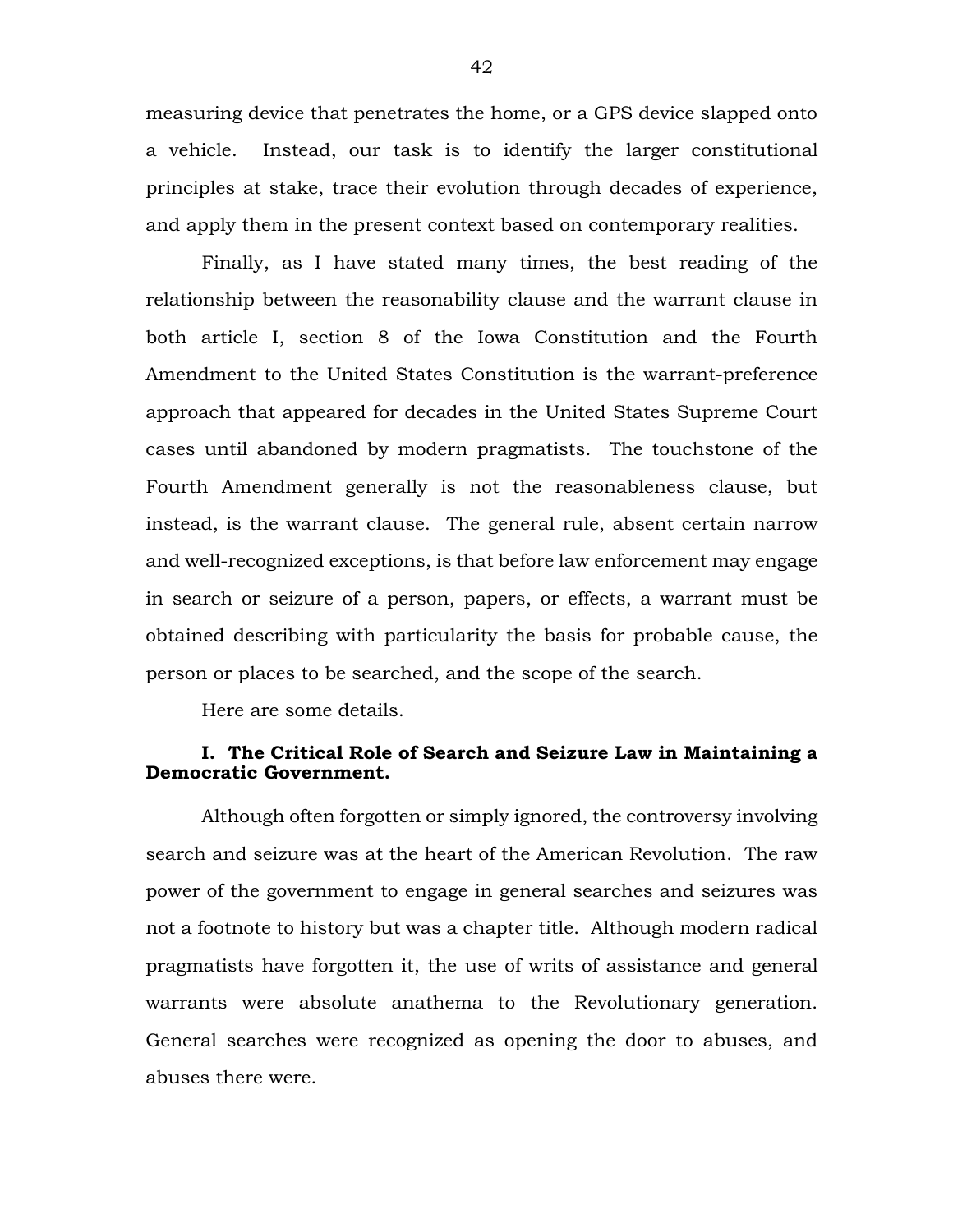Of course, arbitrary search and seizure dragged innocent people through the wringer. But there was also larger harm that arose from the general authority to search and seize. General authority to search not only has the potential to harass the population generally, but it permits the government to act in an unequal and arbitrary manner against groups or types of persons. General authority to search and seize permits government authorities to focus the powerful machinery of law enforcement on political opponents, as in *Wilkes v. Wood* (1763) 98 Eng. Rep. 489, or upon some other element of the population that is disfavored or deemed suspicious. The need to cabin such arbitrary action gave rise to the warrant requirement in which the government is required to show probable cause and as history developed, obtain a warrant from a neutral magistrate.

More recently, the events of the 1930s in central Europe reinforced for all the importance of limitations on the government's search and seizure powers. These events had a particular impact on Justice Robert Jackson, who served as chief prosecutor at Nuremberg, and Justice Felix Frankfurter, born in Austria and of Jewish lineage. They recognized that a government that is free to conduct searches and seizures at any time of day or night for any reason, including political beliefs or ethnic characteristics, is an authoritarian government.

There is an ample supply of court opinions emphasizing the role of search and seizure limitations. Justice McDonald cites some of them. There are many others. Early on, we recognized that the search and seizure limitations of the Iowa Constitution were to be approached "in a broad and liberal spirit." *State v. Height*, 117 Iowa 650, 657, 91 N.W. 935, 937 (1902). In its first major Fourth Amendment case, the United States Supreme Court urged "constitutional provisions for the security of person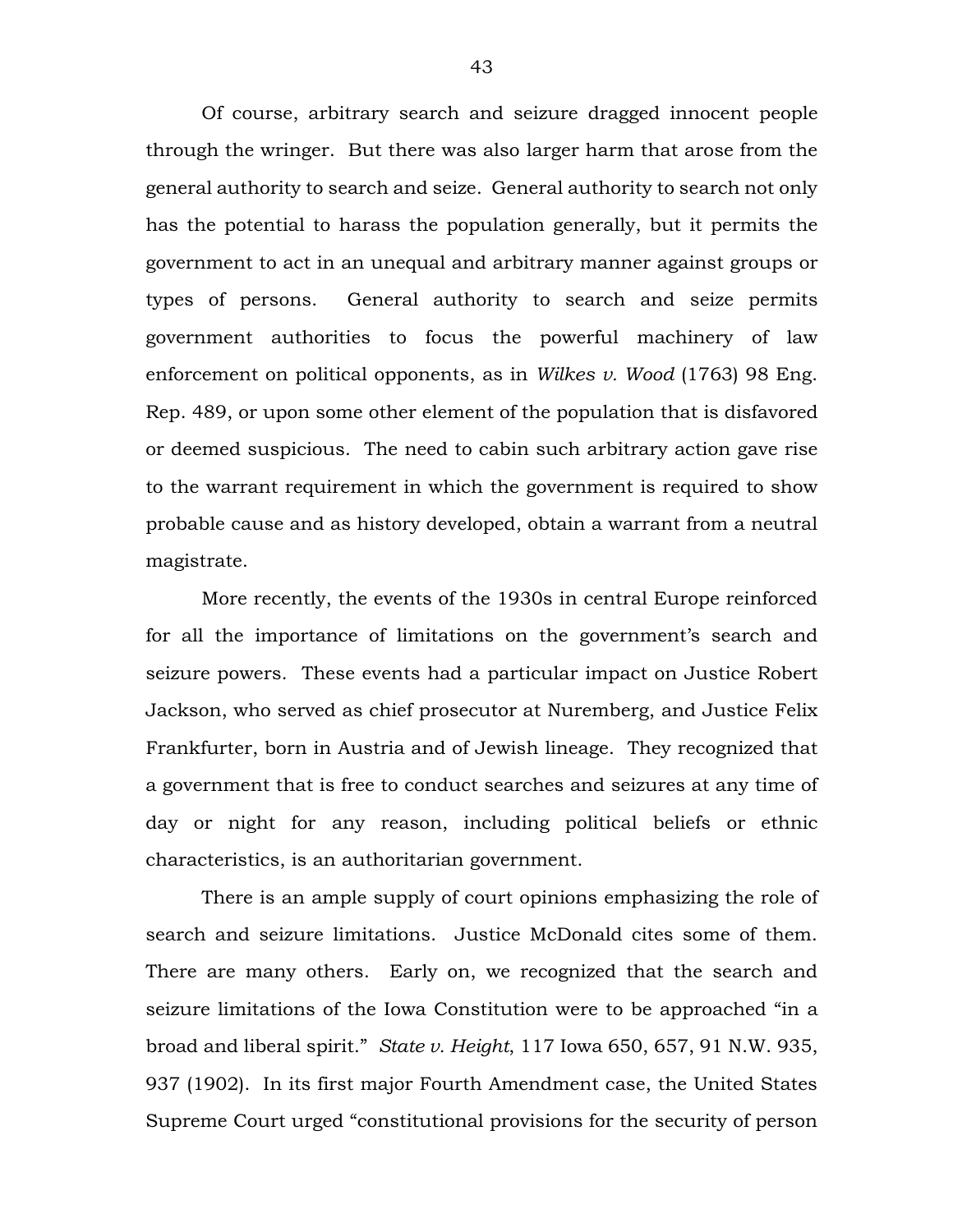and property should be liberally construed," cautioned that unconstitutional practices arise from "slight deviations from legal modes of procedure," and observed that "[i]t is the duty of courts to be watchful for the constitutional rights of the citizen, and against any stealthy encroachments thereon." *Boyd v. United States*, 116 U.S. 616, 635, 6 S. Ct. 524, 535 (1886). And traditional search and seizure cases emphasize that concerns about efficiency cannot defeat search and seizure protections. *Mincey v. Arizona*, 437 U.S. 385, 393, 98 S. Ct. 2408, 2414 (1978) ("[T]he mere fact that law enforcement may be made more efficient can never by itself justify disregard of [constitutional search and seizure requirements].").

But what is striking is not the cornucopia of powerful expressions of the role of search and seizure limitations, but their absence in the dissenting opinions, and unfortunately, in many of the recent rightsrestricting search and seizure decisions of the United States Supreme Court and this court. The term Justice Stevens used for this phenomenon is "constitutional amnesia." *United States v. Leon*, 468 U.S. 897, 972, 104 S. Ct. 3430, 3452 (1984) (Stevens, J., dissenting). But without a general understanding of the purpose of a constitutional provision and its historical roots, a judicial opinion becomes a color matching race to the finish without context and substance.

### **II. Authority to Depart from Federal Precedent.**<sup>6</sup>

 $\overline{a}$ 

Although in the early years the federal government was regarded as something of an irrelevant backwater compared to sophisticated and experienced state governments, in recent years, there seems to be a

<sup>6</sup>For more expansive views on the subject see *State v. Short*, 51 N.W.2d 474, 481– 95 (Iowa 2014); *State v. Baldon*, 829 N.W.2d 785, 803–34 (Iowa 2013) (Appel, J., specially concurring); and *Ochoa*, 792 N.W.2d at 264–67.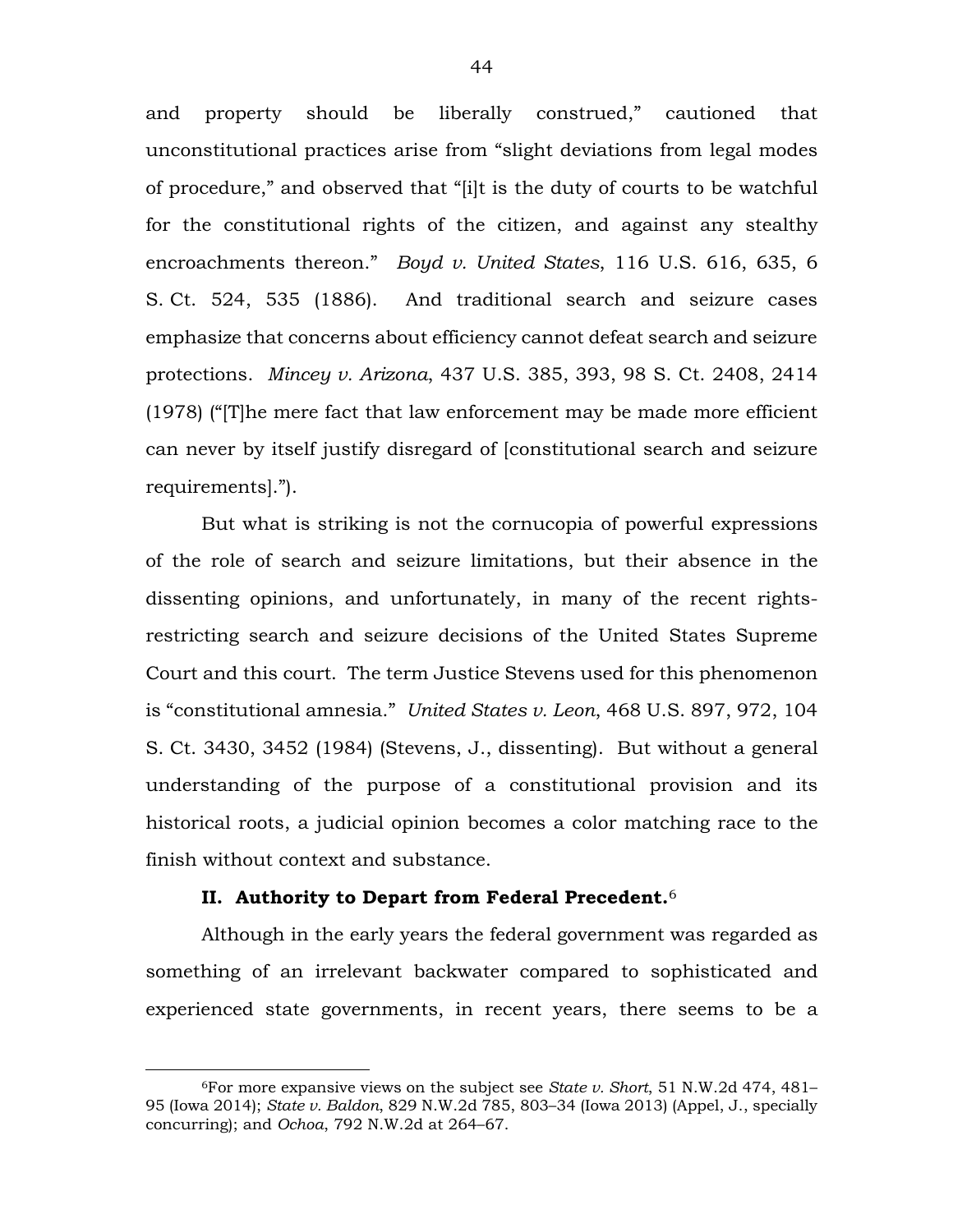fascination, in some quarters, of all things federal. Fascination with federal court constitutional limitations. Fascination with federal rules. Fascination with the federal doctrine on just about anything, regardless of context. Law students flock to the federal courts class and avoid the course on state and local government.

This fascination with all things federal by state courts would have certainly left the founding generation speechless, if not breathless. The very purpose of the federal system was to preserve the autonomy of the states, with the federal government playing a limited role in national political life. Not only was uniformity between state and federal government not desired, the structure of the government was intentionally designed to prevent it by giving states wide autonomy over most aspects of public life. The proposition that state supreme courts should generally follow precedent of the United States Supreme Court would not have commanded support at the United States Constitutional Convention7 and was clearly condemned by the Iowa constitutional generation's reaction to federal caselaw regarding slavery at the Iowa Constitutional Convention of 1857 and in the general assembly's response to the *Dred Scott v. Sandford*, 60 U.S. (19 How.) 393 (1857), decision issued shortly after the convention adjourned.<sup>8</sup>

 $\overline{a}$ 

<sup>7</sup>United States Constitutional Convention delegate "Oliver Ellsworth, who would one day become Chief Justice of the United States Supreme Court, declared that 'he turned his eyes' to the state governments 'for the preservation of his rights.' " Paul Finkelman & Stephen E. Gottlieb, *Introduction* to *Toward a Usable Past: Liberty Under State Constitutions* 1, 4 (Paul Finkelman & Stephen E. Gottlieb eds., 1991).

<sup>8</sup>At the Iowa Constitutional Convention of 1857 it was widely recognized that provisions of the Iowa Constitution conflicted with decisions of federal courts. That did not bother the members of the convention. Regarding the possibility of conflict between the right to counsel provision and judicial holdings under the Federal Fugitive Slave Act, James F. Wilson noted, "Gentlemen may say that it will bring about a conflict between the courts of the United States and the courts of this State. Let that conflict come . . . ." 2 *The Debates of the Constitutional Convention of the State of Iowa* 739 (W. Blair Lord rep., 1857), https://www.statelibraryofiowa.org/services/collections/law-library/iaconst.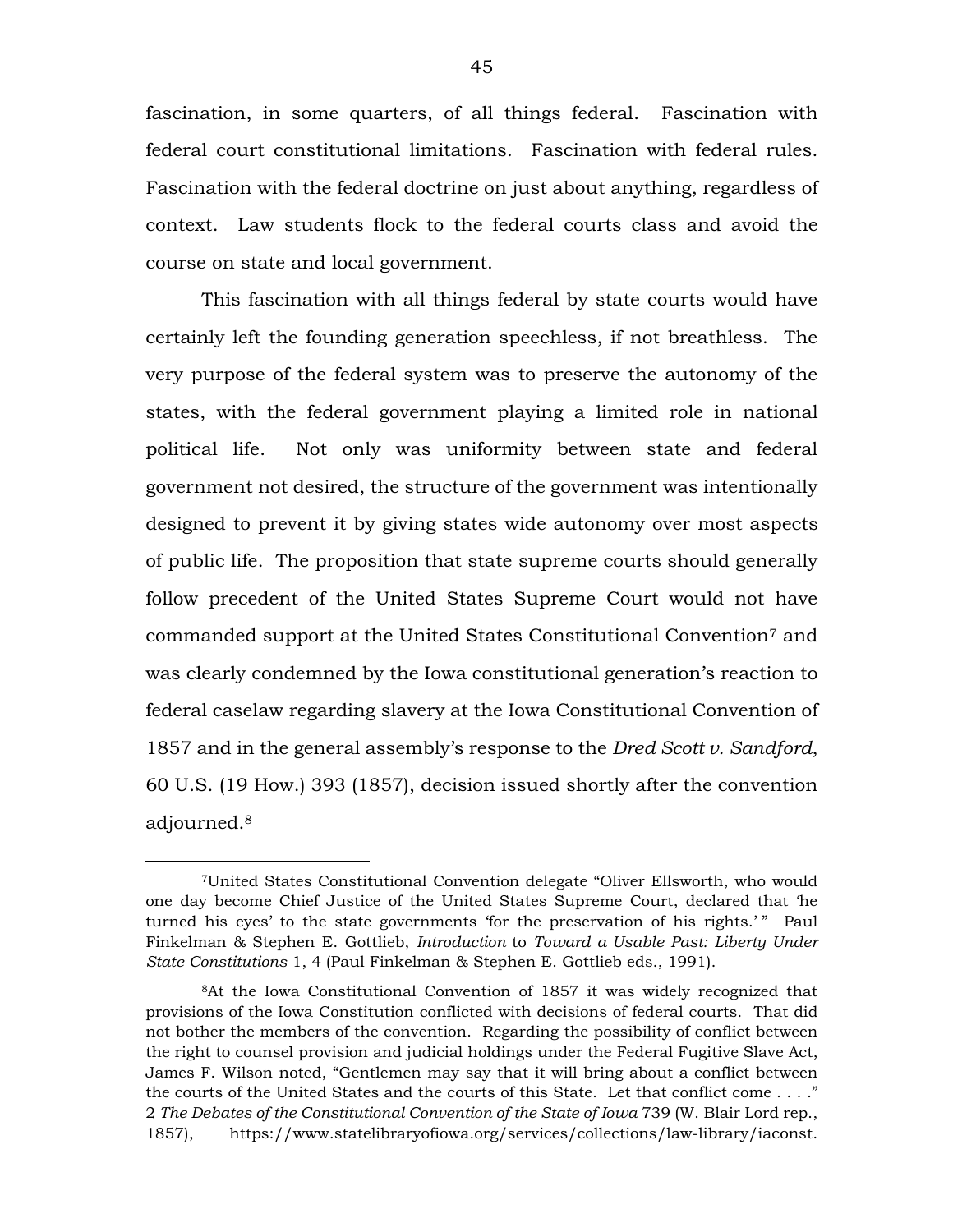There is only one reason to follow federal precedent on a matter of state law, namely, when it is persuasive on the merits, period. *Ochoa*, 792 N.W.2d at 267. We look to the quality of the reasoning, not the pedigree of the court, in considering the impact of caselaw from other jurisdictions. *Id.*

Some may view it desirable to tip the scales of Iowa caselaw in the direction of the recent rights-restricting cases of the United States Supreme Court. Upon this view, the dramatic recent rights-restricting trends in the federal caselaw may be imported into Iowa law. By giving a preference or presumption to federal law generally, one can dramatically move state law in an across-the-board, rights-restricting direction. A federal rights-restricting thumb is placed on the scale of all state constitutional cases. As noted by Professor Adrian Vermeule, such an approach amounts to "a 'precommitment device' that prevents a state supreme court from considering each case based on an independent examination of facts and law." *State v. Short*, 851 N.W.2d 474, 487 (Iowa 2014) (quoting Adrian Vermeule, *The Judicial Power in the State (and Federal) Courts*, 2000 Sup. Ct. Rev. 357, 366).

But we have a constitutional responsibility to think for ourselves. Our famous civil rights cases were not clones of federal court precedent.

 $\overline{a}$ 

Similarly, George Ells, a leading figure at the convention, told delegates, "I regard the Fugitive Slave Law as unconstitutional, because it does not give to man the right to defend his life and liberty by 'due process of law.' " 1 *id.* at 101. He later told the convention, "If the words 'due process of law,' shall in time be recognized by our judicial tribunals to mean what they really do mean, . . . [t]hen, sir, that infamous Fugitive Slave Law will become a nullity, and the American people will trample its odious enactments in the dust." *Id.* at 102. These views, of course, were completely contrary to the pro-slaverydominated United States Supreme Court. *Compare id.* at 101–02, *and* 2 *id.* at 739, *with Dred Scott*, 60 U.S. (19 How.) at 404, 452–53, *superseded by constitutional amendment*, U.S. Const. Amend. XIII. The Iowa General Assembly wasted no time responding to *Dred Scott*, declaring that it was obligated to "promptly and sternly denounce this new doctrine, which if established, degrades the free States." 1858 Iowa Acts Res. 12, at 433.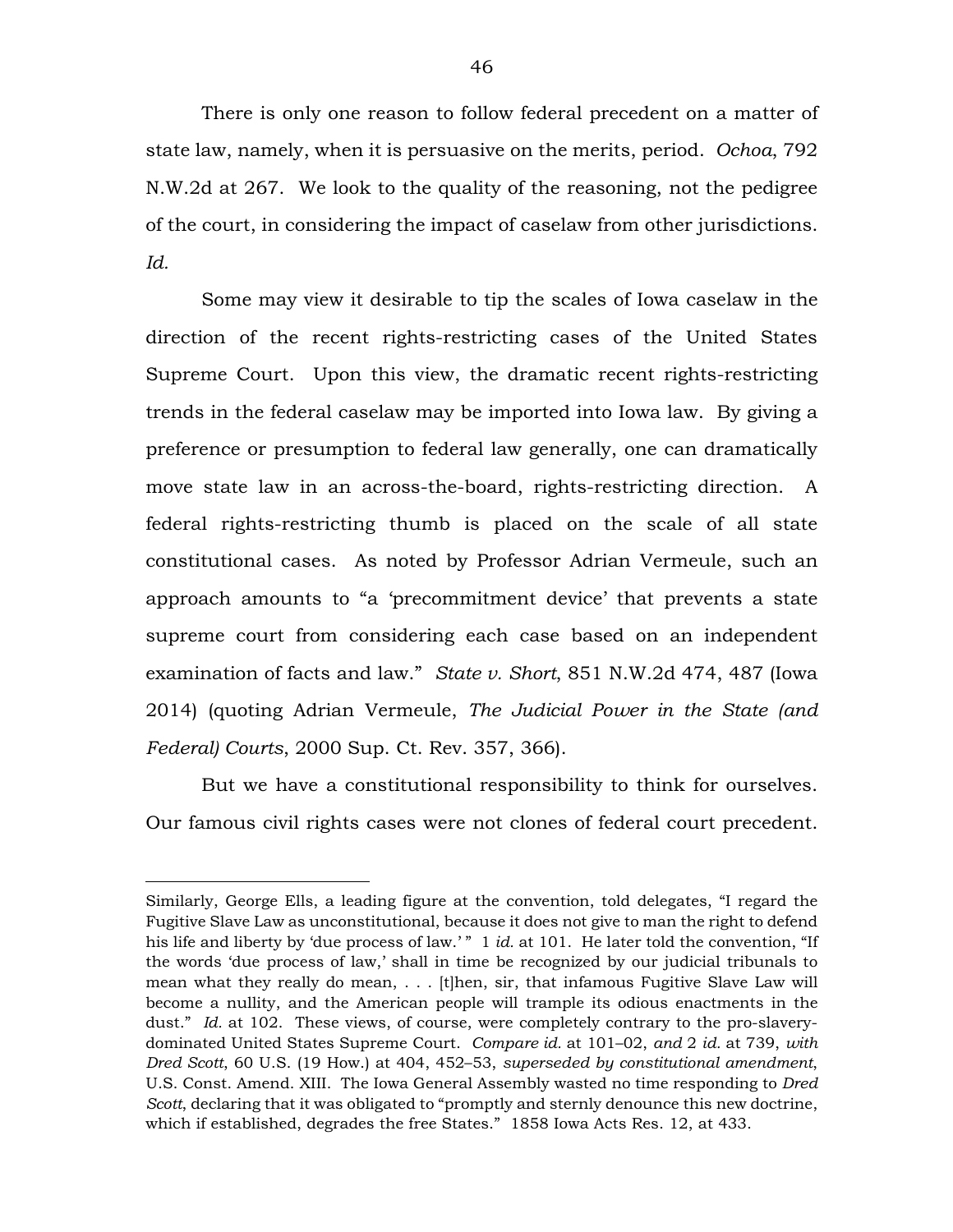When the United States Supreme Court decided *Plessy v. Ferguson*, 163 U.S. 537, 16 S. Ct. 1138 (1896), we did not scamper back from our rightsaffirming rulings in *Clark v. Board of Directors*, 24 Iowa 266 (1868), and *Coger v. Northwestern Union Packet Co.*, 37 Iowa 145 (1873), as a chastised inferior tribunal. This court has not been, and should not aspire to be, the United States Court of Appeals for the Twelfth Circuit.

The second reason for cutting and pasting federal precedent into state caselaw, rarely articulated but often at work, is efficiency. State courts are, of course, overburdened, and the resources available to the average state court judge, in Iowa and in many states, pales in comparison to the federal judiciary. The parties' briefings on state constitutional issues are often less than thorough. It is easy to simply grab a flying federal case asteroid, drop the smoldering object into our opinion book, close it quickly to cut off any legal oxygen that might cause a flare-up, and go home for supper. But the Iowa courts are an independent state judiciary operating under an independent state constitution.

From an analytical perspective, these issues are well settled. There is a large scholarship supporting these views which we have canvassed in some detail. *See Short*, 851 N.W.2d at 481–95; *State v. Baldon*, 829 N.W.2d 785, 803–34 (Iowa 2013) (Appel, J., specially concurring); *Ochoa*, 792 N.W.2d at 264–67. Writing in 1998, a leading authority declared that "the legitimacy of rel[ying] on state constitutional guarantees . . . has largely been put to rest." G. Alan Tarr, *Understanding State Constitutions* 169 (1998). A recent book by Judge Jeff Sutton demolished the argument that state courts should simply follow federal law. Jeffrey S. Sutton, *51 Imperfect Solutions: States and the Making of American Constitutional Law* (2018). Yet, at least some of our recent cases in my view tend to follow federal caselaw uncritically as if it were some kind of special authority.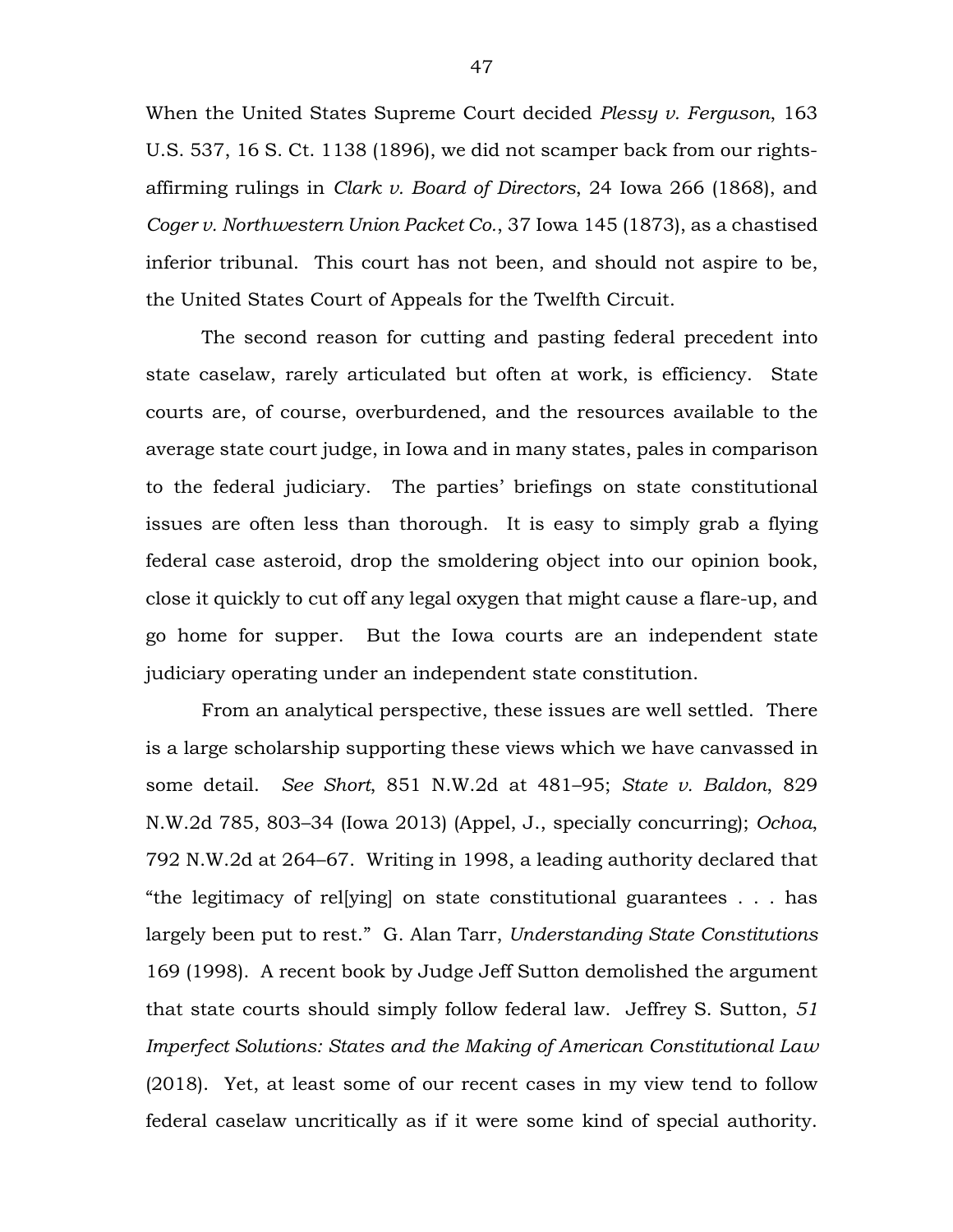*See, e.g.*, *State v. McGee*, \_\_\_ N.W.2d \_\_\_, \_\_\_ (Iowa 2021); *State v. Warren*, 955 N.W.2d 848, 859 (Iowa 2021); *State v. Brown*, 930 N.W.2d 840, 846– 47 (Iowa 2019). "Old habits die hard." A.E. Dick Howard, *Introduction* to *Developments in State Constitutional Law* XI, XXII (Bradley D. McGraw ed., 1985).

## **III. Departure from Federal Precedent.**

Having demonstrated our independent authority, I now briefly review what I regard as the unsatisfactory approach to search and seizure matters by the United States Supreme Court. In my view, more than a few of them are off the mark. Until very recently, the Supreme Court has tended to embrace rights-restricting radical pragmatism, where the perceived needs of law enforcement are consistently permitted to overwhelm the libertarian principles behind search and seizure law. I offer a nonexclusive parade of examples to illustrate my point.

In *United States v. Leon*, the Supreme Court discovered a "goodfaith" exception to the exclusionary rule for search and seizure cases. 468 U.S. at 920–21, 104 S. Ct. at 3419 (majority opinion). The decision promised to undermine enforcement of search and seizure protections in federal courts. In *State v. Cline*, we rejected the good-faith exception as developed in *Leon*. 617 N.W.2d 277, 288–93 (Iowa 2000) (en banc). We found that in Iowa the exclusionary rule was not only designed to deter police misconduct but also to provide a remedy for constitutional violations and to ensure the integrity of our state courts by refusing to admit into the record illegally obtained evidence. *Id.* at 289–90. A majority of state courts that have considered *Leon* have also rejected it,9 leading

 $\overline{a}$ 

48

<sup>9</sup>*See Short*, 851 N.W.2d at 503 (citing cases).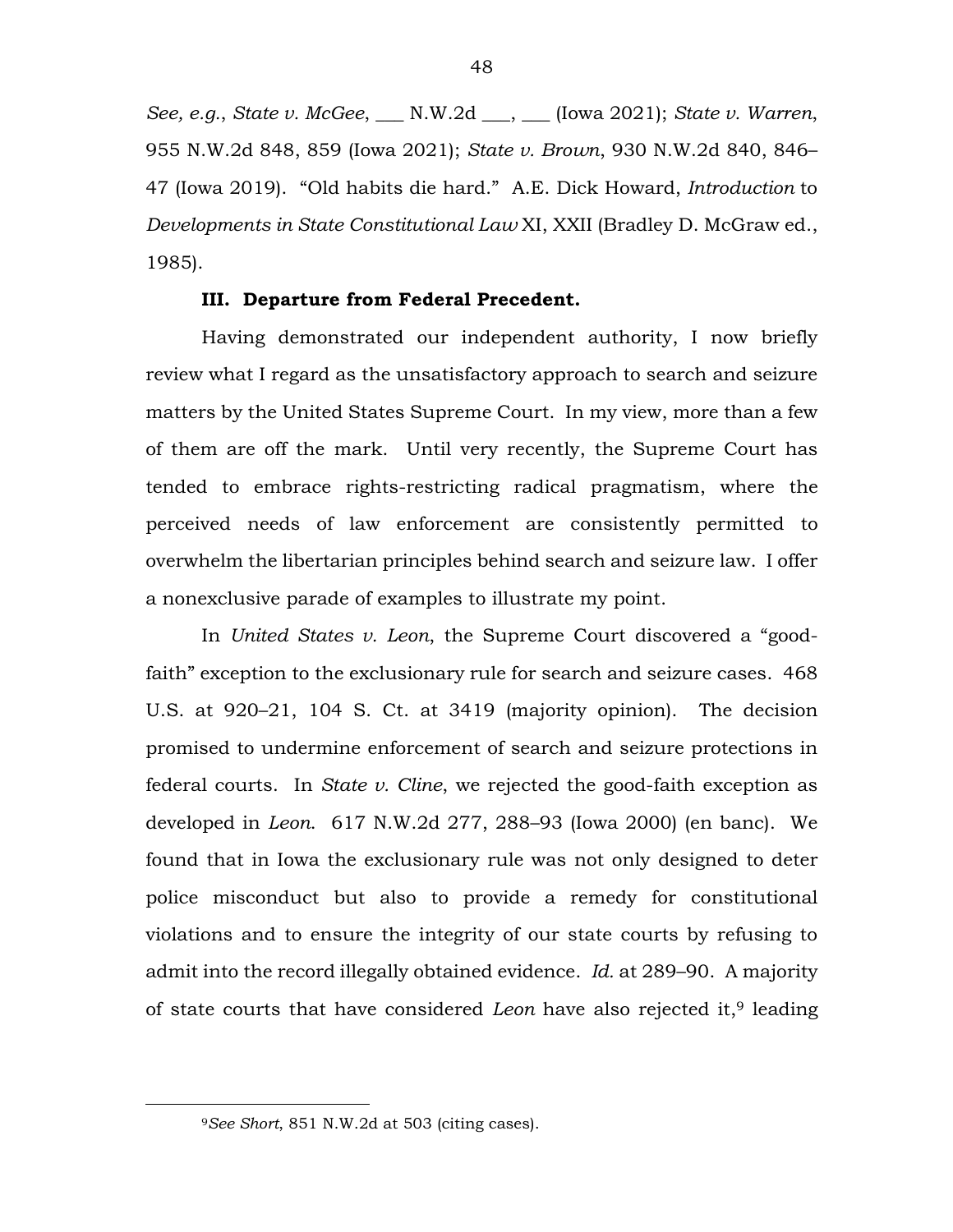commentators to speculate that perhaps the United States Supreme Court would overrule *Leon*.

In *Samson v. California*, the United States Supreme Court departed from its prior precedent by creating a categorical exception that permitted warrantless searches of parolees. 547 U.S. 843, 850–57, 126 S. Ct. 2193, 2198–2202 (2006). The new Fourth Amendment doctrine dramatically and substantially undercut the traditional warrant requirement, probable cause, and particularity requirements of search and seizure law. *See Short*, 851 N.W.2d at 500. This departure from past precedent was contrary to *State v. Cullison*, where we held that a parolee did not surrender search and seizure protections. 173 N.W.2d 533, 537, 539–40 (Iowa 1970). In *Cullison*, we rejected pragmatic arguments to undermine traditional search and seizure law as "socio-juristic rationalization." *Id.* at 536. A leading Fourth Amendment scholar, Wayne LaFave, found *Samson*  unpersuasive, noting its use of a general reasonability analysis "especially troublesome." *See* 5 Wayne R. LaFave, *Search and Seizure: A Treatise on the Fourth Amendment* § 10.10, at 541 (6th ed. 2020). We agreed, stating that "[w]e bristle at the replacement of a regime of individualized suspicion with broad categorical judgments when general law enforcement searches of the home are involved." *Ochoa*, 792 N.W.2d at 289.

In *Schneckloth v. Bustamonte*, the United States Supreme Court developed a multifactor test to determine whether a person consents to a search. 412 U.S. 218, 227, 93 S. Ct. 2041, 2048 (1973). *Schneckloth* does not require the state to show a knowing and voluntary waiver of search and seizure rights under *Johnson v. Zerbst*, 304 U.S. 458, 464, 58 S. Ct. 1019, 1023 (1938), but instead permits consideration of factors not related to the consent issue at all, which does not make any sense except to permit searches or seizures that are not knowing and voluntary and not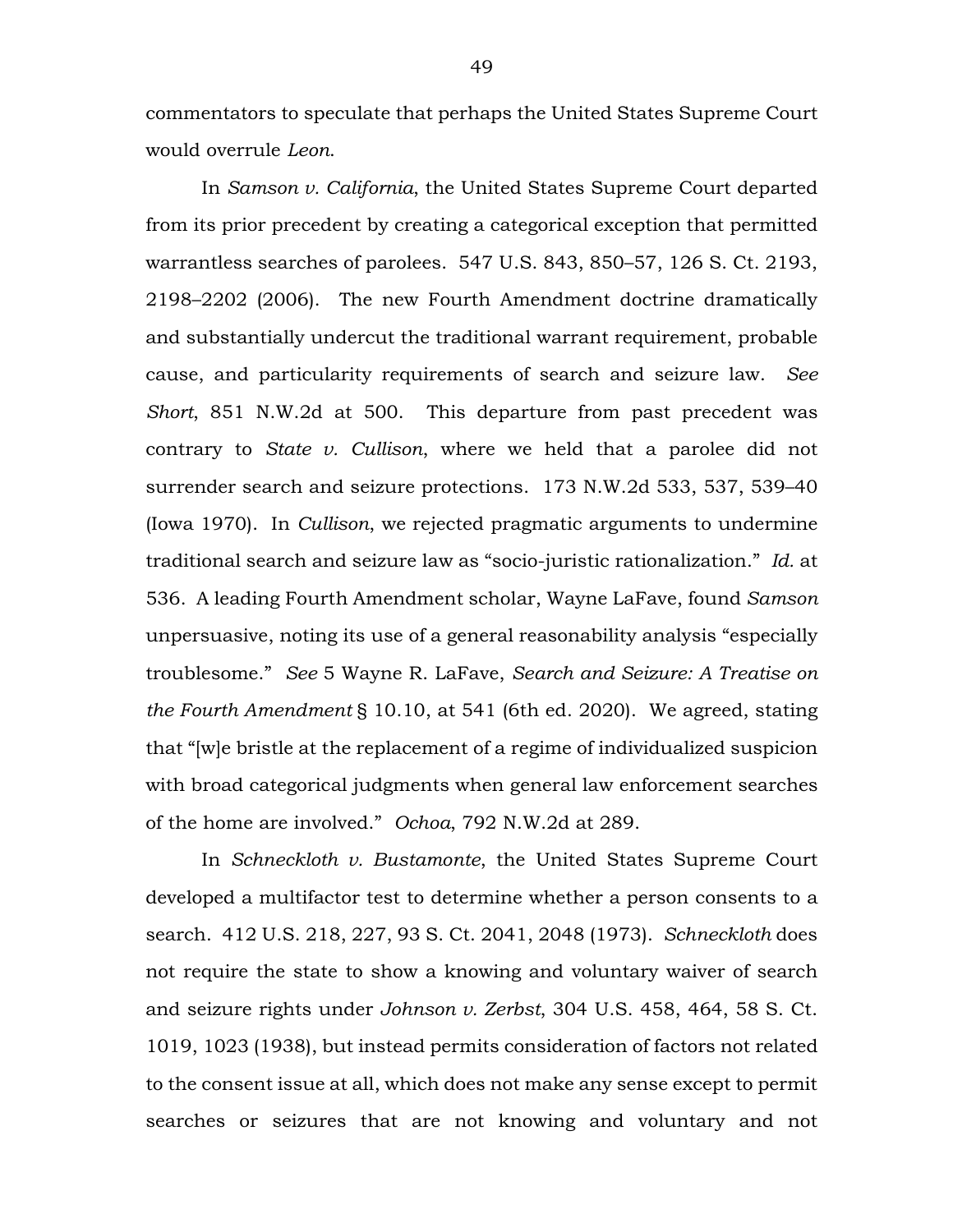supported by a warrant. And, how do you meaningfully consent to waiving a right that you are not aware you have? In *Schneckloth*, the naked assertion was made that providing explicit warnings would be "thoroughly impractical." 412 U.S. at 231, 93 S. Ct. at 2050. Subsequent practice, however, shows that not to be the case at all. *See* Matthew Phillips, Note, *Effective Warnings Before Consent Searches: Practical, Necessary, and Desirable*, 45 Am. Crim. L. Rev. 1185, 1197–1206 (2008) (citing New Jersey requirement of giving warnings in any routine traffic stop prior to seeking consent to search). Although we have not explicitly required that a police officer inform a person of his or her right to decline to provide consent, we have stated that the failure to make such a disclosure is an important fact in the "consent" analysis. *State v. Pals*, 805 N.W.2d 767, 783 (2011).

The result in *Atwater v. City of Lago Vista* is something of a shocker. 532 U.S. 318, 354–55, 121 S. Ct. 1536, 1557–58 (2001). There, a mother driving with her two young children was arrested and jailed after a traffic offense where no jail time could be imposed. *Id.* at 323–24, 121 S. Ct. at 1541–42. How can that be? Justice O'Connor's dissent in *Atwater* has been widely praised and should be read and reread by those seriously concerned about search and seizure law. *Id.* at 361, 121 S. Ct. at 1536 (O'Connor, J., dissenting). *See generally* Wayne A. Logan, *Reasonableness as a Rule: A Paean to Justice O'Connor's Dissent in* Atwater v. City of Lago Vista, 79 Miss. L.J. 115 (2009) (praising Justice O'Connor's dissent "for its steadfast fidelity to Fourth Amendment reasonableness and its astute recognition of the personal and jurisprudential consequences of its abandonment").

The notion that search and seizure protections do not extend to financial records in the hands of third parties, as declared in *United States v. Miller*, 425 U.S. 435, 440–44, 96 S. Ct. 1619, 1622–24 (1976), strikes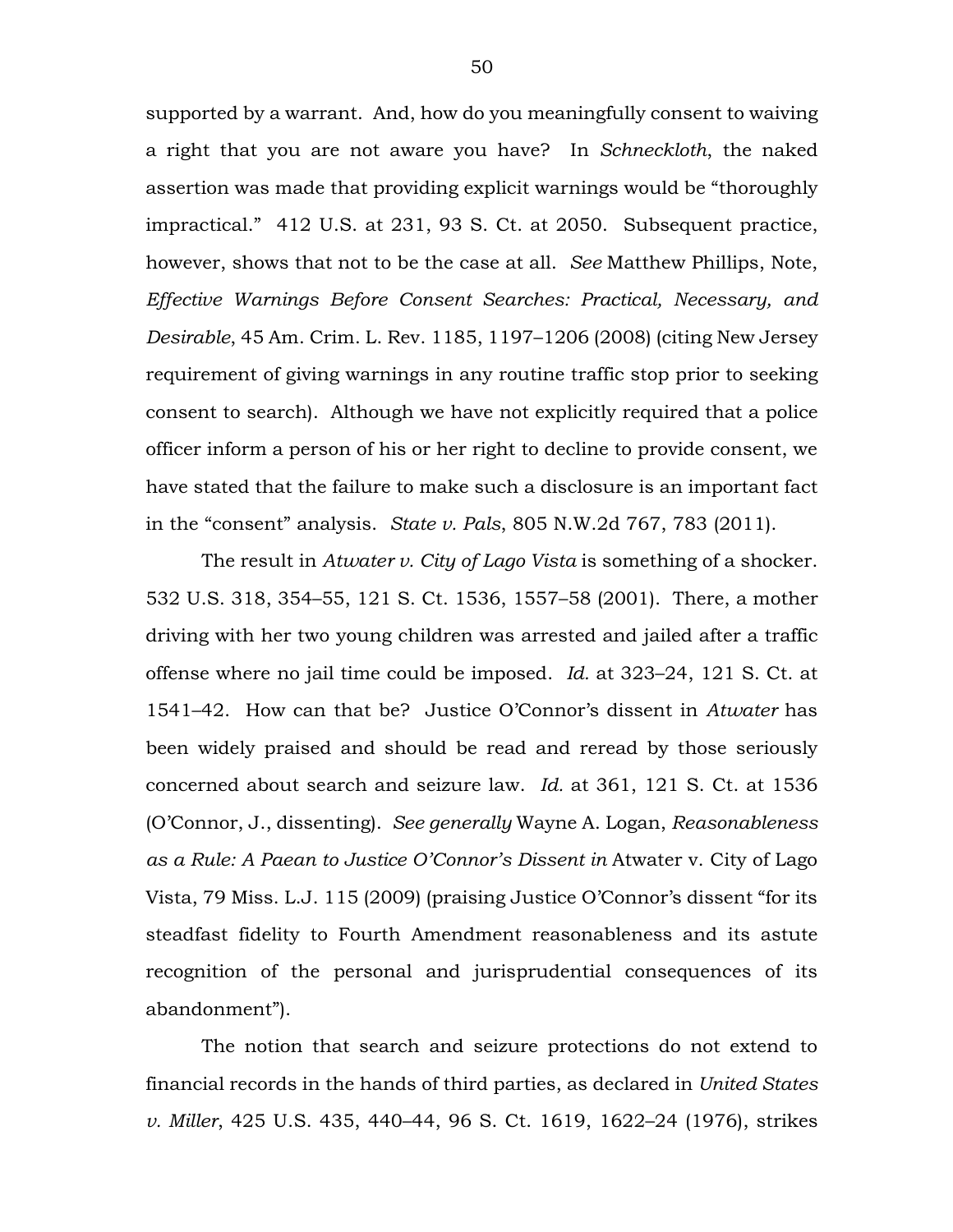me as doubtful in the modern context. John Adams kept his financial records in a roll-top desk on his farm and therefore the records were protected from unwarranted search. But in modern life, John Adams would have the very same information in records in a financial institution. Shouldn't the identical information stored according to modern practices be entitled to the same protection? Fortunately, it seems that the United States Supreme Court is beginning to backtrack on the third-party doctrine. *See Carpenter v. United States*, 585 U.S. \_\_\_, \_\_\_, 138 S. Ct. 2206, 2216–20 (2018). As noted by Justice Sotomayor in *United States v. Jones*, it may be time to reconsider *Miller*. 565 U.S. 400, 417, 132 S. Ct. 945, 957 (2012) (Sotomayor, J., concurring) (noting that the *Miller* "approach is ill suited to the digital age, in which people reveal a great deal of information about themselves to third parties in the course of carrying out mundane tasks").

In *Whren v. United States*, the United States Supreme Court expressly permitted law enforcement officers to engage in pretextual traffic stops. 517 U.S. 806, 811–13, 116 S. Ct. 1769, 1773–74 (1996). *Whren* failed to recognize, among other things, that discriminatory application of search and seizure powers of the state was one of the fundamental purposes of the Fourth Amendment. For me, this was an unwelcome development of federal search and seizure law that leaked into Iowa law under the Iowa Constitution. *See Brown*, 930 N.W.2d at 873–76 (Appel, J., dissenting).

In *New York v. Belton*, the United States Supreme Court held that law enforcement as part of a search incident to arrest could look inside closed containers as part of a vehicle search. 453 U.S. 454, 459–61, 101 S. Ct. 2860, 2864 (1981). This was so even though the person arrested did not have access to the container and thus there was no risk of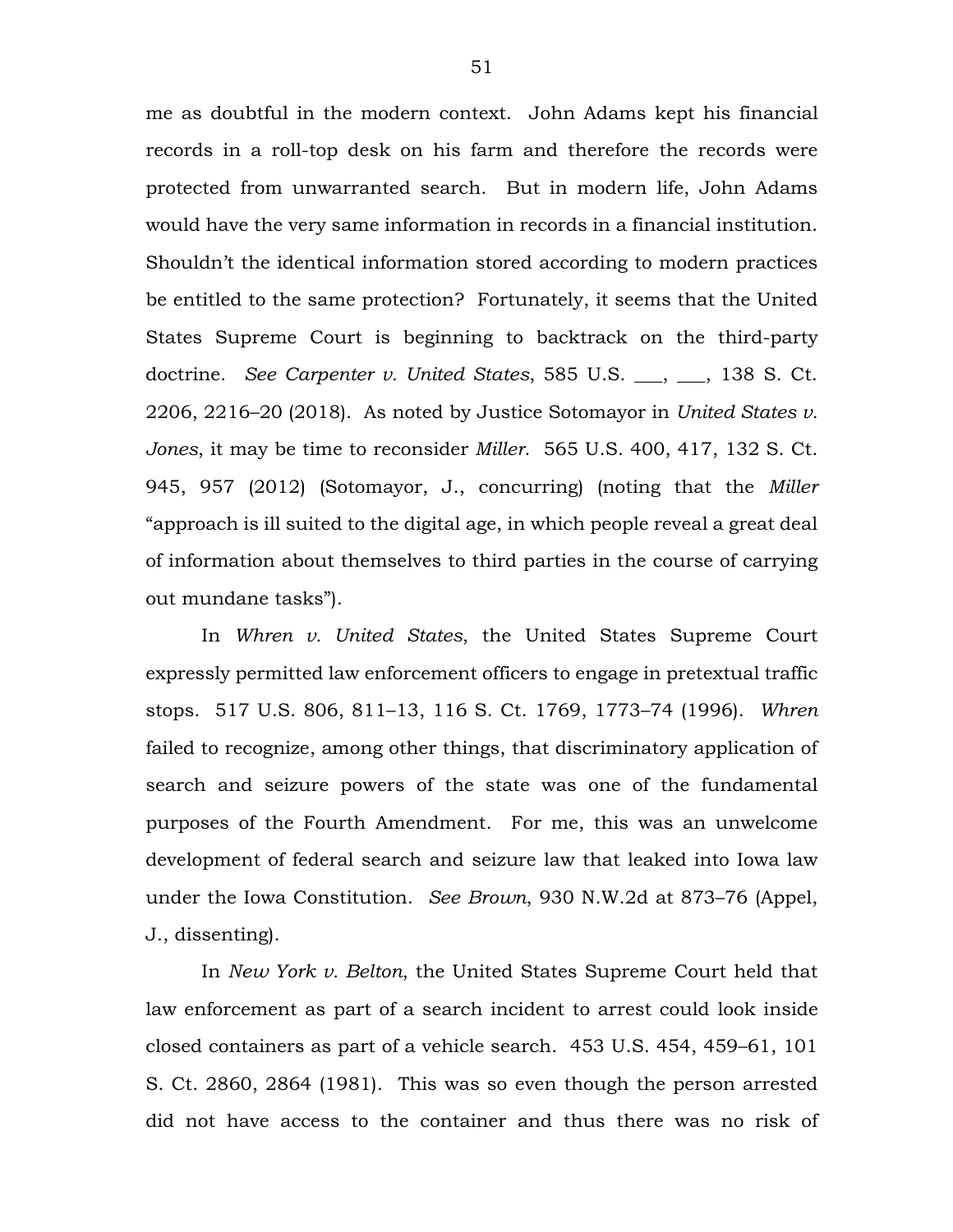destruction of evidence nor any question of safety of the officers. *Id.* at 456, 101 S. Ct. at 2862. Many state courts howled. So did we. *State v. Gaskins*, 866 N.W.2d 1, 9–13 (Iowa 2015); *State v. Vance*, 790 N.W.2d 775, 786–90 (Iowa 2010). Justice Scalia noted that the Supreme Court caselaw assumed that the arrested person had "the skill of Houdini and the strength of Hercules." *Thornton v. United States*, 541 U.S. 615, 626, 124 S. Ct. 2127, 2134 (2004) (Scalia, J., concurring in the judgment) (quoting *United States v. Frick*, 490 F.2d 666, 673 (5th Cir. 1973) (Goldberg, J., concurring in part and dissenting in part)). Citing state court decisions refusing to follow *Belton*, the United States Supreme Court backtracked, to a large extent, in *Arizona v. Gant*. 556 U.S. 332, 343, 129 S. Ct. 1710, 1719 (2009). The retreat was certainly stimulated by the growing body of negative state court response to *Belton*.

In a line of three cases, the United States Supreme Court reversed state supreme court decisions extending traditional search and seizure protections to inventory searches of automobiles, *see Colorado v. Bertine*, 479 U.S. 367, 376, 107 S. Ct. 738, 743 (1987); *Illinois v. Lafayette*, 462 U.S. 640, 648–49, 103 S. Ct. 2605, 2611 (1983); *South Dakota v. Opperman*, 428 U.S. 364, 376, 96 S. Ct. 3092, 3100 (1976). In considering the approach of the United States Supreme Court on inventory searches, we noted the cumulative impact of its decisions in *Whren*, *Atwater*, and *Bertine* was to provide law enforcement with "virtually unlimited discretion to stop arbitrarily whomever they choose, arrest the driver for a minor offense that might not even be subject to jail penalties, and then obtain a broad inventory search of the vehicle—all without a warrant." *State v. Ingram*, 914 N.W.2d 794, 814 (Iowa 2018). We noted that "[a]n essentially unregulated legal framework allowing wide police discretion in stopping, arresting, and conducting warrantless inventory searches of the driver's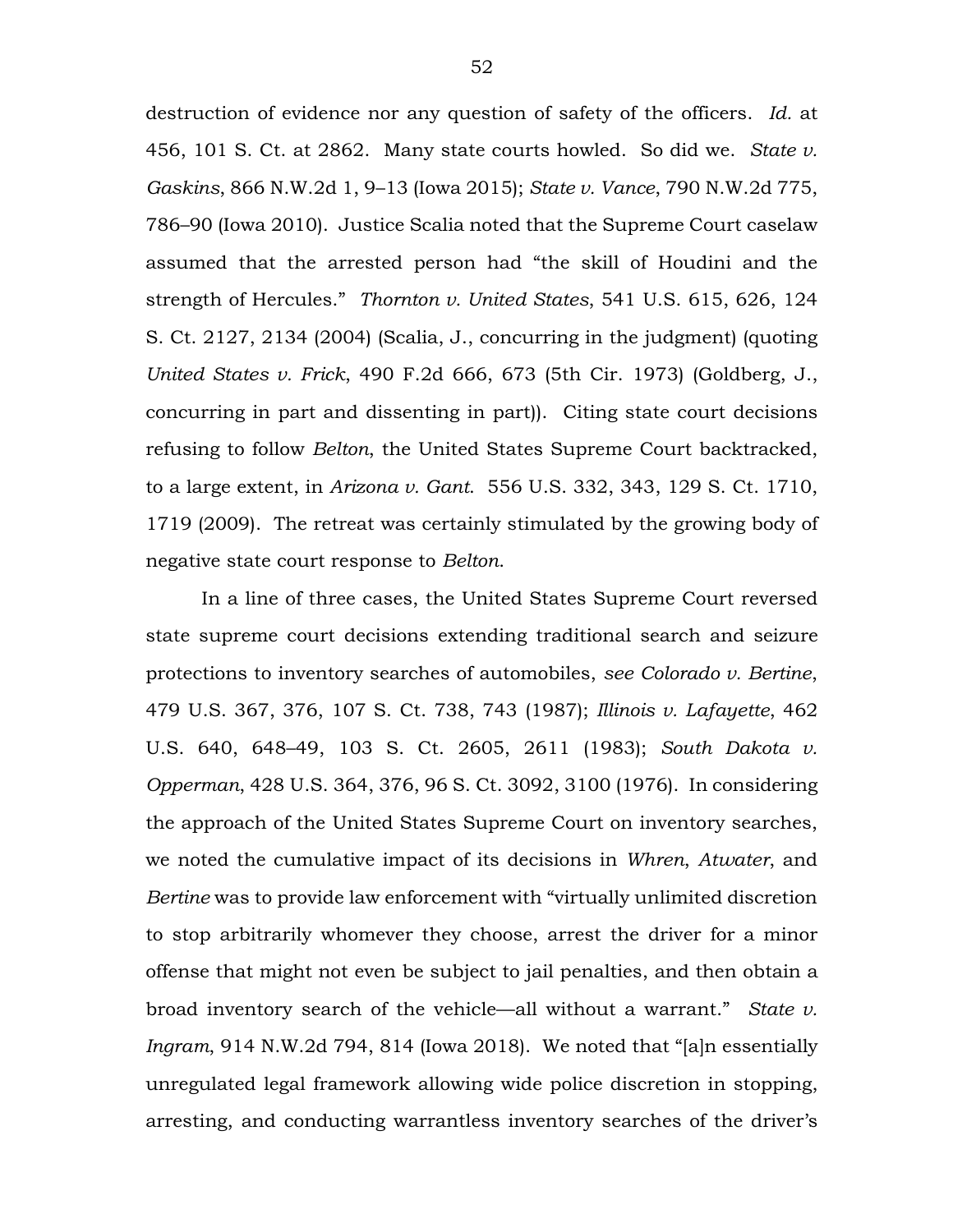automobile amounts to a general warrant regime that is anathema to search and seizure law." *Id.* at 815.

Finally, there is the evisceration of the warrant requirement in *Mitchell v. Wisconsin*, 588 U.S. \_\_\_, \_\_\_, 139 S. Ct. 2525, 2535–39 (2019). Under *Mitchell*, administrative efficiency now is the driving force behind the determination of whether the warrant requirement applies. *See id.* And, as in *Samson*, the Supreme Court utilized an overbroad categorical approach to remove cases from the warrant requirement even though it was not impractical to obtain a warrant. *See McGee*, \_\_\_ N.W.2d at \_\_\_ (Appel, J., dissenting).

In sum, as the above cases illustrate, the recent rights-restrictive cases of the United States Supreme Court have seriously undermined the traditional protections of search and seizure. If we are to give article I, section 8 of the Iowa Constitution the "broad and liberal" construction commanded by our precedent, *State v. Height*, 117 Iowa at 657, 91 N.W. at 937, many of the United States Supreme Court cases simply cannot be relied upon as a sound basis for Iowa constitutional law. There is, perhaps, some reason to believe that the warrant requirement may be making a comeback in the United States Supreme Court, at least in some contexts. *See Carpenter*, 585 U.S. at \_\_\_, 138 S. Ct. at 2216–20. We need not await these perhaps mercurial strands in a couple of United States Supreme Court cases, however, but should simply stay the course with the development of our robust and independent state search and seizure law.

## **IV. Benefits of History, but Shortcomings of Originalism.**

I also wish to briefly comment on methodology. Historical understanding of the development of search and seizure law helps inform our analysis of current problems. In several cases, we canvassed at length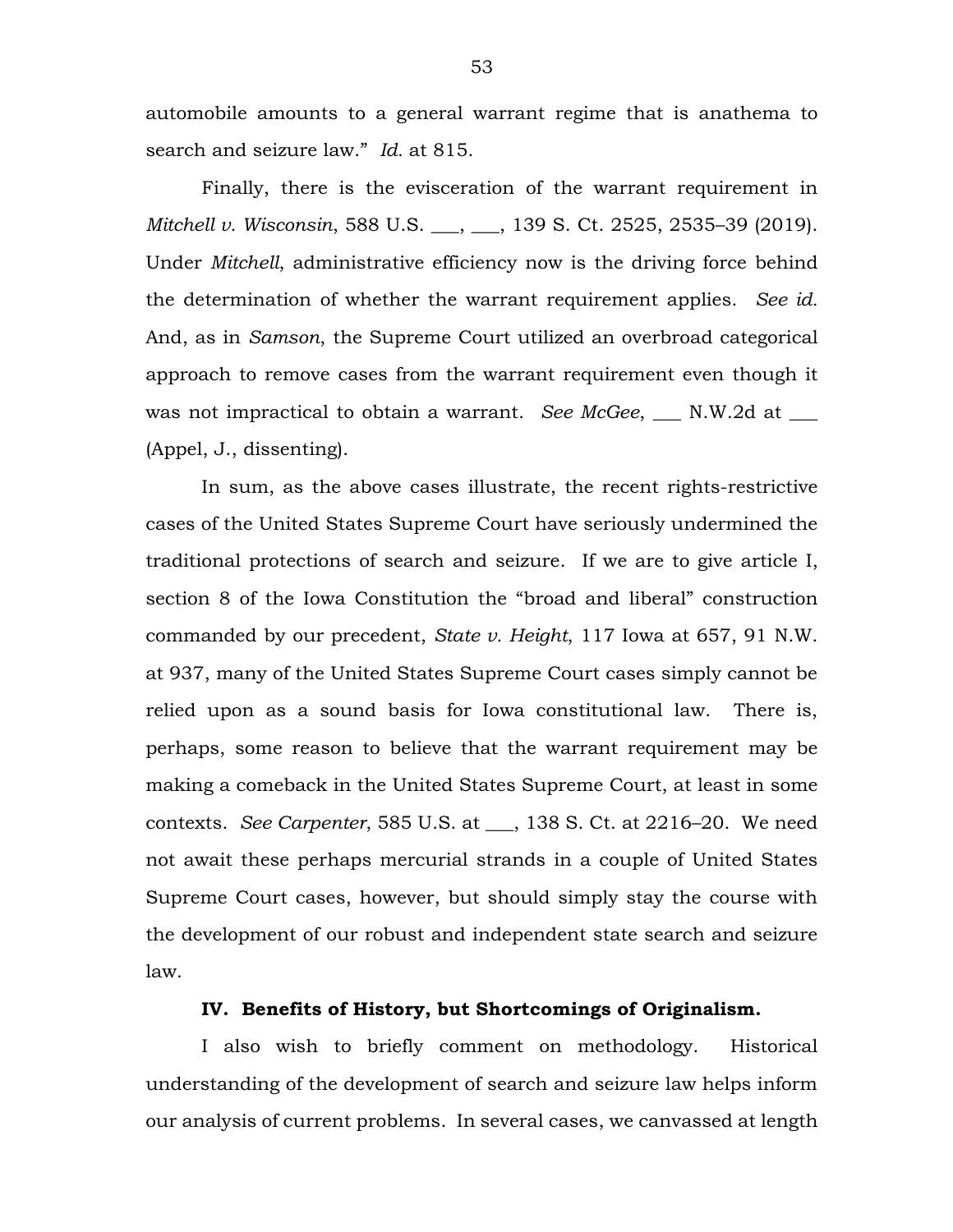the historic origins of search and seizure law. *See Baldon*, 829 N.W.2d at 803–34; *Ochoa*, 792 N.W.2d at 269–73.

But while historical inquiry can inform us about the general purpose of a constitutional provision or about the historic concerns that gave rise to open-ended constitutional language, it does not provide us, standing alone, with inevitable answers. History is not granular, and it rarely points only in one direction. Even if historical truths can be discovered by judges writing opinions in a matter of weeks (and, alas, sometimes days), the historical truths are very difficult even for trained historians to discover and are often inconsistent and contradictory. And, historical cherrypicking can be a tool to hide preferences and biases behind a veneer of objectivity. At most, and when best used, history informs and shapes the inquiry but does not demand results in cases presenting fact situations or modern technology that the founders could not possibly have anticipated. In addition to history, consideration must be given to the evolving precedent interpreting open-ended constitutional provisions and to contemporary contexts and public attitudes.

We also should avoid search and seizure formalism. While a trespass may give rise to search and seizure protections, nontrespassory acts that uncover intimate information may be equally protected from arbitrary search and seizure. *Jones*, 565 U.S. at 414, 132 S. Ct. at 954– 55. In other words, the government's physical intrusion may be important in some cases, but there are many kinds of surveillance and intrusions that do not involve trespass that are entitled to protection against warrantless government invasion. *Id.* Even without a trespass, "unrestrained power to assemble data that reveal private aspects of identity is susceptible to abuse . . . [and] may 'alter the relationship between citizen and government in a way that is inimical to democratic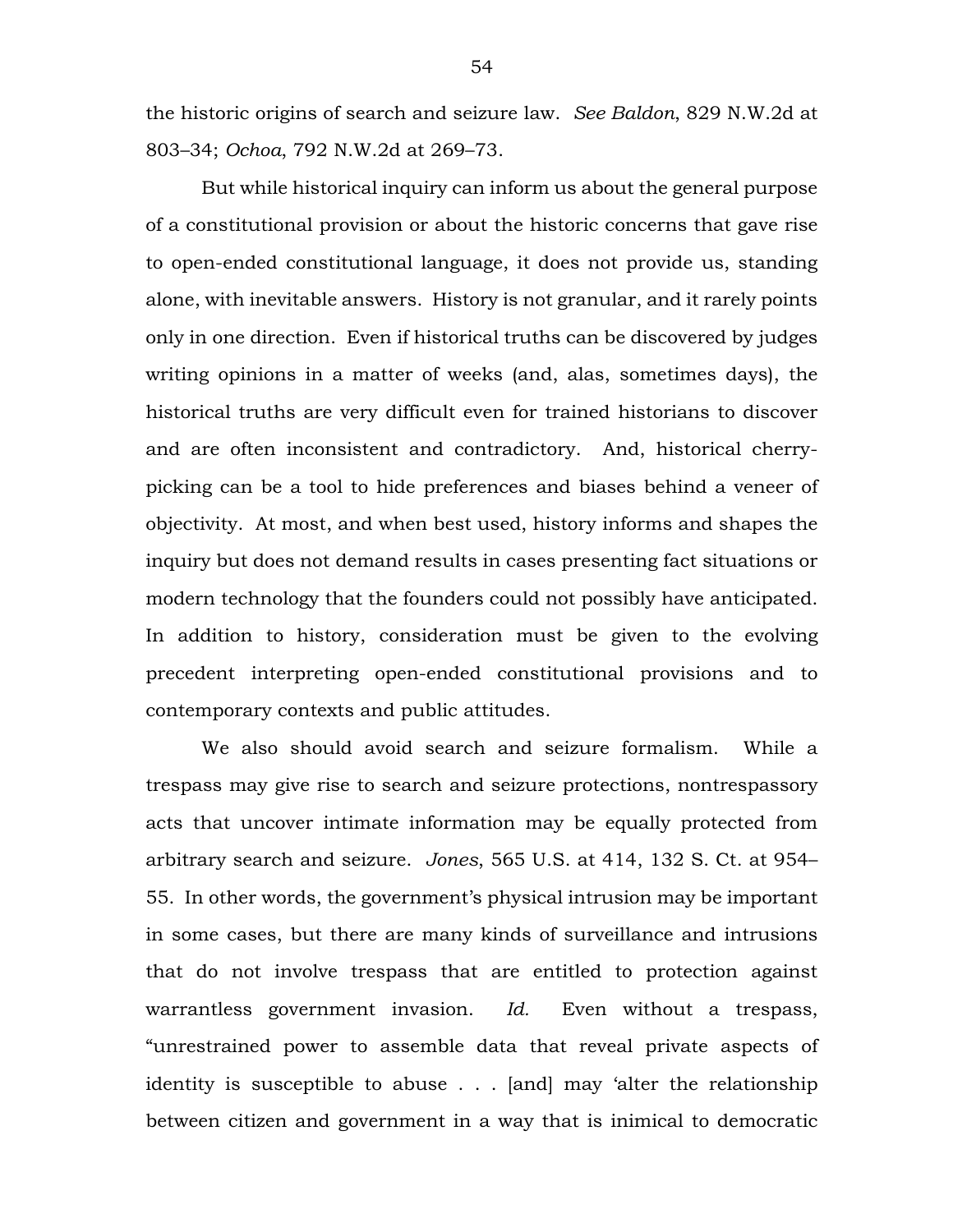society.'" Id. at 416, 132 S. Ct. at 956 (quoting *United States v. Cuevas-Perez*, 640 F.3d 272, 285 (7th Cir. 2011) (Flaum, J., concurring)).

Particularly in the area of search and seizure, there have been technological developments that simply could not have been anticipated by the founders. History may not be determinative in these contexts, nor can the formalism of property law, in and of itself, be sufficient. That point was made by Justice Brandeis in his dissent in *Olmstead*, 277 U.S. 438, 48 S. Ct. 564, and later embraced by the United States Supreme Court in *Katz v. United States*, 389 U.S. 347, 88 S. Ct. 507 (1967). But even so, it is clear that the property rights theory which relies, to some extent, on historical patterns was not entirely abandoned by *Katz*; but instead, *Katz*'s "reasonable expectation of privacy" was grafted onto existing doctrine to ensure robust search and seizure protections. The *Katz* "reasonable expectation of privacy" doctrine, however, seemed to engulf prior concepts limiting the government's authority to search and seize. Further, although *Katz* was seen at the beginning as a tool to expand search and seizure protections, narrow interpretations of the pliable term "reasonable" often produced contrary results. In any event, I regard the protections afforded by search and seizure law to be expansive and broad enough to include evolving concepts of property, privacy, and security. *See Ochoa*, 792 N.W.2d at 276–78 (discussing interest of security as well as property and privacy in search and seizure law).

## **V. Constitutionality of Trash Pulls in This Case.**

I have little trouble concurring with the result in this case. For the reasons explained by Justice McDonald, the trash pull was clearly a search. There are two reasons for this. First, as Justice McDonald explains, the search was accomplished by trespass. In my view, a trespass may not be required to offend search and seizure principles, but where a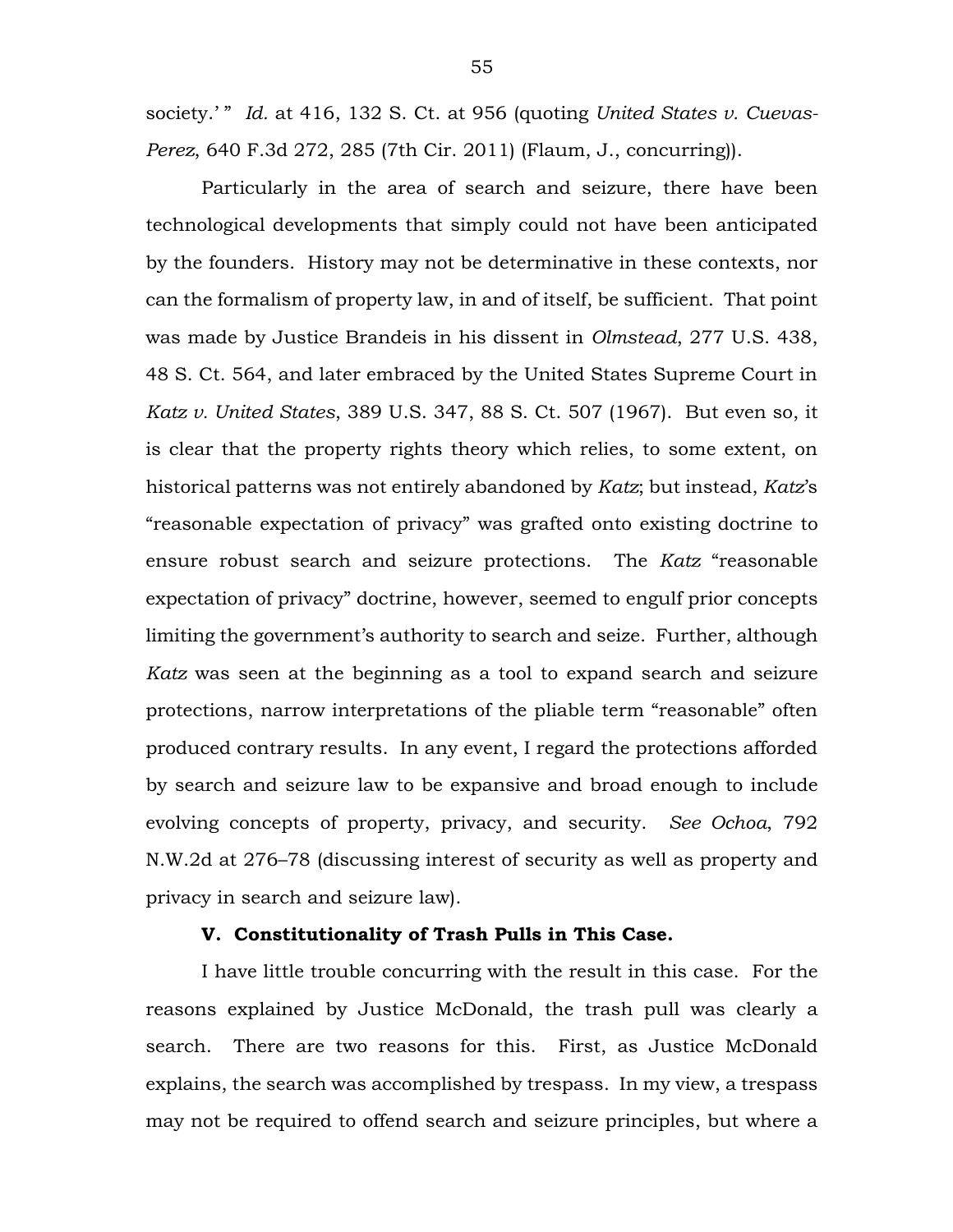trespass does occur, the government must either get a warrant or be able to meet its burden of showing an exception to the warrant requirement. Second, as Justice McDonald also notes, applying the formulation in *Katz*, Wright had a legitimate expectation of privacy in his trash. This is a beltand-suspenders case.

At this point, then, the warrant requirement becomes applicable unless there is an exception to it. *See, e.g.*, *Ingram*, 914 N.W.2d at 816 ("Our recent cases repeatedly embrace what can only be characterized as a strong warrant preference interpretation of article I, section 8."); *State v. Coleman*, 890 N.W.2d 284, 286 (Iowa 2017) (articulating warrant preference); *Gaskins*, 866 N.W.2d at 7 (" 'A warrantless search is presumed unreasonable' unless an exception applies." (quoting *State v. Moriarty*, 566 N.W.2d 866, 868 (Iowa 1997))); *Baldon*, 829 N.W.2d at 791 (majority opinion) ("It is well-settled that warrantless searches are virtually 'per se unreasonable' . . . ." (quoting *Schneckloth*, 412 U.S. at 219, 93 S. Ct. at 2043)); *Ochoa*, 792 N.W.2d at 269 ("[T]he Reasonableness Clause cannot be used to override the Warrant Clause."); *State v. Strong*, 493 N.W.2d 834, 836 (Iowa 1992) ("Warrantless searches and seizures are by definition invalid unless they fall under one of the jealously and carefully drawn exceptions to constitutional warrant requirements."); *State v. Sanders*, 312 N.W.2d 534, 538 (Iowa 1981) ("Ordinarily a search and a resulting seizure of private property 'must be both reasonable and performed pursuant to a properly executed warrant.' " (quoting *State v. Holderness*, 301 N.W.2d 733, 736 (Iowa 1981))). No one suggests that such an exception is present in this case. As a result, I join the court in concluding that the unwarranted search is unlawful under article I, section 8 of the Iowa Constitution and the evidence obtained from the search must be suppressed.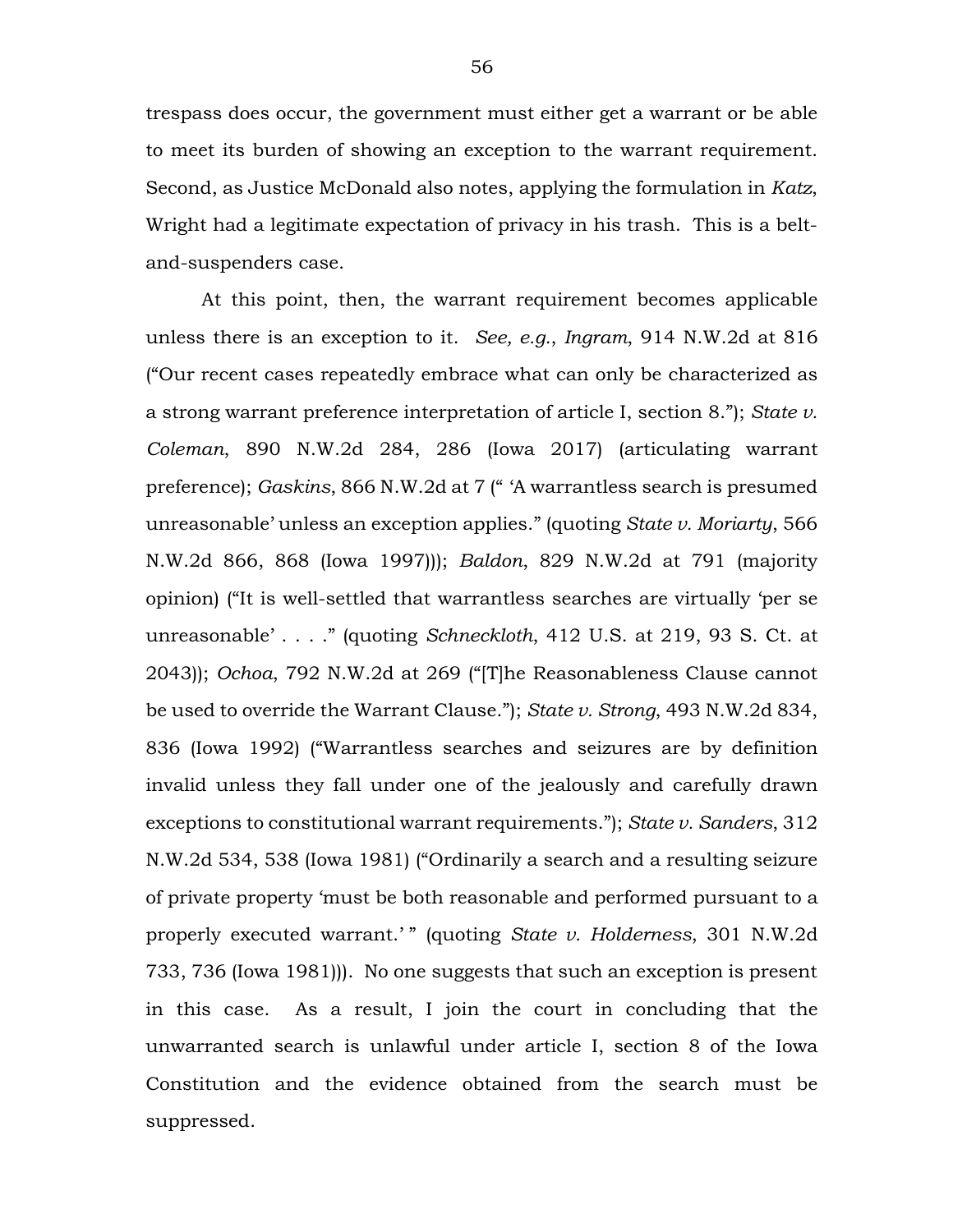## **CHRISTENSEN, Chief Justice (dissenting).**

I respectfully dissent and join the separate dissents of Justice Waterman and Justice Mansfield. I would affirm the district court judgment. The majority buries the lede in waiting until the last portion of its opinion to announce the most consequential portion of its ruling, which is that police are apparently now prohibited from utilizing any "means or methods of general criminal investigation that are unlawful, tortious, or otherwise prohibited" if those means or methods "would be unlawful for a similarly situated private actor to perform." I wish our state law enforcement officials the best of luck in trying to decipher what methods of criminal investigation and exceptions to the warrant requirement are now available to them in light of that conclusion.

In my opinion, the Iowa Constitution does not provide greater protections than the Fourth Amendment to the United States Constitution for the warrantless search of garbage set out for collection in a publicly accessible area such that the defendant had a reasonable expectation of privacy in his garbage. Additionally, the defendant's garbage is not a constitutionally protected "effect" under the Federal and State Constitutions, so I cannot conclude the officer violated Wright's search and seizure protections by retrieving Wright's garbage.

### **I. The Parties' Actual Arguments on Appeal.**

Wright's argument is twofold. First, Wright asks us to interpret article I, section 8 of the Iowa Constitution to provide greater protections than the Fourth Amendment in garbage set out for collection in a publicly accessible area based on his belief that Iowans have an objectively reasonable expectation of privacy in garbage set out for collection in a publicly accessible area. Second, Wright maintains Officer Heinz's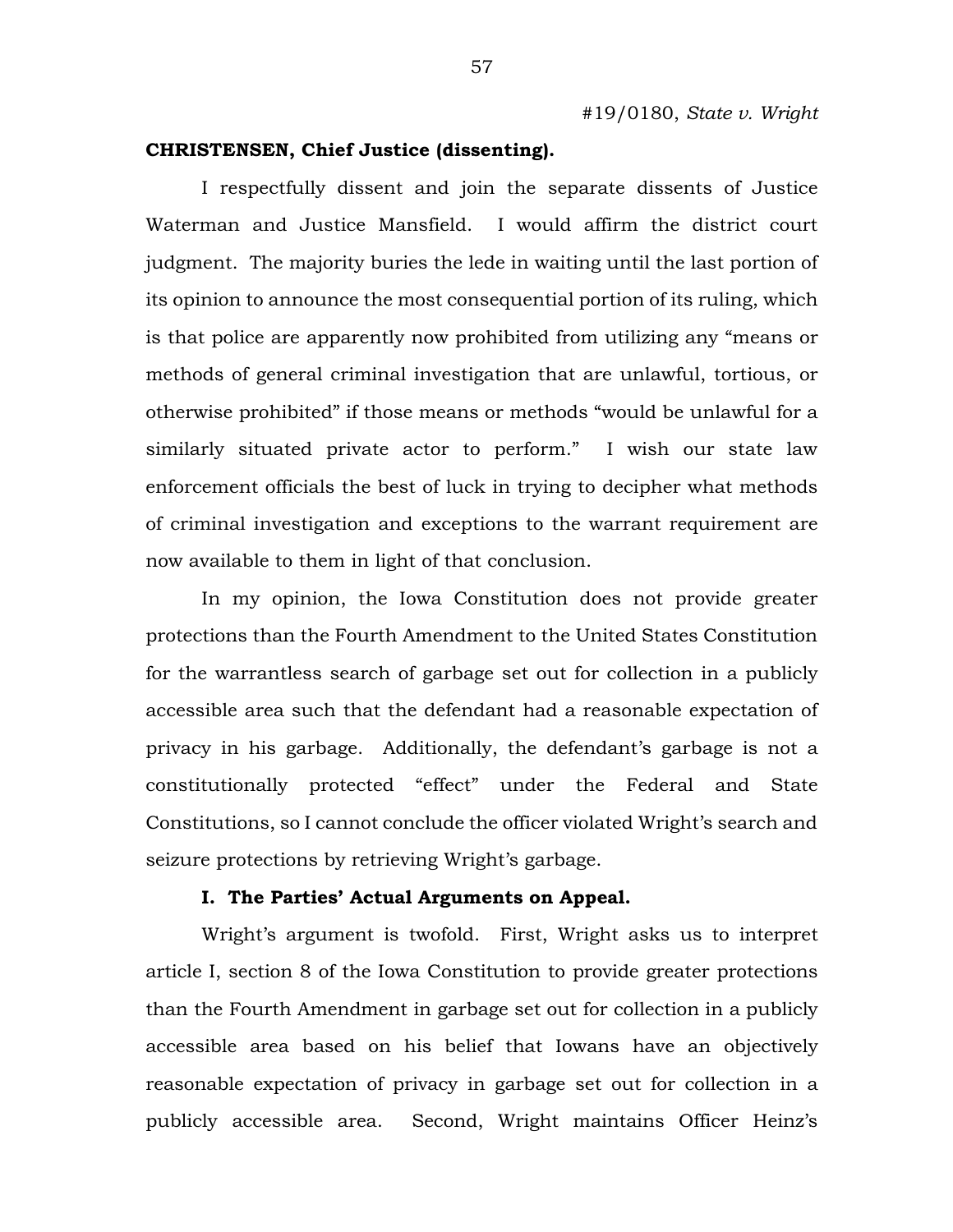warrantless search of the garbage violated the Fourth Amendment to the United States Constitution and article I, section 8 of the Iowa Constitution regardless of any privacy expectation because Officer Heinz trespassed on Wright's personal "effects" to obtain information.

In the past decade alone, our court has had no shortage of cases examining whether we should depart from the United States Supreme Court's Fourth Amendment precedent to provide Iowans with greater search and seizure protections under article I, section 8 of the Iowa Constitution in various contexts. *See, e.g.*, *State v. Brown*, 930 N.W.2d 840, 846–54 (Iowa 2019); *State v. Gaskins*, 866 N.W.2d 1, 6–16 (Iowa 2015); *State v. Short*, 851 N.W.2d 474, 481–507 (Iowa 2014). In those cases, we considered an array of nonexclusive factors in deciding whether to depart from federal precedent, such as the text of the Iowa Constitution; the history of our state constitutional provision; the structural differences in the State and Federal Constitutions; related decisions of other states, especially when interpreting similar constitutional text; and the practical consequences of departure. *See, e.g.*, *Brown*, 930 N.W.2d at 846–54 (examining evidence from the debates over the Iowa Constitution, the scope of our State and Federal Constitutions and relevant precedent involving them, the practical issues in departing from the Federal Constitution, and related precedent from other states in declining to depart from the Fourth Amendment regarding the relevance of an officer's motivations for stopping motorists); *Gaskins*, 866 N.W.2d at 6–16 (same in the context of vehicle search incident to arrest); *Short*, 851 N.W.2d at 481–507 (same in the context of home search of probationer based on reasonable suspicion of criminal activity). Meanwhile, Wright does not discuss any of those considerations.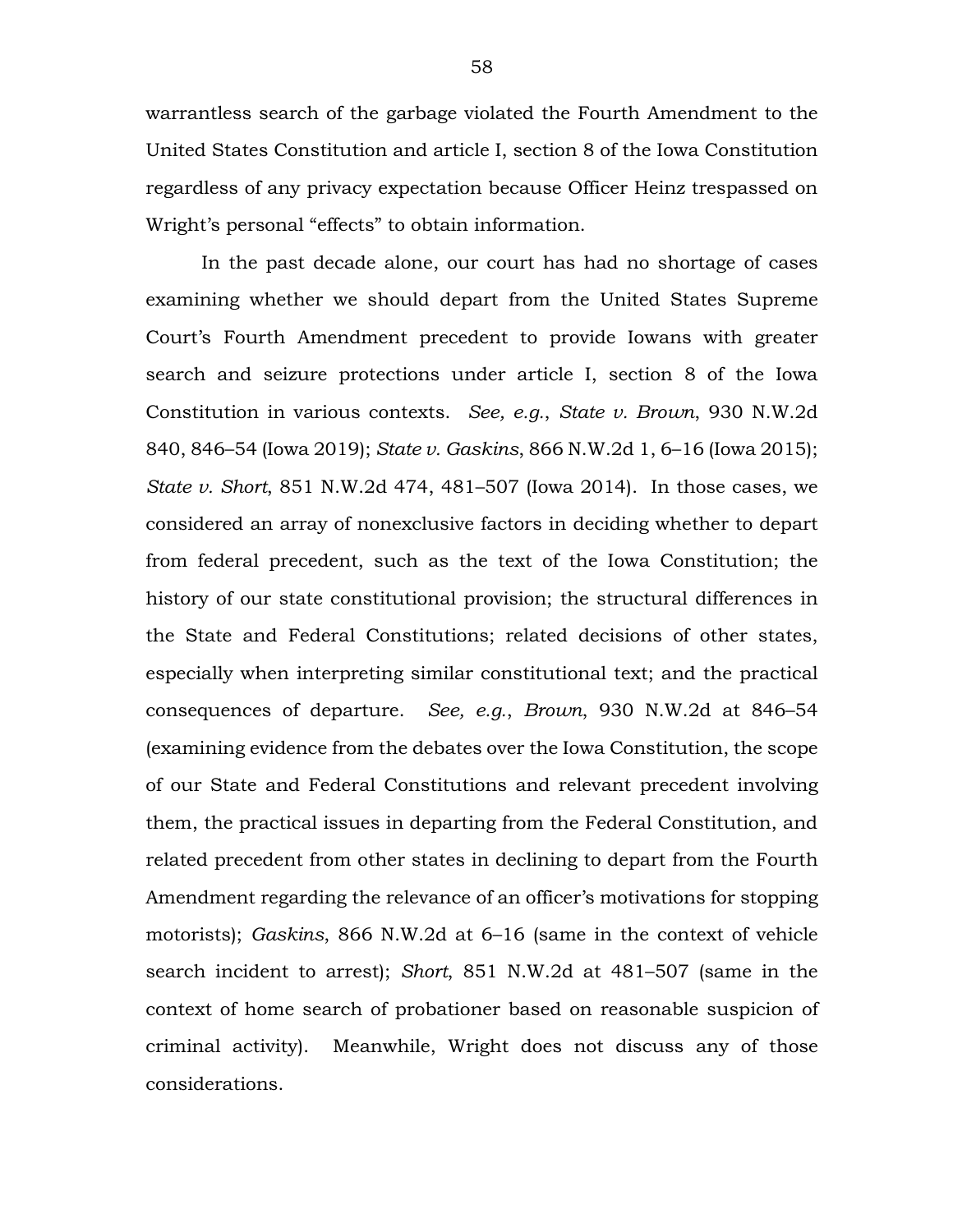Instead, Wright's argument about privacy expectations relies exclusively on the City of Clear Lake's ordinances regulating waste management. Specifically, Wright's argument in the section of his brief advocating for departure from the federal precedent in *California v. Greenwood*, 486 U.S. 35, 108 S. Ct. 1625 (1988), spans the following few sentences:

Not only was there a trespass on the containers to search for information, but Appellant, like so many other Iowans across the state, has an objectively reasonable expectation of privacy codified by municipal code. It is against the law in Clear Lake, Iowa for any person to scavenge garbage, which completely undermines the rationale in *Greenwood* that garbage is knowingly exposed to "children, scavengers, snoops and other members of the public." Under these ordinances, the contents of an individual's garbage inside the container remain private. Appellant can expect the privacy of his garbage will be maintained up to the point where the licensed collector physically takes possession of his garbage bags.

It is important to note what Wright *did not argue* in his brief. Wright's brief never so much as cited *Carpenter v. United States*, 585 U.S. \_\_\_, 138 S. Ct. 2206 (2018), despite the majority's reliance upon it, let alone argued that it formed a basis for rejecting *Greenwood*. Understandably, the State did not discuss or even cite *Carpenter* because it was under the impression that it was fighting the case on other issues. Instead of asking us to overrule the Iowa precedent following *Greenwood*, Wright's brief asks us to depart from it under the Iowa Constitution based on ordinances regulating waste management. This is a substantially different argument than asking us to disregard *Greenwood* because it is no longer the controlling Supreme Court precedent on this issue. "[W]e do not create issues or unnecessarily overturn existing law sua sponte when the parties have not advocated for such a change." *Feld v. Borkowski*, 790 N.W.2d 72, 78 n.4 (Iowa 2010).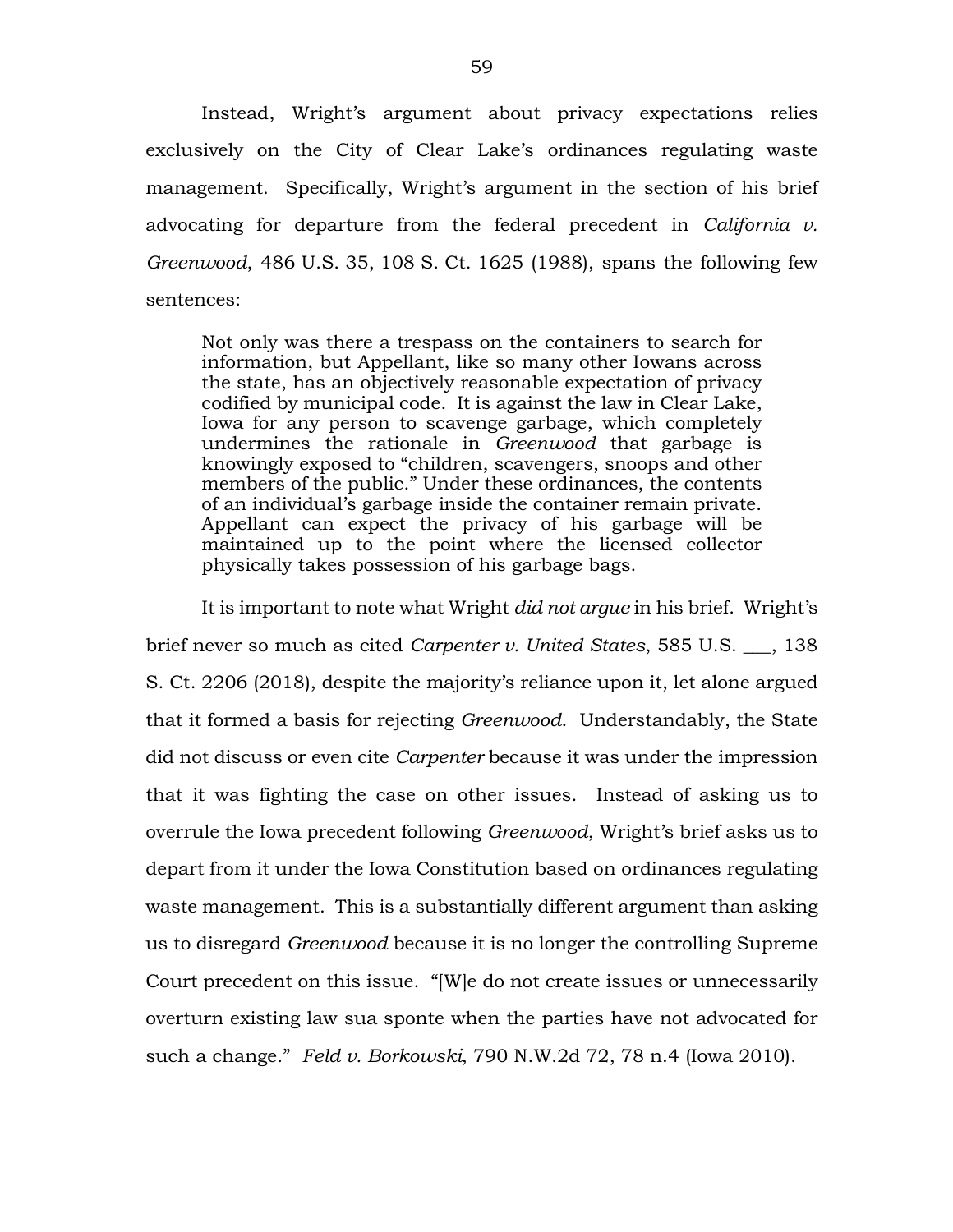Nor do we address arguments raised for the first time on appeal, *see State v. Derby*, 800 N.W.2d 52, 60 (Iowa 2011), but that is what the majority does in declaring, "an officer acts unreasonably when, without a warrant, the officer . . . uses means or methods of general criminal investigation that are unlawful, tortious, or otherwise prohibited." Although Wright cites Clear Lake ordinance 30.08 in his appellate brief, which states, "The Police Chief shall establish such rules, not in conflict with the Code of Ordinances, and subject to the approval of the Council, as may be necessary for the operation of the department," he never presented this ordinance or argument in support of his claim before the district court. Clear Lake, Iowa, Code of Ordinances § 30.08 (2003). Thus, he failed to preserve it for our review. *Derby*, 800 N.W.2d at 60. Nonetheless, as I will discuss later, police have privileges at their disposal to carry out their duties that ordinary citizens lack. *See, e.g.*, *State v. Lloyd*, 513 N.W.2d 742, 745 (Iowa 1994) (discussing means police officers have to arrest an individual that private citizens lack, including the ability of police to engage "in the dangerous pursuit of other vehicles" that might violate traffic laws). That Officer Heinz's actions may have violated or conflicted with a city ordinance does not automatically render his actions illegal, let alone a violation of Wright's constitutional rights.

Although *Carpenter* was discussed during oral argument through questioning from members of our court, "we do not consider issues raised for the first time in oral argument." *Dilley v. City of Des Moines*, 247 N.W.2d 187, 195 (Iowa 1976) (en banc); *see also Principal Mut. Life Ins. v. Charter Barclay Hosp., Inc.*, 81 F.3d 53, 56 (7th Cir. 1996) (noting that it "would not be quite cricket" to decide a case on a ground that had not been raised at all before oral argument of the appeal). In any event, Wright's counsel was not the one to invoke *Carpenter*. Rather, Justice Appel precipitated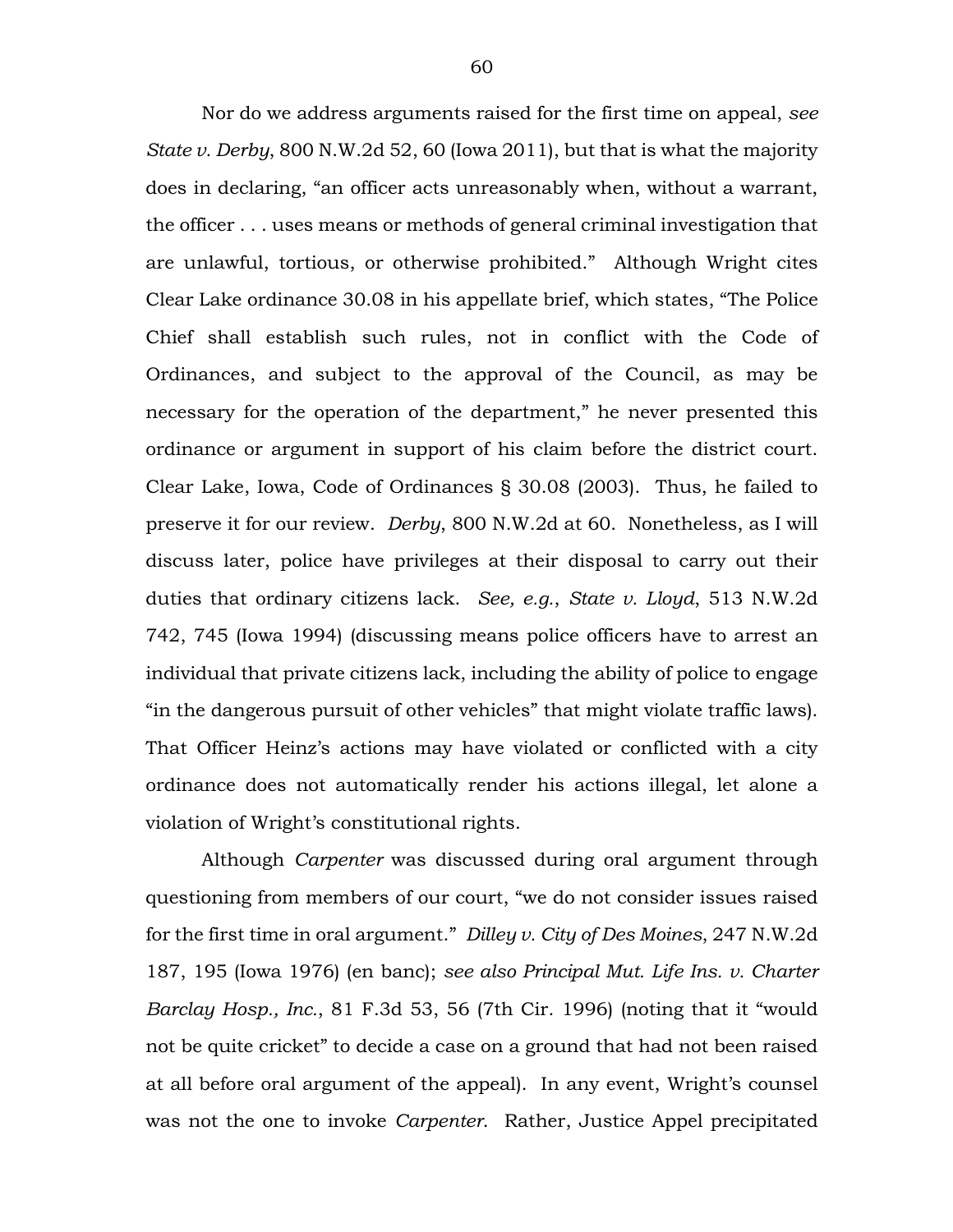the discussion on this unbriefed argument, and he did so only in questioning the State. It was clear from the oral argument that the State was justifiably caught off guard and ill-prepared to address Justice Appel's approach, and the State was unfairly deprived of its ability to properly brief and argue this case due to the majority's decision to depart from the arguments presented on appeal. Similarly, Justice McDonald initiated the discussion on Wright's unpreserved argument about the ability of police officers to engage in actions that exceed the ability of private citizens (or in the words of his majority opinion, the ability of the police to use "means or methods of general criminal investigation that are unlawful, tortious, or otherwise prohibited"), and this, too, was only in questioning the State. Consequently, the majority's analysis is almost entirely its own without regard for the parties' actual arguments.

"[T]he adversary process functions most effectively when we rely on the initiative of lawyers, rather than the *activism* of judges, to fashion the questions for review." *New Jersey v. T.L.O.*, 468 U.S. 1214, 1216, 104 S. Ct. 3583, 3585 (1984) (Stevens, J., dissenting) (emphasis added). "Our law clerks and judges should not be doing the work of counsel . . . . We are not advocates and should not usurp a party's strategy." *King v. State*, 818 N.W.2d 1, 48 (Iowa 2012) (Wiggins, J., dissenting) (citation omitted); *see also United States v. Wagner*, 103 F.3d 551, 552 (7th Cir. 1996) (noting it is "not a sound practice" for the court and its law clerks or staff attorneys to flag issues the defendant could have raised but did not). Luckily for Wright, his strategy did not matter because the majority was willing to make the arguments that he did not make. Given the majority's generosity and willingness to make arguments not briefed or preserved, I fail to see how members of the majority can continue to assert in criminal cases that defendants have "waived" state constitutional arguments on appeal under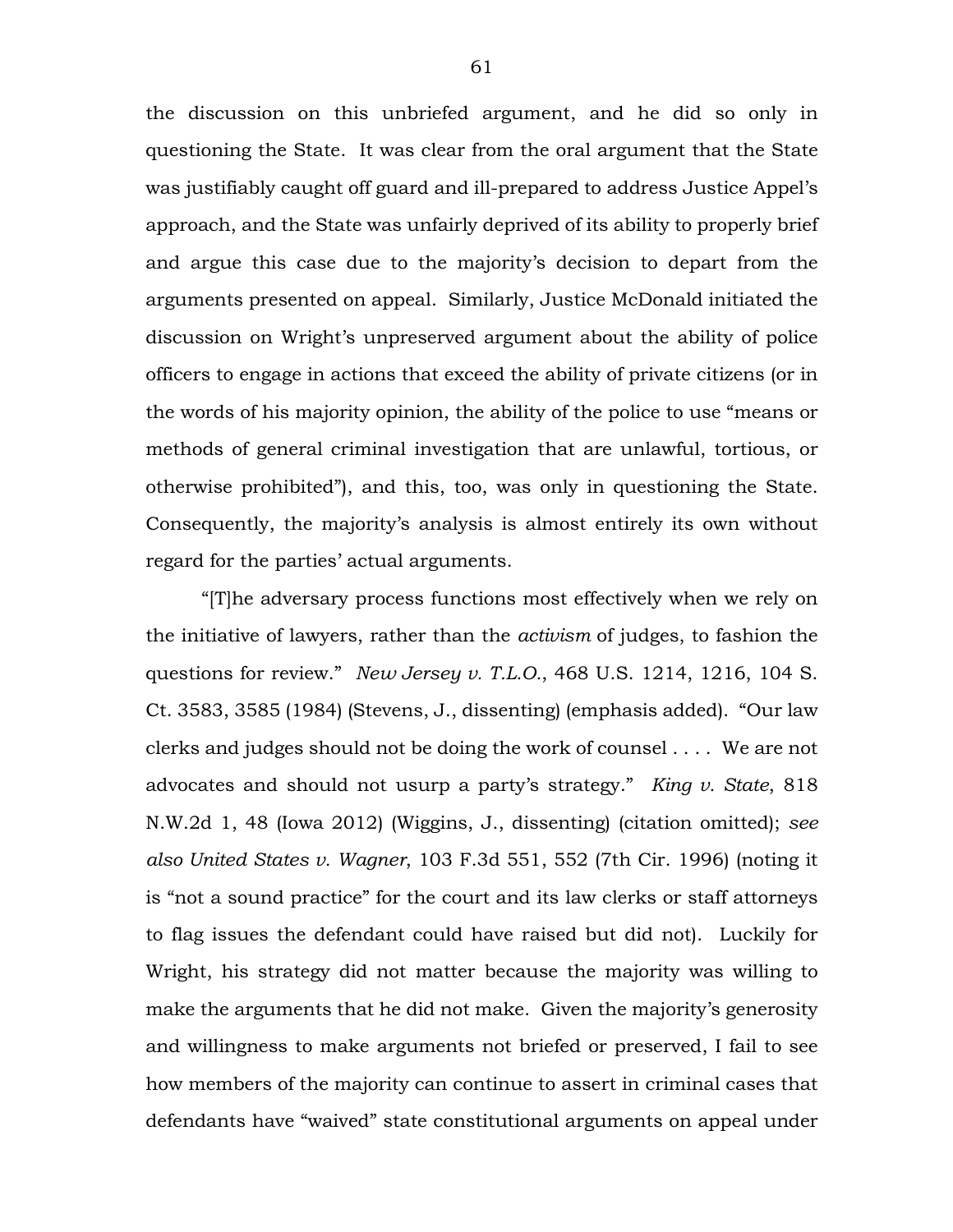the rationale that those defendants did not cite authority or adequately brief the issue. *See State v. Gibbs*, 941 N.W.2d 888, 902 (Iowa 2020) (McDonald, J., concurring specially in the judgment, joined by Oxley, J.) ("In this case, Gibbs waived his argument arising under the Iowa Constitution. The entirety of the defendant's argument in support of his state constitutional claim is two sentences. . . . While Gibbs identified a state constitutional claim, he did not make more than a perfunctory argument in support of the state constitutional claim, and he did not cite any authority in support of his state constitutional claim. Gibbs's perfunctory argument without citation to any authority constitutes waiver of his state constitutional claim.").

The public has criticized this court for reaching out and deciding issues not raised or briefed on appeal. This is another case for the critics to add to their list. We cannot have a rule of law that we reach out and decide an issue not briefed or pressed by the parties on appeal in order to achieve a desired result.

#### *King*, 818 N.W.2d at 48.

Nevertheless, even if the majority was correct in concluding Wright properly argued that *Carpenter* forms the basis for rejecting *Greenwood*, I would still affirm the district court's suppression ruling and Wright's subsequent conviction on the merits for the reasons discussed below.

# **II. The District Court's Ruling Should be Affirmed Under Existing Iowa and Federal Precedent.**

The majority departs from federal decisions and overturns Iowa caselaw adopting those decisions based on various United States Supreme Court Justices' dissenting or concurring opinions. Perhaps the more recent shift in the makeup of the Supreme Court over the past few years now favors overturning *Greenwood*, abandoning the *Katz* test, and recognizing constitutional protections for garbage placed in a publicly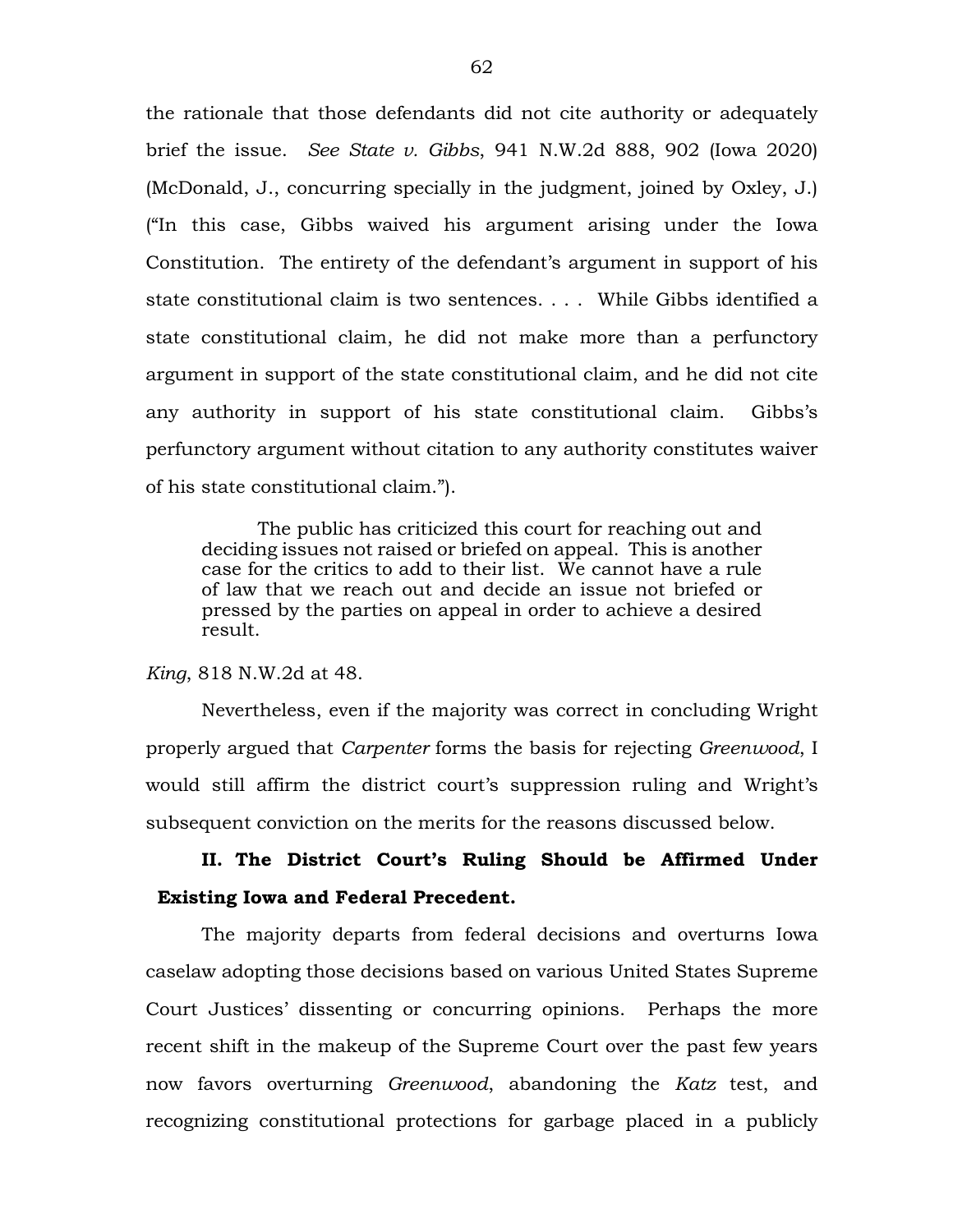accessible area for collection. But, "each of the Justices on the *Carpenter*  Court, including those in the majority and all of the dissenters, has, at some point, either authored or joined an opinion critical of *Katz*, or at least conceding the difficulty of applying it[]," yet *Katz* still served as the foundation for the Court's decision in *Carpenter*. Nicholas A. Kahn-Fogel, Katz*,* Carpenter*, and Classical Conservatism*, 29 Cornell J.L. & Pub. Pol'y 95, 106 (2019). "[N]otwithstanding Justice Thomas's protestations and Justice Gorsuch's doubts, the *Katz* standard is, for now, alive and well," as is *Greenwood*, and it is not for us to decide that is no longer the case simply because we think another approach is "better." *Id.* at 97 (footnote omitted).

**A. The Expectation of Privacy in Garbage Set Out for Collection in a Publicly Accessible Area.** The Fourth Amendment to the United States Constitution protects individuals from "unreasonable searches and seizures" of their "persons, houses, papers, and effects." U.S. Const. amend. IV ("The right of the people to be secure in their persons, houses, papers, and effects, against unreasonable searches and seizures, shall not be violated, and no Warrants shall issue, but upon probable cause . . . ."); *see also United States v. Jones*, 565 U.S. 400, 404, 132 S. Ct. 945, 949 (2012). Similarly, article I, section 8 of the Iowa Constitution protects persons against "unreasonable seizures and searches" of "their persons, houses, papers and effects." Iowa Const. art. I, § 8 ("The right of the people to be secure in their persons, houses, papers and effects, against unreasonable seizures and searches shall not be violated; and no warrant shall issue but on probable cause  $\dots$ ."). "We generally 'interpret the scope and purpose of the Iowa Constitution's search and seizure provisions to track with federal interpretations of the Fourth Amendment' " due to their almost identical language while remaining cognizant of our duty to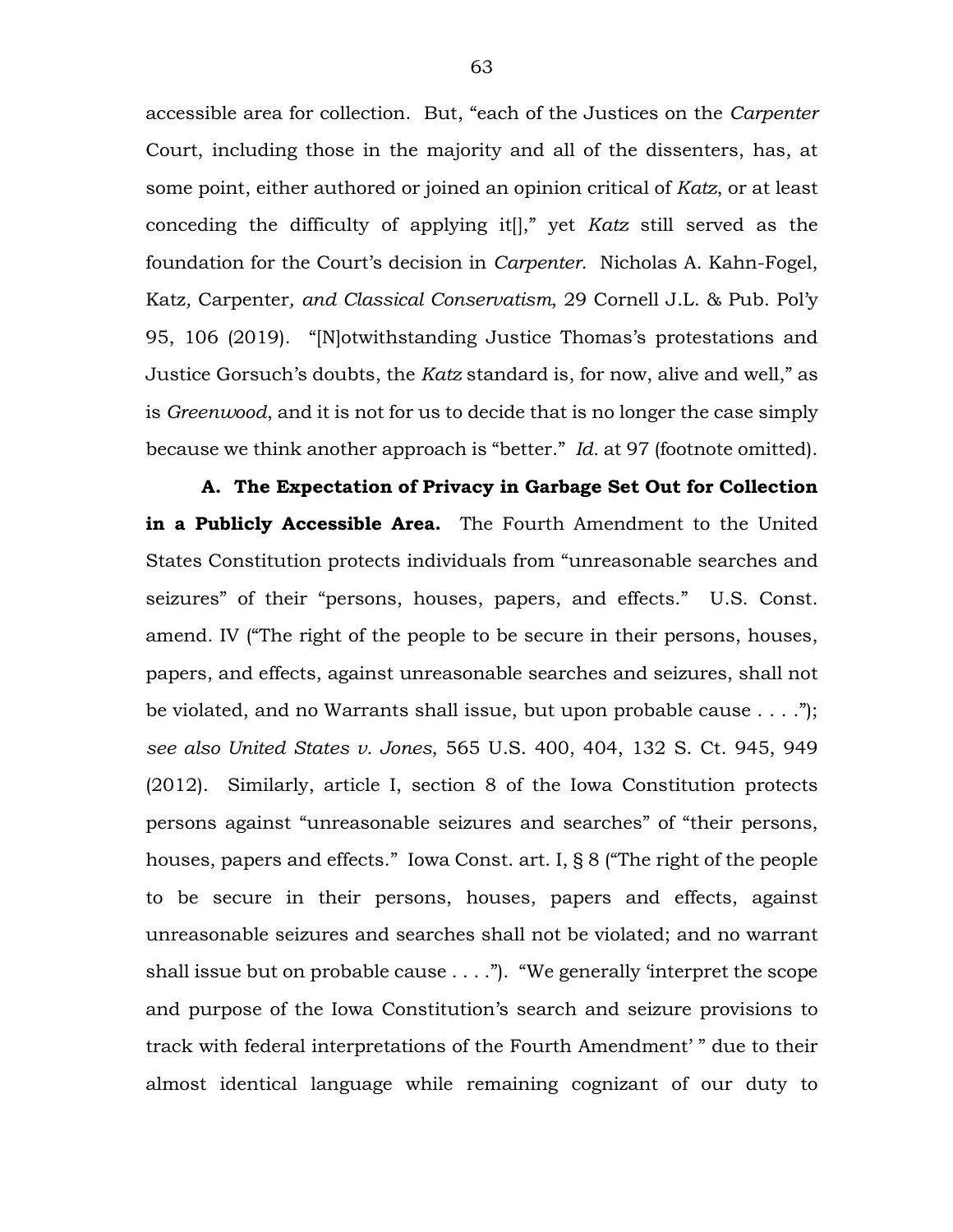interpret the Iowa Constitution independently. *Brown*, 930 N.W.2d at 847 (quoting *State v. Christopher*, 757 N.W.2d 247, 249 (Iowa 2008)).

Although we have not addressed the constitutionality of a warrantless search or seizure of garbage left for collection in a publicly accessible area, both the United States Supreme Court and the Iowa Court of Appeals have done so under similar facts as this case. In *Greenwood*, a police investigator received information that the respondent might be engaged in narcotics trafficking, so the investigator asked the neighborhood's regular trash collector to pick up the garbage bags that the respondent had left on the curb in front of his home and turn them over to her. 486 U.S. at 37, 108 S. Ct. at 1627. The investigator searched through the garbage bags, found items in the bags indicative of narcotics use, and used the information she gleaned from the garbage search to support her application for a search warrant of the respondent's home that led to the respondent's arrest on felony charges. *Id.* at 37–38, 108 S. Ct. at 1627–28.

The Supreme Court held the Fourth Amendment did not prohibit the warrantless search and seizure of garbage left for collection outside the curtilage of a home because "society would not accept as reasonable respondents' claim to an expectation of privacy in trash left for collection in an area accessible to the public." *Id.* at 41, 108 S. Ct. at 1629. The Court explained, "It is common knowledge that plastic garbage bags left on or at the side of a public street are readily accessible to animals, children, scavengers, snoops, and other members of the public." *Id.* at 40, 108 S. Ct. at 1628–29 (footnotes omitted). Further, the Court noted the respondent had placed his garbage "at the curb for the express purpose of conveying it to a third party, the trash collector, who might himself have sorted through" it or given it to others to sort. *Id.* at 40, 108 S. Ct. at 1629. Therefore, the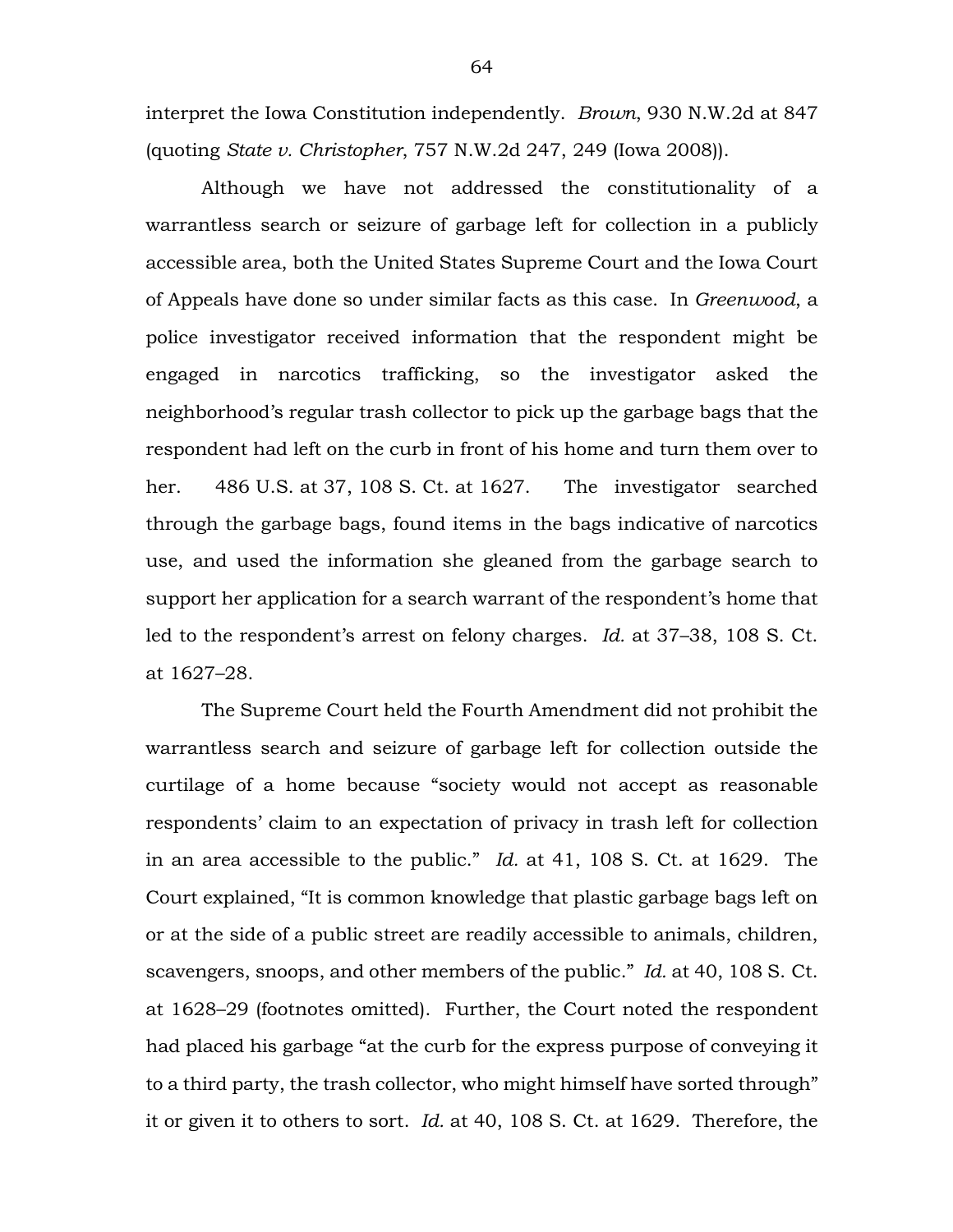Court reasoned, he could not have any reasonable expectation of privacy in the garbage left for collection because he had deposited it "in an area particularly suited for public inspection and, in a manner of speaking, public consumption, for the express purpose of having strangers take it." *Id.* at 40–41, 108 S. Ct. at 1629 (quoting *United States v. Reicherter*, 647 F.2d 397, 399 (3d. Cir. 1981)). Finally, the Court declared that "the police cannot reasonably be expected to avert their eyes from evidence of criminal activity that could have been observed by any member of the public," as the Fourth Amendment does not protect such activity that a person knowingly exposes to the public. *Id.* at 41, 108 S. Ct. at 1629.

Similarly, in *State v. Henderson*, the Iowa Court of Appeals concluded the warrantless search and seizure of garbage left outside the defendant's home under markedly similar facts as *Greenwood* did not violate the Fourth Amendment to the United States Constitution or article I, section 8 of the Iowa Constitution. 435 N.W.2d 394, 396–97 (Iowa Ct. App. 1988); *see also State v. Skola*, 634 N.W.2d 687, 691 (Iowa Ct. App. 2001) (declining to depart from the holdings in *Greenwood* and *Henderson* under article I, section 8 of the Iowa Constitution). The court of appeals relied on the Supreme Court's rationale, agreeing with the Supreme Court that there was no societal understanding that garbage left for collection in an area accessible to the public deserved "scrupulous protection from government invasion." *Henderson*, 435 N.W.2d at 396 (quoting *Oliver v. United States*, 466 U.S. 170, 178, 104 S. Ct. 1735, 1741 (1984)). Consequently, the court of appeals "determine[d] the use of evidence obtained by searching the defendant's garbage did not intrude upon his legitimate expectation of privacy and therefore, was properly considered by the magistrate in issuing a search warrant of the defendant's premises." *Id.* at 397.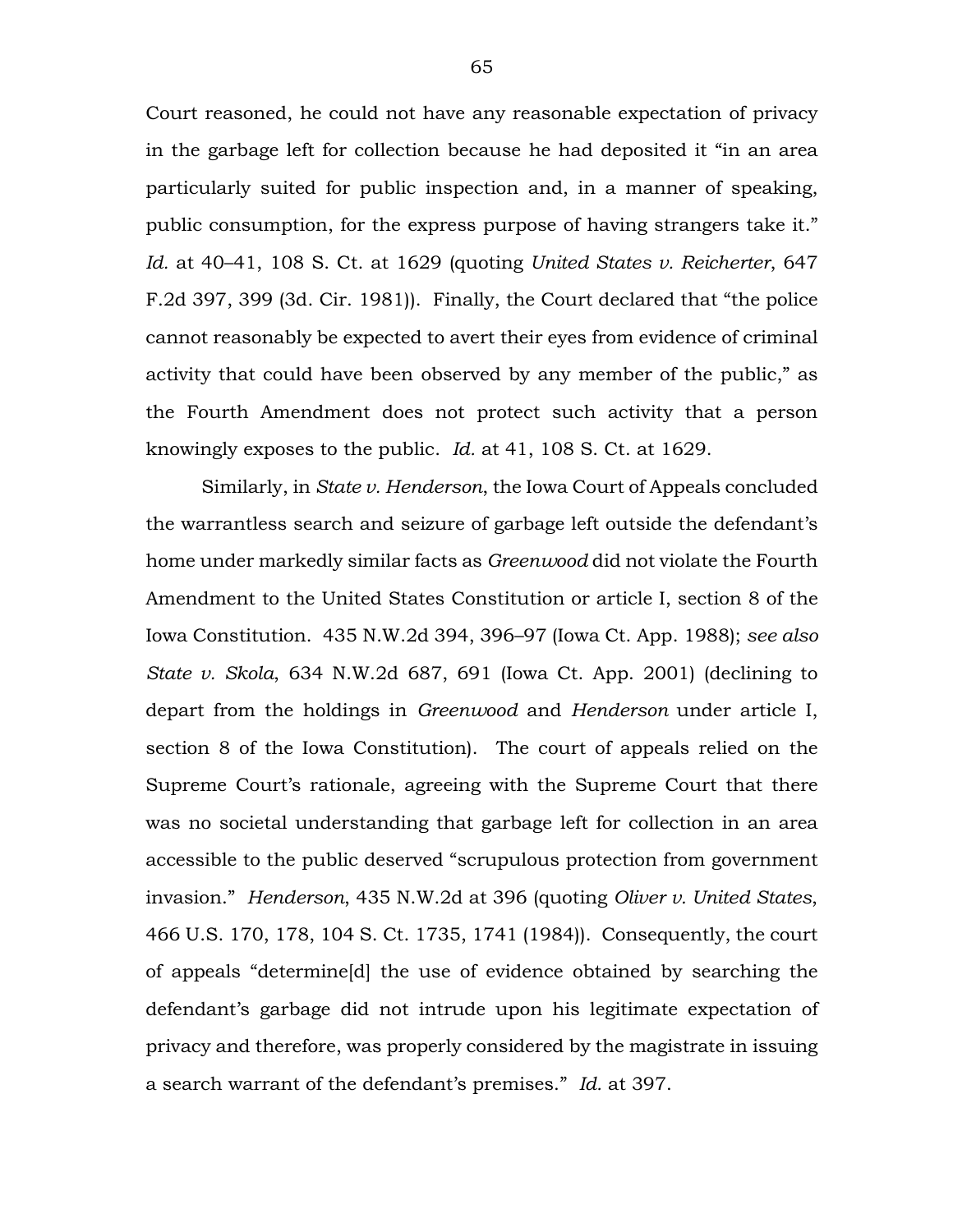In those cases, both the Supreme Court and the court of appeals based their conclusions on the reasonable-expectation-of-privacy test originally derived from Justice Harlan's concurrence in *Katz v. United States*, which declared that the Fourth Amendment only protects a person's "reasonable expectation of privacy." 389 U.S. 347, 360, 88 S. Ct. 507, 516 (1967) (Harlan, J., concurring); *see also Oliver*, 466 U.S. at 182–83, 104 S. Ct. at 1743 ("[T]he correct inquiry [of whether government action violates the Fourth Amendment] is whether the government's intrusion infringes upon the personal and societal values protected by the Fourth Amendment."); *Greenwood*, 486 U.S. at 39, 108 S. Ct. at 1628 (citing *Oliver v. United States* and Justice Harlan's *Katz* concurrence for the proposition that a warrantless search and seizure of garbage left outside for collection would only violate the Fourth Amendment "if respondents manifested a subjective expectation of privacy in their garbage that society accepts as objectively reasonable"); *Henderson*, 435 N.W.2d at 396 (noting the test to determine whether a government action intrudes upon a person's legitimate expectation of privacy is "whether the government's intrusion infringes upon the personal and societal values protected by the fourth amendment" (quoting *State v. Flynn,* 360 N.W.2d 762, 765 (Iowa 1985) (en banc))). Under this analysis, Wright must show he had a subjective expectation of privacy in the contents of the garbage he left out for collection and this expectation of privacy was reasonable. *See State v. Brooks*, 888 N.W.2d 406, 411 (Iowa 2016).

Our court has continued to use this analysis as part of our two-step approach to determine whether there has been a violation of article I, section 8 of the Iowa Constitution, which requires the defendant to demonstrate a legitimate expectation of privacy in the area searched before we can examine whether the search violated the defendant's rights. *See,*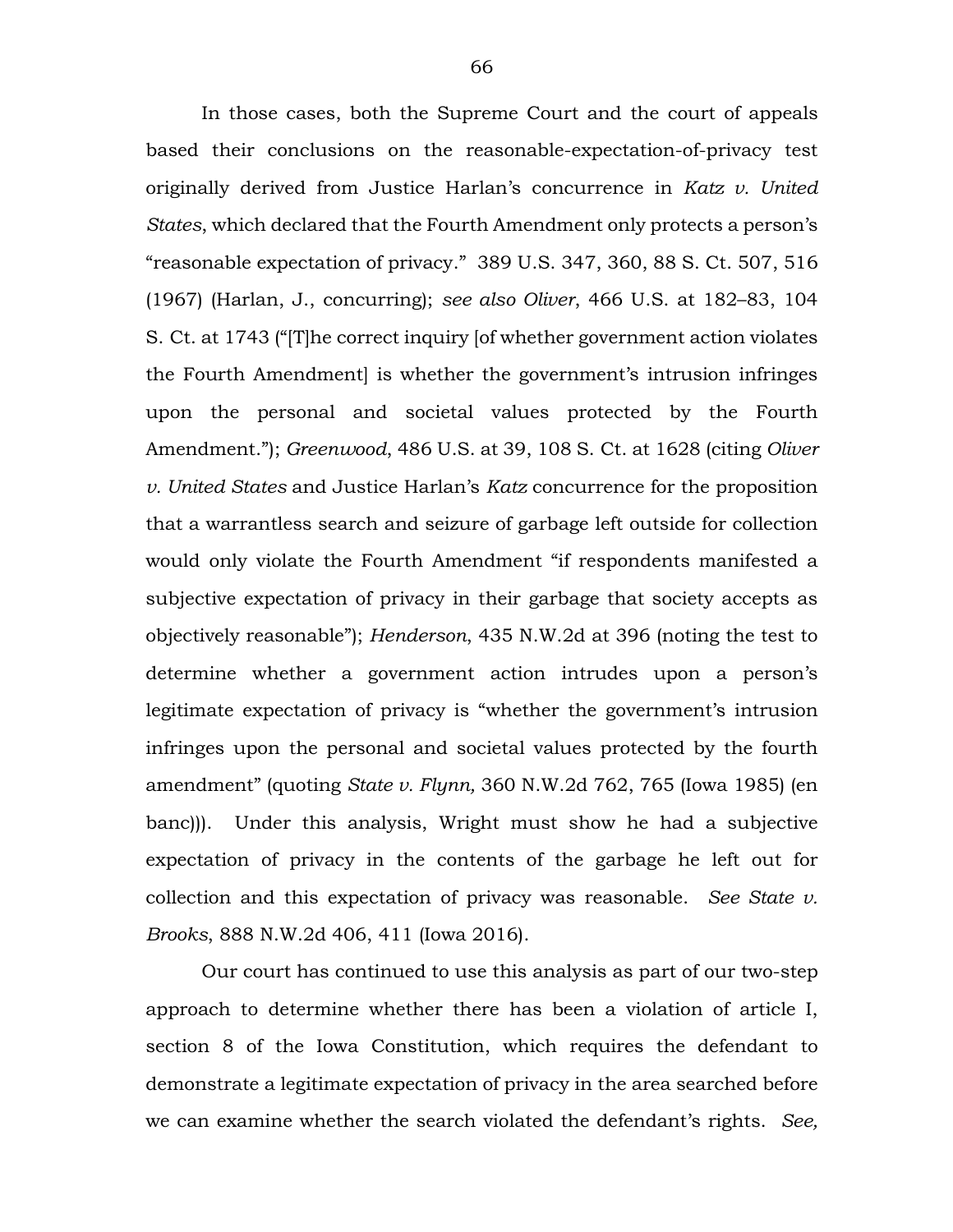*e.g.*, *id.* Wright now asks us to depart from those holdings and interpret article I, section 8 of the Iowa Constitution to require greater protection than the Fourth Amendment to the United States Constitution. Particularly, Wright maintains Iowans have an objectively reasonable expectation of privacy in their garbage set out for collection in a publicly accessible area.

In his motion to suppress, Wright relied on chapters 105 and 106 of the City of Clear Lake ordinances, which govern solid waste control and the collection of solid waste, to support his argument that Iowans have a reasonable expectation of privacy in the garbage they set out for collection in a publicly accessible area. Wright notes these ordinances prohibit anyone from scavenging who is not "an authorized solid waste collector," and establish that only solid waste collectors contracted with the city have authority to collect garbage from residential premises. *See* Clear Lake, Iowa, Code of Ordinances § 105.11(4); *id.* § 106.07. Accordingly, Wright maintains he, "like so many other Iowans across the state, has an objectively reasonable expectation of privacy codified by municipal code" by which he "can expect the privacy of his garbage will be maintained up to the point where the licensed collector physically takes possession of his garbage bags." I disagree.

While city ordinances may codify societal expectations of privacy in some circumstances, the definitive purpose of the ordinances Wright relies on has nothing to do with privacy. Rather, as Clear Lake, Iowa, Code of Ordinances section 105.01 proclaims,

The purpose of the chapters in this Code of Ordinances pertaining to Solid Waste Control and Collection is to provide for the sanitary storage, collection and disposal of solid waste and, thereby, to protect the citizens of the City from such hazards to their health, safety and welfare as may result from the uncontrolled disposal of solid waste.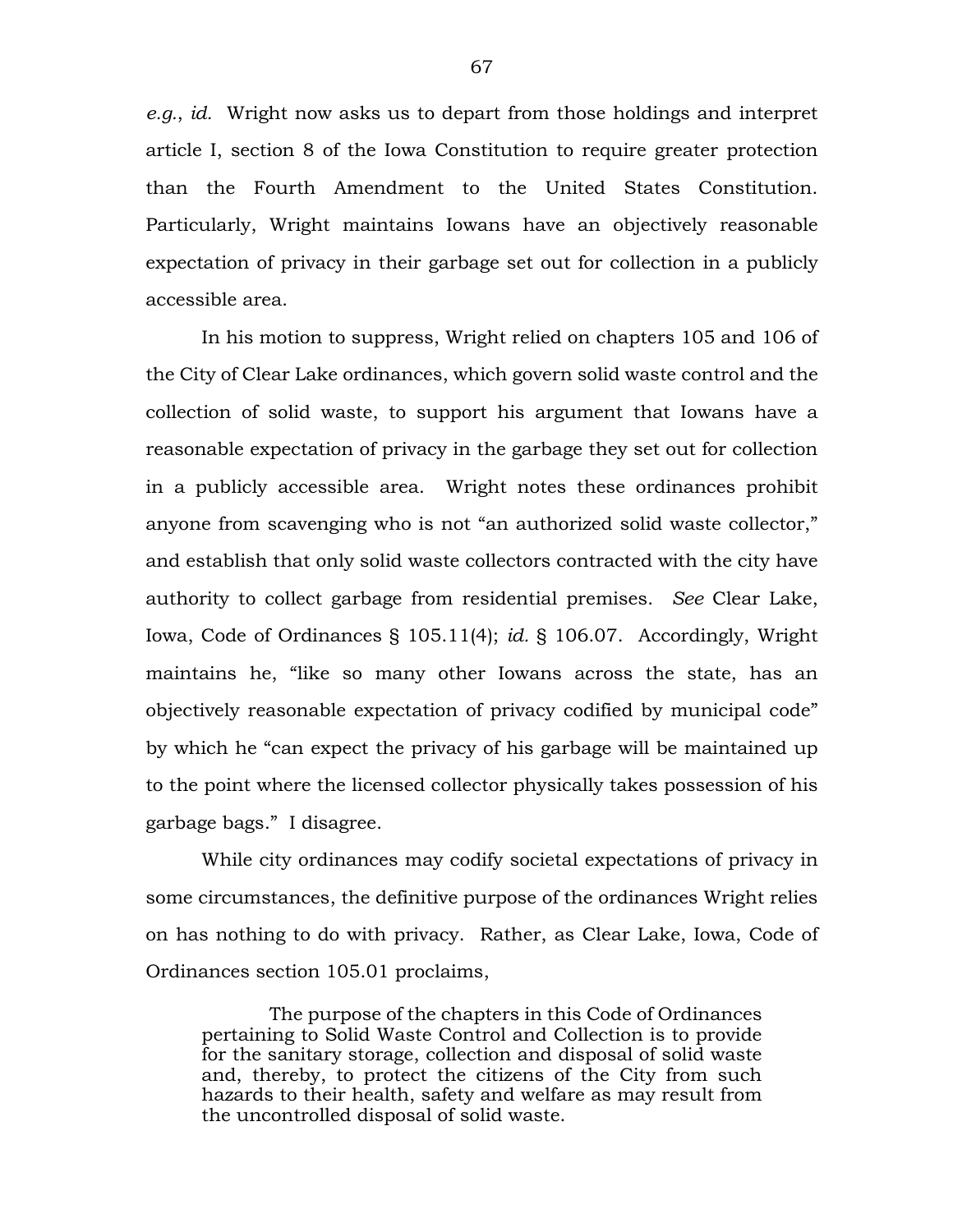Thus, I have no doubt that the intent of this ordinance was to establish a waste management and sanitation system to promote public health and cleanliness. The majority expands this purpose by judicial fiat in order to establish an expectation of privacy where there is none in ordinance chapters focused on public hygiene. We should not "read something into the law that is not apparent from the words chosen by the" city council. *State v. Childs*, 898 N.W.2d 177, 184 (Iowa 2017) (quoting *State v. Iowa Dist. Ct.*, 730 N.W.2d 677, 679 (Iowa 2007)).

Moreover, Wright's notion that Iowans have a reasonable expectation of privacy in garbage that was left out for collection simply because a city ordinance prohibits scavenging or establishes waste collection procedures "is totally unrealistic, unreasonable, and in complete disregard of the mechanics of its disposal." *United States v. Shelby*, 573 F.2d 971, 973 (7th Cir. 1978), *cert denied*, 439 U.S. 841, 99 S. Ct. 132 (1978) (affirming the constitutionality of a warrantless search of defendant's trash that he placed in the garbage for collection under the Fourth Amendment). The removal of garbage by a waste collection provider who could immediately turn the garbage over to the police is no different than removal of the garbage by the police themselves. Either way, Wright's privacy expectation was the same when he placed his garbage out for collection because he expressly did so to convey it to a third party who could just as easily have sorted through it "or permitted others, such as the police, to do so" without any input from Wright. *Greenwood*, 486 U.S. at 40, 108 S. Ct. at 1629. Nothing in the record suggests Clear Lake's contracted waste collection providers or sanitation department had any responsibility to protect the privacy of Wright's garbage, let alone "to help him dispose of the evidence of his crimes." *Shelby*, 573 F.2d at 973.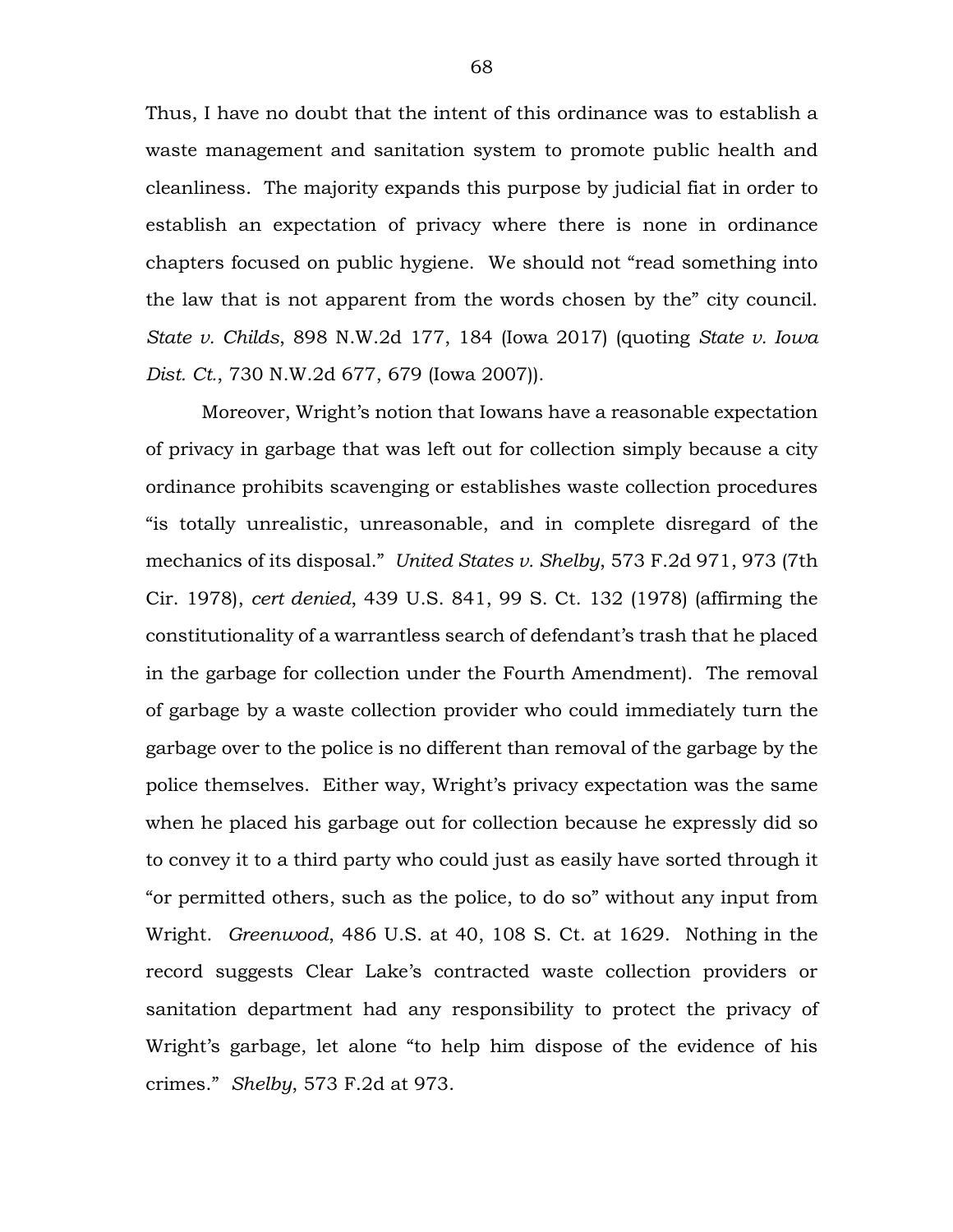"[S]ociety's experience with trash left at the alley or curb for collection" demonstrates there is no objective expectation of privacy in the contents of that trash. *State v. A Blue in Color, 1993 Chevrolet Pickup*, 116 P.3d 800, 804–05 (Mont. 2005). Organizations like Iowa Legal Aid warn individuals that "[d]umpster diving" is a method of identity theft and encourage Iowans to "[s]hred financial documents and paperwork with personal information before you put them in the trash" as a way to protect against identity theft. Iowa Legal Aid, *Identity Theft* (Mar. 30, 2011), https://www.iowalegalaid.org/resource/identity-theft-2 [https://perma.cc/7HDD-HJX7]. As the Delaware Superior Court stated in holding no warrant was required to search garbage,

The media is replete with warnings to people not to put personal items in their trash such as bills, receipts, mailers from credit card companies, etc., which can be converted to forged credit cards, etc. Some of the media coverage and much advertising is not only to warn people not to do so but to instead shred such documents. This regrettable phenomenon over the last few years clearly emphasizes that reasonable people must or should have a lessened expectation of privacy in their trash. To put it differently, the expectation of privacy is no longer reasonable in this situation.

*State v. Ranken*, 25 A.3d 845, 860 (Del. Super. Ct. 2010), *aff'd sub nom. Ranken v. State*, No. 718, 2010, 2011 WL 2089603, at \*1 (Del. May 24, 2011) ("[T]he final judgment of the Superior Court should be affirmed on the basis of and for the reasons assigned by the Superior Court  $\dots$ .

The conclusion that the city's ordinances regulating waste management do not create an objectively reasonable expectation of privacy is supported by a plethora of other states that have similarly examined the impact of city ordinances regulating waste management on the privacy interests of garbage set out for collection.10 For instance, the

 $\overline{a}$ 

<sup>10</sup>*See, e.g.*, *Rikard v. State*, 123 S.W.3d 114, 120–21 (Ark. 2003) (rejecting appellants' claim that city ordinances regulating waste management and prohibiting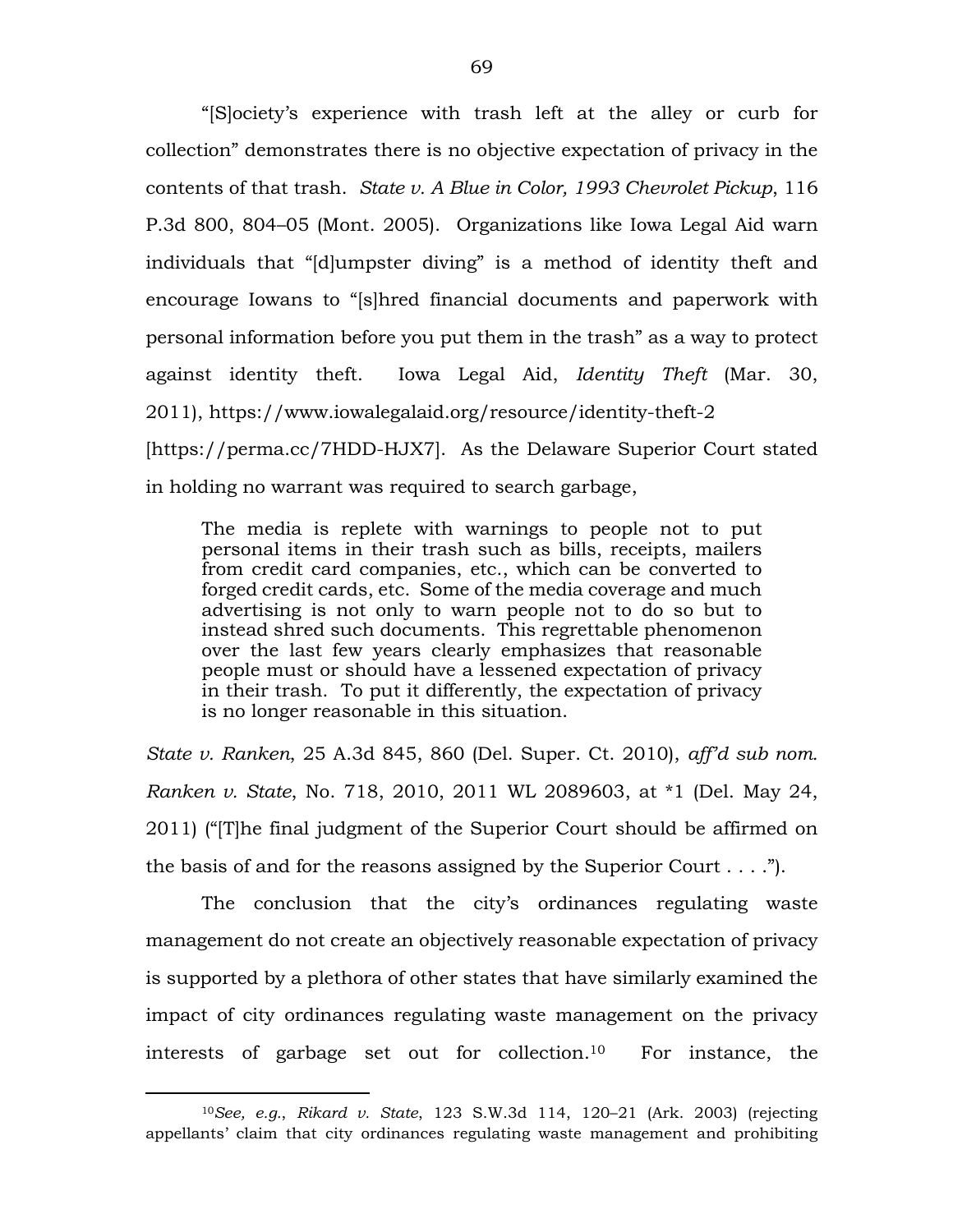Massachusetts Supreme Judicial Court rejected a defendant's claim that an "ordinance allow[ing] only licensed trash collectors to transport garbage" established a reasonable expectation of privacy in garbage. *Commonwealth v. Pratt*, 555 N.E.2d 559, 567 (Mass. 1990). It reasoned that "licensed collectors may have rummaged through the defendant's garbage themselves" and "once the defendant knew that the garbage would be picked up by licensed collectors and deposited at the local landfill, he should have known that others could gain access to the garbage." *Id.*

The Arkansas Supreme Court rejected a defendant's claim that city ordinances prohibiting scavenging and disturbing the contents of containers established a reasonable expectation of privacy in garbage. *Rikard v. State*, 123 S.W.3d 114, 121 (Ark. 2003). It explained,

Without question, the Jonesboro city ordinances were not created to provide citizens with an expectation of privacy in their garbage. Rather, the intent of the ordinance undoubtedly

 $\overline{a}$ 

scavenging gave them a reasonable expectation of privacy in their garbage under the Arkansas Constitution); *State v. DeFusco*, 620 A.2d 746, 752 n.17 (Conn. 1993) (rejecting defendant's argument that an ordinance prohibiting scavenging created a reasonable expectation of privacy in garbage left at the curb for collection); *State v. Schultz*, 388 So. 2d 1326, 1327 (Fla. Dist. Ct. App. 1980) (holding a defendant did not have a reasonable expectation of privacy in garbage that he left in the area in front of his home for collection in accordance with the city ordinances governing garbage collection); *Commonwealth v. Pratt*, 555 N.E.2d 559, 567 (Mass. 1990) (rejecting defendant's claim that ordinances regulating waste management establish a reasonable expectation of privacy); *State v. McMurray*, 860 N.W.2d 686, 693–94 (Minn. 2015) (criticizing the dissent's argument that county ordinances regulating waste management require greater search and seizure protections for garbage under the Minnesota Constitution than the United States Constitution); *State v. Brown*, 484 N.E.2d 215, 218 (Ohio Ct. App. 1984) (per curiam) (noting a municipal ordinance regulating waste collection did not establish a reasonable expectation of privacy in garbage because the purpose of the ordinance was to promote efficient garbage removal); *Commonwealth v. Minton*, 432 A.2d 212, 216–17 (Pa. Super. Ct. 1981) (holding a township code prohibiting people other than the occupant from removing garbage container covers did not provide the garbage container owner with a reasonable expectation of privacy because the purpose of the code was for sanitation, not privacy); *State v. Stevens*, 734 N.W.2d 344, 347–48 (S.D. 2007) (explaining city ordinances regulating waste management "do not manifest [societal expectations of privacy] simply because they dictate how persons are to place their trash for collection or how the trash is to be collected," especially because the city ordinances the defendant cited were enacted for sanitation purposes).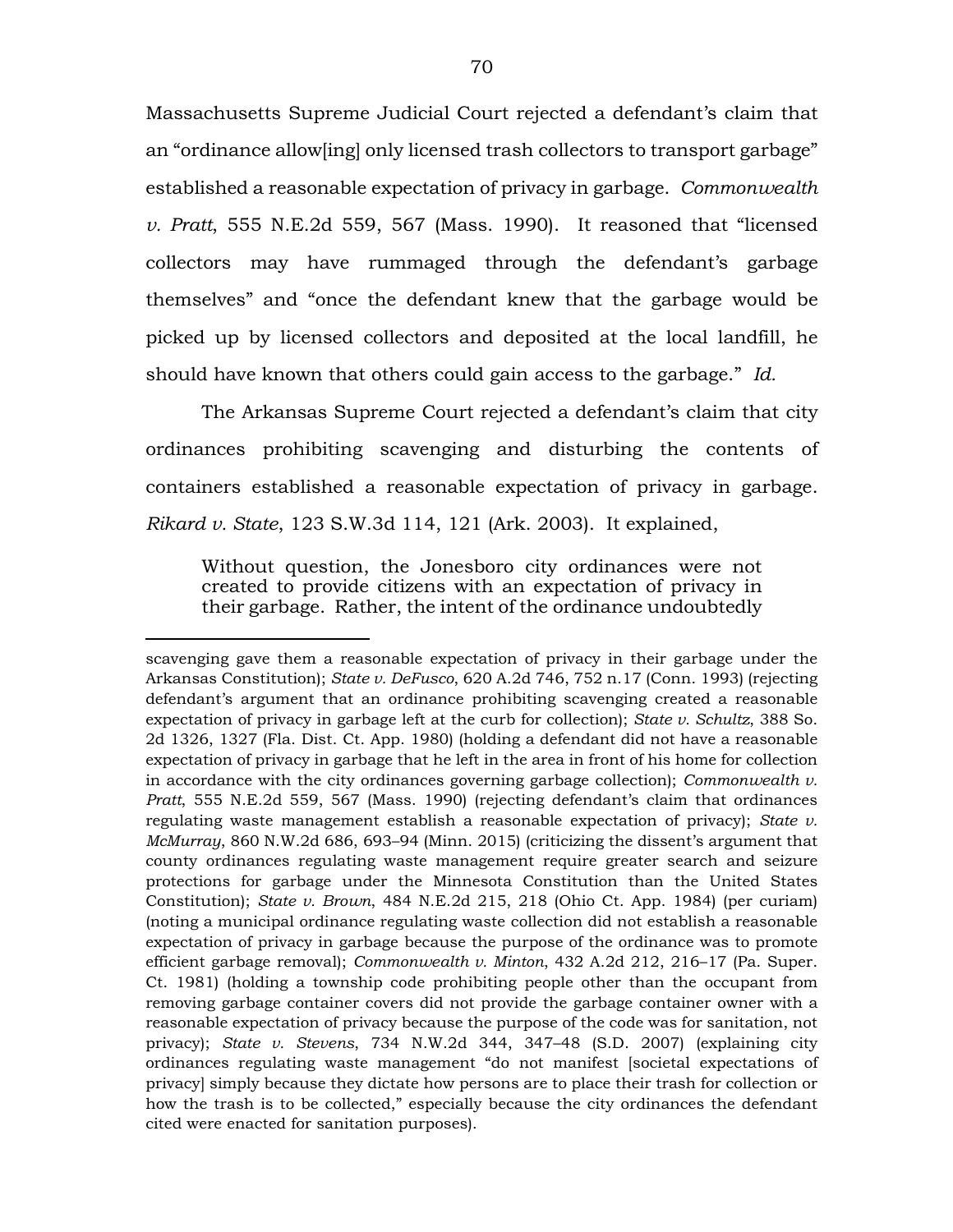was to provide a city-wide system for waste management and sanitation services, with an emphasis on cleanliness and preventing any scattering of that garbage.

*Id.* The United States Supreme Court rejected a comparable argument in *Greenwood* "that [Greenwood's] expectation of privacy in his garbage should be deemed reasonable as a matter of federal constitutional law because the warrantless search and seizure of his garbage was impermissible as a matter of California law." 486 U.S. at 43, 108 S. Ct. at 1630.

In addition to the lack of an objectively reasonable expectation of privacy in this case, there is scant evidence that Wright even knew of the ordinances regulating scavenging or garbage collection to support his argument that he maintained a subjective expectation of privacy. Even if Wright was aware of the ordinances he cites, he still discarded his garbage "in an area particularly suited for public inspection and, in a manner of speaking, public consumption, for the express purpose of having strangers take it." *Id.* at 40–41, 108 S. Ct. at 1629 (quoting *Reicherter*, 647 F.2d at 399). He did not even place lids on his garbage cans.

If Wright wanted to ensure the contents of his garbage were private as not to be seen by anyone, then his decision to place them at the edge of the public alley without so much as a lid to cover them is illogical. Even if no other humans went through Wright's garbage, he was still exposing it to the possibility that it would be visible to anyone—including law enforcement—by placing it there. For example, a gust of wind could knock Wright's garbage cans over, exposing his garbage bags "to the predations of dogs and raccoons" and the possibility of his garbage being "found strewn across streets and alleyways." *A Blue in Color, 1993 Chevrolet Pickup*, 116 P.3d at 804–05. "[I]t is inconceivable that [he] intended to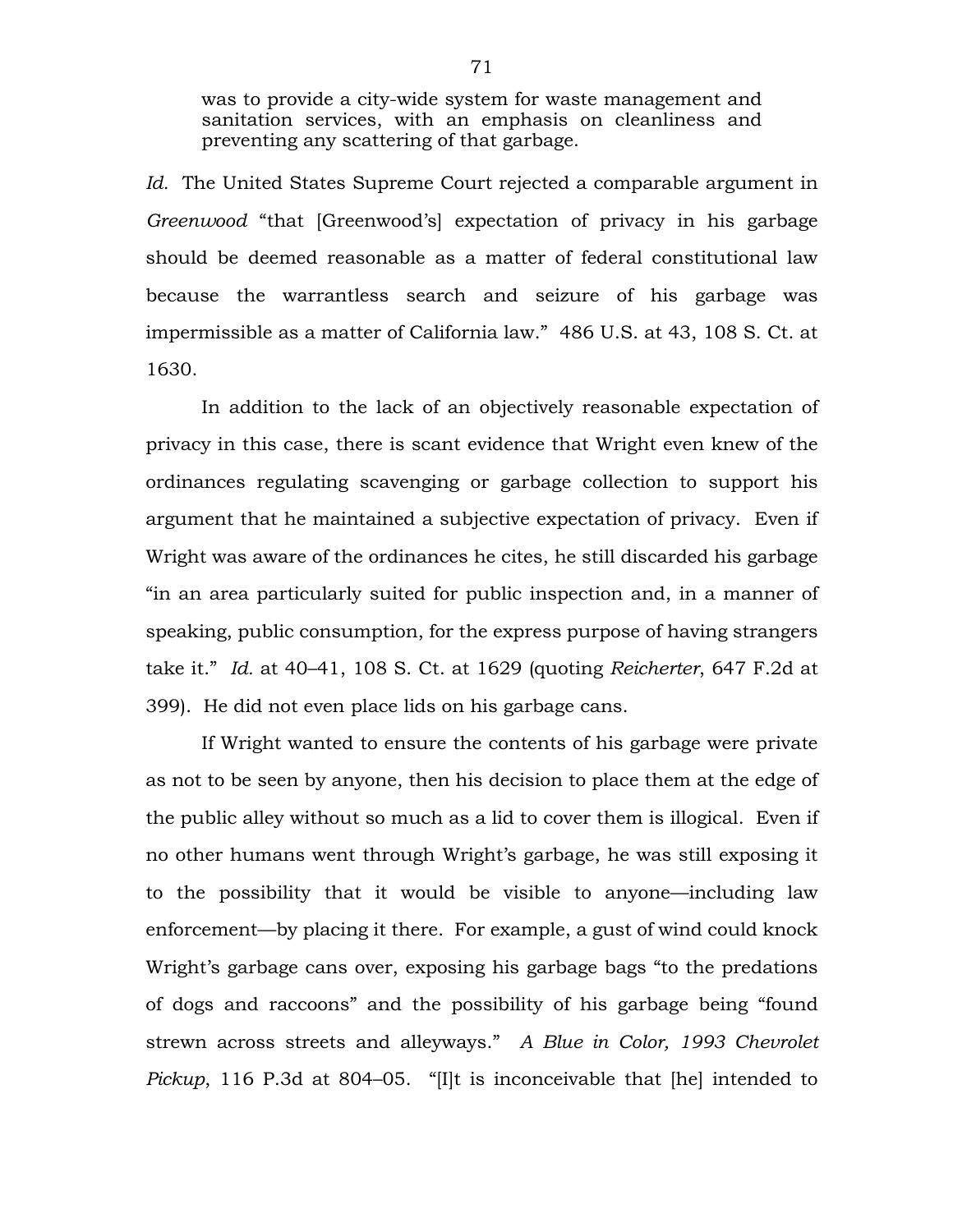retain a privacy interest in the discarded objects." *Reicherter*, 647 F.2d at 399.

In *Abel v. United States*, the Supreme Court held a defendant "abandoned" personal property items when he threw them away in the hotel room garbage can and vacated the room, thereby giving the hotel the "exclusive right to its possession" and to permit law enforcement to search the wastebasket without a warrant. 362 U.S. 217, 241, 80 S. Ct. 683, 698 (1960). When questioned about the relevance of the abandonment theory to this case at oral argument, Wright maintained the Supreme Court in *Greenwood*—which it decided after *Abel*—rejected the argument that the respondent was not entitled to an expectation of privacy because he abandoned his property and any corresponding privacy interests in it when he discarded it and placed it curbside for collection. Fundamentally, the Supreme Court "never expressly, nor impliedly for that matter, rejected the abandonment theory" in *Greenwood*, and "[t]ry as one might, no one is able to point to a single passage in the *Greenwood* majority opinion that suggests otherwise." *United States v. Redmon*, 138 F.3d 1109, 1119 (7th Cir. 1998) (Coffey, J., concurring). Justice Brennan's dissent in *Greenwood* proclaimed the majority "reject[ed] the State's attempt to distinguish trash searches from other searches on the theory that trash is abandoned." *Greenwood*, 486 U.S. at 51, 108 S. Ct. at 1634 (Brennan, J., dissenting). Yet, Justice Brennan also criticized the majority for "rel[ying] heavily" on lower court cases—the majority of which "rely entirely or almost entirely on an abandonment theory"—as support for its holding that there is no reasonable expectation of privacy in discarded garbage. *Id.* at 49 n.2, 108 S. Ct. at 1633 n.2.

Although the Supreme Court did not explicitly mention "abandonment" in *Greenwood*, its analysis was couched in abandonment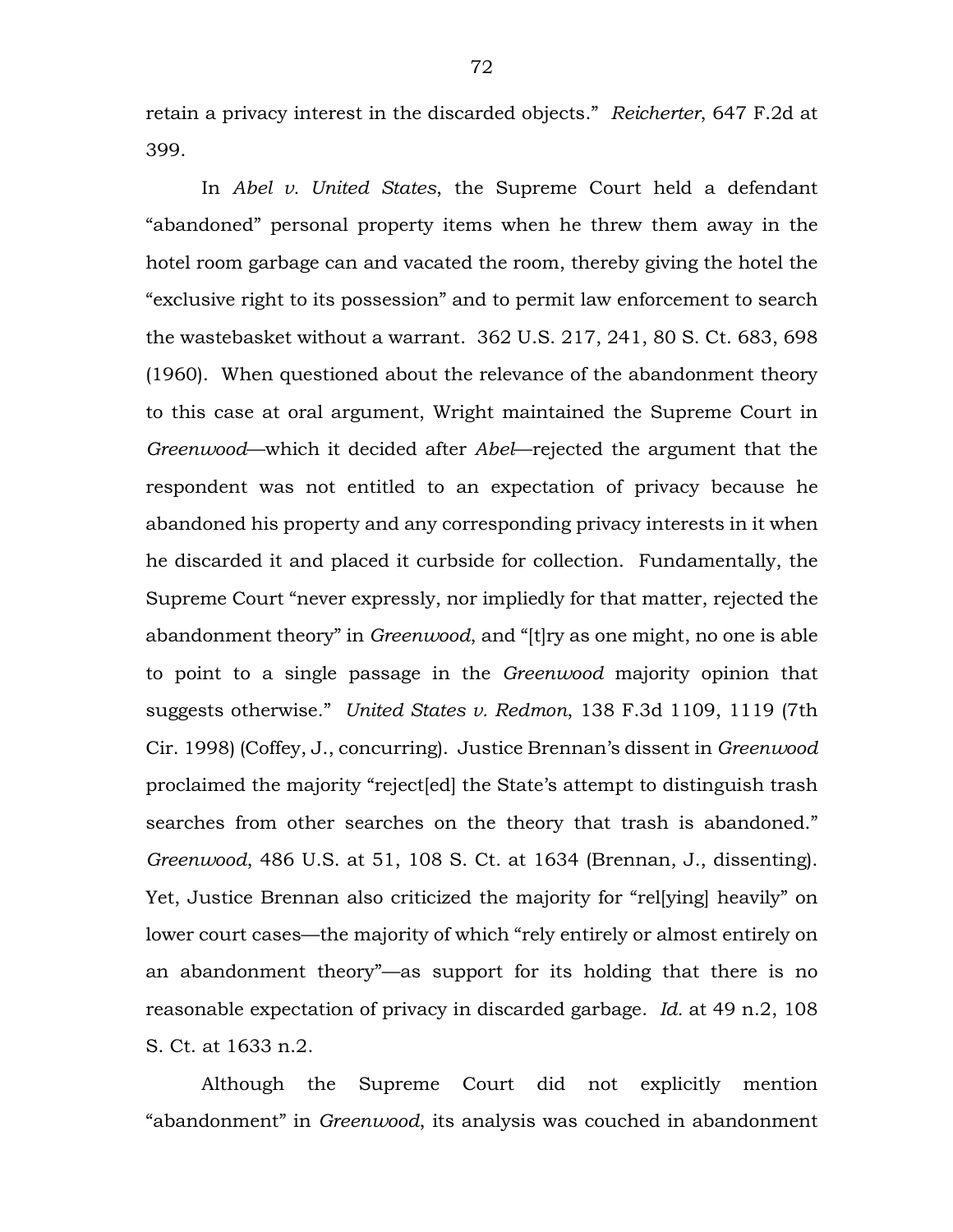language. It emphasized that there could be no reasonable expectation of privacy in "*discarded*" items a person places in garbage left "in an area particularly suited for public inspection and, in a manner of speaking, public consumption, *for the express purpose of having strangers take it*." *Id.* at 40–41, 108 S. Ct. at 1629 (majority opinion) (emphasis added) (second quoting *Reicherter*, 647 F.2d at 399). In doing so, it quoted and cited various state and federal cases that relied on the abandonment doctrine to determine the Fourth Amendment did not protect garbage left for collection in a publicly accessible area. *Id.* at 40–42, 108 S. Ct. at 1629– 30 (citing cases). Therefore, Wright's abandonment of the garbage in this case is relevant to the analysis.

"Property is abandoned when the owner no longer wants to possess it." *Benjamin v. Lindner Aviation, Inc.*, 534 N.W.2d 400, 406 (Iowa 1995) (en banc). Wright's decision to place his garbage bags in the garbage cans at the edge of the public alley "for hauling to a public dump signifies abandonment." *Shelby*, 573 F.2d at 973. Though he apparently "decided to assume the risk, calculating no one would think to search in his garbage can[s], or he may have been careless, . . . he evidenced an intent in a convenient but risky way to permanently disassociate himself from the incriminating contents." *Id.*

By placing his garbage bags at the edge of the public alley for disposal, Wright was essentially "proclaiming to all the world that 'I'm through with this stuff; come and get it.' " *Commonwealth v. Ousley*, 393 S.W.3d 15, 34–35 (Ky. 2013) (Cunningham, J., concurring in result). Wright did not even care to put the lids on his garbage cans, let alone try to use any more secure method—like a padlock or "private property" sign, for example—to keep people out of his garbage. Ultimately, a person's discarded garbage does not change constitutional dimensions based on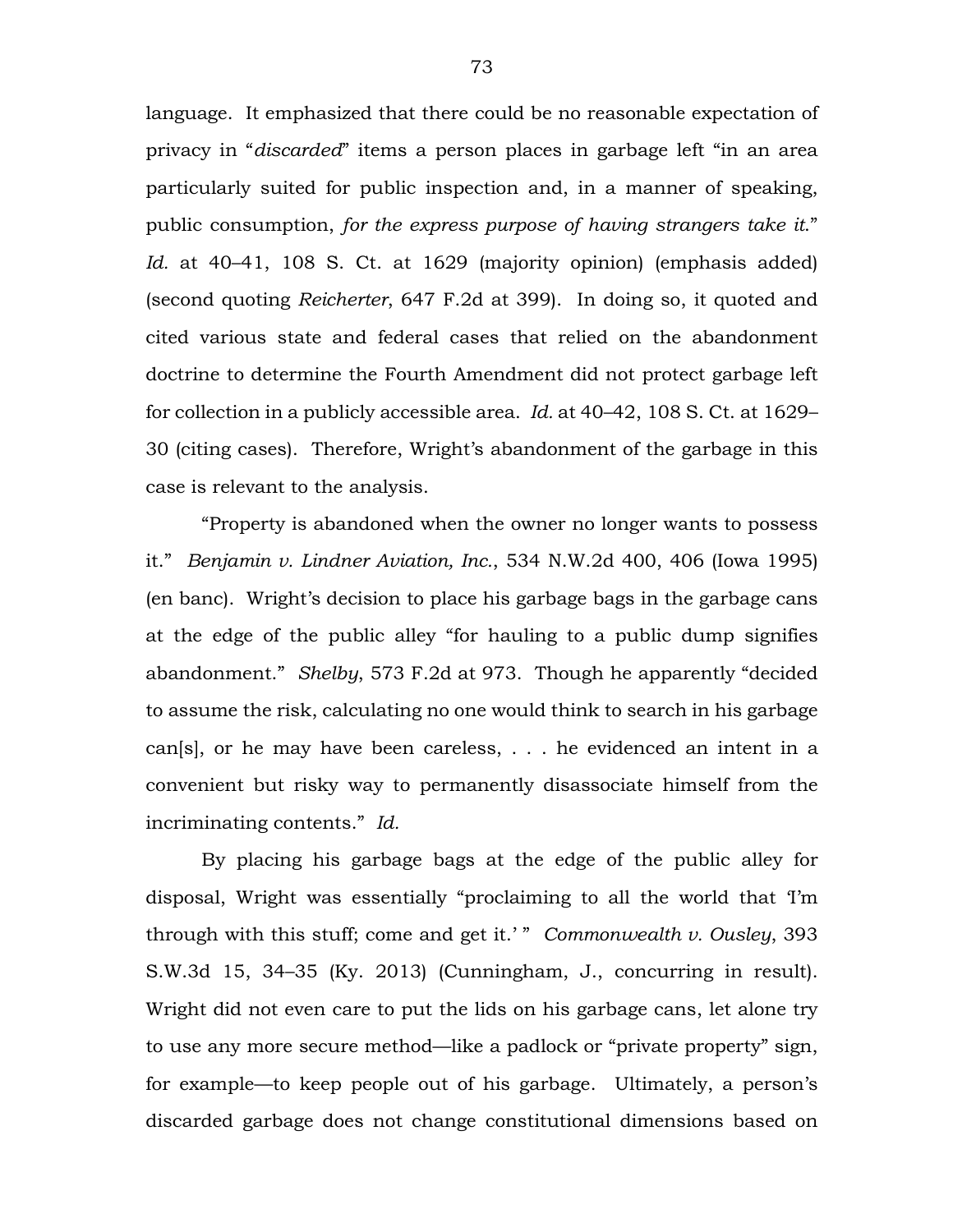who is searching through it. When Wright discarded his garbage, he abandoned his interest in it, along with any Fourth Amendment or article I, section 8 protections in the process. *See, e.g.*, *United States v. Thomas*, 864 F.2d 843, 845 (D.C. Cir. 1989) ("When individuals voluntarily abandon property, they forfeit any expectation of privacy in it that they might have had." (quoting *United States v. Jones*, 707 F.2d 1169, 1172 (10th Cir. 1983))); *Reicherter*, 647 F.2d at 399 ("[T]he placing of trash in garbage cans at a time and place for anticipated collection by public employees for hauling to a public dump signifies abandonment." (alteration in original) (quoting *Shelby*, 573 F.2d at 973)); *United States v. Vahalik*, 606 F.2d 99, 101 (5th Cir. 1979) (per curiam) ("[T]he act of placing garbage for collection is an act of abandonment which terminates any [F]ourth [A]mendment protection  $\dots$ .").

The city's ordinance prohibiting scavenging recognizes this concept of garbage as abandoned property. In Iowa, an individual cannot be convicted of theft for taking abandoned objects because theft requires "[t]ak[ing] possession or control of the property of another, or property in the possession of another, with the intent to deprive the other thereof." Iowa Code § 714.1(1) (2017). Wright relinquished any interest in the contents of his garbage when he discarded it at the edge of the public alley for waste collection. There can be no intent to deprive Wright of objects he already abandoned, and "[a]bandoned property belongs to the finder of the property against all others, including the former owner." *Benjamin*, 534 N.W.2d at 406.

The majority's conclusion that the city's antiscavenging ordinance establishes the city's intent to protect the property and corresponding privacy interests of its residents renders the antiscavenging ordinance redundant and unnecessary. The Iowa Code already criminalizes the theft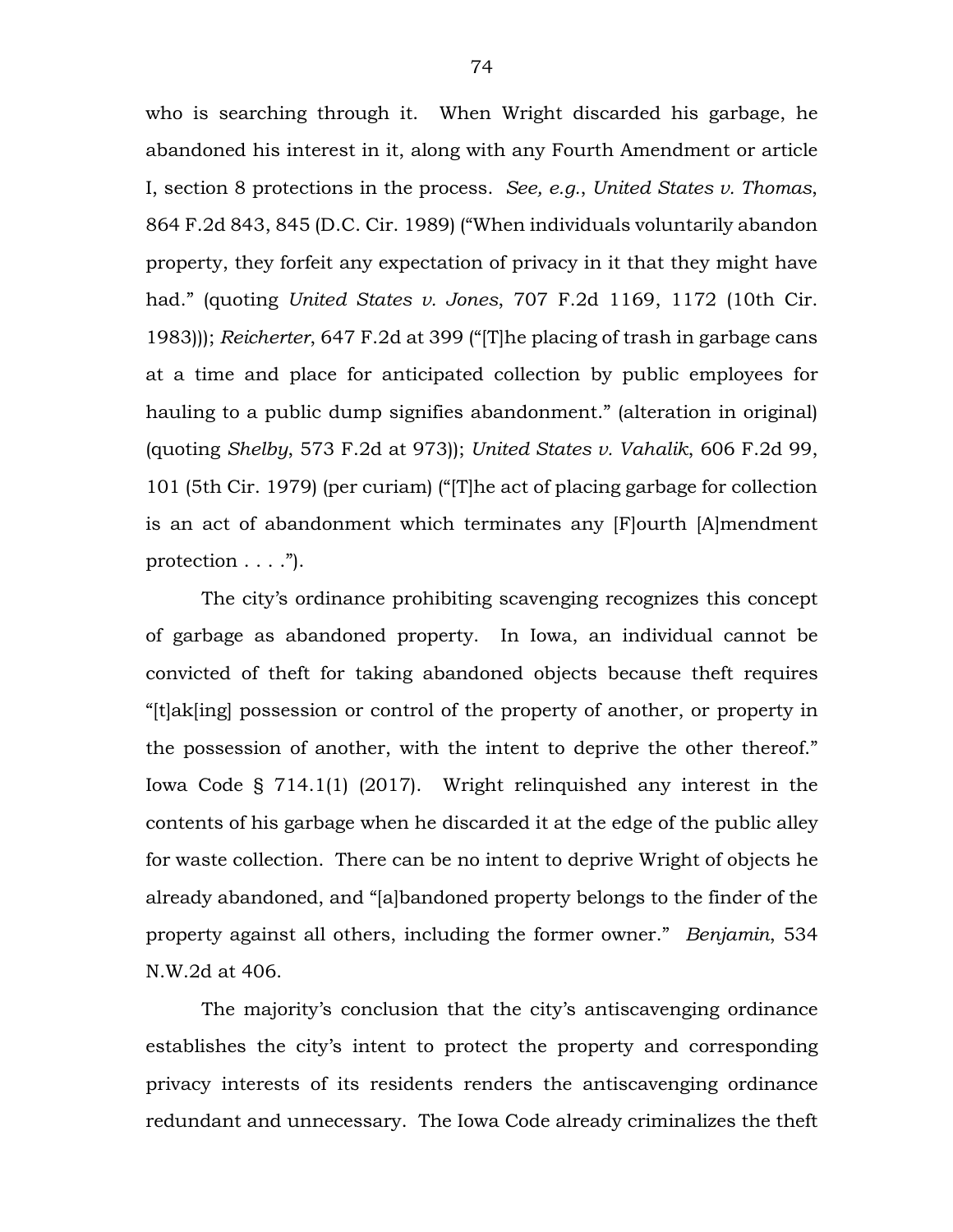of property through its theft statute as at least a simple misdemeanor offense depending upon the monetary value of the property. *See* Iowa Code § 714.2(5) (classifying the lowest degree of theft as a simple misdemeanor). At the time of Officer Heinz's garbage pull, simple misdemeanor theft offenders were subject to fines as high as \$625 and "imprisonment not to exceed thirty days" for simple misdemeanor theft. Iowa Code § 903.1(1)(*a*).

Because a person who takes the property of another is already subject to criminal prosecution for theft, there would be no need for an additional ordinance prohibiting scavenging if the city were simply trying to protect a property interest in garbage. As I noted earlier, this is also clear from the city's purpose statement governing the antiscavenging ordinance, which asserts the purpose of the ordinance is "to protect the citizens of the City from such hazards to their health, safety and welfare as may result from the uncontrolled disposal of solid waste." Clear Lake, Iowa, Code of Ordinances § 105.01. An ordinance enacted to promote public hygiene does not establish an objectively reasonable expectation of privacy in garbage.

Overall, I would conclude the existence of city ordinances in Iowa regulating waste management does not require us to provide greater protections under article I, section 8 of the Iowa Constitution against the warrantless search of garbage set out for collection in a publicly accessible area. Thus, I would review Wright's privacy expectations in accordance with *Greenwood*. Wright abandoned the garbage at issue at the edge of a public alley outside his home anticipating the waste collector would take it, but any member of the public—including the police—could have accessed his garbage. As the Supreme Court held in *Greenwood*, a person does not have an objectively reasonable expectation of privacy in garbage left for collection in a publicly accessible area. This holding is supported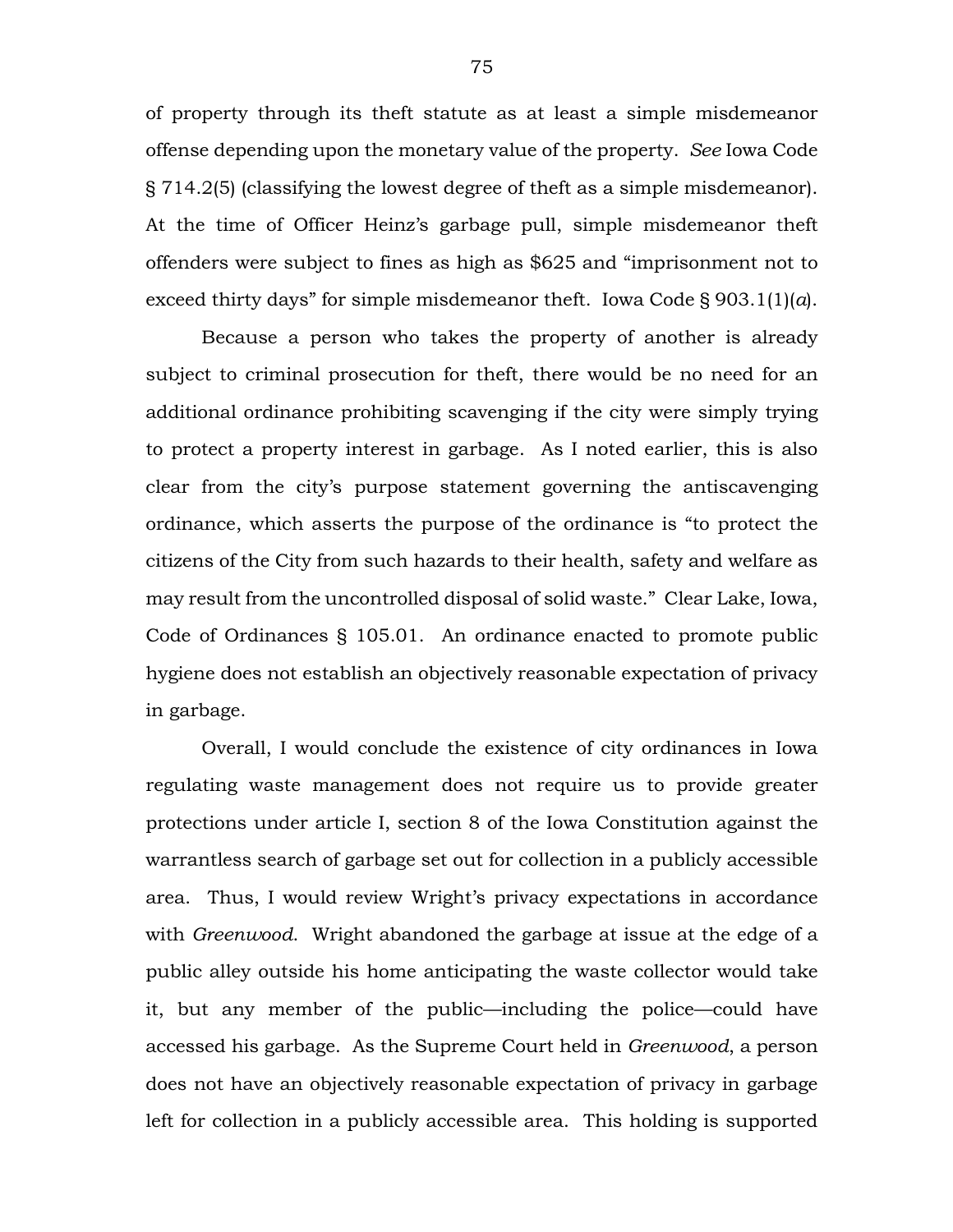by the overwhelming majority of state courts that have examined this issue under the United States Constitution or their respective state constitutions.11 For these reasons, I believe the district court correctly

<sup>11</sup>*See, e.g.*, *State v. Fassler*, 503 P.2d 807, 813–14 (Ariz. 1972) (en banc) (holding law enforcement's search of the garbage can located in an alleyway at the premises where defendant was arrested did not violate the Fourth Amendment because the defendant surrendered his privacy in the garbage's contents by placing them in the publicly accessible garbage can); *Rikard*, 123 S.W.3d at 120–21 (rejecting appellants' claim that city ordinances regulating waste management and prohibiting scavenging gave them a reasonable expectation of privacy in their garbage under the Arkansas Constitution); *People v. Hillman*, 834 P.2d 1271, 1277–78 (Colo. 1992) (en banc) (upholding law enforcement's search of defendant's garbage because defendant "did not have a reasonable expectation of privacy in his garbage when he placed his garbage adjacent to the sidewalk, rendering it readily accessible to the public"); *DeFusco*, 620 A.2d at 752 n.17 (rejecting defendant's argument that an ordinance prohibiting scavenging created a reasonable expectation of privacy in garbage left at the curb for collection); *Ranken*, 25 A.3d at 859–60 (holding the Delaware Constitution's search and seizure provision did not protect a trash container left curbside on a public sidewalk because the defendant's expectation of privacy in the trash was not objectively reasonable); *Schultz*, 388 So. 2d at 1327 (holding a defendant did not have a reasonable expectation of privacy in garbage that he left in the area in front of his home for collection in accordance with the city ordinances governing garbage collection); *Scott v. State*, 606 S.E.2d 312, 315 (Ga. Ct. App. 2004) (upholding law enforcement's search of defendant's garbage left out for collection because the defendant abandoned the contents of the garbage by placing them out for collection and thus had no reasonable expectation of privacy in them); *State v. Donato*, 20 P.3d 5, 10 (Idaho 2001) (holding the Idaho Constitution does not provide greater protection to privacy rights in garbage than the United States Constitution and no objectively reasonable expectation of privacy exists in garbage left out for collection because it "is knowingly exposed to public view"); *People v. Stage*, 785 N.E.2d 550, 552 (Ill. App. Ct. 2003) (affirming "[t]he long-standing precedent in Illinois . . . that an individual has no reasonable expectation of privacy protection in his garbage"); *State v. Alexander*, 981 P.2d 761, 766–67 (Kan. Ct. App. 1999) (holding law enforcement's search of defendant's garbage was lawful because defendant had no reasonable expectation of privacy in garbage placed in a dumpster outside by the publicly accessible curb); *State v. Rando*, 848 So. 2d 19, 23 n.3 (La. Ct. App. 2003) (holding the search of defendant's garbage was reasonable based on the United States Supreme Court's holding in *Greenwood* that "persons have no reasonable expectation of privacy in garbage"); *State v. Sampson*, 765 A.2d 629, 636 (Md. 2001) (holding the Fourth Amendment does not protect "trash [that] is placed for collection at a place that is readily accessible, and thus exposed, to the public, [because] the person has relinquished any reasonable expectation of privacy" in that trash); *Pratt*, 555 N.E.2d at 567 (holding law enforcement's search of a trash bag in front of the defendant's residence did not violate the defendant's right against unreasonable searches and seizures under the Massachusetts Declaration of Rights because defendant did not have a reasonable expectation of privacy in the contents of his trash bag); *People v. Thivierge*, 435 N.W.2d 446, 447 (Mich. Ct. App. 1988) (per curiam) (declining to provide greater search and seizure protections for garbage under the Michigan Constitution than the United States Constitution because "the depositing of garbage on or at the side of a public street . . . negates any reasonable expectation of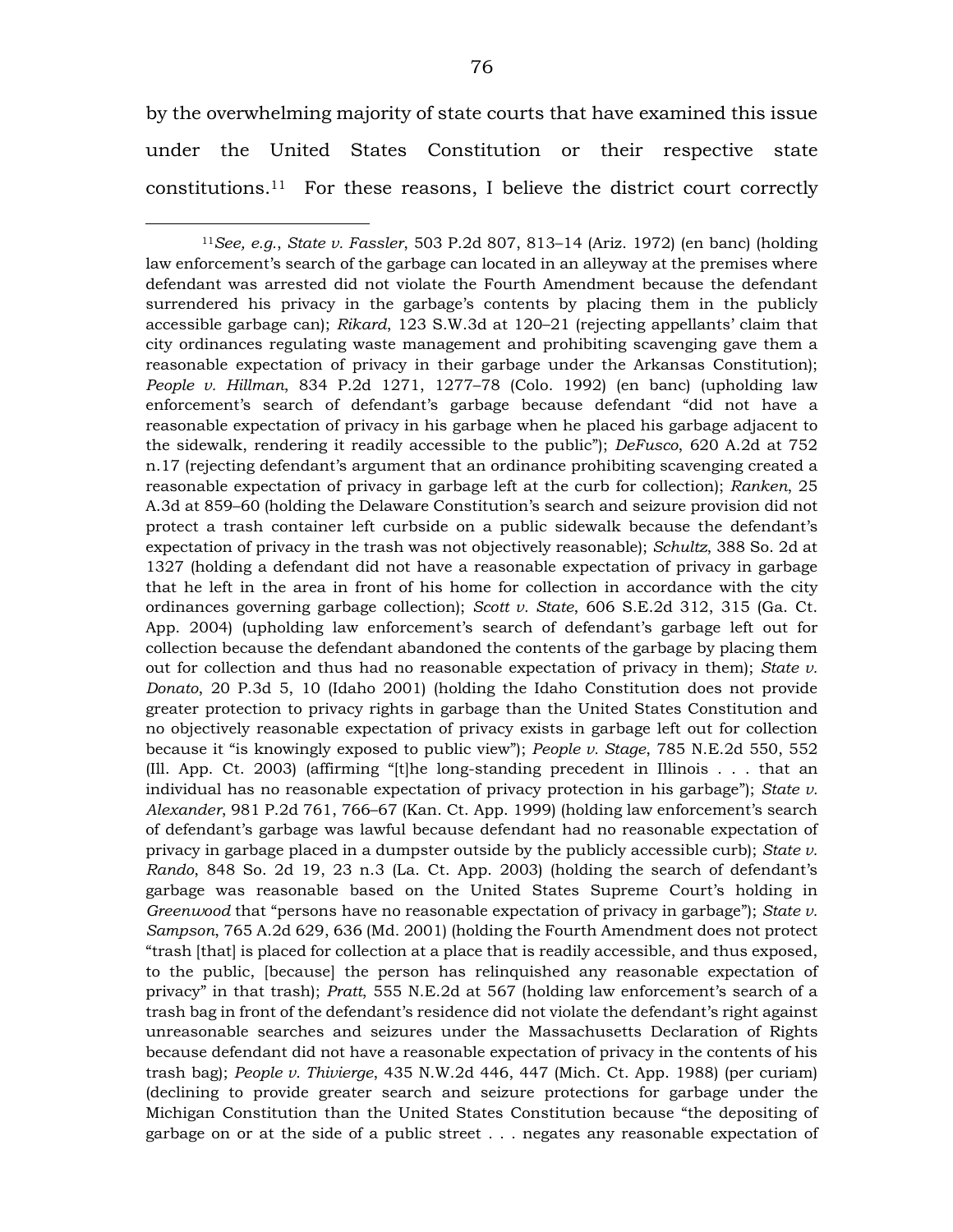privacy in inculpatory items secreted therein"); *McMurray*, 860 N.W.2d at 693–94 (criticizing the dissent's argument that county ordinances regulating waste management require greater search and seizure protections for garbage under the Minnesota Constitution than the United States Constitution); *State v. Trahan*, 428 N.W.2d 619, 623 (Neb. 1988) (holding that "[g]arbage left for collection at a designated location and accessible to the public shall not be accorded constitutional protection"); *People v. Crump*, 1 N.Y.S.3d 866, 867 (App. Div. 2015) (holding law enforcement's search of defendant's curbside garbage can did not violate the Fourth Amendment because "[t]he defendant had no reasonable expectation of privacy in the refuse he placed at the curb"); *State v. Hauser*, 464 S.E.2d 443, 447 (N.C. 1995) (upholding "a warrantless search of garbage by police, after pickup by the regular collector in the normal manner"); *State v. Schmalz*, 744 N.W.2d 734, 742 (N.D. 2008) (upholding law enforcement's warrantless search of defendant's garbage because defendant "lost his expectation of privacy when he placed the trash for collection, and therefore the garbage search falls outside the protections of Article 1, section 8 of the state constitution and the Fourth Amendment to the federal constitution"); *Brown*, 484 N.E.2d at 218 (noting a municipal ordinance regulating waste collection did not establish a reasonable expectation of privacy because the purpose of the ordinance was to promote efficient garbage removal); *Cooks v. State*, 699 P.2d 653, 656 (Okla. Crim. App. 1985) (upholding law enforcement's warrantless search of "curbside trash," "join[ing] those other jurisdictions holding curbside trash is abandoned property, over which appellant has no reasonable expectation of privacy"); *Minton*, 432 A.2d at 217 (holding a township code prohibiting people other than the occupant from removing garbage container covers did not provide the garbage container owner with a reasonable expectation of privacy because the purpose of the code was for sanitation, not privacy); *State v. Briggs*, 756 A.2d 731, 743 (R.I. 2000) (holding defendant had no objectively reasonable expectation of privacy in the contents of a trash bag after the defendant placed the bag into the bed of his pickup truck for it to be collected and placed in the communal dumpster of a multi-dwelling tenement); *Stevens*, 734 N.W.2d at 347– 48 (explaining city ordinances regulating waste management "do not manifest [societal expectations of privacy] simply because they dictate how persons are to place their trash for collection or how the trash is to be collected," especially because the city ordinances the defendant cited were enacted for sanitation purposes); *Levario v. State*, 964 S.W.2d 290, 295–96 (Tex. App. 1997) (holding a warrantless search of defendant's "discarded trash" did not constitute an unlawful search and seizure because defendant "had no reasonable expectation of privacy in discarded trash"); *State v. Jackson*, 937 P.2d 545, 550 (Utah Ct. App. 1997) (holding that "the Utah Constitution does not prohibit the warrantless search" of garbage left streetside for collection); *Commonwealth v. Bryant*, Record No. 2715–04–1, 2005 WL 1017629, at \*2 (Va. Ct. App. May 3, 2005) (holding the trial court erred in suppressing evidence obtained from a warrantless search of defendant's trash can because "discarded garbage placed on the side of the street for pickup does not fall within any recognized privacy interest protected by the Fourth Amendment"); *Barekman v. State*, 200 P.3d 802, 810 (Wyo. 2009) (holding law enforcement's warrantless search of a trash bag retrieved from trash cans in front of the defendant's home did not violate the defendant's search and seizure protections under the State or Federal Constitution because defendant lacked "an expectation of privacy in his trash that society would accept as objectively reasonable").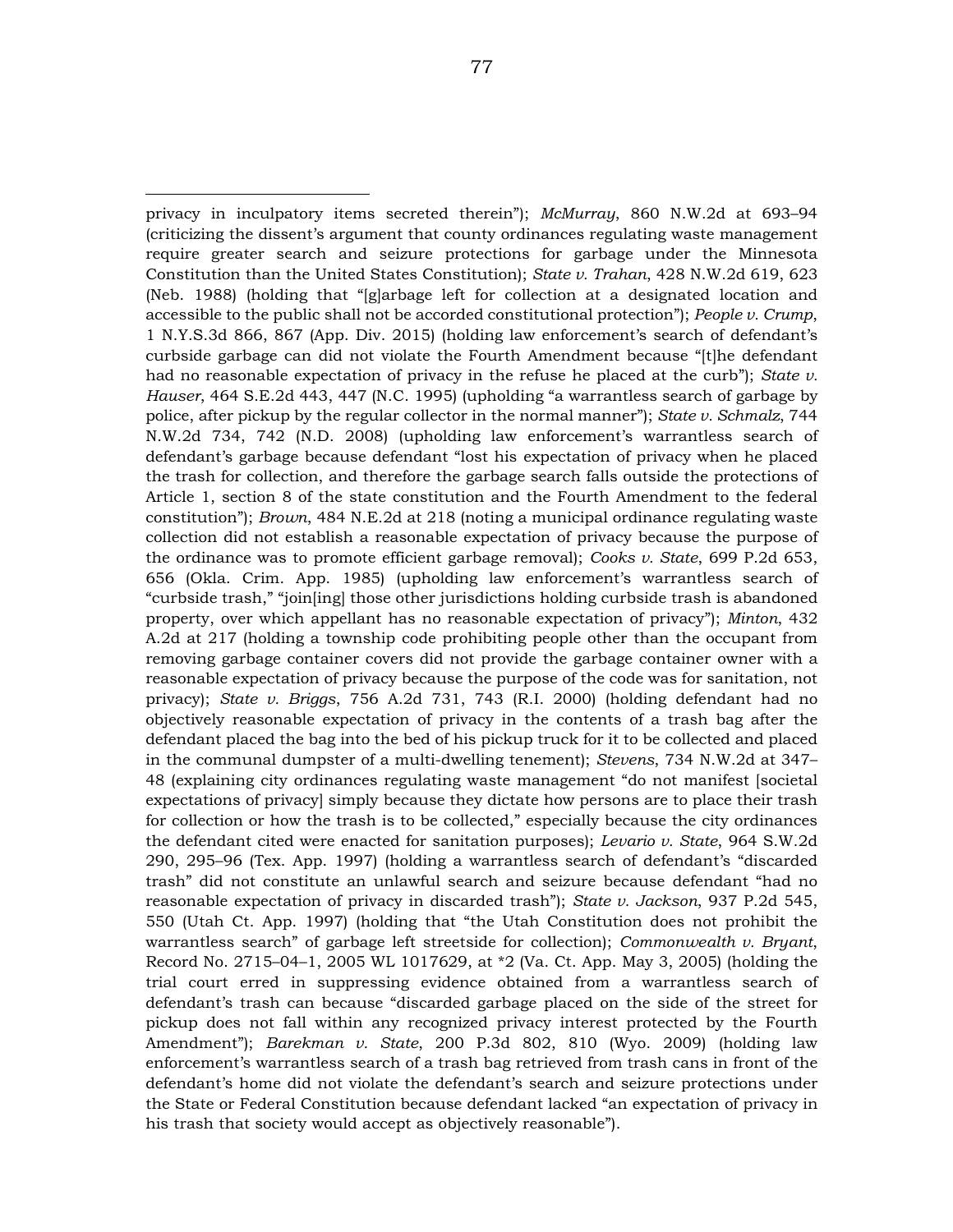determined Wright did not have a reasonable expectation of privacy in his garbage for it to be protected under the Iowa or United States Constitution when it denied Wright's motion to suppress.

**B. The Impact of Recent Supreme Court Decisions.** The Supreme Court's decisions in *United States v. Jones* and *Florida v. Jardines* in 2012 and 2013 marked the revival of the physical trespass test as part of the Fourth Amendment analysis in addition to the *Katz* reasonable-expectation-of-privacy test. *See Jones*, 565 U.S. at 409, 132 S. Ct. at 952. Cumulatively, the physical trespass test formulated in those cases establishes that law enforcement conducts a "search" for Fourth Amendment purposes regardless of any privacy expectations if they physically trespass on a constitutional "effect" "for the purpose of obtaining information," *id.* at 404, 132 S. Ct. at 949, or they commit an unlicensed physical intrusion of one's curtilage, *Jardines*, 569 U.S. 1, 9– 10, 133 S. Ct. 1409, 1416–17 (2013).

Wright's brief does not cite *Jardines* or discuss the physical trespass test as it was expanded in *Jardines*. However, he does comparably argue we need not analyze any privacy expectations under the *Katz* test because Officer Heinz violated Wright's state and federal search and seizure protections under *Jones* when he physically trespassed on Wright's personal effects—namely, his garbage—to obtain information. I will address this argument in-depth later, but the reemergence of the trespass test does not overrule *Greenwood* to render it no longer binding in our analysis of Wright's privacy expectations under the *Katz* test. Contrary to the majority's treatment of Wright's privacy expectations as though they are largely irrelevant, the Supreme Court asserted in *Jones* that "the *Katz* reasonable-expectation-of-privacy test has been *added to*, not *substituted*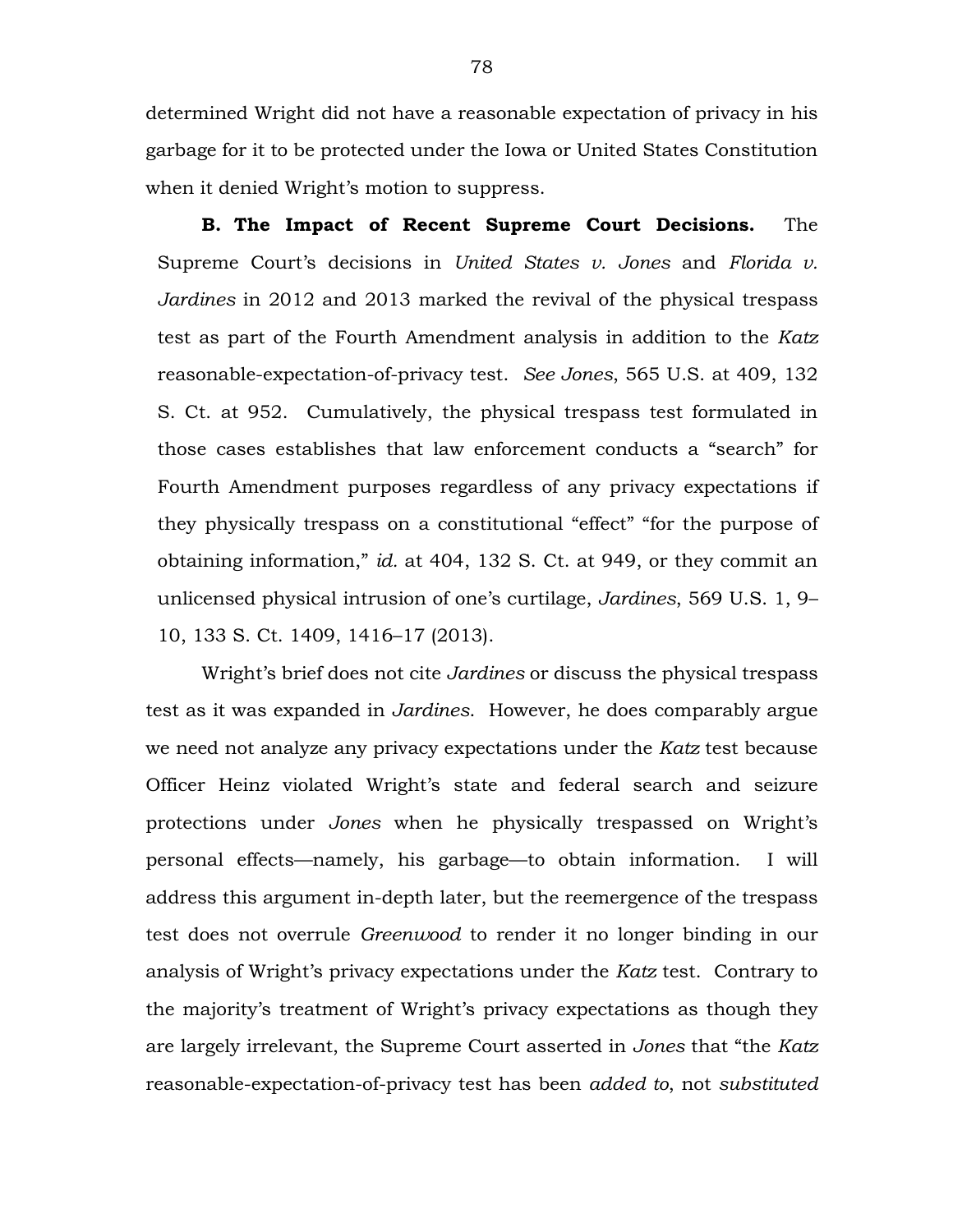*for*, the common-law trespassory test." *Jones*, 565 U.S. at 409, 132 S. Ct. at 952.

*Jones* and *Jardines* provide an additional trespass analysis to the warrantless search of garbage, but the Supreme Court's 2018 opinion in *Carpenter* presents more relevant questions about the enduring validity of *Greenwood* and the *Katz* test. Specifically, *Carpenter* calls into question *Greenwood*'s analysis governing an individual's privacy expectations in garbage due to *Greenwood*'s use of the third-party doctrine, which provides "a person has no legitimate expectation of privacy in information he voluntarily turns over to third parties," to conclude individuals lacked an objectively reasonable expectation of privacy in garbage placed in a publicly accessible area. *Carpenter*, 585 U.S. at \_\_\_, 138 S. Ct. at 2216 (quoting *Smith v. Maryland*, 442 U.S. 735, 743–44, 99 S. Ct. 2577, 2582 (1979)).

In *Carpenter*, the Supreme Court considered "whether the Government conducts a search under the Fourth Amendment when it accesses historical cell phone records that provide a comprehensive chronicle of the user's past movements" without a warrant. *Id.* at \_\_\_, 138 S. Ct. at 2211. In the past, the Supreme Court had applied the third-party doctrine to hold individuals have no legitimate expectation of privacy—and thus no Fourth Amendment protection—in their telephone numbers or bank records because they contained information exposed to third parties. *Smith*, 442 U.S. at 743–44, 99 S. Ct. at 2582; *United States v. Miller*, 425 U.S. 435, 443, 96 S. Ct. 1619, 1624 (1976). Nonetheless, it declined to extend the reach of the third-party doctrine to cover the government's warrantless seizure of the cell phone location records at issue in *Carpenter* "given [their] unique nature." 585 U.S. at \_\_\_, 138 S. Ct. at 2217.

Instead, the Court recognized that "an individual maintains a legitimate expectation of privacy in the record of his physical movements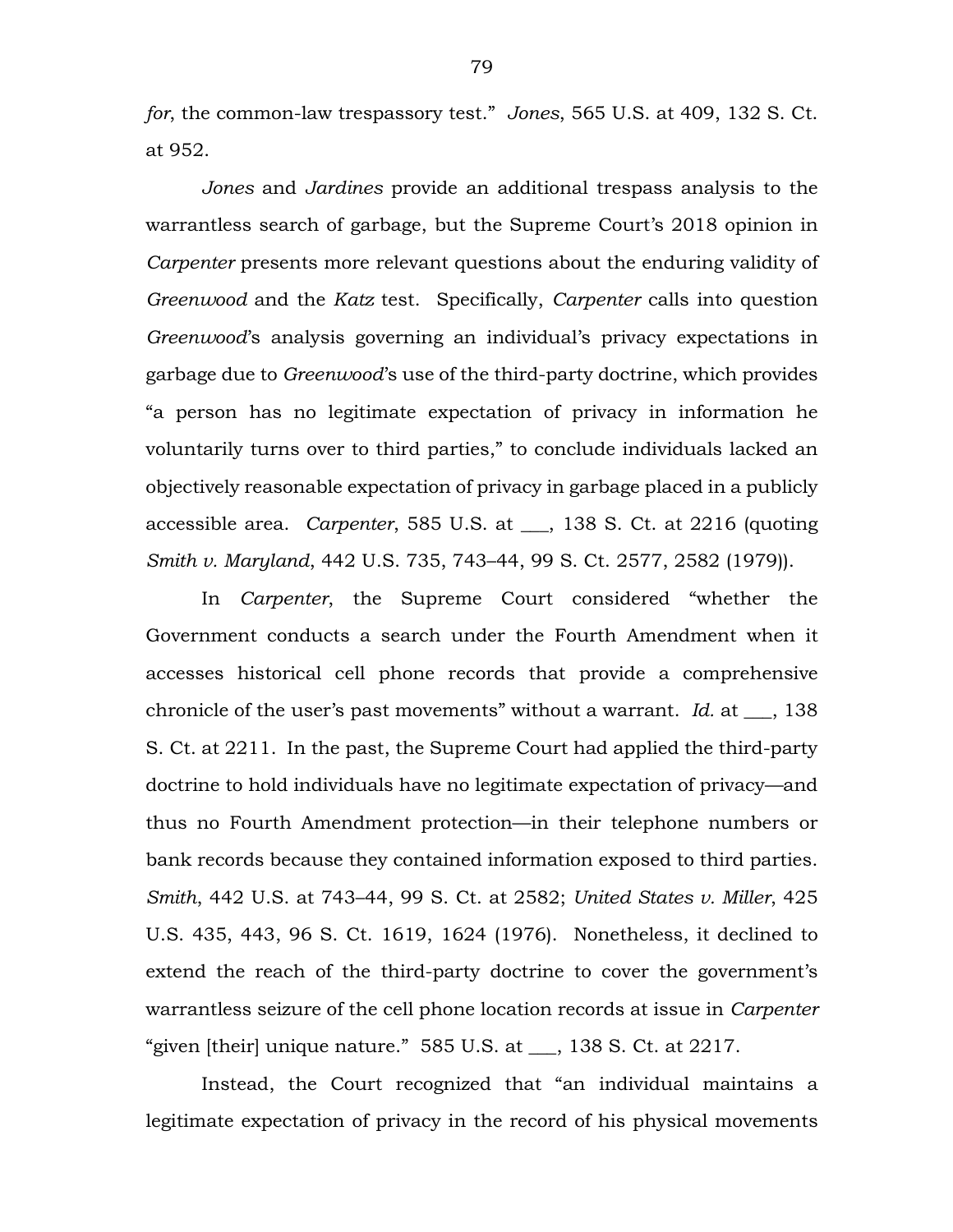as captured through [cell phone location records]," so the acquisition of those records constituted a search under the Fourth Amendment for which "the Government must generally obtain a warrant supported by probable cause before acquiring." *Id.* at \_\_\_, \_\_\_, 138 S. Ct. at 2217, 2221. It explained, "[m]apping a cell phone's location over the course of 127 days provides an all-encompassing record of the holder's whereabouts" and "provides an intimate window into a person's life" because "[a] cell phone faithfully follows its owner beyond public thoroughfares and into private residences, doctor's offices, political headquarters, and other potentially revealing locales." *Id.* at \_\_\_, 138 S. Ct. at 2217–18. Additionally, the Court reasoned the exposure of cell phone location records was more compelled than voluntary because cell phones and their services are "indispensable to participation in modern society" and "a cell phone logs a cell-site record by dint of its operation, without any affirmative act on the part of the user beyond powering up." *Id.* at \_\_\_, 138 S. Ct. at 2220.

In dissent, multiple Justices noted the new limitations the majority's opinion imposed on the third-party doctrine. Justice Kennedy asserted, "[t]he Court's multifactor analysis—considering intimacy, comprehensiveness, expense, retrospectivity, and voluntariness—puts the [third-party doctrine] on a new and unstable foundation." *Id.* at \_\_\_, 138 S. Ct. at 2234 (Kennedy, J., dissenting). Justice Alito lamented, "[T]he Court effectively allows Carpenter to object to the 'search' of a third party's property, not recognizing the revolutionary nature of this change." *Id.* at

\_\_\_, 138 S. Ct. at 2260 (Alito, J., dissenting). Meanwhile, Justice Gorsuch sought to go further than the majority in its limitations on the third-party doctrine in his dissent, arguing the third-party doctrine was altogether "horribly wrong." *Id.* at \_\_\_, 138 S. Ct. at 2262 (Gorsuch, J., dissenting)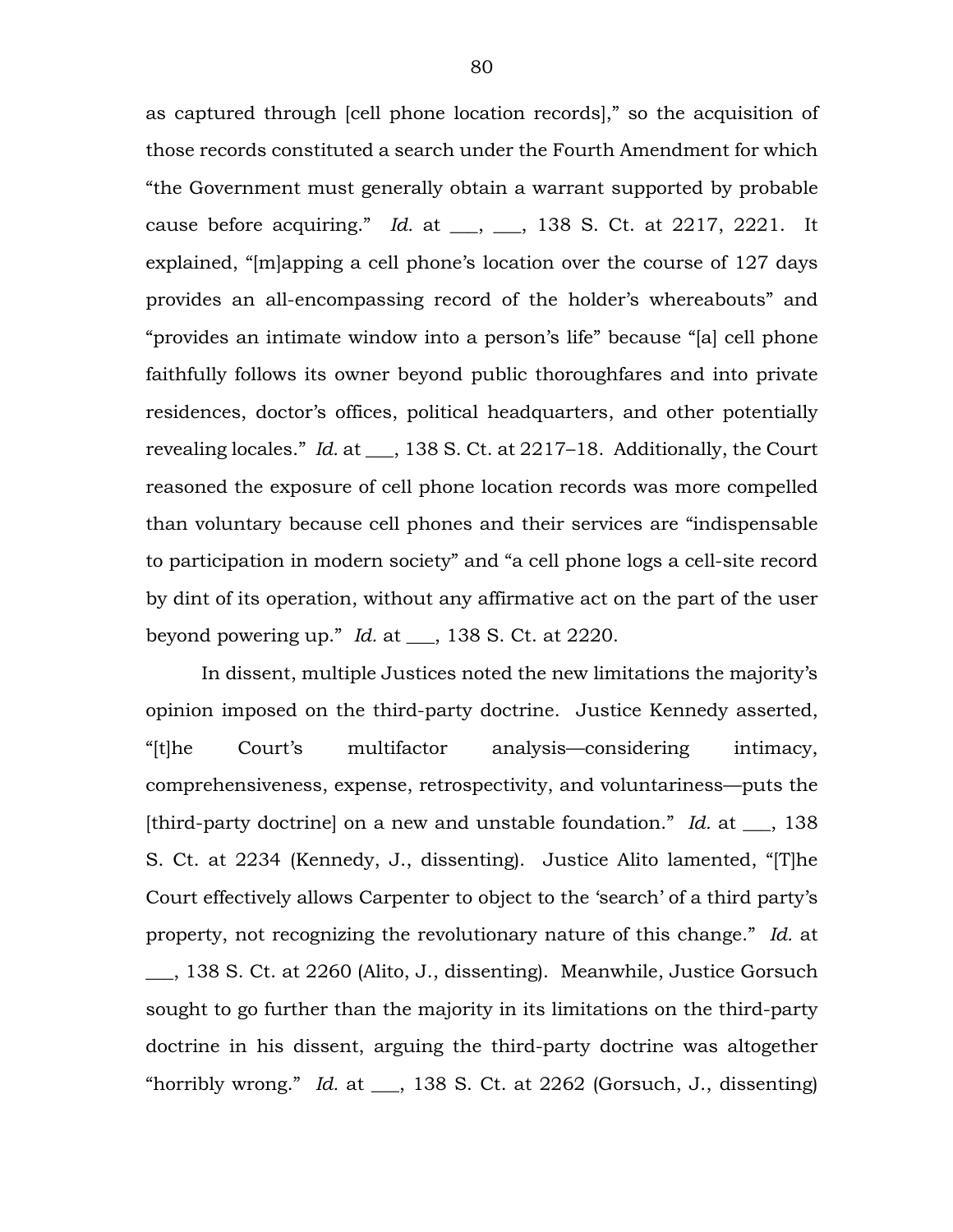(quoting Orin S. Kerr, *The Case for the Third-Party Doctrine*, 107 Mich. L. Rev. 561, 564 (2009)).

In discussing the troubles of the third-party doctrine under the *Katz* test, Justice Gorsuch criticized the Court's holding in *Greenwood* based on its reliance on the third-party doctrine in determining individuals do not have an objectively reasonable expectation of privacy in their garbage placed in a publicly accessible area for consumption. *Id.* at \_\_\_, 138 S. Ct. at 2266. Justice Gorsuch opined,

In [*Greenwood*], the Court said that the homeowners forfeited their privacy interests because "[i]t is common knowledge that plastic garbage bags left on or at the side of a public street are readily accessible to animals, children, scavengers, snoops, and other members of the public." But the habits of raccoons don't prove much about the habits of the country. I doubt, too, that most people spotting a neighbor rummaging through their garbage would think they lacked reasonable grounds to confront the rummager. Making the decision all the stranger, California state law expressly protected a homeowner's property rights in discarded trash. Yet rather than defer to that as evidence of the people's habits and reasonable expectations of privacy, the Court substituted its own curious judgment.

Id. at <sub>\_\_\_</sub>, 138 S. Ct. at 2266 (alteration in original) (emphasis omitted) (citations omitted) (quoting *Greenwood*, 486 U.S. at 40, 108 S. Ct. at 1628– 29). Justice Thomas similarly cast doubt on the validity of the *Katz* test, arguing, "it invites courts to make judgments about policy, not law" and leads to circularity because the "Court is supposed to base its decisions on society's expectations of privacy, [but] society's expectations of privacy are, in turn, shaped by this Court's decisions." *Id.* at \_\_\_, \_\_\_, 138 S. Ct. at 2236, 2245 (Thomas, J., dissenting).

Based on the dissenting opinions in *Carpenter*, the majority has decided we should no longer follow *Greenwood*. Such reliance to anticipatorily overrule *Greenwood* is problematic for a number of reasons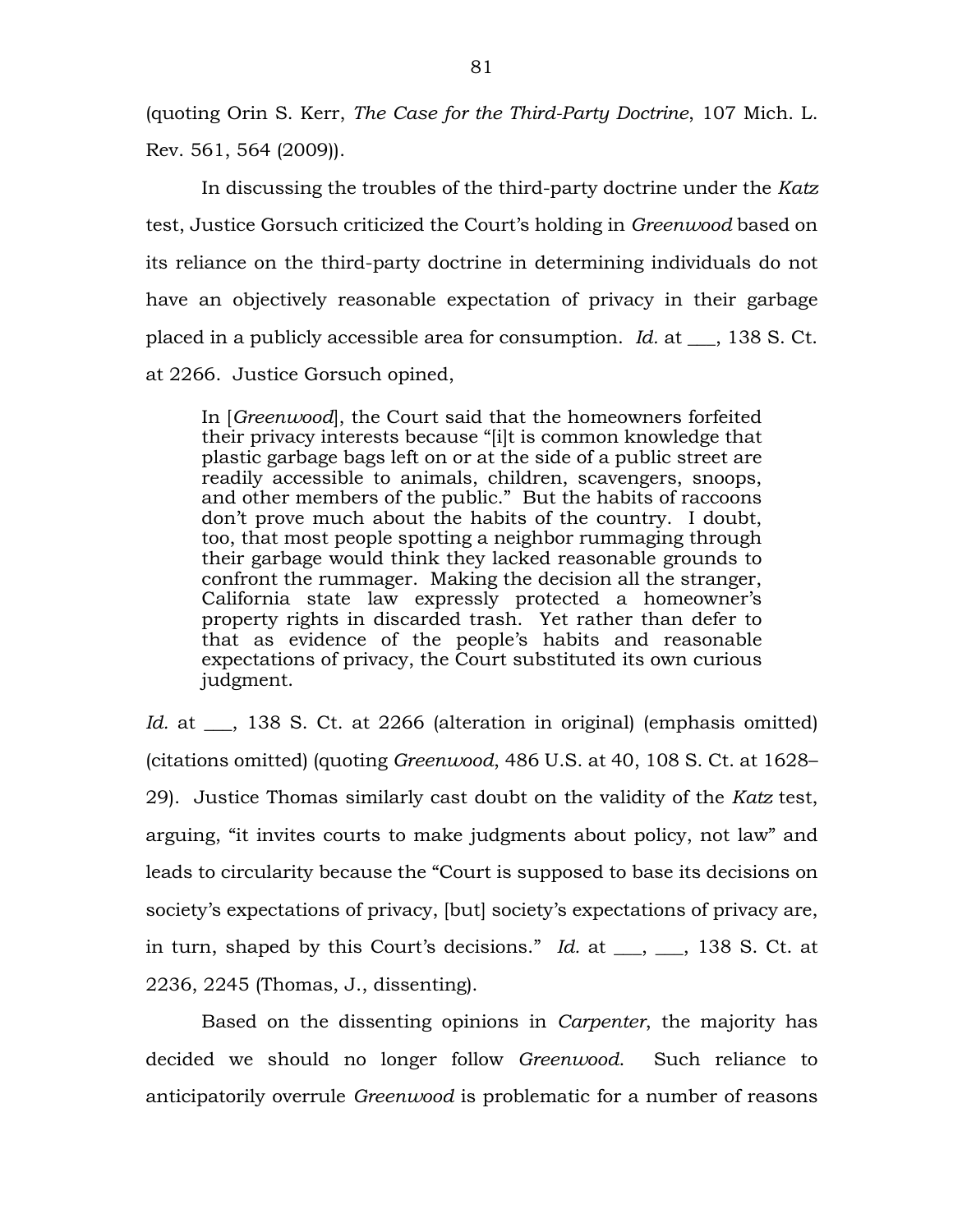beyond the fact that Wright never so much as cited *Carpenter* in his briefs. Even under the *Carpenter* rationale and its limitations on the third-party doctrine, Wright still does not have an objectively reasonable expectation of privacy in his garbage because garbage is not comparable to the cell phone location records conveyed to a third party in *Carpenter*. Through the cell-site records in *Carpenter*, the government was able to map the location of the petitioner's cell phone—and likely the petitioner himself over the course of 127 days, allowing the government to "achieve[] near perfect surveillance, as if it had attached an ankle monitor to the phone's user." *Carpenter*, 585 U.S. at \_\_\_, 138 S. Ct. at 2218 (majority opinion). The Court remarked this sophisticated level of surveillance deserved unique protections compared to past types of surveillance that have been upheld as constitutional under the third-party doctrine, such as the placing of a beeper in a container to augment visual surveillance in tracking a vehicle through traffic, *United States v. Knotts*, 460 U.S. 276, 103 S. Ct. 1081 (1983). *See Carpenter*, 585 U.S. at \_\_\_, 138 S. Ct. at 2218.

In distinguishing between cell-site information and past surveillance techniques, the *Carpenter* Court reasoned past techniques used to reconstruct a person's movements, like the beeper in *Knotts*, "were limited by a dearth of records and the frailties of recollection." *Carpenter*, 585 U.S. at \_\_\_, 138 S. Ct. at 2218. Searching through the contents of garbage placed in a publicly accessible area for waste collection is not analogous to tracking a cell phone for 127 days and certainly does not "achieve[] near perfect surveillance, as if [the government] had attached an ankle monitor to the phone's user." *Id.* at \_\_\_, 138 S. Ct. at 2218. Rather, it is simply "a dearth of records" that law enforcement must comb through and put together in combination with other investigative techniques to discern any useful information about a defendant's activities. *Id.* at \_\_\_, 138 S. Ct. at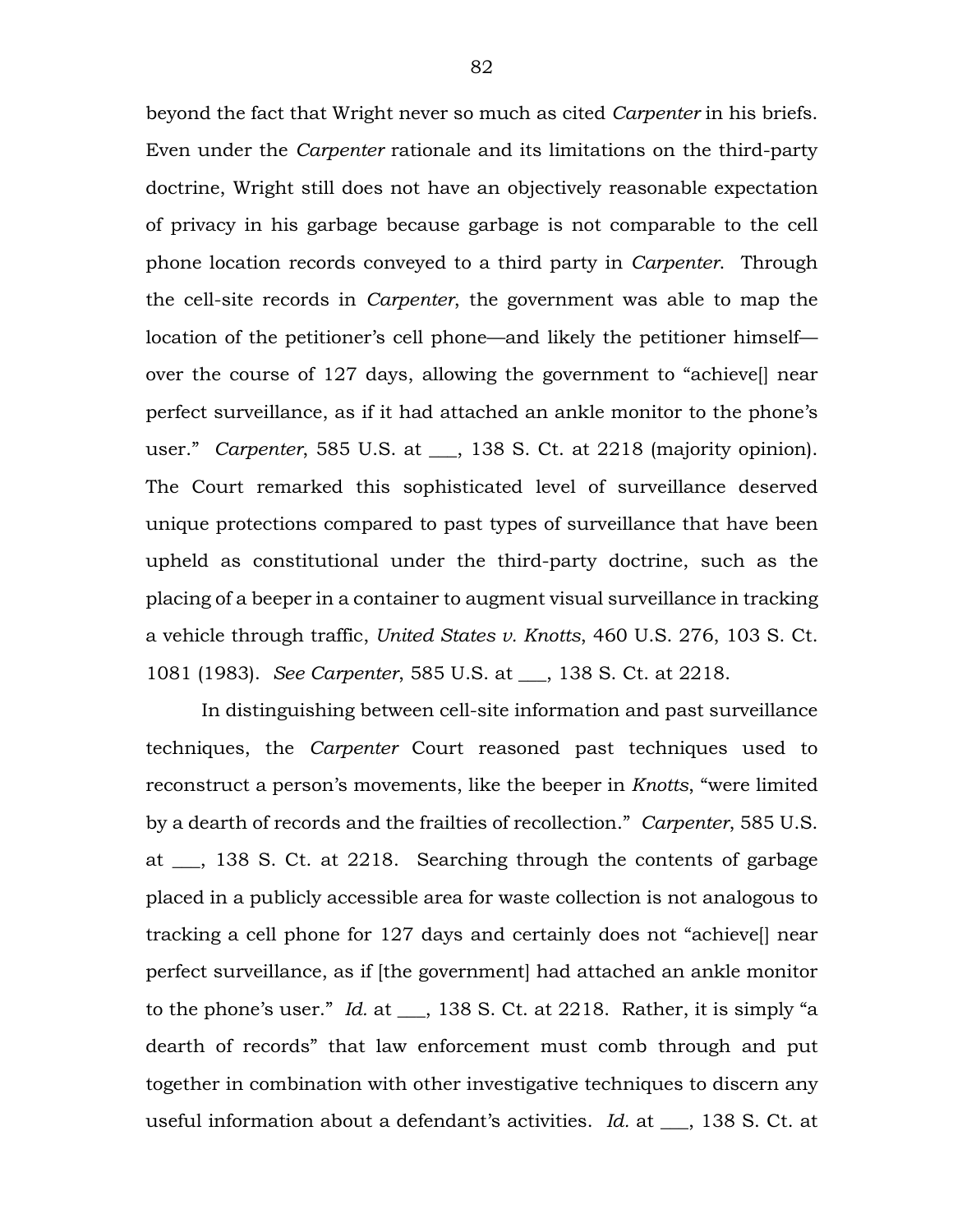2218. This is hardly the invasive, nonstop monitoring the Supreme Court sought to protect individuals against in *Carpenter*.

Further, unlike the "indispensable" nature of the cell phone, nobody forced Wright to use the city's waste collection service. He could have disposed of the garbage directly at the city's designated landfill or intermingled it with garbage disposed of in some other public receptacle if he was genuinely concerned about the anonymity of his garbage. *See* Iowa Code §§ 455B.361(2) (defining "litter" as "any garbage, rubbish, trash, refuse, waste materials, or debris not exceeding ten pounds in weight or fifteen cubic feet in volume"), .363 (authorizing the "discarding of such litter in or on areas or receptacles provided" for litter disposal). Wright also had the option of disposing of his garbage in a private waste receptacle owned by others with their permission or at a citizen convenience center. *Id.* § 455B.307A(2) (prohibiting the disposal of solid waste "into areas or receptacles provided for such purposes which are under the control of or used by a person who has not authorized the use of the receptacle by the person discarding the solid waste"); Clear Lake, Iowa, Code of Ordinances § 105.11(1) (requiring individuals to obtain the owner's written consent before "[d]eposit[ing] refuse in any [garbage cans]" they do not own); Iowa Admin. Code r. 567—106.2 (defining "citizen convenience center" as "a permanent, fixed-location facility that has the primary purpose of receiving solid waste from citizens and small businesses that do not utilize solid waste collection vehicles or satellite solid waste collection vehicles"). Wright's decision to dispose of his garbage by placing it at the edge of his public alley for the city's contracted waste collection service to collect is not compelled in the same way cell-site location records are to warrant the unique protection those records received in *Carpenter*.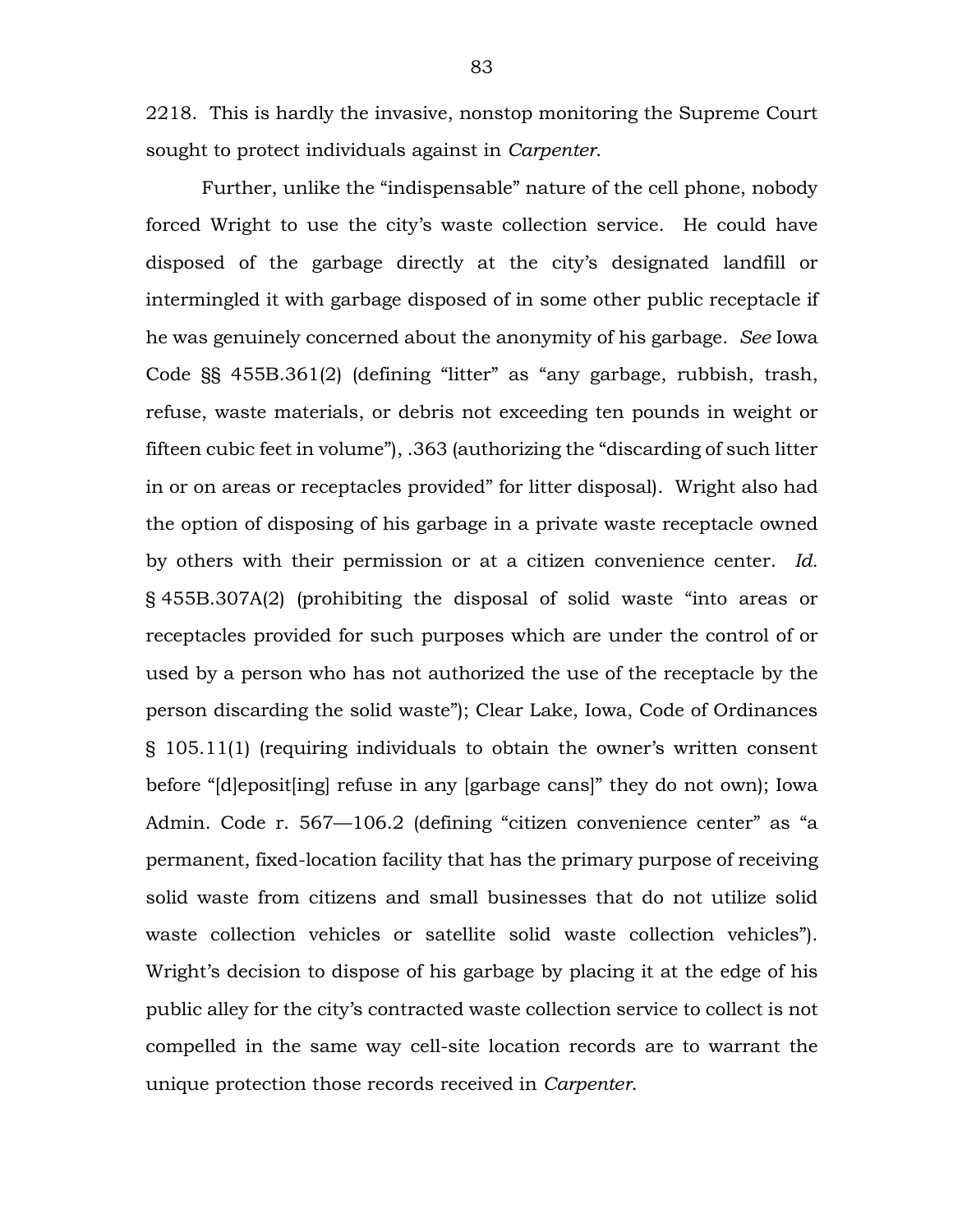Moreover, as discussed previously, the nature of garbage as abandoned property similarly cuts against finding any privacy interests in it. The Supreme Court's holding in *Greenwood* was not simply based on the third-party doctrine, as the Court also focused on the fact that the respondent had discarded his garbage, thereby abandoning any privacy expectation in its contents.486 U.S. at 43–44, 108 S. Ct. at 1630–31. Therefore, the third-party doctrine discussed in recent Supreme Court decisions is but one factor in our analysis in this case.

The distinct nature of garbage discarded for collection as abandoned property distinguishes it from a letter entrusted to a postal carrier, for example. Unlike garbage, "[l]etters and other sealed packages [in transit] are in the general class of effects in which the public at large has a legitimate expectation of privacy," so "warrantless searches of such effects are presumptively unreasonable." *United States v. Jacobsen*, 466 U.S. 109, 114, 104 S. Ct. 1652, 1657 (1984). Unlike garbage, there are all sorts of laws protecting the privacy of the mail owner. *See, e.g.*, 39 C.F.R. § 267.2 (2017); *id.* § 266.1. It is a federal offense to take "any letter, postal card, or package out of any" mailbox "before it has been delivered to the person to whom it was directed." 18 U.S.C. § 1702. The penalty for doing so is a fine, imprisonment for not more than five years, or both. *Id.*

When one "relinquishes possession" of mail to the postal service, it is with the implicit understanding that it will be delivered safely and unopened to the addressee or, if delivery cannot be effected, returned unopened to the sender. We are unaware of any custom or practice wherein citizens expect that their trash be returned to them in the event that the trash collector finds the landfill closed. While we could write pages pointing out the defects in the mail-garbage analogy, . . . we decline to join those who see no significant difference between the garbage and the mail.

*People v. Stage*, 785 N.E.2d 550, 552 (Ill. App. Ct. 2003).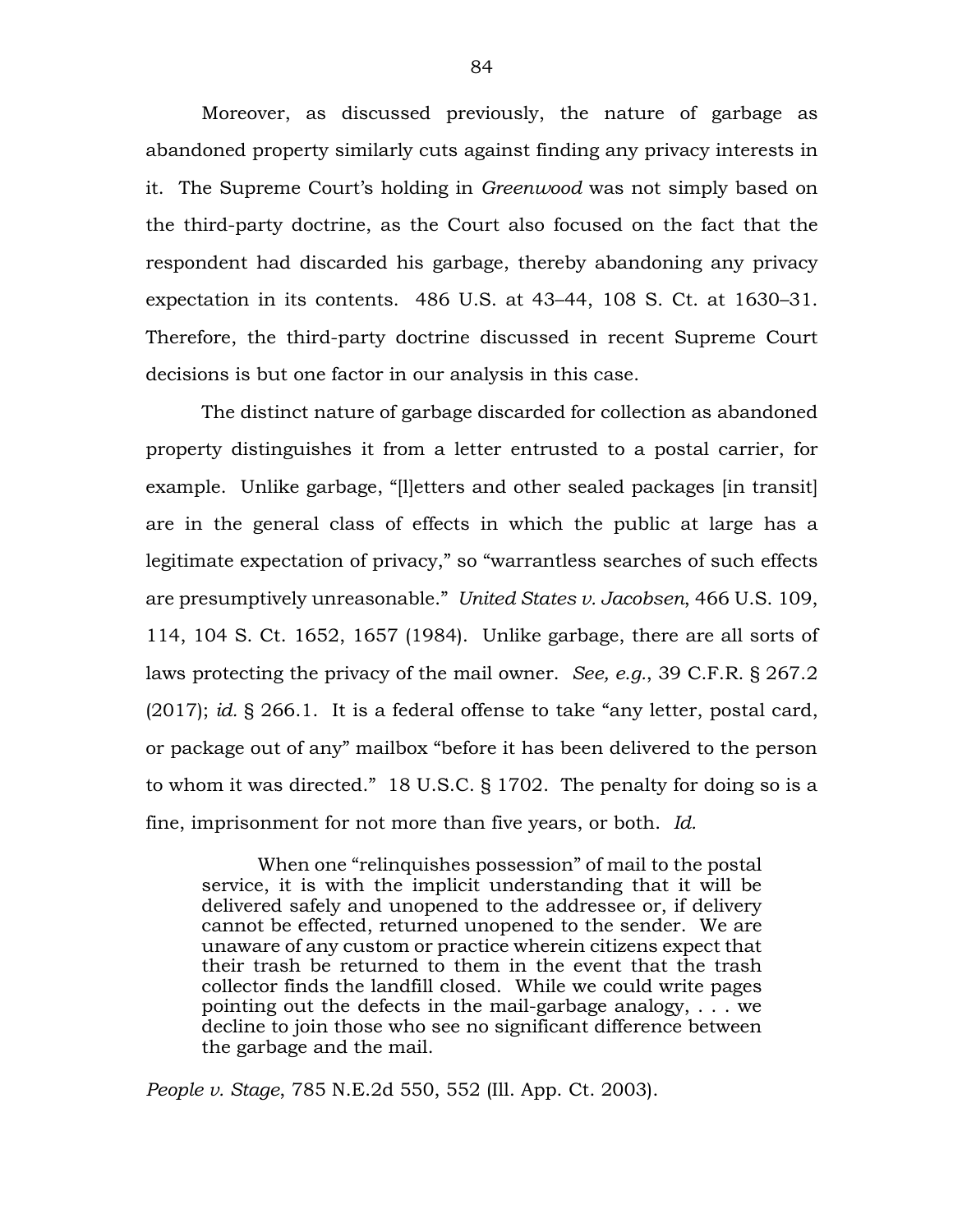Finally, we should not attempt to read the tea leaves to adopt what we think may become a shift in Supreme Court jurisprudence based on changes in the composition of the Supreme Court, the *Carpenter* Court's test for cell phone location records, and various Justices' dissenting or concurring opinions to overrule binding Supreme Court precedent. As the Supreme Court has stressed,

If a precedent of th[e Supreme] Court has direct application in a case, yet appears to rest on reasons rejected in some other line of decisions, [lower courts] should follow the case which directly controls, leaving to th[e Supreme] Court the prerogative of overruling its own decisions.

*Rodriguez de Quijas v. Shearson/Am. Express, Inc.*, 490 U.S. 477, 484, 109 S. Ct. 1917, 1921–22 (1989); *see also Agostini v. Felton*, 521 U.S. 203, 237– 38, 117 S. Ct. 1997, 2017 (1997) (reaffirming its declaration that lower courts "should follow the case which directly controls, leaving to th[e Supreme] Court the prerogative of overruling its own decisions" (quoting *Rodriguez de Quijas*, 490 U.S. at 484, 109 S. Ct. at 1921–22)).

Until the Supreme Court itself overrules *Greenwood*, it remains good law. Interpreting our analogous state constitutional provision in the same manner as the Supreme Court provides the public with "increased confidence that the decision is 'rooted in law rather than in will.' " *Gaskins*, 866 N.W.2d at 53–54 (Waterman, J., dissenting) (quoting G. Alan Tarr, *Understanding State Constitutions* 176 (1998)). This is especially so when the constitutional provisions at issue are virtually identical and the only argument for departure is a party's subjective belief that there is a "compelling" reason for departure based on a city ordinance that has nothing to do with privacy, as is the case here. *See* Hans A. Linde, *First Things First: Rediscovering the States' Bills of Rights*, 9 U. Balt. L. Rev. 379, 392 (1980) ("[T]o make an independent argument under the state clause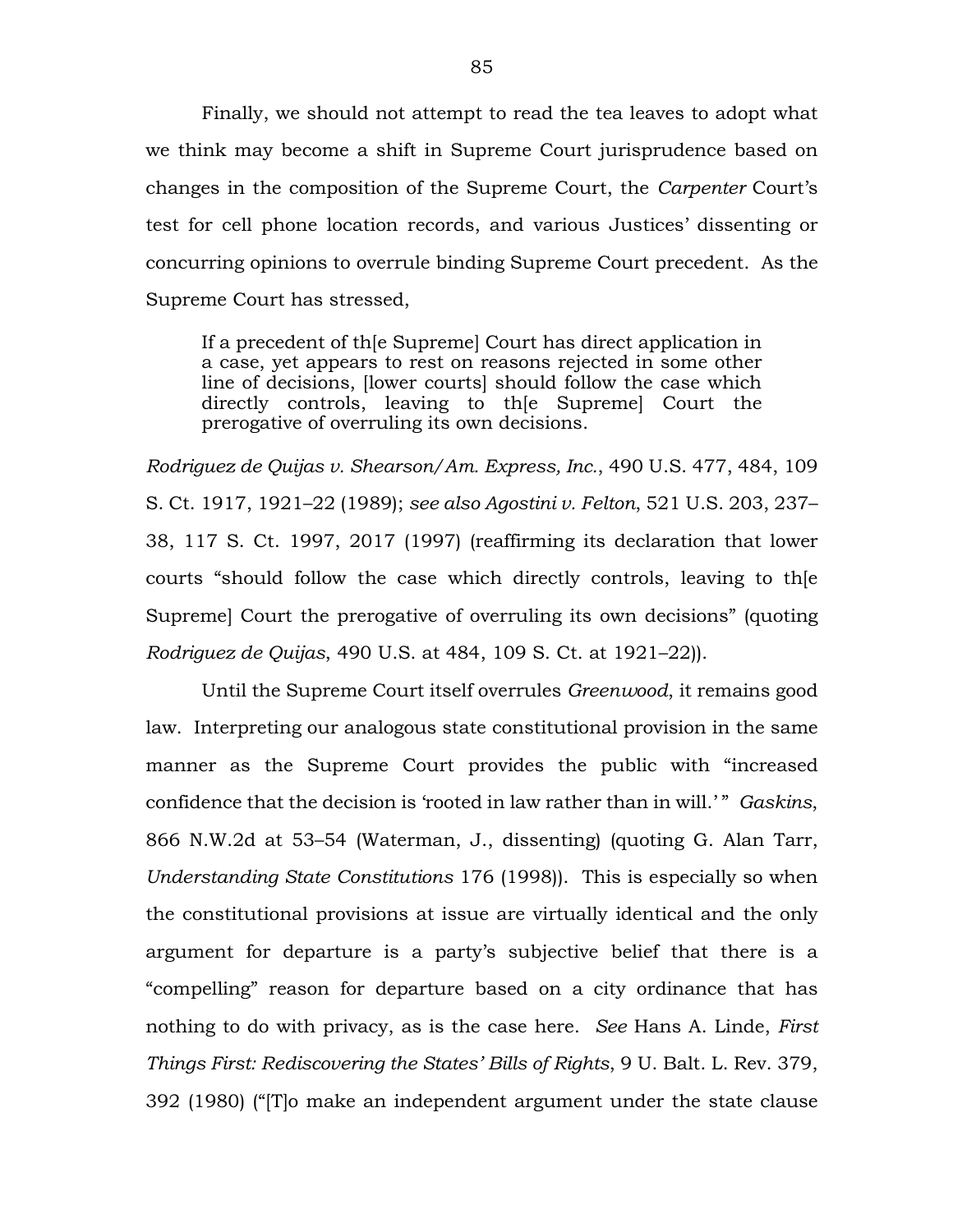takes homework—in texts, in history, in alternative approaches to analysis. It is not enough to ask the state court to reject a Supreme Court opinion on the comparable federal clause merely because one prefers the opposite result.").

**C. The Trespass Element of Search and Seizure Law.** Wright also contends the district court erred in denying his motion to suppress regardless of any privacy expectations concerning his garbage. According to Wright, the Supreme Court's 2012 *Jones* decision stands for the proposition that any physical intrusion by the government on his personal effects—including his garbage—to obtain information is a trespass that amounts to a warrantless search in violation of the Fourth Amendment to the United States Constitution and article I, section 8 of the Iowa Constitution. Wright does not ask us to depart from Fourth Amendment precedent to reach a different conclusion under article I, section 8 should we determine Officer Heinz's actions did not infringe upon Wright's protections under the Fourth Amendment. Although we reserve the right to apply substantive federal standards more stringently, I only analyze Wright's trespass argument under the federal standard because he does not make a separate argument under the Iowa Constitution. *See Behm v. City of Cedar Rapids*, 922 N.W.2d 524, 566 (Iowa 2019) ("The plaintiffs have not suggested that we should follow different substantive standards under the Iowa Constitution than would be applied to procedural due process claims under the Federal Constitution. As a result, we apply the substantive federal standards, reserving the right to apply these standards in a more stringent fashion than under federal caselaw.").

During the suppression hearing, Officer Heinz testified that he never left the public alley to retrieve Wright's garbage, but he briefly touched the garbage cans on two of the three occasions he obtained Wright's garbage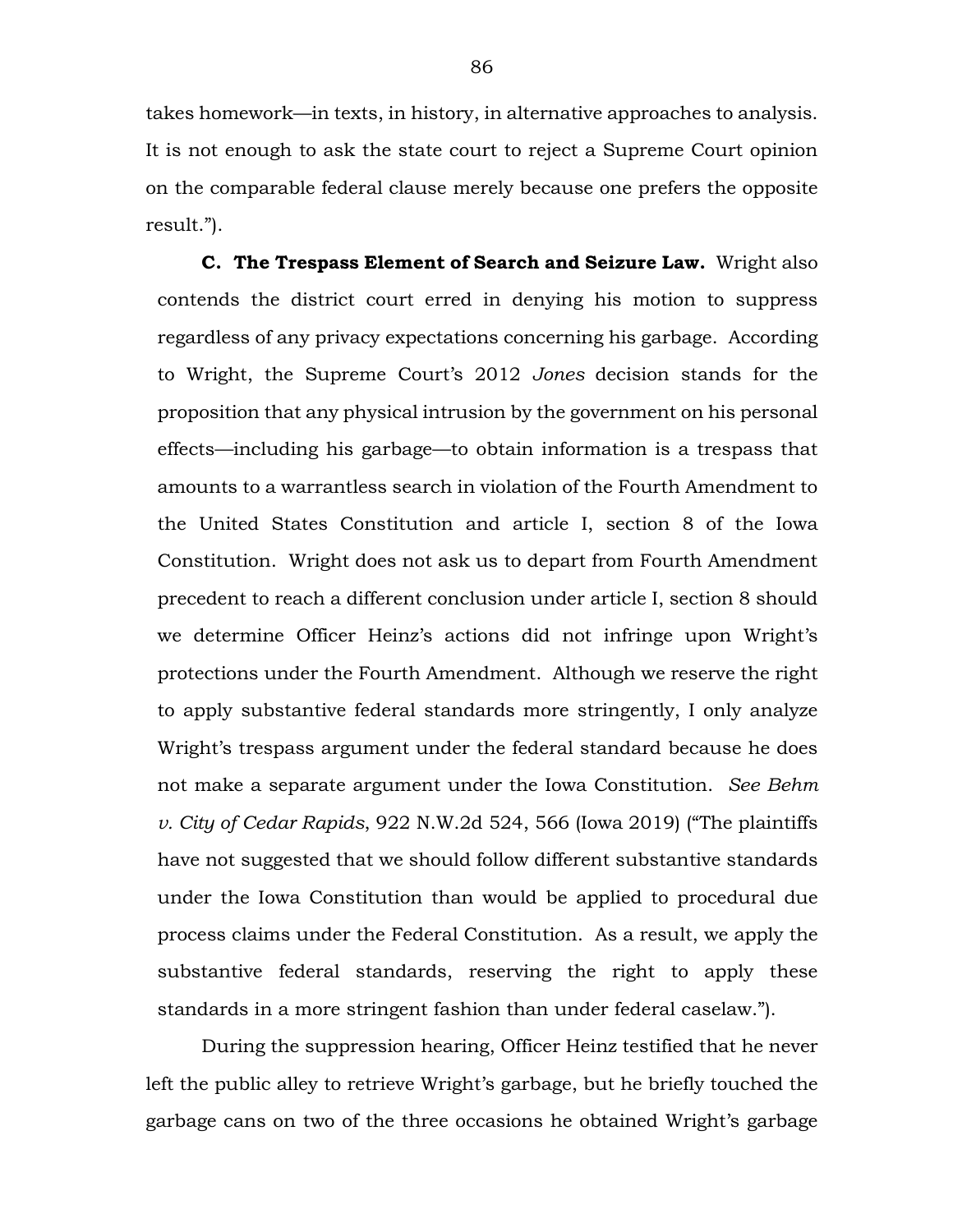bags. Wright argues Officer Heinz physically trespassed by touching the garbage cans and "the opaque bags inside to remove them" to obtain information. Wright believes this alleged trespass upon his "effects" constituted a search in violation of the Fourth Amendment and article I, section 8 based on the Supreme Court's decision in *Jones*.

In *Jones*, a law enforcement task force installed a GPS tracking device on the undercarriage of a Jeep registered to the defendant's wife without a warrant and tracked the Jeep's movements over the course of twenty-eight days while investigating the defendant for narcotics trafficking. 565 U.S. at 402–03, 132 S. Ct. at 948. This tracking produced more than 2000 pages of data over the four-week surveillance period and helped lead to the defendant's conviction on various narcotics charges. *Id.* at 403–04, 132 S. Ct. at 948–49. The defendant moved to suppress the evidence collected through the GPS device, but the district court only granted the motion in part. *Id.* at 403, 132 S. Ct. at 948. It suppressed the data obtained while the defendant was parked at his residence, but it determined the remaining data was admissible because the defendant "ha[d] no reasonable expectation of privacy in his movements from one place to another" while "traveling in an automobile on public thoroughfares." *Id.*

The Supreme Court reversed the district court's decision, holding the warrantless installation of the GPS device on the defendant's vehicle and its use to track the vehicle's movements was a search in violation of the Fourth Amendment because "[t]he Government physically occupied private property for the purpose of obtaining information." *Id.* at 404, 132 S. Ct. at 949. The Supreme Court stressed the significance of property rights within the meaning of the Fourth Amendment when it was adopted, explaining, "Fourth Amendment jurisprudence was tied to common-law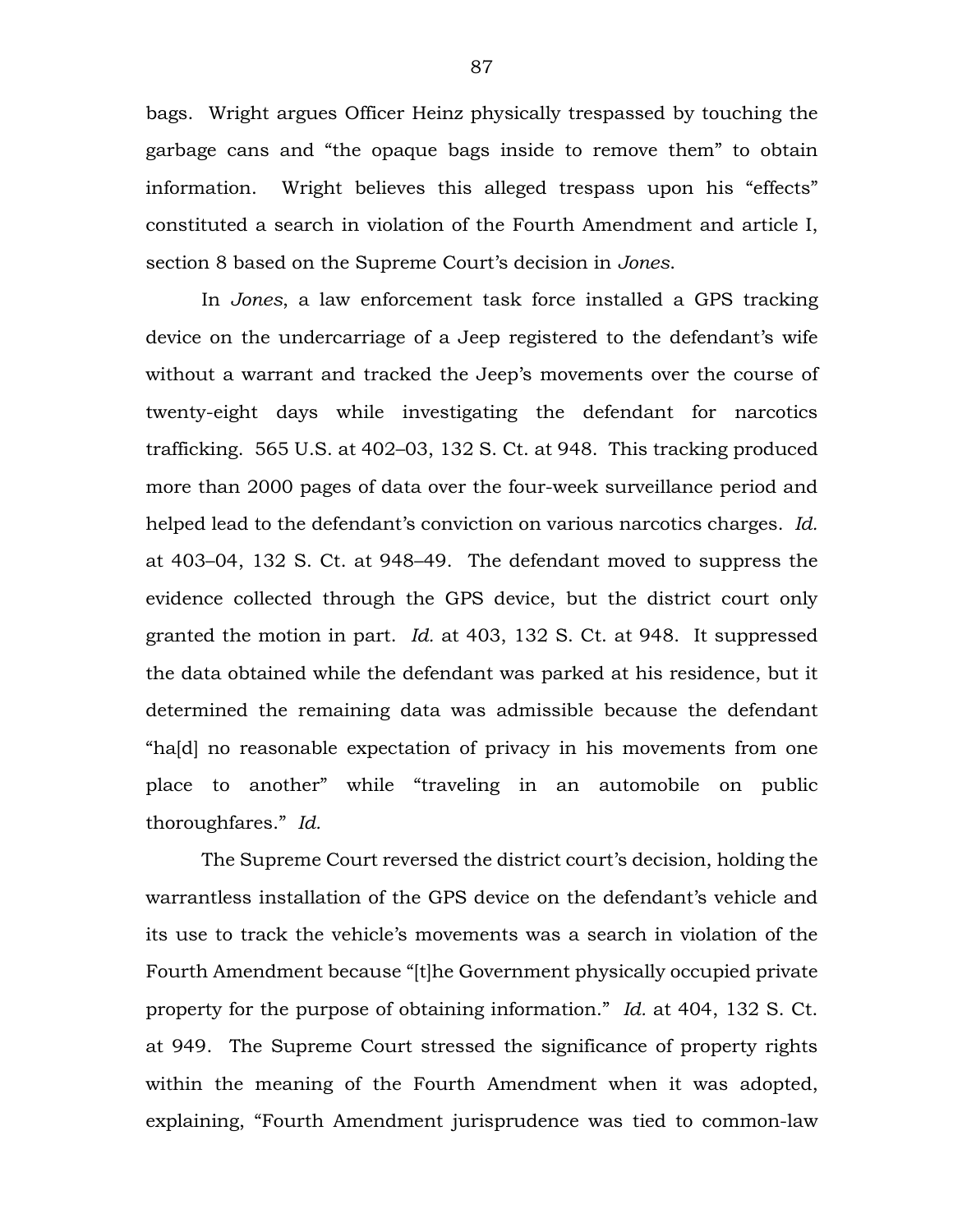trespass, at least until the latter half of the 20th century." *Id.* at 405, 132 S. Ct. at 949. Although the Supreme Court acknowledged its later cases have applied Justice Harlan's reasonable-expectation-of-privacy test from his *Katz* concurrence, it concluded that test was unnecessary to apply under the circumstances. As the Supreme Court declared, "[T]he *Katz*  reasonable-expectation-of-privacy test has been *added to*, not *substituted for*, the common-law trespassory test." *Id.* at 409, 132 S. Ct. at 952. Because the Fourth Amendment's history "embod[ied] a particular concern for government trespass upon" effects like the defendant's Jeep, the Supreme Court held the trespass—the installation of the GPS tracking device to obtain information about the defendant—violated the Fourth Amendment regardless of any privacy expectations concerning the Jeep. *Id.* at 406, 410, 132 S. Ct. at 950, 952.

A year later, the Supreme Court expanded upon its use of the physical trespass test again in *Jardines*. There, the Court held the government conducted a search for Fourth Amendment purposes when law enforcement walked onto a homeowner's porch with a drug-sniffing dog to investigate the contents of the home. *Jardines*, 569 U.S. at 9–10, 133 S. Ct. at 1416–17. In reaching its decision, the Court recognized the porch as curtilage—a constitutionally protected area—and remarked, "the only question is whether [the homeowner] had given his leave (even implicitly) for [law enforcement] to" enter the curtilage. *Id.* at 8, 133 S. Ct. at 1415. The Court concluded law enforcement's use of the drug-sniffing dog to explore the area around the home was a search under the Fourth Amendment because the conduct was an unlicensed physical intrusion. *Id.* at 9, 133 S. Ct. at 1416. It distinguished between a visitor routinely knocking on the door, for which there is a limited, implied license for a specific purpose based on social norms, and the more invasive purpose of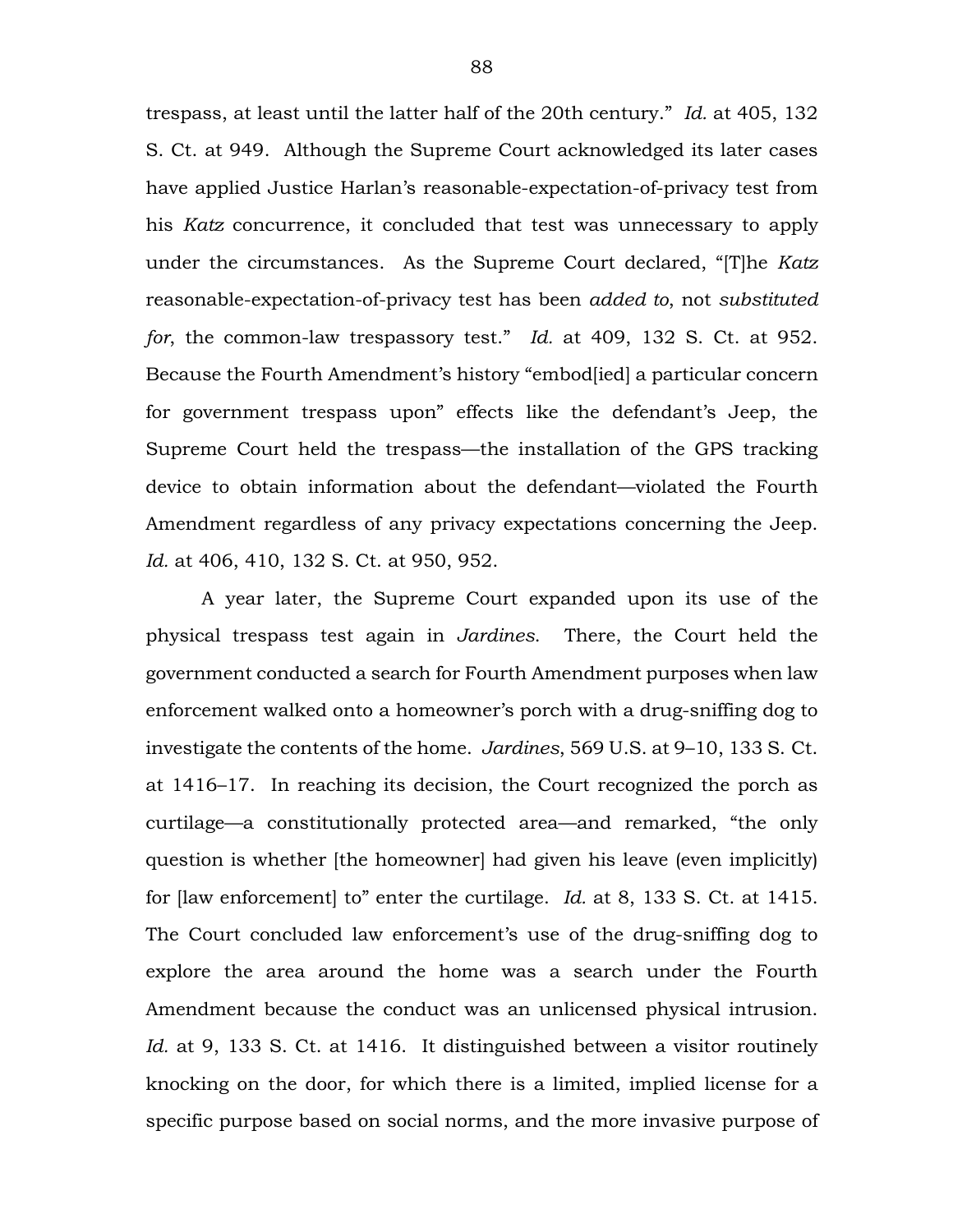using a drug-sniffing dog to explore details about the home. *Id.* at 8–10, 133 S. Ct. at 1415–17.

Together, *Jones* and *Jardines* establish a physical trespass test in which law enforcement conducts a search for Fourth Amendment purposes if they physically trespass on a constitutional "effect" to "obtain[] information," *Jones*, 565 U.S. at 404, 132 S. Ct. at 949, or they commit an unlicensed physical intrusion of a constitutionally protected area, *Jardines*, 569 U.S. at 9–10, 133 S. Ct. at 1416–17. This use of the trespass test under the Fourth Amendment marked a significant change in the Supreme Court's Fourth Amendment jurisprudence, as it had not employed any formal trespass test between 1886 and its decision in *Jones* in 2012. Orin S. Kerr, *The Curious History of Fourth Amendment Searches*, 2012 Sup. Ct. Rev.  $67, 76-77$  (2012) [hereinafter Kerr].<sup>12</sup> Though the Supreme Court had equated searches with trespasses informally until the 1960s, it had "abandoned the trespass test in favor of" the reasonableexpectation-of-privacy test until the Supreme Court revived the trespass test in *Jones*. *Id.* at 67–68. Wright relies on the resurgence of the trespass test in asking us to find Officer Heinz violated his Fourth Amendment and article I, section 8 rights by touching Wright's garbage cans and bags to obtain information without a warrant.

Whether Officer Heinz violated Wright's constitutional search and seizure rights by physically touching Wright's garbage cans and bags at the edge of the public alley to obtain information depends on whether these

<sup>12</sup>*See also* Laurent Sacharoff, *Constitutional Trespass*, 81 Tenn. L. Rev. 877, 886 (2014) ("When we restrict our view [of the Fourth Amendment] to Supreme Court cases, an almost comical history of uncertainty with respect to trespass emerges. Roughly speaking, the Court rejected any trespass requirement in 1886 in *Boyd v. United States*, applied a trespass test in 1928 in *Olmstead v. United States*, and rejected the 'trespass doctrine' in *Katz v. United States*, before finally adopting a trespass test in *United States v. Jones*—only to then avoid it, possibly, in *Florida v. Jardines*." (footnotes omitted)).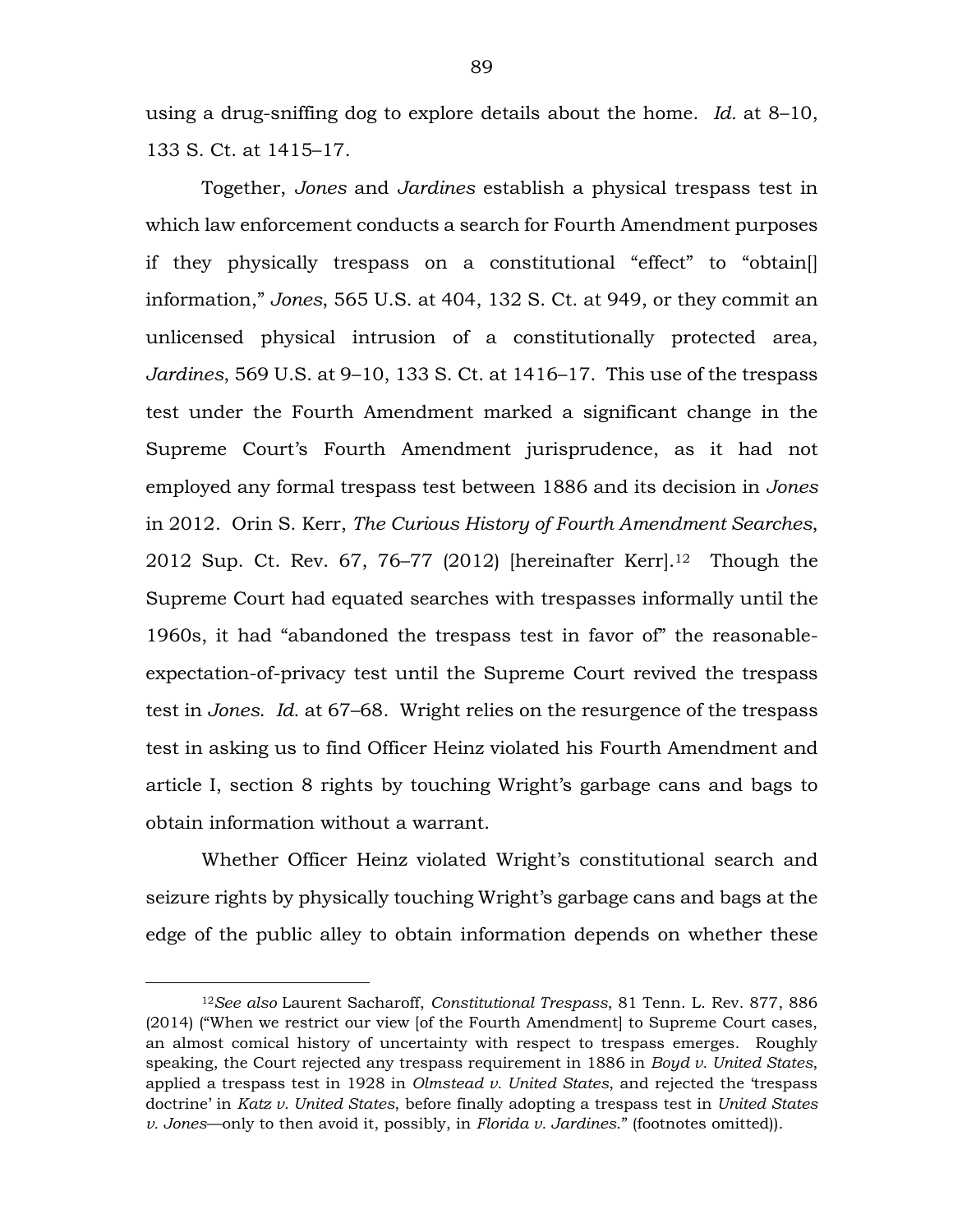items are "effects" under federal and state constitutional law. Most courts, including those that have held constitutional protections exist in garbage, have only examined law enforcement's warrantless grab of another's garbage to obtain information under the reasonable-expectation-of-privacy test without examining whether law enforcement trespassed upon a constitutionally protected "effect" in the form of garbage containers or their contents. *See Greenwood*, 486 U.S. at 41–43, 108 S. Ct. at 1629–30 (compiling federal and state appellate court decisions holding individuals do not have a reasonable expectation of privacy in garbage left for collection in a publicly accessible area); *see also State v. Tanaka*, 701 P.2d 1274, 1276–77 (Haw. 1985); *State v. Goss*, 834 A.2d 316, 319 (N.H. 2003); *State v. Hempele*, 576 A.2d 793, 804–07 (N.J. 1990). *Jones* never defined what constitutes an "effect" and "[c]ourts reviewing warrantless garbage pulls post-*Jones* have largely remained silent on the question of whether garbage itself counts as a personal effect." Tanner M. Russo, Note, *Garbage Pulls Under the Physical Trespass Test*, 105 Va. L. Rev. 1217, 1235 (2019); *see also* Maureen E. Brady, *The Lost "Effects" of the Fourth Amendment: Giving Personal Property Due Protection*, 125 Yale L.J. 946, 957–60 (2016) [hereinafter Brady] (explaining the failure of Jones to define "effect").

Because the Supreme Court in *Jones* relied upon the common law of trespass to determine whether a search occurred, I look to the common law doctrine of trespass to chattels to determine whether Wright's garbage placed at the edge of the public alley for collection constitutes an "effect." *Cf. Jones*, 565 U.S. at 411, 132 S. Ct. at 953 (holding the Fourth Amendment "must provide *at a minimum* the degree of protection it afforded when it was adopted"); *see also id.* at 418–19, 132 S. Ct. at 957–58 (Alito, J., concurring in the judgment) ("By attaching a small GPS device to the underside of the vehicle that respondent drove, the law enforcement officers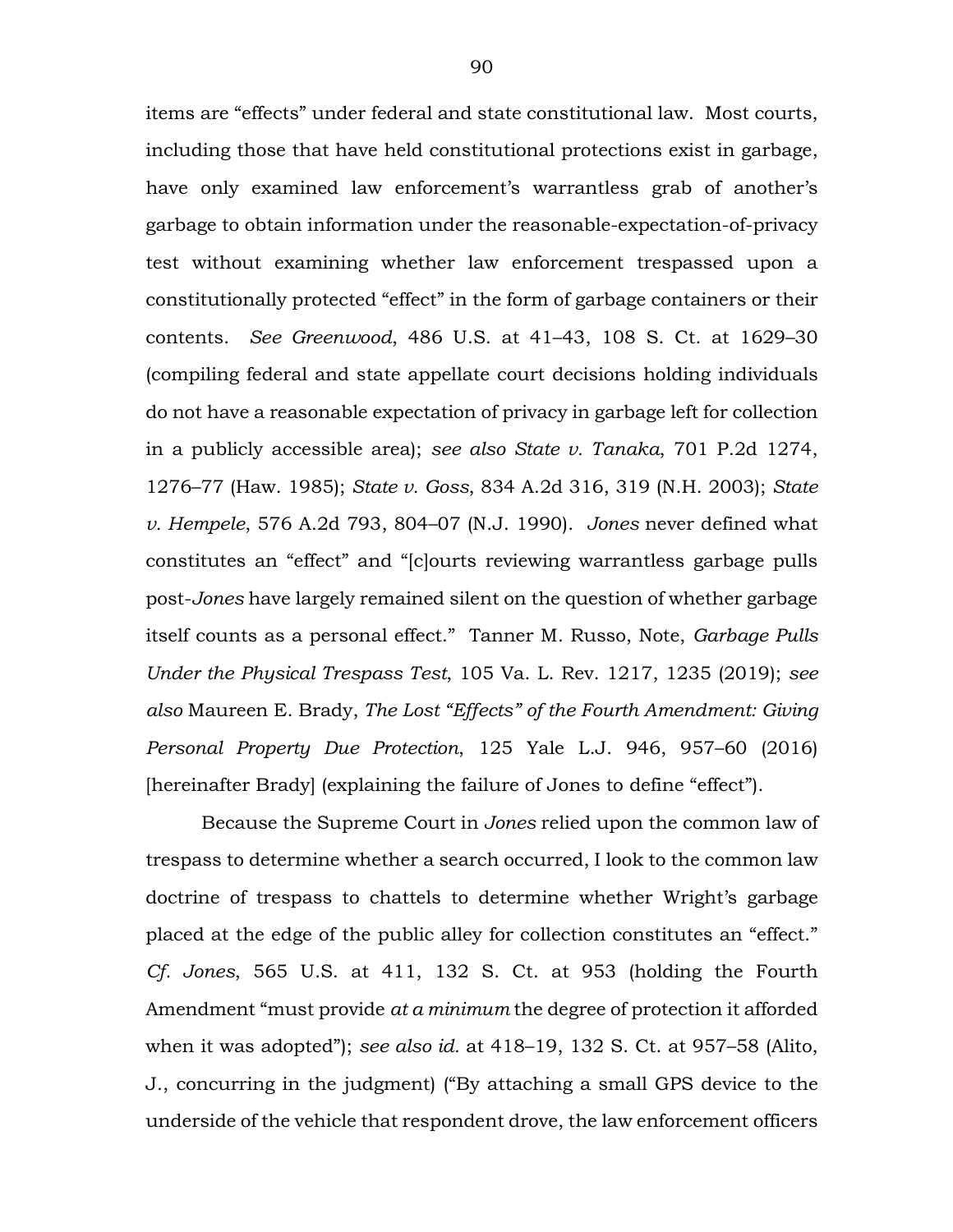in this case engaged in conduct that might have provided grounds in 1791 for a suit for trespass to chattels. And for this reason, the Court concludes, the installation and use of the GPS device constituted a search." (footnotes omitted)).13 "Since at least the late eighteenth century, chattel property has generally been marked by three features: (1) the ability to exclude others, (2) the ability to transfer the object, and (3) control over its use." Brady, 125 Yale L.J. at 1002; *see also* 2 William Blackstone, *Commentaries* \*388– 89 (defining possessed chattel property as maintaining the "right, and also the occupation, of any movable chattels; so that they cannot be transferred from him, or cease to be his, without his own act or default"). Here, the garbage bags and their contents failed to exhibit these features by virtue of their location on the edge of the public alley for anyone to access and Wright's intention to convey them to a third-party collector.

The law of abandonment further supports this conclusion. "Property is abandoned when the owner no longer wants to possess it." *Benjamin*, 534 N.W.2d at 406. This occurs through "proof that the owner intends to abandon the property and has voluntarily relinquished all right, title and interest in the property." *Id.* In upholding law enforcement's warrantless search of a garbage can in a hotel room, the Supreme Court previously recognized the contents of the garbage can were "abandoned" personal property after the defendant threw them away and vacated the room. *Abel*, 362 U.S. at 241, 80 S. Ct. at 698. As explained above, Wright's decision to

<sup>&</sup>lt;sup>13</sup> Trespass has taken many forms and changed over time, rendering it a tricky doctrine to pin down." Kerr, 2012 Sup. Ct. Rev. at 90. The Supreme Court never defined which of the various eighteenth-century understandings of trespass are incorporated into a Fourth Amendment search in *Jones*. Nevertheless, the interactions between Justice Scalia in the majority opinion and Justice Alito in his concurrence suggest that the Supreme Court was referring to a trespass to chattels in *Jones*. *Id.* ("Justice Alito suggests in his concurrence that the majority is referring to a trespass to chattels. The majority did not contradict Alito's claim; given Scalia's many volleys with Alito in *Jones*, this may suggest tacit agreement." (footnote omitted)).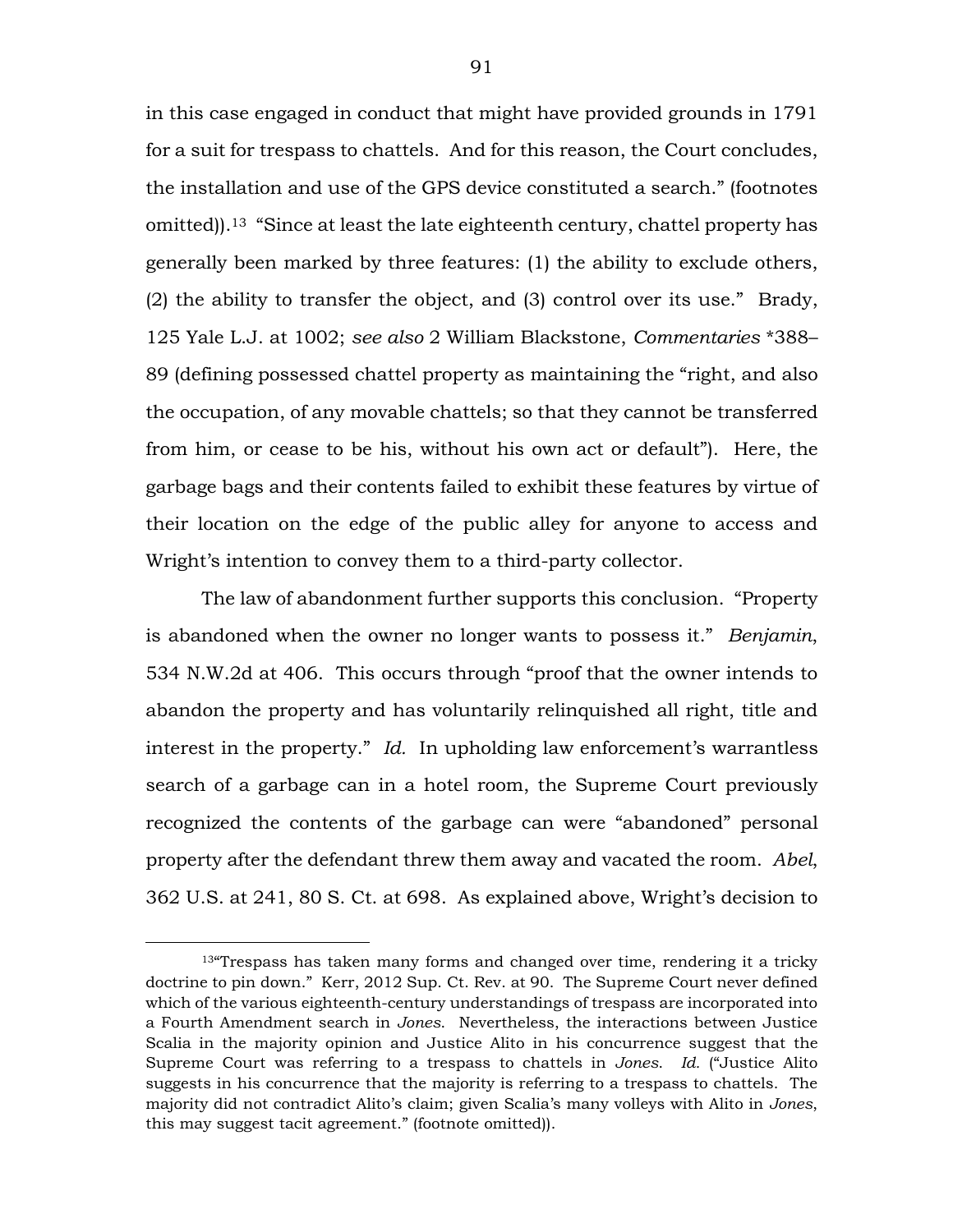place the garbage at the edge of the public alley "for hauling to a public dump signifies abandonment." *Shelby*, 573 F.2d at 973.

"We are unaware of any custom or practice wherein citizens expect that their trash be returned to them . . . ." *Stage*, 785 N.E.2d at 552. Additionally, unless Wright was going to sit outside next to the garbage cans and monitor them to ensure nobody went through their contents, he had no real ability to exclude others or control where it was transferred. Consequently, he could not demonstrate an ability to exclude others or the ability to transfer the object—two of the three touchstones of chattel property.

He also no longer maintained control over the garbage's use—the third touchstone of chattel property. If he genuinely wanted to retain control over the garbage at issue, he would not have placed it in a publicly accessible area where any person, animal, or even the weather could expose their contents to the public or transport them to another location. Accordingly, the garbage bags and their contents do not meet the common law understanding of what constitutes chattel in order to be considered an effect protected under the Fourth Amendment or article I, section 8.

Although Wright may have been under the mistaken belief that only the waste collector would take the garbage, and thus, anyone else who took it was unlicensed to do so, this still does not render Officer Heinz's conduct a search under the Supreme Court's holding in *Jardines*. *Jardines* is limited to police conduct that occurs when law enforcement officers physically invade curtilage, "the area 'immediately surrounding and associated with the home' " such that it is "part of the home itself for Fourth Amendment purposes." 569 U.S. at 6, 133 S. Ct. at 1414 (quoting *Oliver*, 466 U.S. at 180, 104 S. Ct. at 1742). Wright never argued the garbage was located on curtilage. "[W]e will not speculate on the arguments [the parties]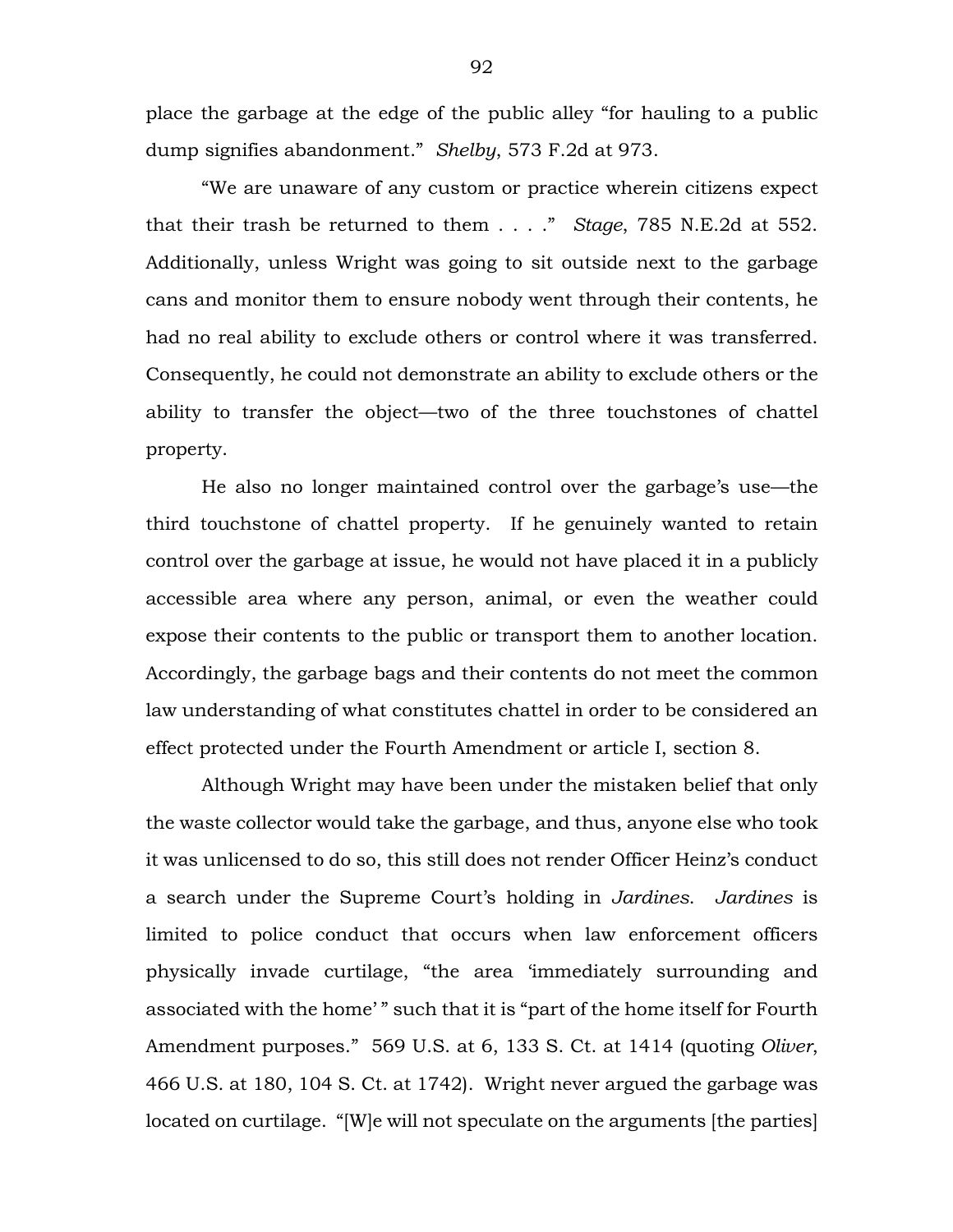might have made and then search for legal authority and comb the record for facts to support such arguments." *Hyler v. Garner*, 548 N.W.2d 864, 876 (Iowa 1996). In any event, the district court found "no evidence that Officer Heinz ever left the public alley to collect any of the garbage." We give the district court's factual findings deference due to the district court's ability to assess the witnesses' credibility. *State v. Brown*, 890 N.W.2d 315, 321 (Iowa 2017). A public alley is not "part of the home itself for Fourth Amendment purposes." *Jardines*, 569 U.S. at 6, 133 S. Ct. at 1414 (quoting *Oliver*, 466 U.S. at 180, 104 S. Ct. at 1742).

Finally, even if Wright's garbage cans were constitutionally protected effects, Officer Heinz's brief touching of the cans to retrieve Wright's abandoned garbage was not a trespass in violation of the Fourth Amendment. "Not all trespasses by law enforcement are violations of the Fourth Amendment." *United States v. Sweeney*, 821 F.3d 893, 900 (7th Cir. 2016) (holding law enforcement did not trespass upon defendant's property for constitutional purposes by seizing evidence in the basement common area of the multi-unit apartment complex where defendant lived, explaining that a trespass only violates the Fourth Amendment if it occurs on a constitutionally protected area). Despite its reliance on a trespass test in *Jones* and *Jardines*, the Supreme Court has not identified "which version of trespass the Fourth Amendment search doctrine incorporates." Kerr, 2012 Sup. Ct. Rev. at 90.

Justice Scalia's *Jones* opinion reasoned the Fourth Amendment "must provide *at a minimum* the degree of protection it afforded when it was adopted," *Jones*, 565 U.S. at 411, 132 S. Ct. at 953, suggesting "the scope of Fourth Amendment protection remains fixed [at the eighteenth-century standard] despite intervening changes in trespass law," Kerr, 2012 Sup. Ct. Rev. at 923. Yet, "the existence of a property interest is determined by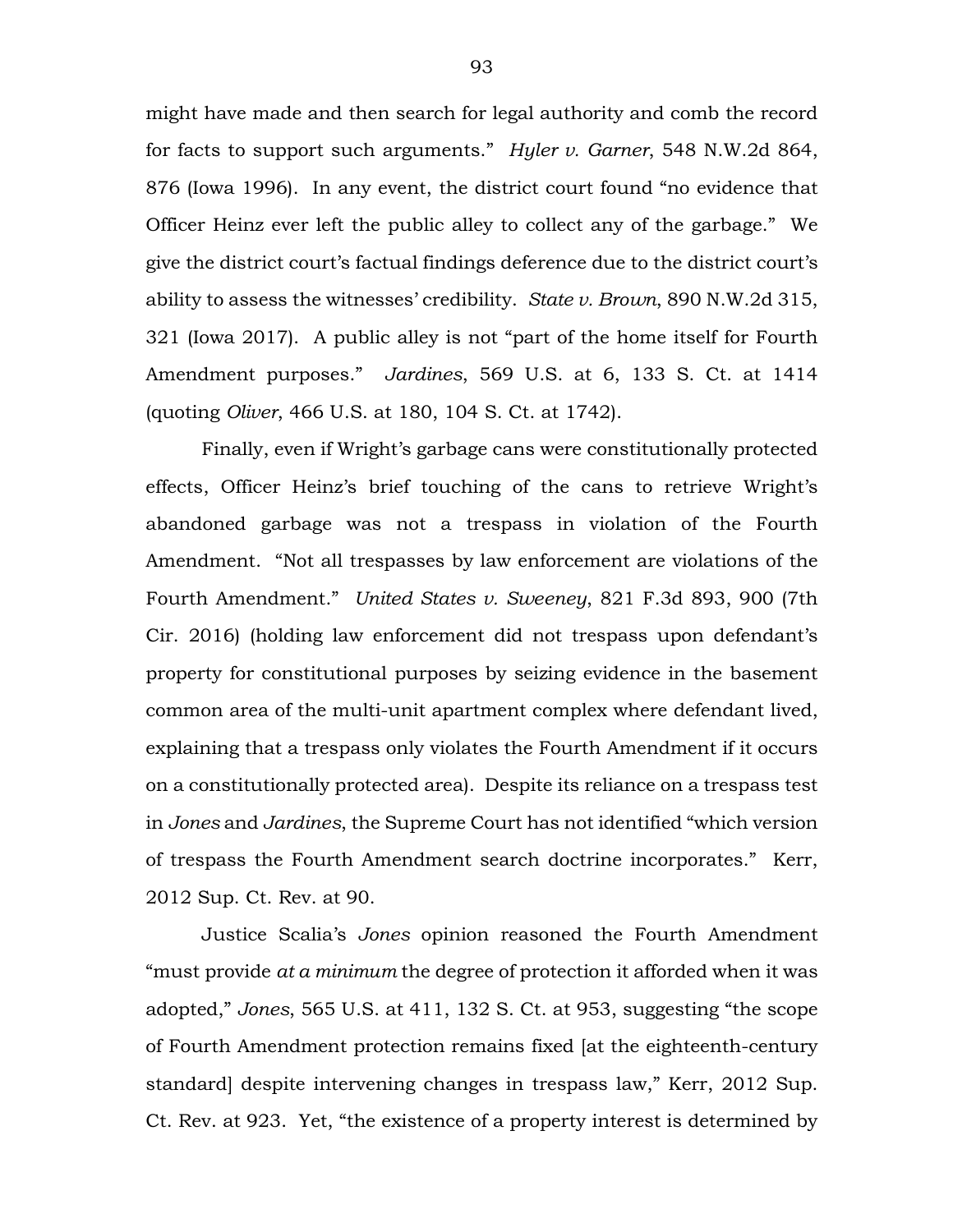reference to 'existing rules or understandings that stem from an independent source such as state law.' " *Phillips v. Wash. Legal Found.*, 524 U.S. 156, 164, 118 S. Ct. 1925, 1930 (1998) (quoting *Bd. of Regents of State Colls. v. Roth*, 408 U.S. 564, 577, 92 S. Ct. 2701, 2709 (1972)). Hence, "[c]hanges in trespass law could be recognized as changing the scope of protections without truly changing the Fourth Amendment." Kerr, 2012 Sup. Ct. Rev. at 93. Given the changes to common law trespass over time, it is appropriate for us to follow the trespass laws of today rather than of the eighteenth century.

Today, the common law doctrine of trespass to chattel requires "some actual damage to the chattel before the action can be maintained." *Jones*, 565 U.S. at 419 n.2, 132 S. Ct. at 957 n.2 (Alito, J., concurring in judgment) (quoting W. Keeton, D. Dobbs, R. Keeton & D. Owen, *Prosser & Keeton on Law of Torts* 87 (5th ed. 1984) [hereinafter *Prosser & Keeton*]). Where the alleged trespasser "merely interferes without doing any harm—as where, for example, he merely lays hands upon the plaintiff's horse, or sits in the car" there is no action for trespass "in the absence of any actual damage." *Prosser & Keeton* at 87; *see also* Restatement (Second) of Torts § 218, at 420 (Am. L. Inst. 1981) (explaining one is only liable for a trespass to chattel if that person "dispossesses the other of the chattel"; "the chattel is impaired as to its condition, quality, or value"; "the possessor is deprived of the use of the chattel for a substantial time"; or "bodily harm is caused to the possessor, or harm is caused to some person or thing in which the possessor has a legally protected interest"). Similarly, Iowa law generally only criminalizes a "trespass" if some form of damage accompanies the trespass. *See* Iowa Code § 716.7(2).

Here, Officer Heinz merely touched Wright's garbage cans without causing any actual damage to them. Therefore, even if Wright's garbage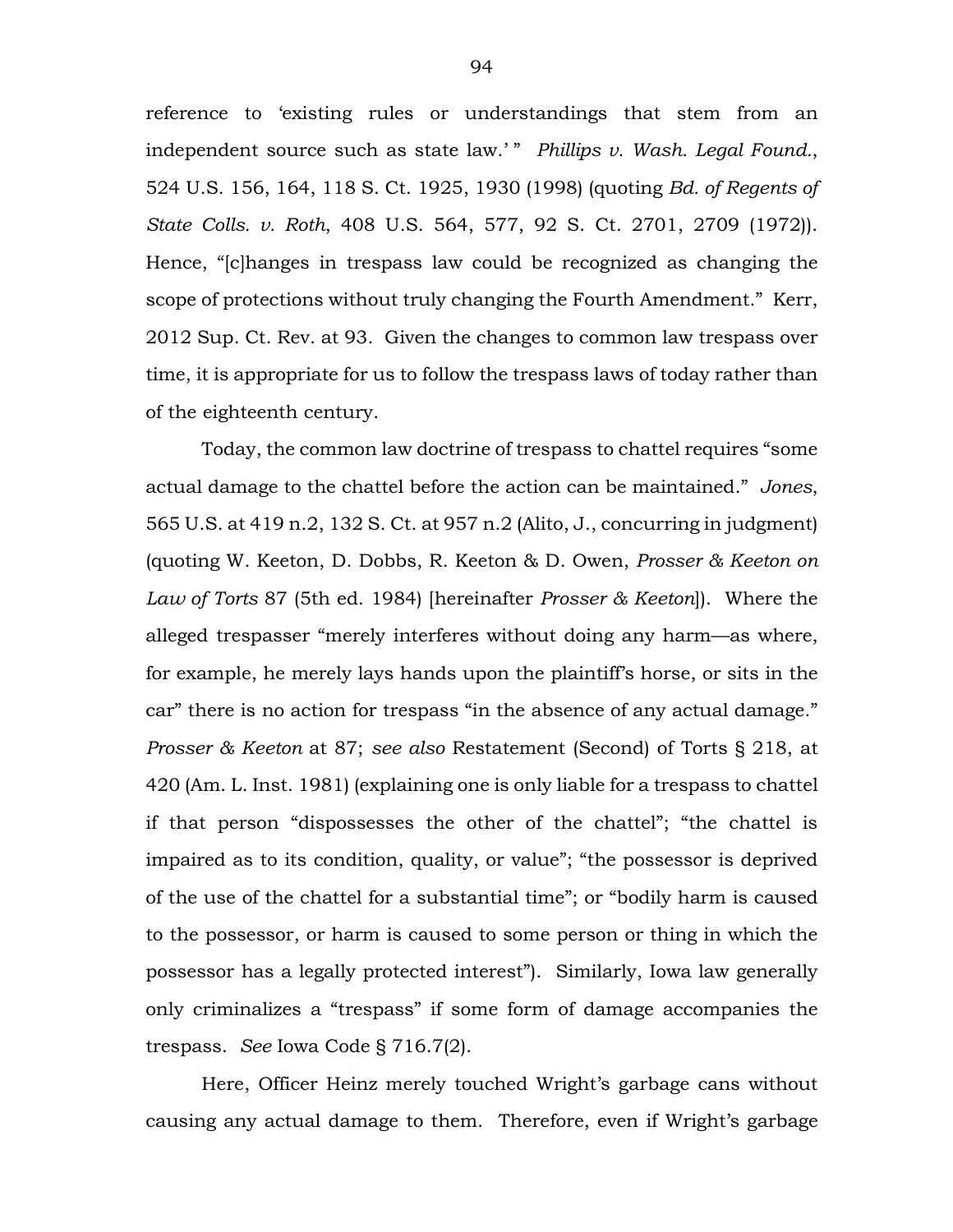cans were constitutionally protected effects, Officer Heinz did not commit a trespass in violation of the Fourth Amendment or article I, section 8 by briefly touching them. I believe Officer Heinz acted lawfully when he obtained Wright's garbage from the edge of the public alley and accordingly would affirm the district court's orders denying Wright's motion to suppress.

**D. Problems with the Majority's Approach.** By attempting to resolve what it characterizes as "competing, inconsistent doctrines governing seizure and search law," the majority injects more uncertainty into our search and seizure jurisprudence. The majority hides its most significant holding in this case by waiting until the last portion of its opinion to declare, "Within the meaning of article I, section 8, an officer acts unreasonably when, without a warrant, the officer physically trespasses on protected property or uses means or methods of general criminal investigation that are unlawful, tortious, or otherwise prohibited." It follows that rule with a citation to a law review article and the following quote from that article in parentheses that enlightens the majority's reader to the far-reaching impact of its holding:

[A] court should ask whether government officials have engaged in an investigative act that would be unlawful for a similarly situated private actor to perform. That is, stripped of official authority, has the government actor done something that would be tortious, criminal, or otherwise a violation of some legal duty? Fourth Amendment protection, in other words, is warranted when government officials either violate generally applicable law or avail themselves of a governmental exemption from it.

William Baude & James Y. Stern, *The Positive Law Model of the Fourth Amendment*, 129 Harv. L. Rev. 1821, 1825–26 (2016).

The majority's broad conclusion that an officer's conduct is "unreasonable" and thus in violation of article I, section 8, "when, without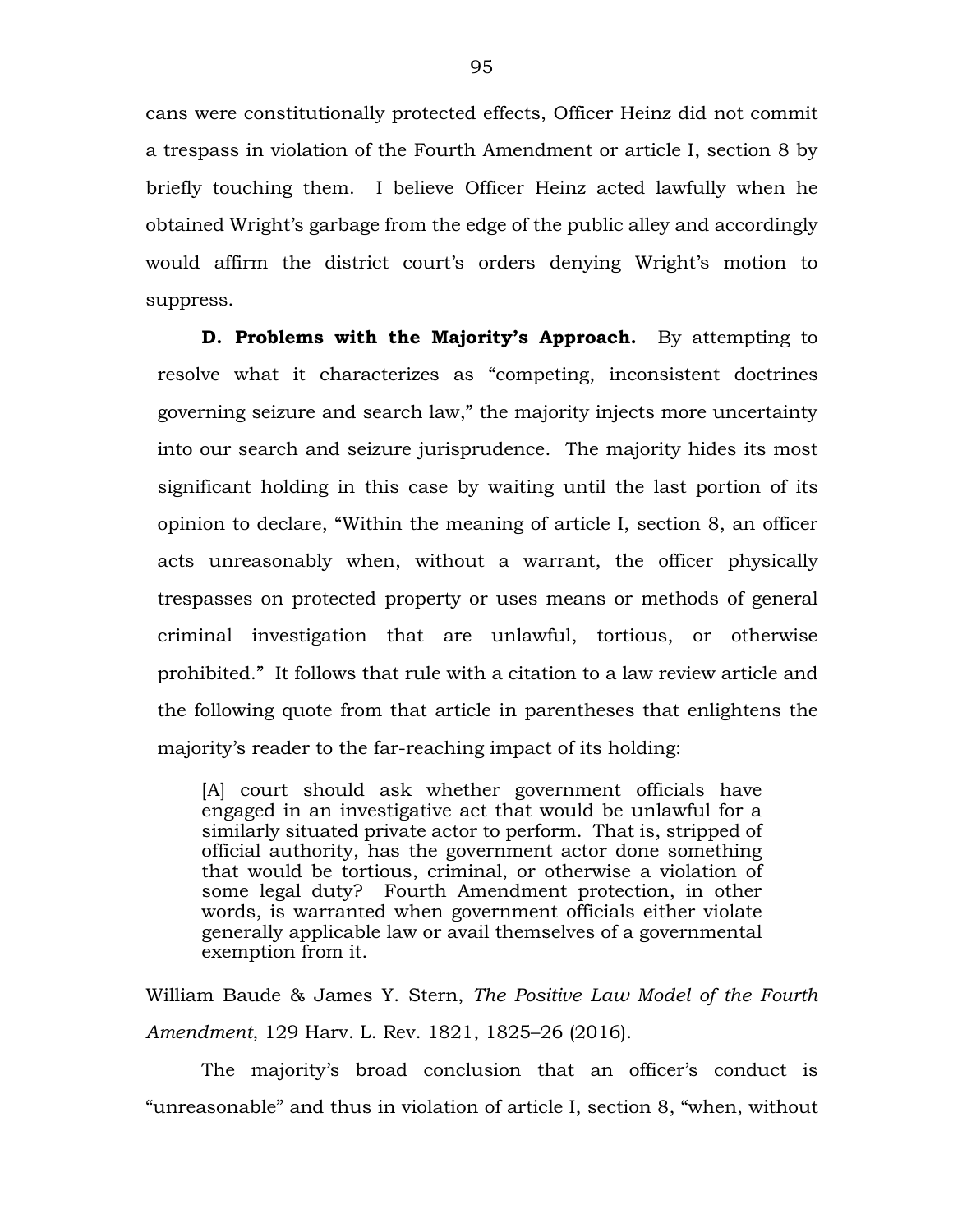a warrant, the officer physically trespasses on protected property or uses means or methods of general criminal investigation that are unlawful, tortious, or otherwise prohibited" flies in the face of the United States Supreme Court and calls into question the constitutionality of many of our laws currently allowing law enforcement officers to take certain actions during investigations that private citizens cannot take. Unlike private citizens, law enforcement officers have increased arrest authority,14 may enter private property to make an arrest under certain conditions,15 issue citations in lieu of arrest,  $16$  arrest a material witness without a warrant,  $17$ participate in a crime for the purpose of gathering evidence under some conditions,18 execute a *Terry* stop,19 use roadblocks for vehicle stops under proper circumstances,20 and perform certain seizures under the community caretaking doctrine,  $2<sup>1</sup>$  to name a few of the ways law enforcement authority exceeds that of private citizens. Or at least it did until today.

Under the majority's reasoning, it appears numerous valid law enforcement methods are no longer allowed without a warrant because these actions are prohibited if performed by a private citizen. "Our

<sup>15</sup>*See* Iowa Code § 804.15.

- <sup>16</sup>*See* Iowa Code § 805.1(1).
- <sup>17</sup>*See* Iowa Code § 804.11(1).
- <sup>18</sup>*See* Iowa Code § 704.11(1).

 $14$ Iowa Code section 804.7 lists six situations in which a peace officer may make an arrest without a warrant while Iowa Code section 804.9, which governs arrests by private persons, only lists two situations in which a private person may make an arrest.

<sup>19</sup>*See State v. Tyler*, 830 N.W.2d 288, 292–93 (Iowa 2013) (discussing the validity of investigatory or *Terry* stops in the traffic stop context).

<sup>20</sup>*See State v. Hilleshiem*, 291 N.W.2d 314, 318 (Iowa 1980) (en banc) (explaining when law enforcement may use roadblocks to stop vehicles for investigatory purposes).

<sup>21</sup>*See State v. Werner*, 919 N.W.2d 375, 379 (Iowa 2018) (explaining the community caretaking doctrine).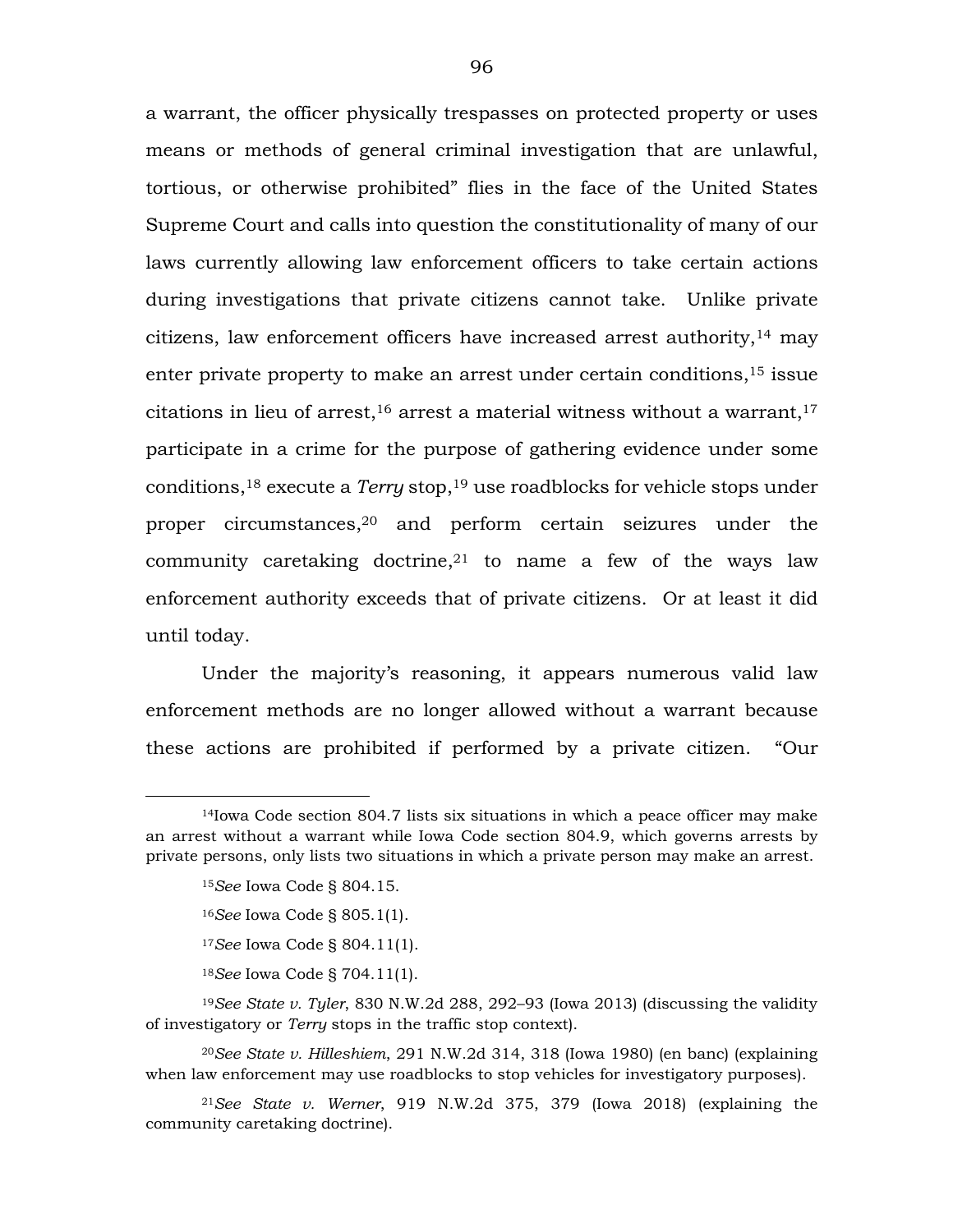decisions have universally held that the purpose of a *Terry* stop is to investigate crime," concluding such warrantless stops—including traffic stops—were justified if law enforcement had reasonable suspicion to investigate a crime. *State v. Tyler*, 830 N.W.2d 288, 293 (Iowa 2013). A private citizen who conducts a warrantless traffic stop that temporarily hinders the motorist's ability to leave for the purposes of investigating a crime subjects himself to criminal and civil liability for various offenses. *See, e.g.*, *Nelson v. Winnebago Indus., Inc.*, 619 N.W.2d 385, 388 (Iowa 2000) (en banc) ("We have defined false imprisonment as an unlawful restraint on freedom of movement or personal liberty. The elements of the tort are (1) detention or restraint against a person's will, and (2) unlawfulness of the detention or restraint." (citation omitted)). Because the majority concludes an officer's conduct is "unreasonable" and thus in violation of article I, section 8, "when, without a warrant, the officer physically trespasses on protected property or uses means or methods of general criminal investigation that are unlawful, tortious, or otherwise prohibited," investigative *Terry* stops may now be unconstitutional because a private citizen cannot lawfully use the same means of criminal investigation.

Likewise, the exigent circumstances exception to the warrant requirement is no more under the majority's rationale. In the past, we have upheld warrantless searches if they were "based on probable cause and exigent circumstances." *State v. Naujoks*, 637 N.W.2d 101, 107 (Iowa 2001). If "a person of reasonable prudence would believe a crime has been committed or that evidence of a crime might be located in the particular area to be searched" and exigent circumstances existed, officers had the authority to conduct a warrantless search. *Id.* at 108–09. These circumstances included situations that involved "danger of violence and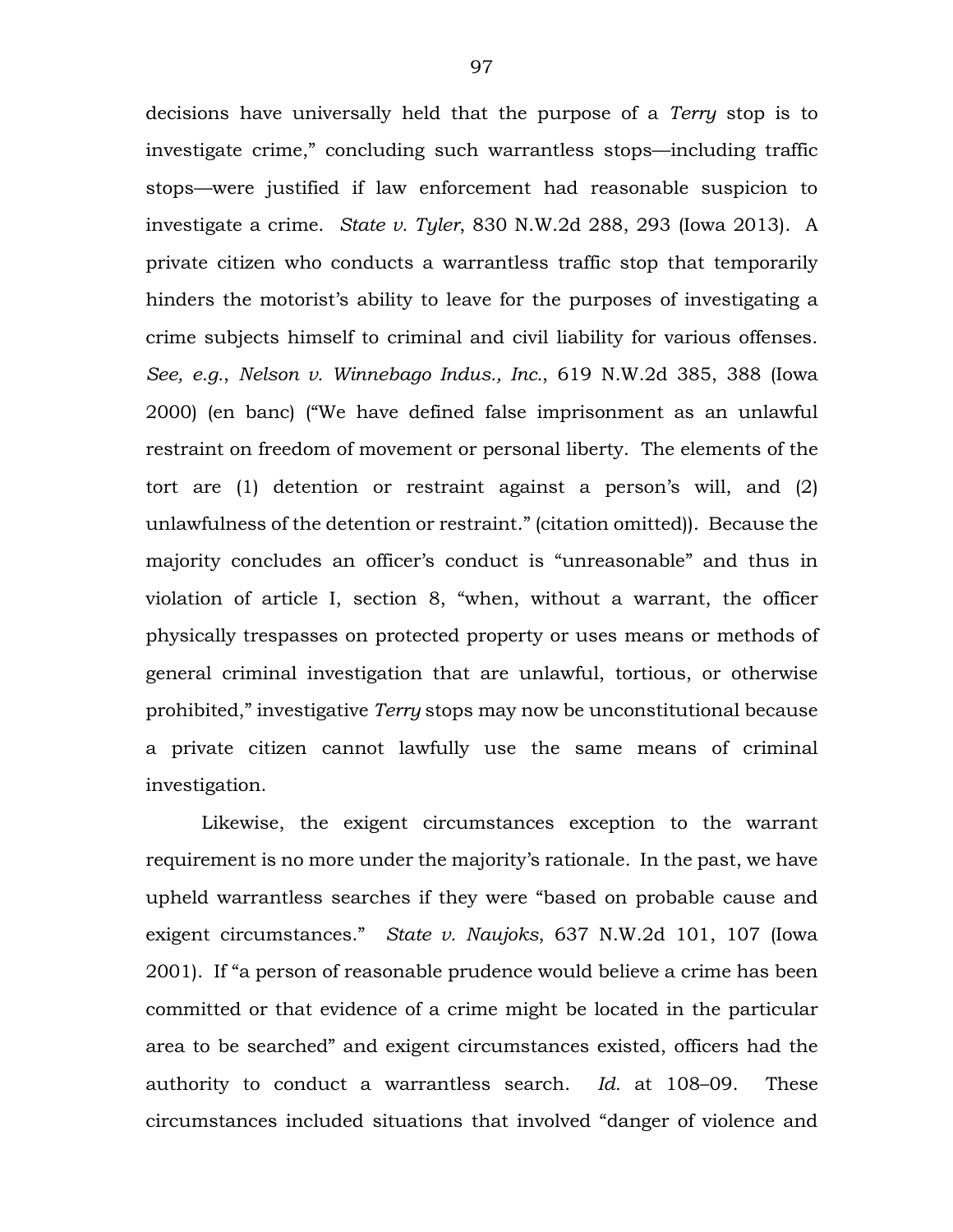injury to the officers; risk of the subject's escape; or the probability that, unless immediately seized, evidence will be concealed or destroyed." *Id.* at 108. However, a private citizen is technically subject to various criminal offenses for entering another person's private property without consent to conduct a warrantless search regardless of these exigent circumstances, so the exigent circumstances exception to the warrant requirement now appears to have a shaky foundation under the majority's holding today.

The community caretaking exception to the warrant requirement, too, would no longer be a reliable law enforcement tool under the majority's holding. Under this exception, we previously upheld law enforcement's warrantless seizures if law enforcement was engaged in "bona fide community caretaker activity" that the officer subjectively intended to engage in and the "public need and interest outweigh[ed] the intrusion upon the privacy of the citizen." *State v. Coffman*, 914 N.W.2d 240, 245 (Iowa 2018) (quoting *State v. Crawford*, 659 N.W.2d 537, 543 (Iowa 2003)). We have previously discussed the United States Supreme Court case of *Cady v. Dombrowski*, 413 U.S. 433, 93 S. Ct. 2523 (1973), to explain the purpose of the community caretaking function. There, officers entered an automobile to remove the defendant's unattended firearm from the vehicle before it was towed away in what the Supreme Court considered a constitutional warrantless search because it was justified under the community caretaking exception. *Id.* at 437, 447–48, 93 S. Ct. at 2526, 2531. According to the majority's expansive definition of unreasonable conduct, this sort of action to protect the public may no longer be constitutional because it involves a physical intrusion on personal property.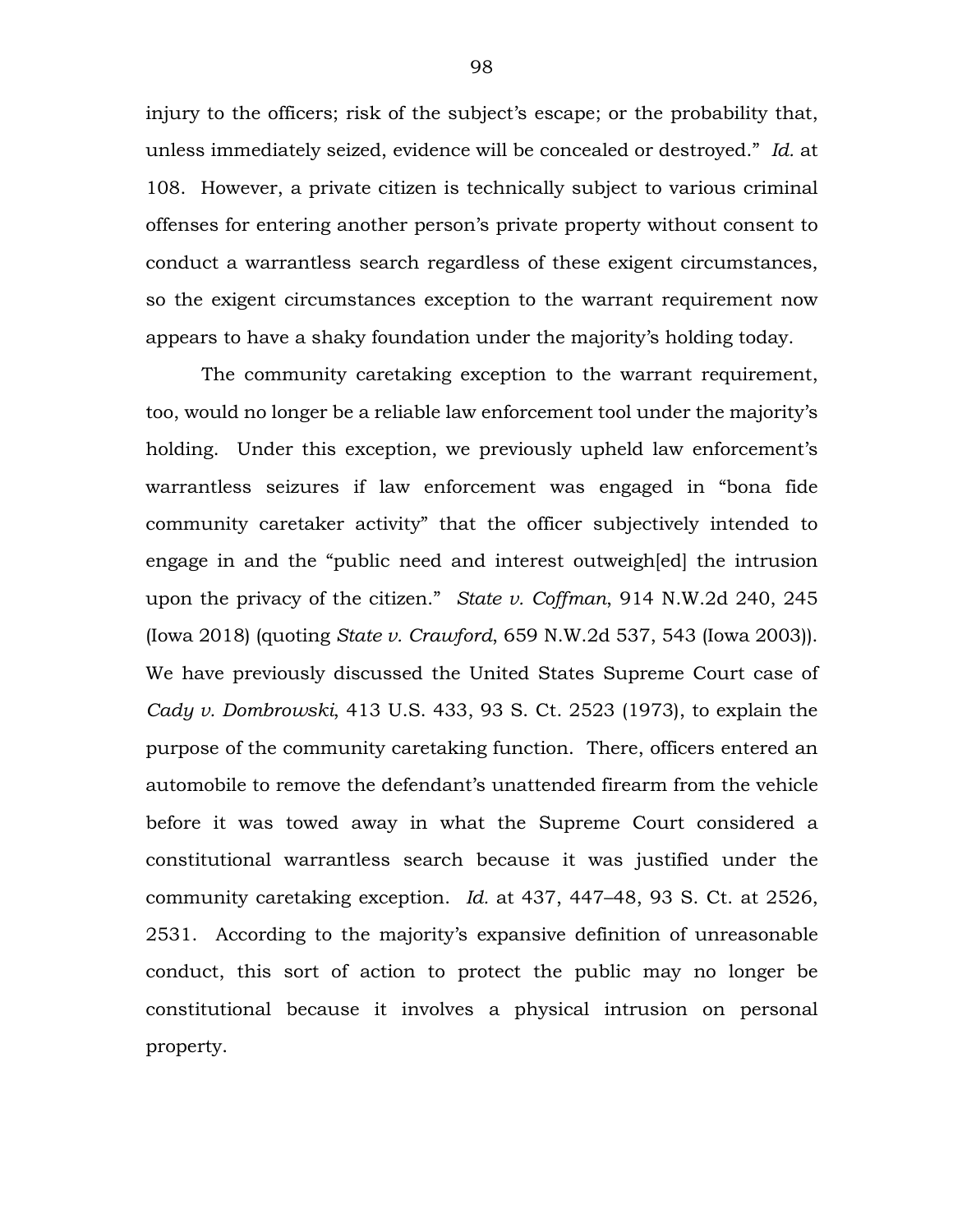"Westlaw will be busy tracking down and flagging the decisions of our court that, after today, are no longer good law." *Schmidt v. State*, 909 N.W.2d 778, 819 (Iowa 2018) (Mansfield, J., dissenting).

Clarity as to what the law requires is generally a good thing. It is especially beneficial when the law governs interactions between the police and citizens. Law enforcement officials have to make many quick decisions as to what the law requires where the stakes are high, involving public safety on one side of the ledger and individual rights on the other.

*Welch v. Iowa Dep't of Transp.*, 801 N.W.2d 590, 601 (Iowa 2011). Unfortunately, our state law enforcement officials are now left with a guessand-see approach to many actions previously considered lawful, undermining public safety in the process.

## **III. Conclusion.**

For these reasons, I would affirm the district court's denial of Wright's motion to suppress and its judgment of conviction.

Waterman and Mansfield, JJ., join this dissent.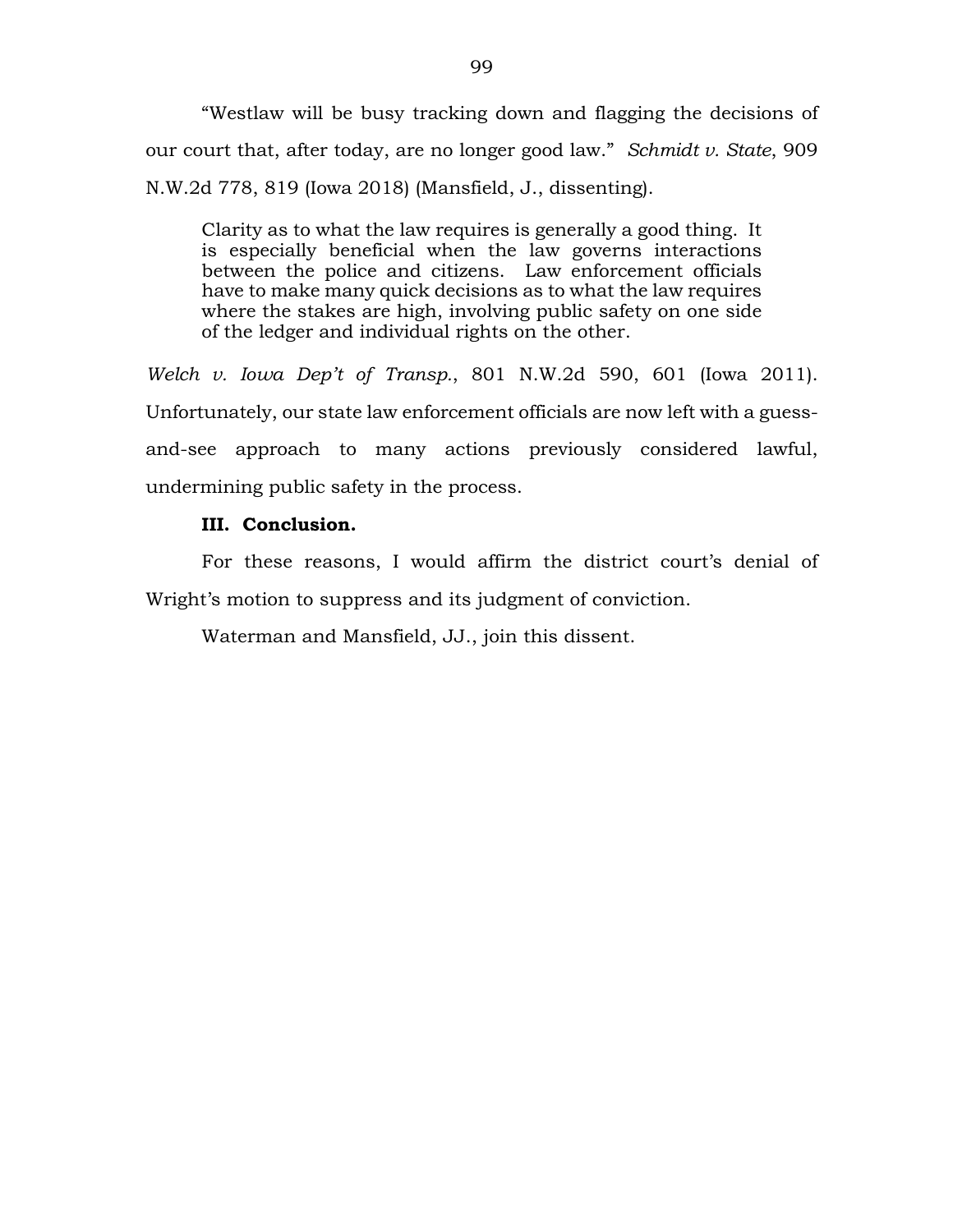## **WATERMAN, Justice (dissenting).**

 $\overline{a}$ 

I respectfully dissent and join the separate dissents of Chief Justice Christensen and Justice Mansfield. I too would affirm the decisions of the district court and court of appeals denying the defendant's motion to suppress. I write separately to emphasize several points.

First, the majority's new de facto test—if a private citizen can't search discarded trash, the police can't do it either—has never been recognized by any court or dissent in the country.<sup>22</sup> That is not surprising. The test makes little sense. Police officers can do many things private citizens cannot. For example, I can't set up a roadblock for vehicle equipment checks. I can't run red lights to respond to a 911 call for help. I can't detain someone I suspect of a crime (*Terry* stop). I can't offer a complicit neighbor a cooperation agreement to inform on the drug dealer next door. I can't search a fellow passenger's luggage boarding a plane or

<sup>22</sup>The majority opinion begins with a quote from a dissent "that government officials shall be subjected to the same rules of conduct that are commands to the citizen." The majority's introductory paragraph describes that limitation on the police as a "bedrock constitutional principle." The majority nevertheless purports to retreat from its broad test by stating in footnote five in division III(E) that it is holding something else: "[A]rticle I, section 8 prohibits an officer engaged in general criminal investigation from conducting a search or seizure that constitutes a trespass on a person's house, papers, or effects without first obtaining a warrant." That brief retreat to a narrower holding is reversed in division IV(D), when the majority again touts its broader test, favorably quoting a law review article proposing that a "court should ask whether government officials have engaged in an investigative act that would be unlawful for a similarly situated private actor to perform." So forgive my skepticism that the new test is the narrower one stated in footnote five.

In any event, I disagree with the premise of the majority's "holding" that trash placed curbside for disposal is an effect entitled to constitutional protection. The majority cites no court holding that discarded garbage is an effect entitled to Fourth Amendment protection. Today's majority decision stands alone among trash rip cases in equating "garbage bags" with "expensive luggage" for purposes of determining the "container[']s" constitutional protection. And the majority joins a jurisprudential fringe in concluding a defendant "did not abandon all right, title, and interest" in garbage placed curbside for collection.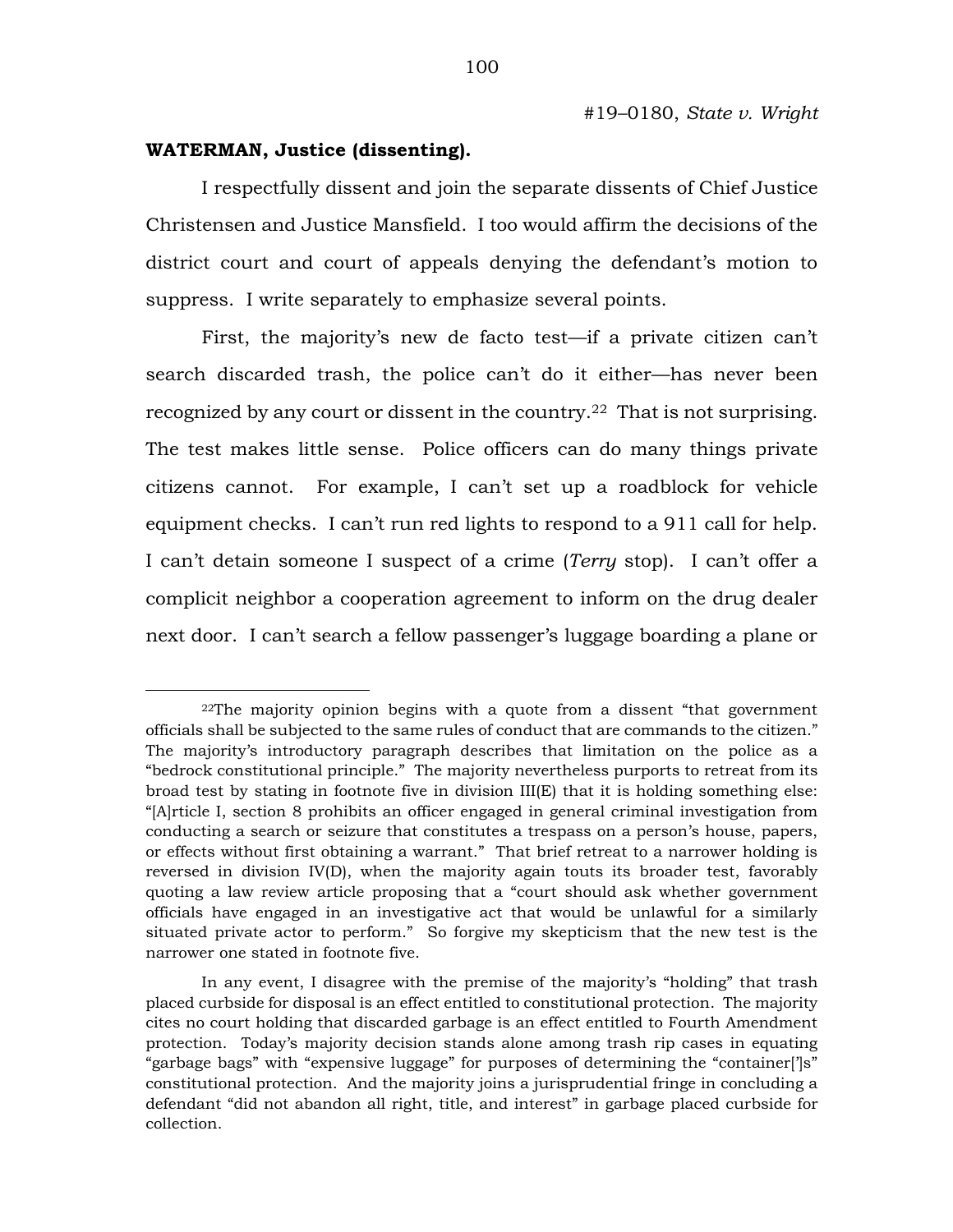a fellow fan's backpack entering Kinnick Stadium. Police officers can do those things and many others without a court-issued warrant. Until today, they could search discarded trash for evidence of crimes, hardly an infringement on anyone's civil liberties.

I would not adopt a new constitutional test that has not been vetted by the adversary process and adjudicated first by the district court. The majority denies the State the opportunity to make a record in district court on all the problems with its new approach. By the majority author's own standards, Wright waived any reliance on this new test by never asking the court to adopt it. *State v. Gibbs*, 941 N.W.2d 888, 905 (Iowa 2020) (McDonald, J., concurring specially in the judgment, joined by Oxley, J.).

The majority is guilty of faux originalism, "living" constitutionalism, and ahistorical analysis. The majority finds no support for its newly concocted test in the Federalist Papers or the debates at the Iowa constitutional convention. Those sources are neither confronted nor consulted to test its false premise that law enforcement historically could not search garbage. Again, I am not surprised. "I have no doubt that examining people's waste has been an investigative tool of law enforcement throughout recorded history." *State v. Morris*, 680 A.2d 90, 104 (Vt. 1996) (Dooley, J., dissenting). That longstanding practice continues to this day, as shown in Chief Justice Christensen's dissent, in its second footnote. The majority cites no historical evidence to the contrary. The reality is that citizens have scavenged through discarded waste for centuries. Mary Downs & Martin Medina, *A Short History of Scavenging*, 42 Compar. Civilizations Rev. 23, 23 (2000) ("The recovery of materials from waste to be reused or recycled has been carried out for millennia, and probably throughout the whole of human history."). "Scavenging flourished during the nineteenth century," and in the United States, peddlers freely searched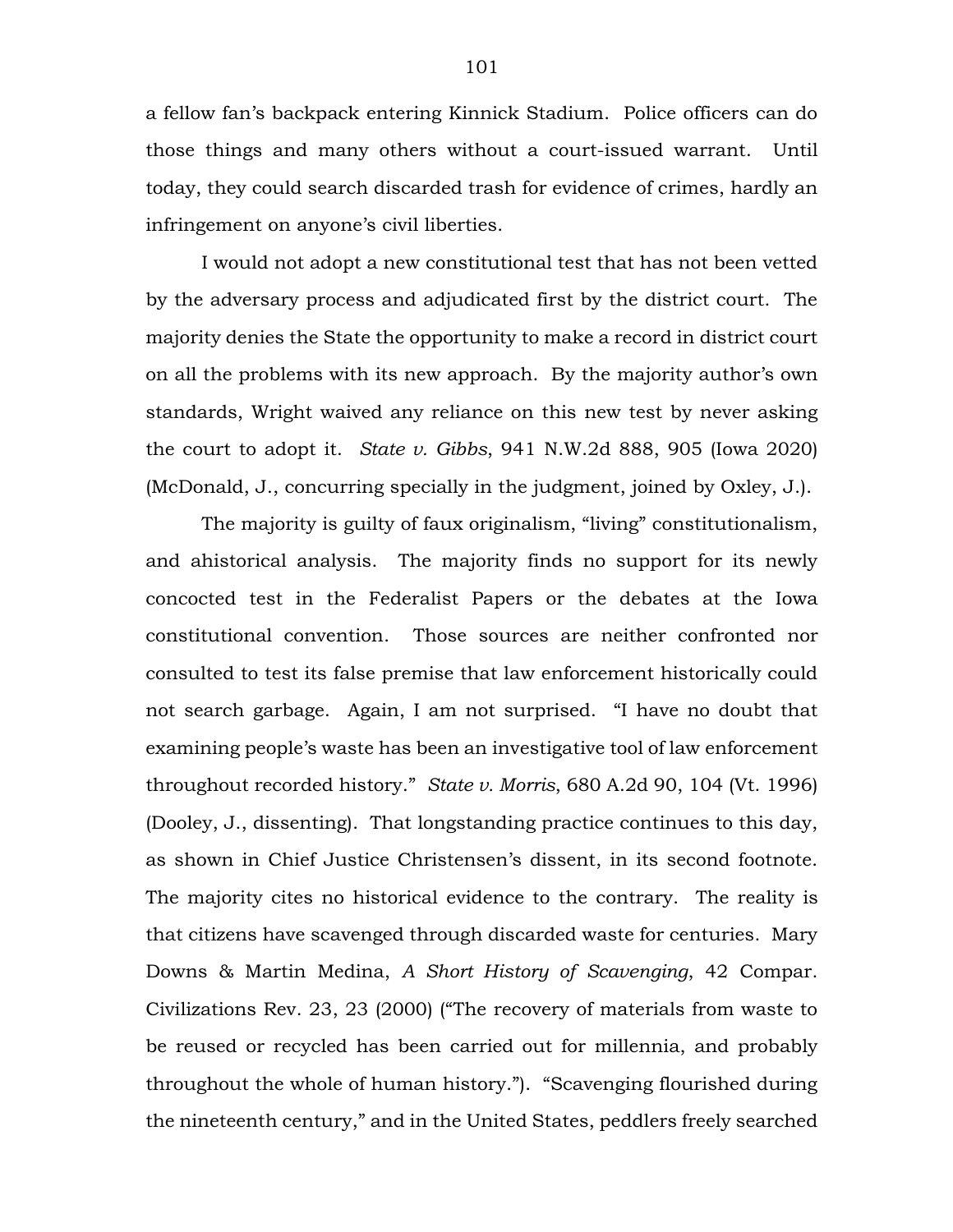trash in alleyways and town dumps for items of value. *Id.* at 34–35. Applying the logical converse of the majority's test: "if a private citizen can do it, so can the police," then discarded trash was fair game for perusal by laypeople and law enforcement alike when our federal and state constitutions were written.

The historical record belies any claim that at the time of our nation's founding, police could not conduct warrantless searches outside homes to investigate crime. On the contrary, constables, customs officials, and other law enforcement officers enjoyed statutory authority to seize and search private property outside the home. *See* Gerard V. Bradley, *Present at the Creation? A Critical Guide to* Weeks v. United States *and Its Progeny*, 30 St. Louis U. L.J. 1031, 1041–45 & nn.64–65 (1986) ("Warrantless searches, then as now, were the rule rather than the exception, and each of the thirteen colonies, and then states, as a common statutory practice, authorized them. The First Congress, which passed the fourth amendment, also authorized warrantless searches." (footnote omitted)). Indeed, private citizens could search and seize illicit goods as well. "At common law, any person may at his peril, seize for a forfeiture to the government; and if the government adopt his seizure, and the property is condemned, he will be completely justified . . . ." *Gelston v. Hoyt*, 16 U.S.  $(3 \text{ Wheat.})$  246, 310 (1818).<sup>23</sup> Our framers focused on protecting private *homes* from searches pursuant to general warrants, not discarded trash.

<sup>23</sup>*See also* Akhil Reed Amar, *Fourth Amendment First Principles*, 107 Harv. L. Rev. 757, 767 (1994) ("At common law, it seems that nothing succeeded like success. Even if a constable had no warrant, and only weak or subjective grounds for believing someone to be a felon or some item to be contraband or stolen goods, the constable could seize the suspected person or thing. The constable acted at his peril. If wrong, he could be held liable in a damage action. But if he merely played a hunch and proved right—if the suspect *was* a felon, or the goods *were* stolen or contraband—this ex post success apparently was a complete defense."). Again, discarded trash was fair game for searches by police and private citizens alike when our Federal Constitution was enacted.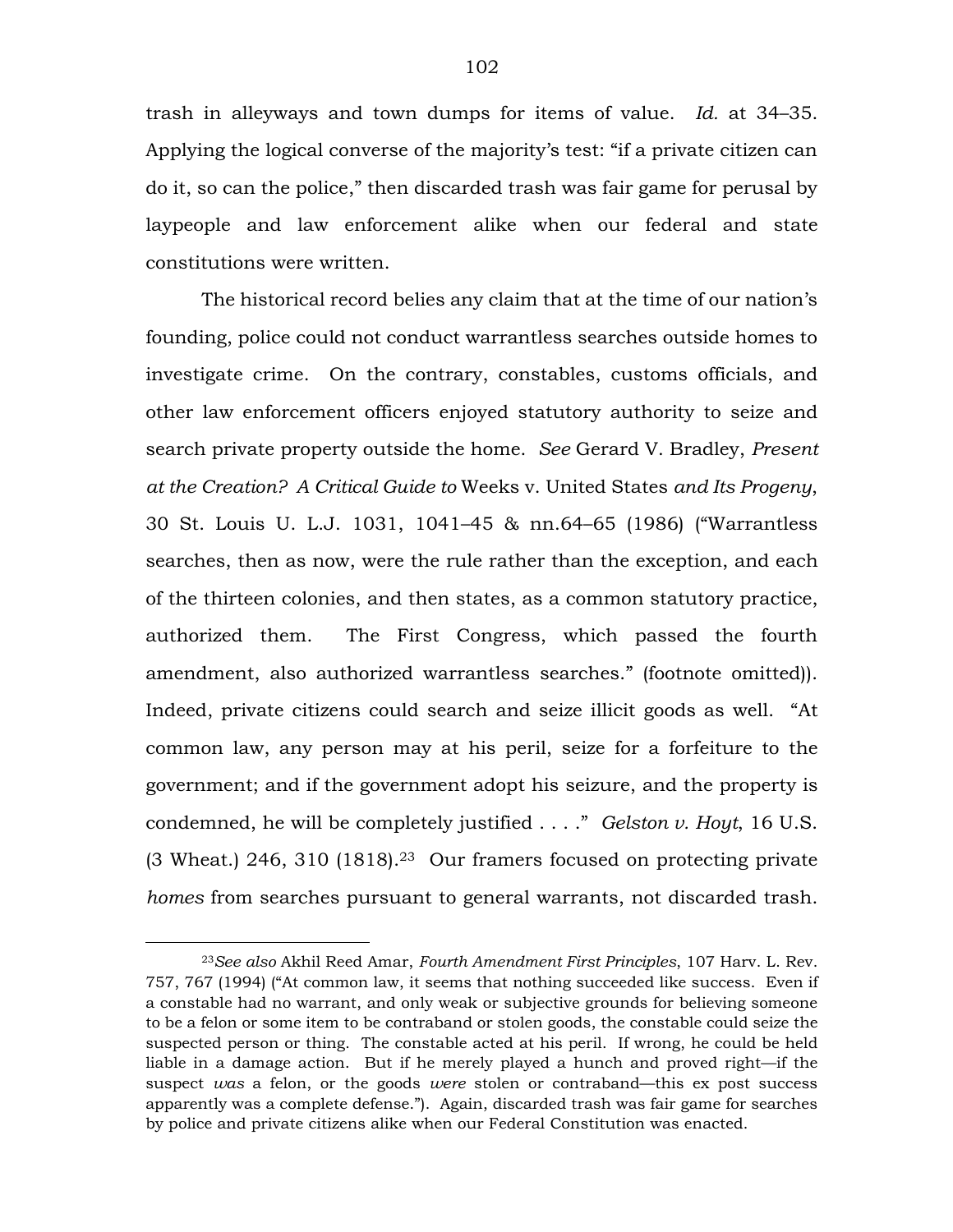*See* David E. Steinberg, *Restoring the Fourth Amendment: The Original Understanding Revisited*, 33 Hastings Const. L.Q. 47, 62 (2005) ("From the beginning, the doctrine of unreasonable searches and seizures focused on house searches, and not other types of government conduct."). It is specious to claim police could not search discarded trash outside the home's curtilage at our nation's founding and then project that nonexistent limitation on Officer Heinz in Clear Lake today.

The majority's historical analysis involves sleight of hand by equating lack of authority to enter private *homes* without a warrant in 1789 or 1857 to lack of authority to search discarded trash outside the home's curtilage. That is a leap too far today and at our nation's founding. The majority correctly recognizes that the Iowa search and seizure provision "as originally understood, was meant to provide the same protections as the Fourth Amendment, as originally understood." Put another way, our state constitution's framers did not require *greater* restrictions on law enforcement.

Chest-thumping about our independent power to interpret the Iowa Constitution is not persuasive. Our court should not rely on our independent constitutional authority simply to evade federal precedent we don't like.24 We should explain why a different result is supported by

<sup>24</sup>The majority cites *State v. Ochoa*, 792 N.W.2d 260 (Iowa 2010), seven times and *State v. Short*, 851 N.W.2d 474 (Iowa 2014), three times, quoting liberally from those decisions. Their common denominator with today's decision is that the court freelanced under the Iowa Constitution to evade settled federal precedent and create a new standard the defendant never raised or argued and is contrary to the position of most state courts. *See State v. Baldon*, 829 N.W.2d 785, 835–47 (Iowa 2013) (Mansfield, J., dissenting) (cataloging flaws in *Ochoa*); *see also Short*, 851 N.W.2d at 507–19 (Waterman, J., dissenting); *id.* at 519–27 (Mansfield, J., dissenting); *id.* at 527–45 (Zager, J., dissenting). Today's majority also quotes liberally from *State v. Ingram*, 914 N.W.2d 794 (Iowa 2018), another 4–3 decision of breathtaking overbreadth that unnecessarily handicaps law enforcement in vehicle inventory searches. *See id.* at 824–25 (Mansfield, J., concurring specially). I would not rely on the shifting sands of this court's mistakes departing from the national consensus in search and seizure precedents.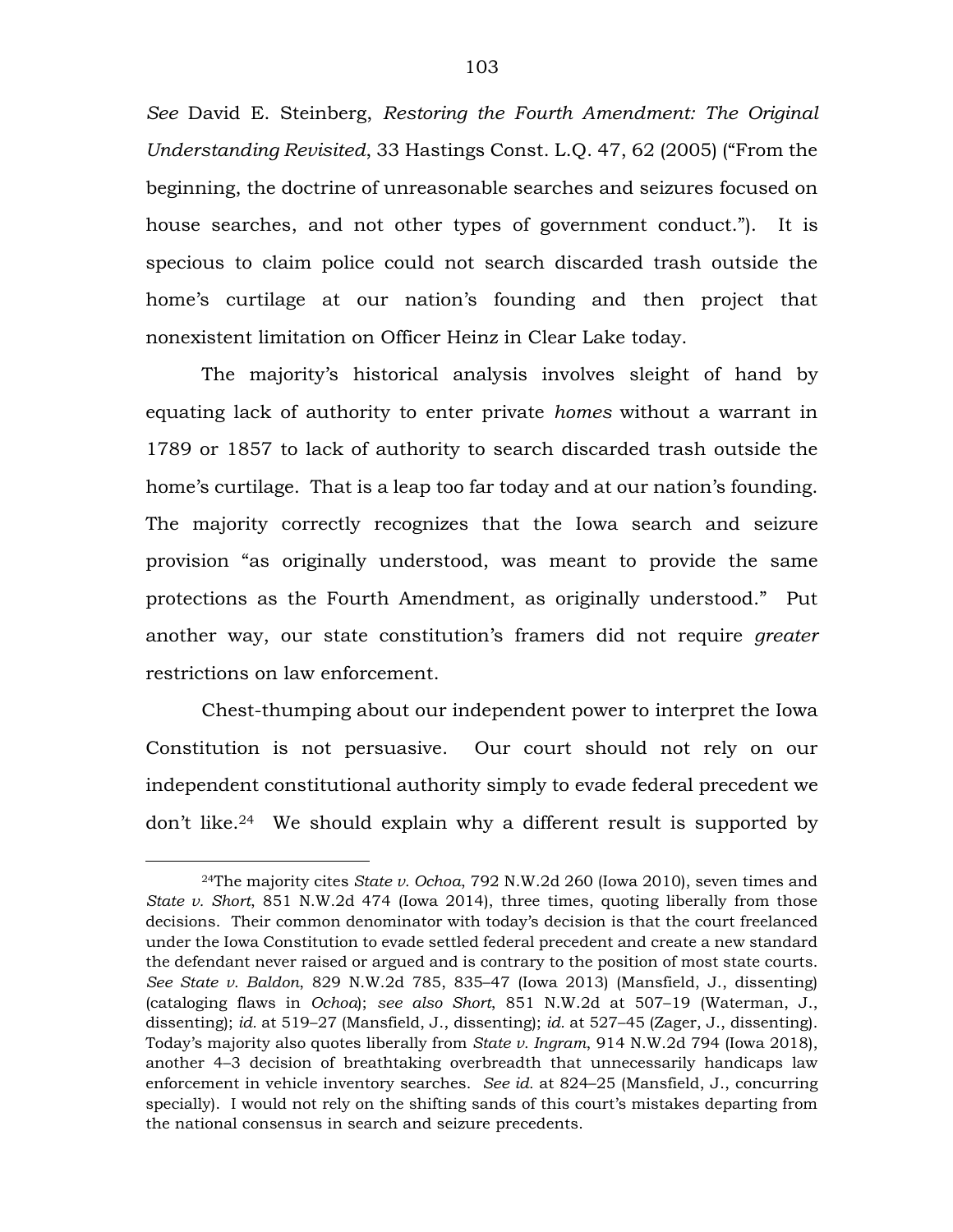differences in the text, history, or purpose of the Iowa provision, persuasive decisions from our sister states, or practical problems. *See State v. Gaskins*, 866 N.W.2d 1, 50–56 (Iowa 2015) (Waterman, J., dissenting) (urging use of neutral interpretive principles or divergence criteria). Such analysis is missing in the majority and concurring opinions, and thereby "vindicate[s] the worst fears of the critics of judicial activism." *State v. Hempele*, 576 A.2d 793, 816 (N.J. 1990) (O'Hern, J., concurring in part and dissenting in part). Consistency with federal precedent interpreting identical language promotes legitimacy:

We have declared that "[d]ivergent interpretations are unsatisfactory from the public perspective, particularly where the historical roots and purposes of the federal and state provisions are the same." A citizen becomes confused when he or she finds that under virtually identical constitutional provisions, it is permissible for a federal agent, but not a [state] law-enforcement officer, to search his or her garbage. . . . In my view, garbage does not change its constitutional dimensions based on who searches the garbage in a particular location. Different treatment of such an ordinary commodity appears illogical to the public and hence breeds a fundamental distrust of the legal system that develops such distinctions.

*Id.* at 817 (Garibaldi, J., dissenting) (first alteration in original) (citation omitted) (quoting *State v. Hunt*, 450 A.2d 952, 955 (N.J. 1982)). Applying its own divergence criteria, the Minnesota Supreme Court recently declined to depart from federal precedent in holding police could conduct warrantless searches of garbage under its state constitution. *State v. McMurray*, 860 N.W.2d 686, 690–95 (Minn. 2015). We should reach the same conclusion.

As set forth in Chief Justice Christensen's dissent, federal authorities nationwide and police in the overwhelming majority of states can lawfully conduct warrantless searches of garbage placed out for collection. That is because most courts view trash as abandoned property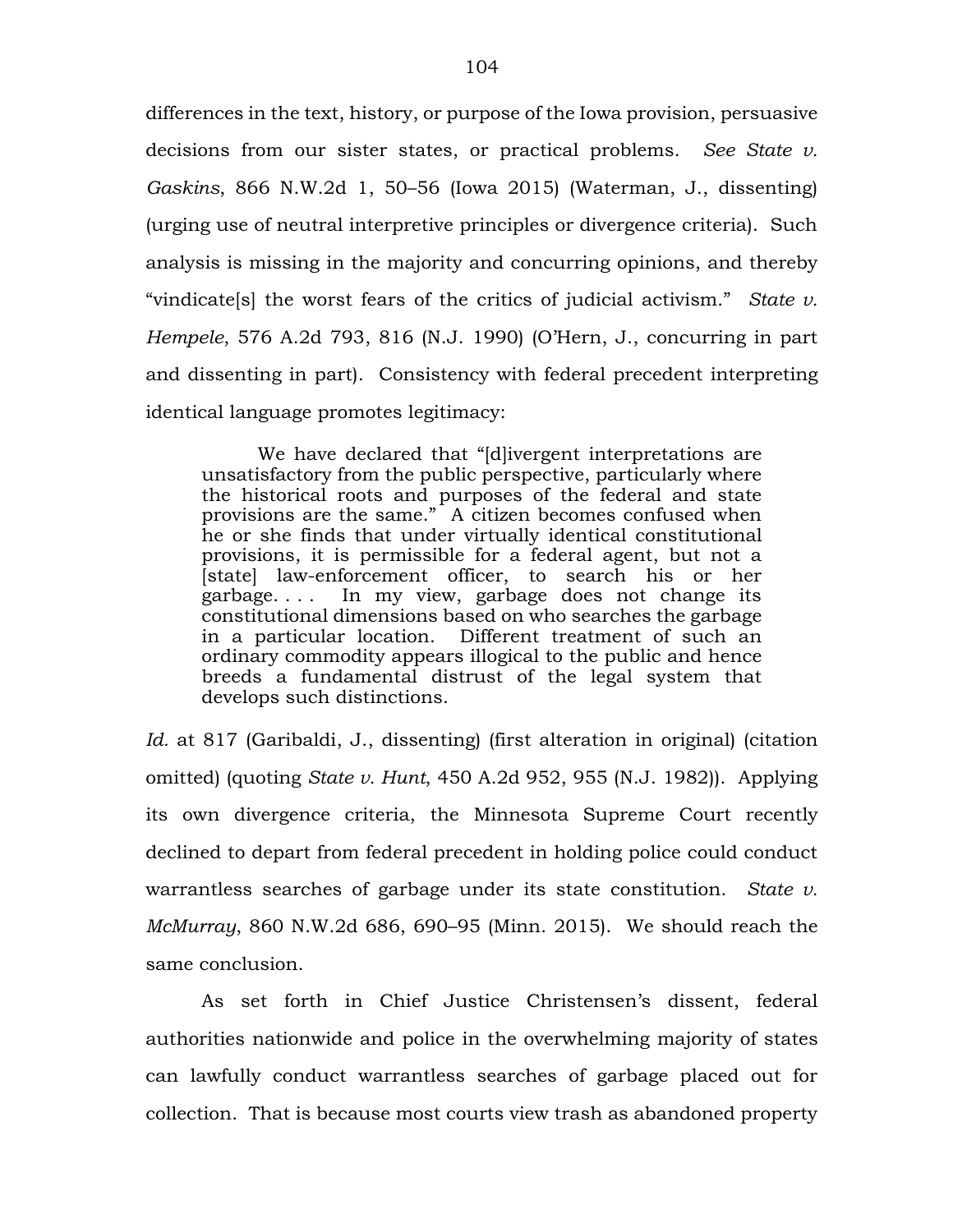devoid of any reasonable expectation of privacy, as Justice Mansfield further explains in his dissent. The majority relies on no court in any jurisdiction that has held garbage discarded for pickup is an "effect" within the meaning of the Fourth Amendment or equivalent state constitutional search and seizure provision. Trash rips are an important investigatory tool for law enforcement; they gather evidence leading to search warrants that shut down meth labs and other societal scourges. We will now see more federal drug prosecutions in Iowa because today's decision effectively ends the use of trash rips in state criminal prosecutions. Offenders facing federal time without parole likely won't view today's decision as advancing their civil liberties.

The scope and import of today's decision is at best unclear, at worst tumultuous. Perhaps it only applies to trash pulls in localities with an ordinance like Clear Lake's, and local elected officials can simply amend the ordinance to restore police powers to search garbage for evidence of crimes. Because people in most places can dumpster dive and remove items without being arrested for trespass or theft, life may go on unchanged in much of the state. Perhaps the new test is dicta that does not bind our trial courts in other contexts. But we won't have to wait long for defense counsel to argue *Terry* stops are now unconstitutional because a private citizen cannot detain someone acting suspiciously. Or that our decision reaffirming the automobile exception to the warrant requirement, *State v. Storm*, 898 N.W.2d 140, 156 (Iowa 2017), is no longer good law because a private citizen cannot conduct a traffic stop. The majority asserts that "[c]urrent Fourth Amendment jurisprudence is a mess" to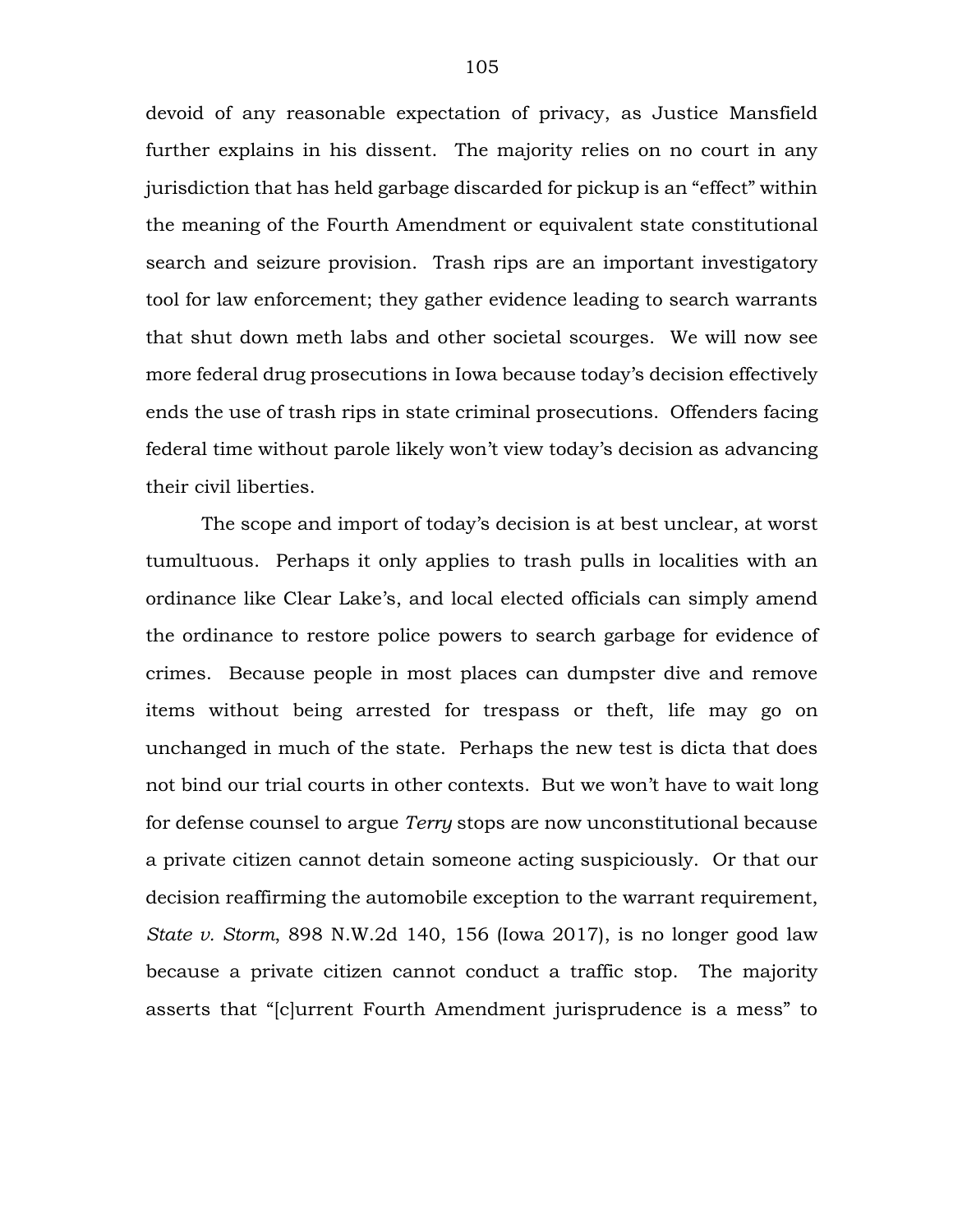justify a new test that simply exacerbates uncertainty. Their decision raises more questions than it answers and creates a far bigger mess.<sup>25</sup>

I would follow *California v. Greenwood*, 486 U.S. 35, 40–41, 108 S. Ct. 1625, 1628–29 (1988), and our state's published appellate decisions holding that police do not need a warrant to search garbage placed out for collection. *See State v. Skola*, 634 N.W.2d 687, 689–91 (Iowa Ct. App. 2001) (applying the *Greenwood* analysis under both the United States and Iowa Constitutions to uphold a police search of the defendant's garbage); *State v. Henderson*, 435 N.W.2d 394, 396–97 (Iowa Ct. App. 1988) (same). Today's majority has not identified any problems that justify departing from this well-settled precedent. *See Book v. Doublestar Dongfeng Tyre Co.*, 860 N.W.2d 576, 594 (Iowa 2015) ("Stare decisis alone dictates continued adherence to our precedent absent a compelling reason to change the law.").

"Courts adhere to the holdings of past rulings to imbue the law with continuity and predictability and help maintain the stability essential to society." "From the very beginnings of this court, we have guarded the venerable doctrine of stare decisis and required the highest possible showing that a precedent should be overruled before taking such a step."

*State v. Iowa Dist. Ct.*, 902 N.W.2d 811, 817 (Iowa 2017) (citation omitted) (first quoting *State v. Miller*, 841 N.W.2d 583, 586 (Iowa 2014); then quoting *McElroy v. State*, 703

<sup>25</sup>The majority self-servingly overstates the alleged incoherence of federal search and seizure precedent. *See Davis v. United States*, 564 U.S. 229, 247, 131 S. Ct. 2419, 2433 (2011) ("Decisions overruling this Court's Fourth Amendment precedents are rare."). By contrast, the special concurrence finds coherence in trends in Fourth Amendment precedent, but doesn't like the outcomes and would simply rely on the Iowa Constitution to get to his desired result.

Presumably, we will soon see a wave of postconviction-relief (PCR) actions seeking to overturn convictions in cases where a trash rip led to inculpatory evidence and a larger wave of PCRs alleging defense counsel provided constitutionally-deficient representation for failing to anticipate our court would adopt the new test limiting police investigations to what private citizens can do.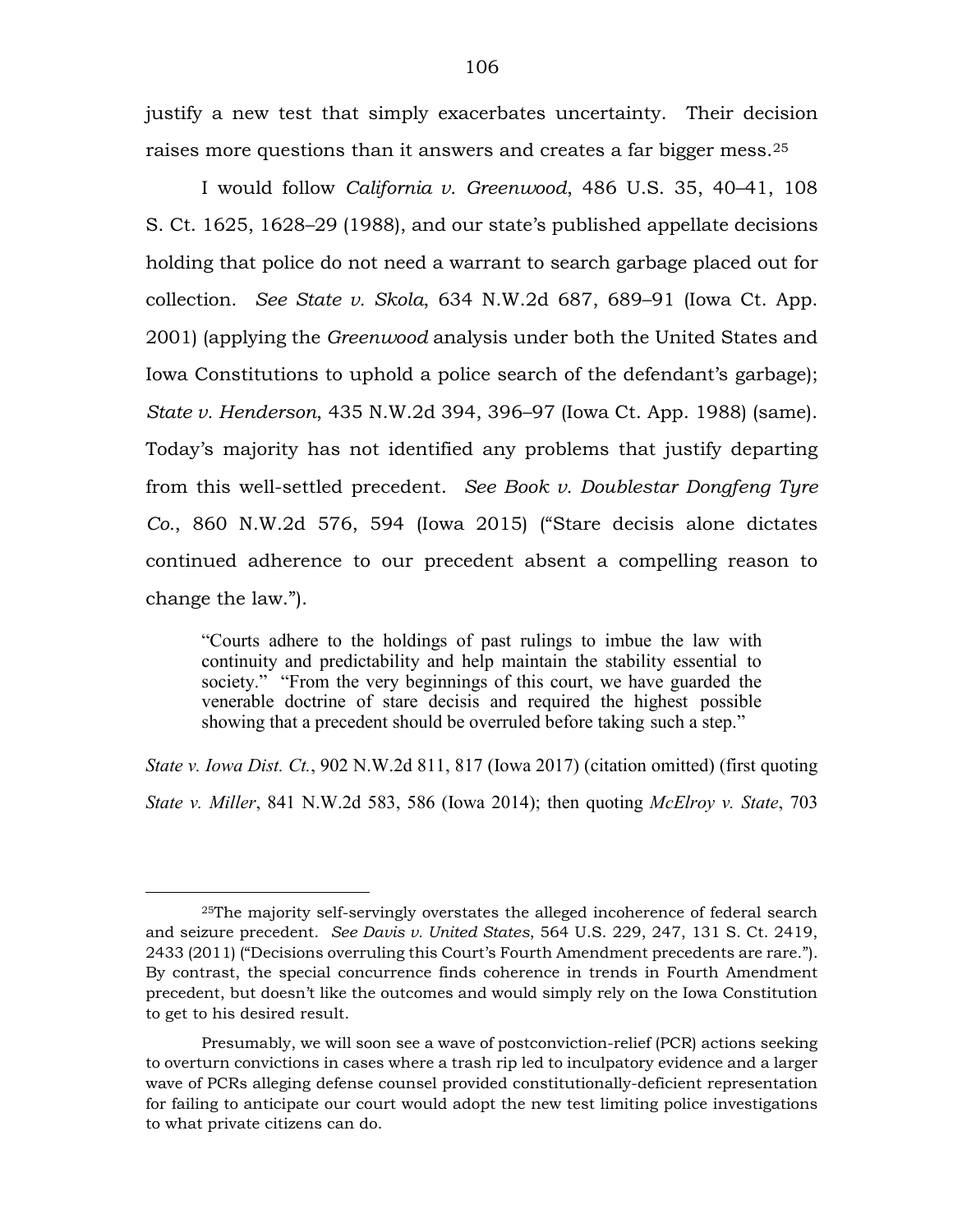N.W.2d 385, 394 (Iowa 2005)). Finding no compelling reason to overrule precedent, I would stay the course.

The majority identifies only six states that do not follow *Greenwood*  under their state constitutions. *People v. Edwards*, 458 P.2d 713, 718 (Cal. 1969) (en banc) (pre-*Greenwood* decision holding defendant had a justified expectation of privacy in garbage can next to his house); *State v. Goss*, 834 A.2d 316, 319 (N.H. 2003) (rejecting *Greenwood* under New Hampshire Constitution, construing state constitution to provide greater protection than the Fourth Amendment); *Hempele*, 576 A.2d at 814 (majority opinion) (rejecting *Greenwood* under New Jersey Constitution); *State v. Crane*, 254 P.3d 117, 123 (N.M. Ct. App. 2011) (holding defendant had reasonable expectation of privacy in garbage under New Mexico Constitution), *aff'd on other grounds*, 329 P.3d 689, 698–99 (N.M. 2014); *Morris*, 680 A.2d at 96 (majority opinion) ("The Vermont Constitution does not require the residents of this state to employ extraordinary or unlawful means to keep government authorities from examining discarded private effects."); *State v. Boland*, 800 P.2d 1112, 1116–17 (Wash. 1990) (en banc) (rejecting *Greenwood* under privacy clause of Washington Constitution, with four justices dissenting). None of these decisions relied on the rationale adopted today—if a private citizen can't do it, neither can a police officer. I don't find those cases persuasive.

The New Hampshire, Vermont, and Washington decisions expressly relied on unique privacy clauses or other textual provisions not found in the Iowa or Federal Constitutions. *Goss*, 834 A.2d at 318–19; *Morris*, 680 A.2d at 93, 96; *Boland*, 800 P.2d at 1115–16. For that reason, in *Storm* we declined to follow decisions from those states rejecting the automobile exception. 898 N.W.2d at 153. The California case preceded *Greenwood* and is factually distinguishable because "the trash can was within a few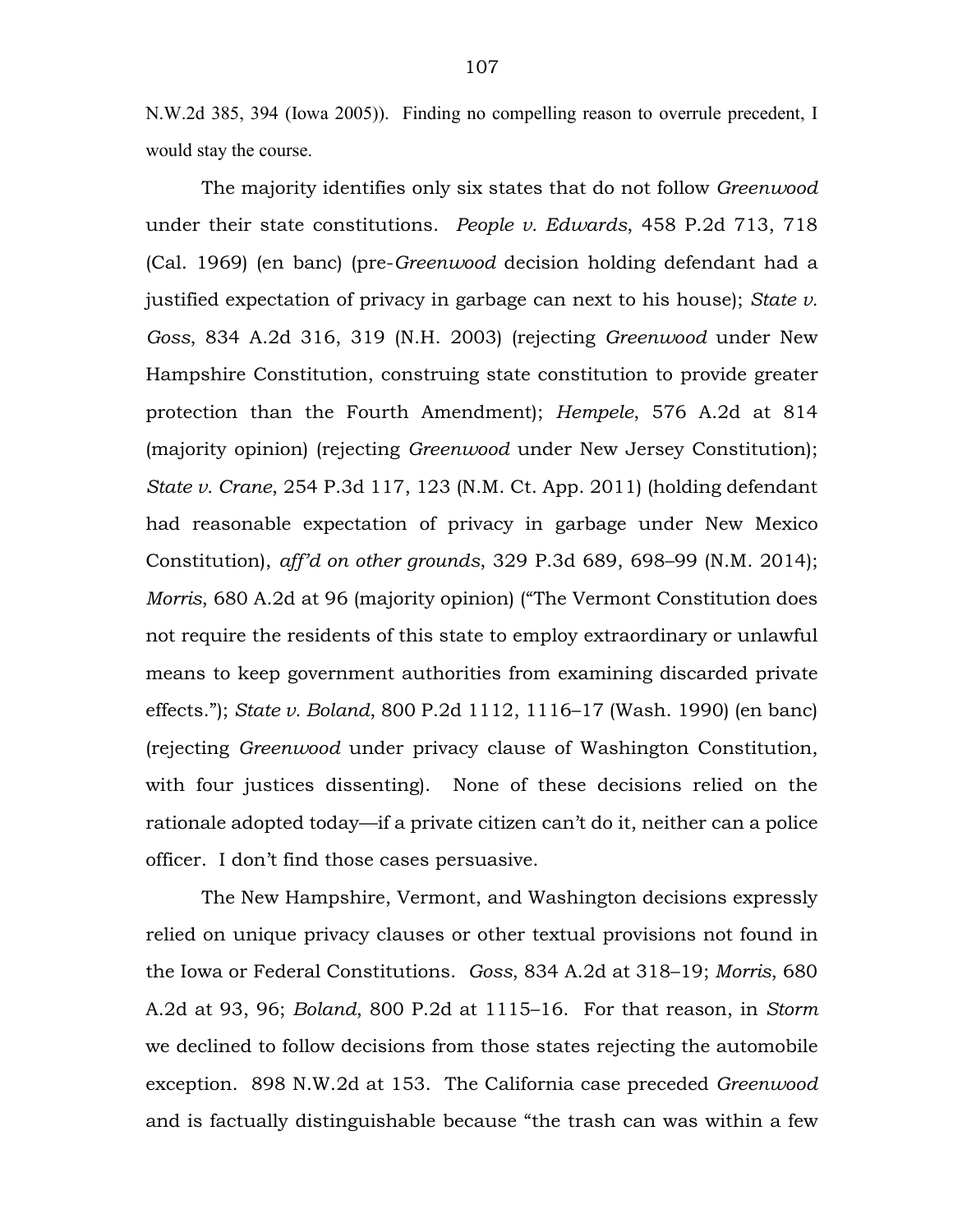feet of the back door of defendants' home and required trespass for its inspection." *Edwards*, 458 P.2d at 718. By contrast, Officer Heinz never walked across Wright's yard to look in a trash container not yet placed out for collection. His feet remained planted on the public alleyway.

The dissents in these trash cases are more persuasive. As Justice Guy, who dissented in *Boland*, stated:

[O]ne who discards his trash and places it at curbside to be picked up assumes the risk that the garbage collector may be an agent of the police or may permit the police to examine the unconglomerated trash once it is picked up.

800 P.2d at 1123 (Guy, J., dissenting). Even if under the majority's trespass theory an officer can't reach over the property line into a garbage can, "[p]olice merely have to wait until the trash is carried a few feet further than the curb and is emptied into the collection bin of the garbage truck before engaging in a warrantless search." *Id*. "Collectors do not bear some kind of fiduciary relationship with trash customers to make sure that their trash remains inviolate." *Goss*, 834 A.2d at 321 (Broderick, J., dissenting) (quoting *United States v. Shelby*, 573 F.2d 971, 973 (7th Cir. 1978)). Justice Broderick noted:

In my opinion and in the overwhelming opinion of other jurisdictions, as well as the United States Supreme Court, a defendant's subjective expectation of privacy in the contents of his trash left for pickup adjacent to a public way is not objectively reasonable.

Id. at 320. People know this, which is why they shred sensitive documents and cut up credit cards before disposal. When "virtually every other court that has considered the issue" finds no reasonable expectation of privacy in discarded trash, one cannot conclude "general social norms" support a privacy interest in that trash. *Hempele*, 576 A.2d at 818 (Garibaldi, J., dissenting).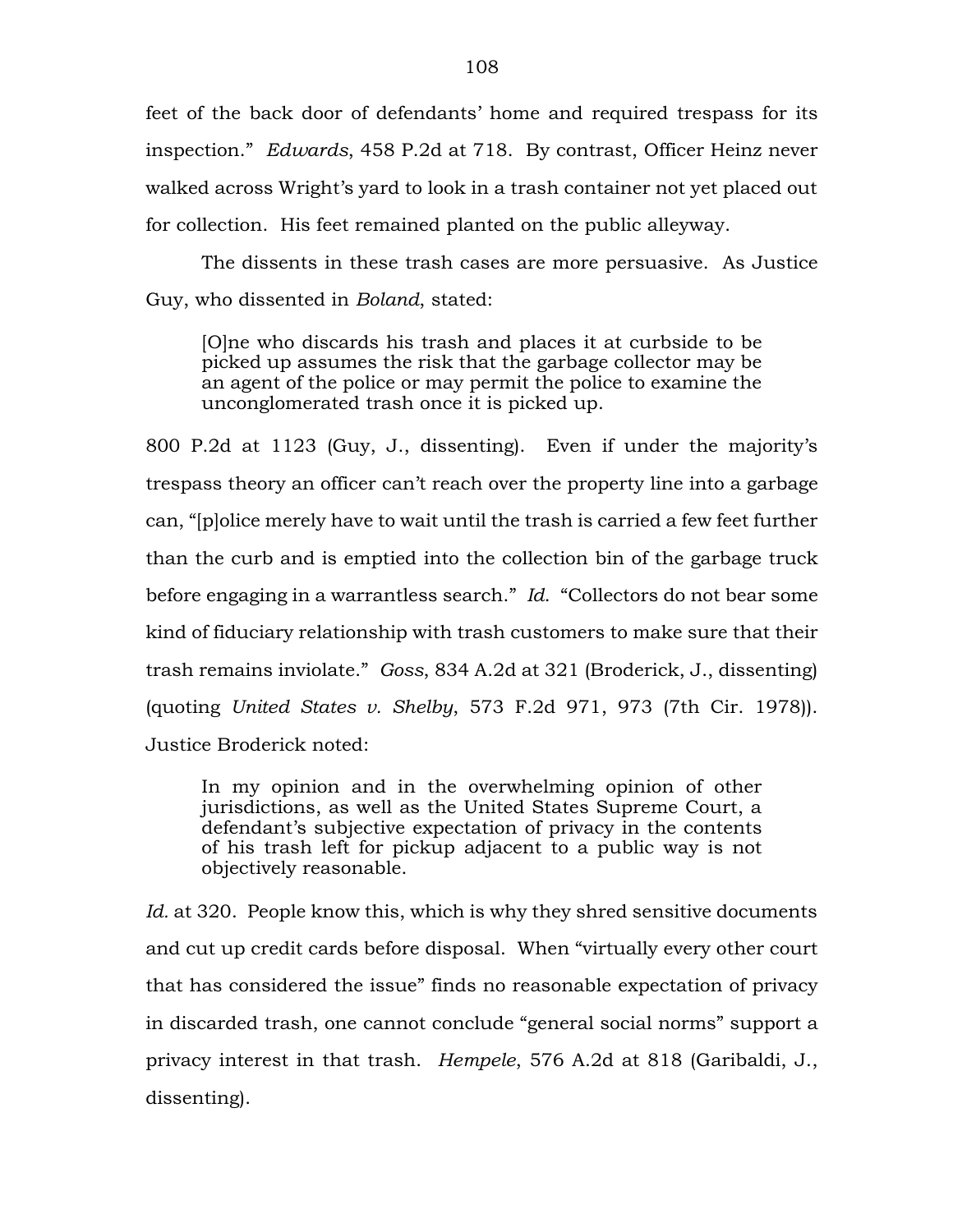The Wyoming Supreme Court unanimously considered and refused to join these states that found greater protection for trash under their constitutions and instead held the Wyoming Constitution did not require a warrant to search trash. *Barekman v. State*, 200 P.3d 802, 809–10 (Wyo. 2009) ("[O]nce Mr. Barekman placed his trash in the barrel at the curb . . . he evidenced the intent to relinquish any expectation of privacy he had in the contents."). We should reach the same conclusion as the Wyoming Supreme Court.

For these reasons and those set forth in my colleagues' dissents, I am unable to join the majority decision.

Christensen, C.J., and Mansfield, J., join this dissent.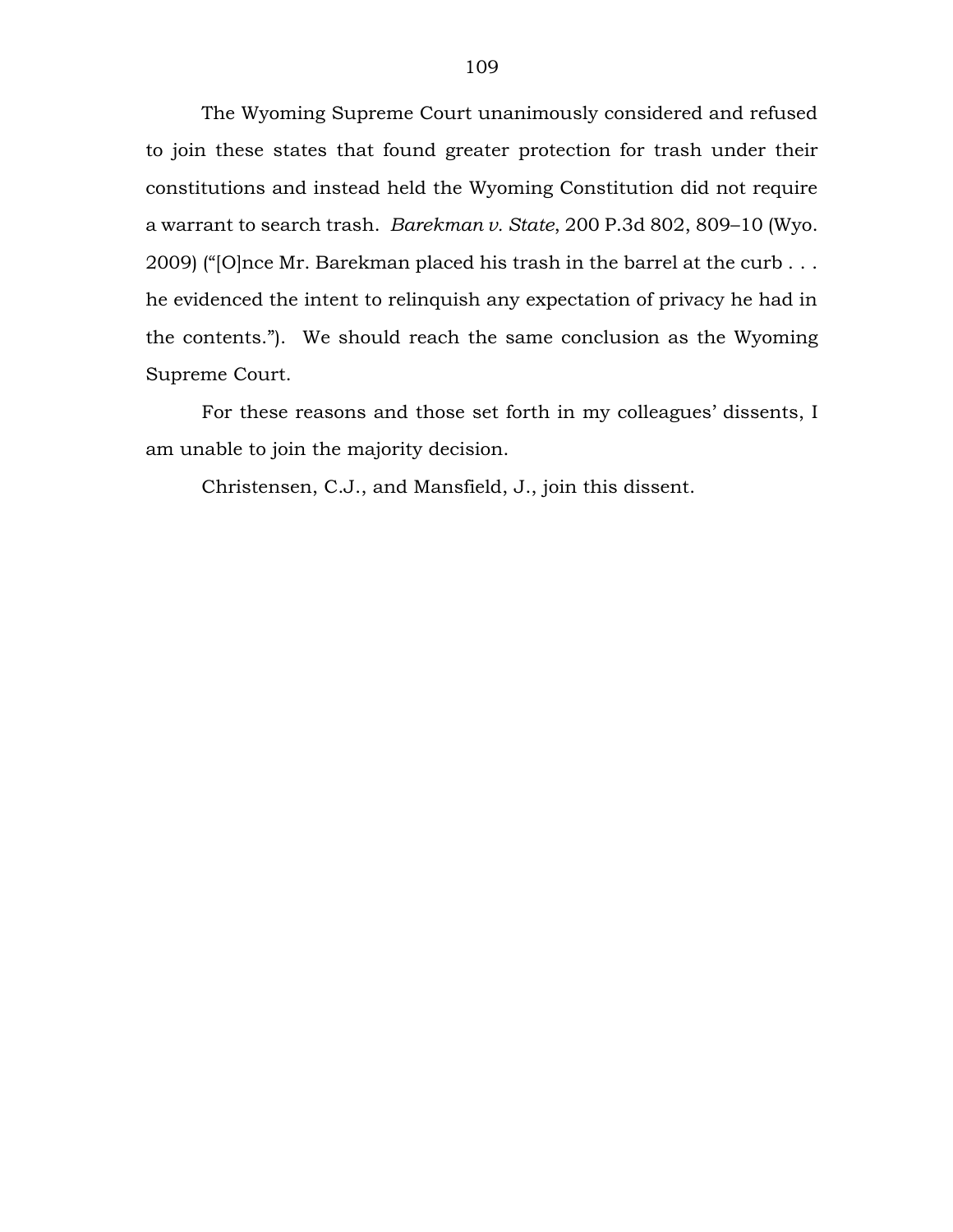## **MANSFIELD, Justice (dissenting).**

Caliban: "Let it alone, thou fool; it is but trash." William Shakespeare, *The Tempest* act 4, sc. 1 [hereinafter *The Tempest*].

Caliban is right, it is but trash. To me, this case begins and ends with the syllogism that trash is trash. It is nobody's property; it has been voluntarily abandoned. Nicholas Wright put his two garbage cans out for collection next to a public alley without lids on them. If a private citizen had pulled something out of those cans, Wright would have no cause of action against that citizen. Yet somehow Officer Heinz violated his rights? I respectfully dissent and would affirm the denial of the motion to suppress.

To get to the odd result that trash set out for collection is constitutionally protected, the majority purports to follow traditional search and seizure principles. But the majority isn't restoring article I, section 8 to its original understanding. Instead, it bobs and weaves through five divisions, with reasoning as ephemeral as a spirit summoned by Ariel.

In reality, the majority doesn't adhere to traditional search and seizure principles, which focus on *property rights and reasonable expectations of privacy*. Rather, the majority fashions a brand new rule of search and seizure: If a private citizen can't do it, the police can't do it either.

It's true that the reasonable-expectations-of-privacy branch of Fourth Amendment jurisprudence has become more controversial in recent years. Several members of the United States Supreme Court have sought to pull back from reasonable expectations of privacy and restore a more consistent emphasis on property rights. *See, e.g.*, *Carpenter v.*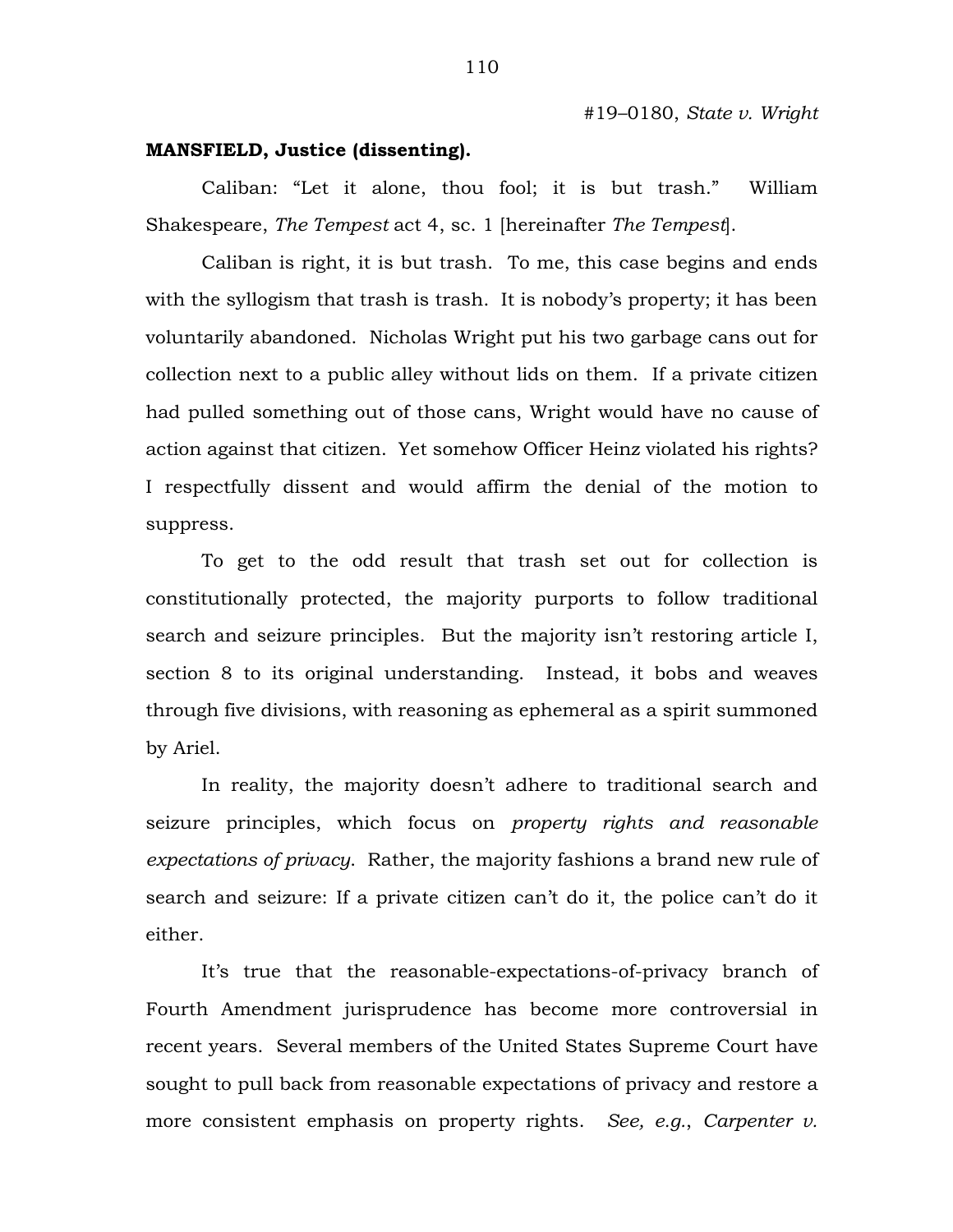*United States*, 585 U.S. \_\_\_, \_\_\_, 138 S. Ct. 2206, 2238–44 (2018) (Thomas, J., dissenting); *id.* at \_\_\_, 138 S. Ct. at 2264–68 (Gorsuch, J., dissenting). But no respected jurist, to my knowledge, has heretofore said that the fundamental rule is: "If a private citizen can't do it, law enforcement can't do it as well."

The majority's approach disregards the plain text of article I, section 8. That section protects "[t]he right of the people to be secure in *their* persons, houses, papers and effects." Iowa Const. art. I, § 8 (emphasis added). Something that you've voluntarily thrown away is no longer *your* effect.

The majority's approach also completely fails to deal with standing. Obviously, private citizens cannot enter other people's motel rooms without permission. But when a sheriff's deputy did so, we upheld the warrantless entry because the defendant had not actually rented the room. *See State v. Brooks*, 760 N.W.2d 197, 206 (Iowa 2009). We said, "A defendant challenging a search and seizure occurring in the motel room of a third person must demonstrate that he personally has an expectation of privacy in the place searched, and that his expectation is reasonable." *Id.* at 205. Because the defendant lacked standing to challenge the search, his motion to suppress was properly denied. *Id.* But under the majority's newly hatched rule, the search would be no good, because cops cannot do what private citizens cannot do.

This case could be viewed through the lens of standing. Once Wright put his trash out for collection along the public alley, he lost *standing* to complain about what happened to it. *See State v. Bumpus*, 459 N.W.2d 619, 625 (Iowa 1990) ("Once an individual voluntarily abandons property he or she no longer has standing to challenge any search or seizure that may be made.").

111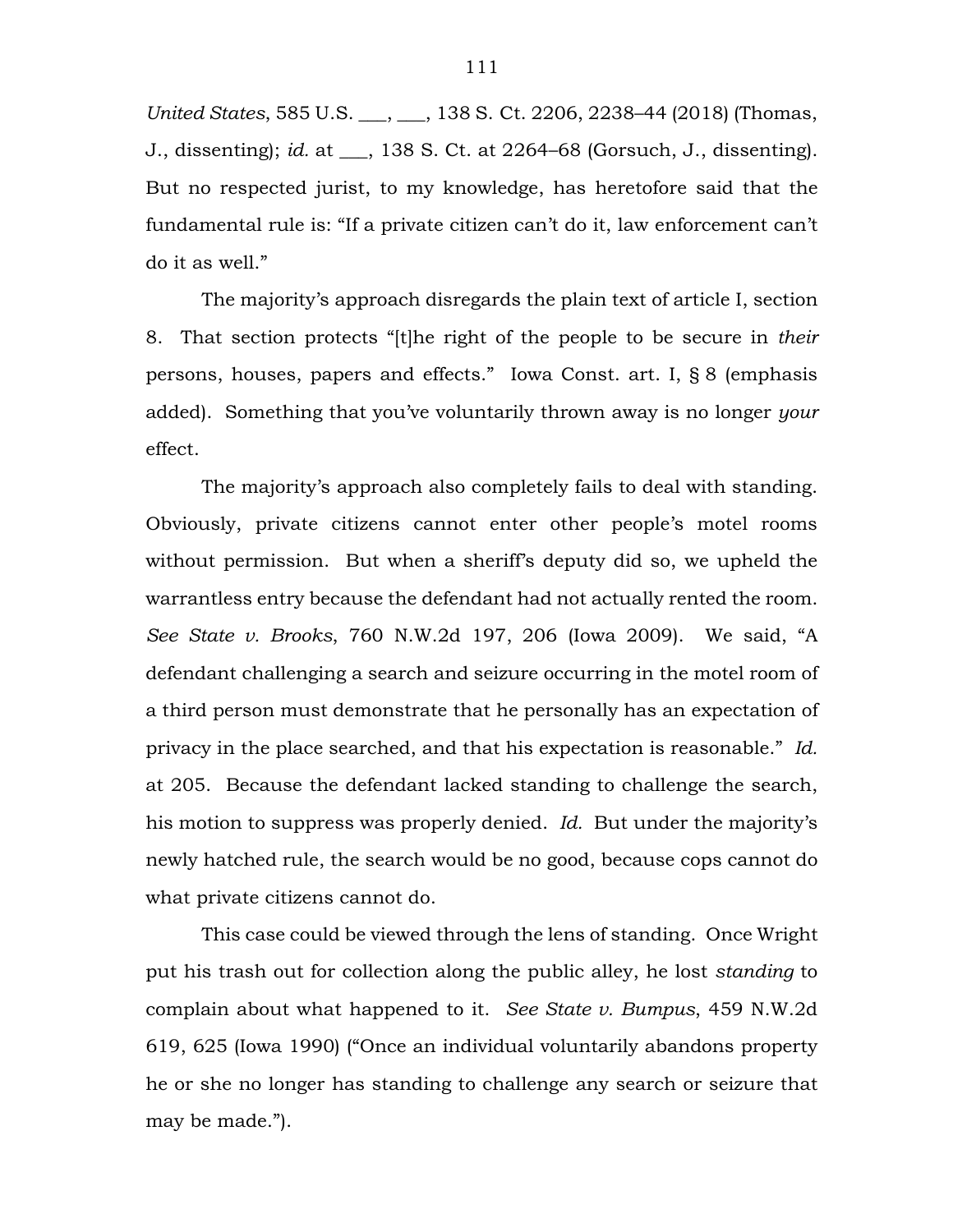In short, far from being faithful to Blackstone, Coke, Story, or any other venerable source, the majority's standard is its own home brew. All to protect trash! Instead of the majority's standard, I would follow existing United States Supreme Court and Iowa precedent. I would also apply traditional property law, which makes clear that Wright no longer had a legally protected interest in his trash when he put the open garbage cans out for pickup.

## **I. There Is No Constitutionally Protected Interest in Trash Set Out for Collection; This Case Should Be Decided Based on Traditional Property Law.**

*California v. Greenwood* of course resolves any claim that the search of Wright's trash violated his Fourth Amendment rights. *See* 486 U.S. 35, 37, 108 S. Ct. 1625, 1627 (1988). At the request of the police, the regular trash collector picked up Greenwood's trash only and turned it over to the police. *Id.* This allowed the police to obtain evidence of narcotics use and grounds for a search warrant. *Id.* at 38, 108 S. Ct. at 1627. The Supreme Court sustained the constitutionality of the trash pull, reasoning that Greenwood had no reasonable expectation of privacy in his trash placed on the street for collection. *Id.* at 40–41, 108 S. Ct. at 1628–29.

Without incident or objection, *Greenwood* has been followed under the Iowa Constitution for the last thirty-three years. *See also State v. Skola*, 634 N.W.2d 687, 690–91 (Iowa Ct. App. 2001) (applying the *Greenwood* analysis under both the United States and Iowa Constitutions to uphold a police search of the defendant's garbage); *State v. Henderson*, 435 N.W.2d 394, 396–97 (Iowa Ct. App. 1988) (same).

Admittedly, *Greenwood* has come under criticism for its reliance on reasonable expectations of privacy. *See Carpenter*, 585 U.S. at \_\_\_, 138 S. Ct. at 2266 (Gorsuch, J., dissenting). I agree that reasonable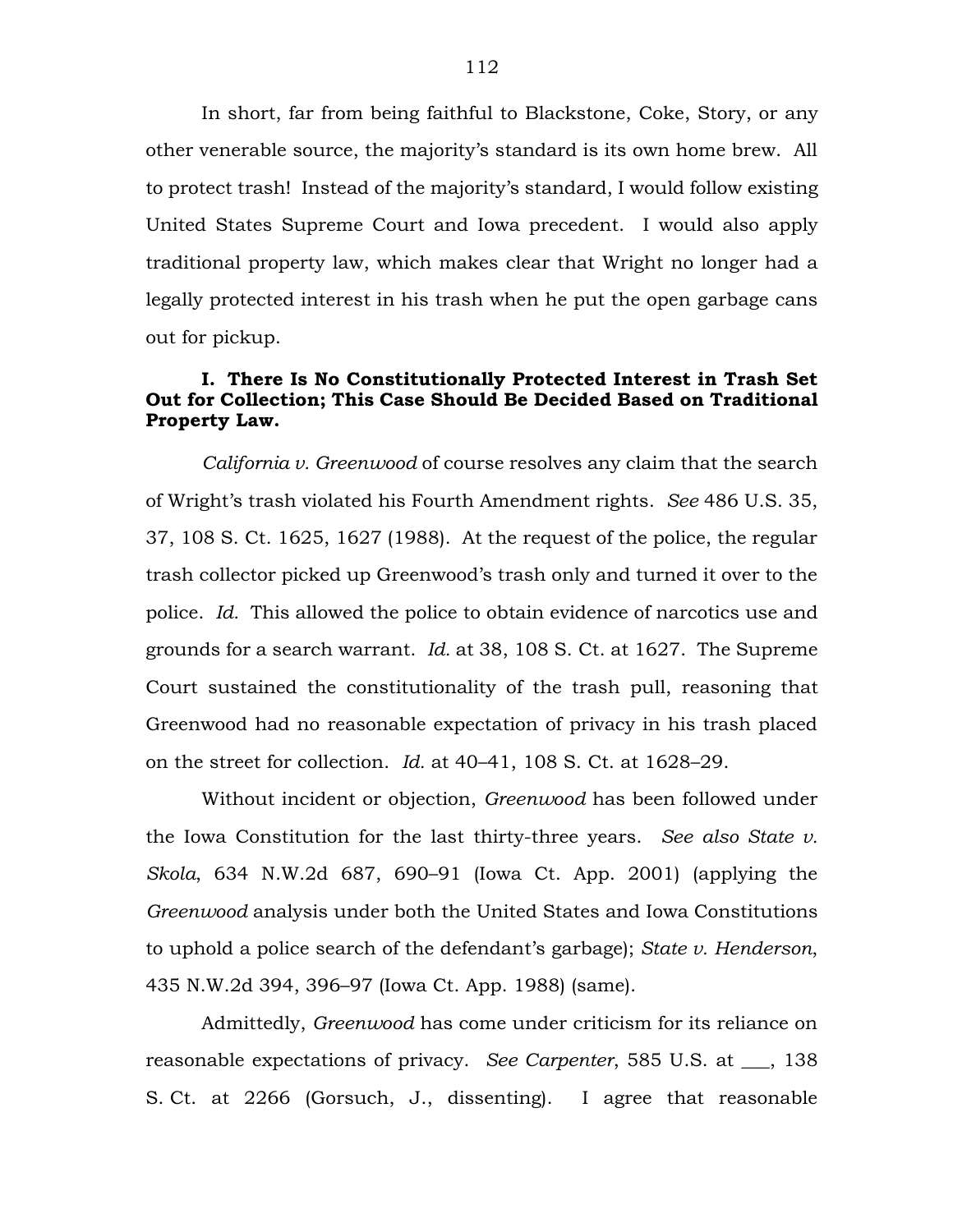expectations can be a squishy concept. But reverting to traditional principles of property law leads to the same result. Trash that you've abandoned is no longer your property. When you turn it over to the trash collector, this isn't a bailment, it's an abandonment.

The Fourth Amendment and article I, section 8 don't prohibit examining other people's lives. They protect people against unreasonable searches and seizures of "their persons, houses, papers, and effects." Garbage that has been abandoned at a publicly accessible spot is none of those things. It has ceased to be anything in which the discarder has any legal interest.

Let's go back to an earlier Supreme Court case that preceded *Greenwood*. In *Abel v. United States*, the Supreme Court relied on abandoned property principles to uphold the retrieval of trash from a wastebasket after the defendant had vacated a hotel room:

Nor was it unlawful to seize the entire contents of the wastepaper basket, even though some of its contents had no connection with crime. So far as the record shows, petitioner had abandoned these articles. He had thrown them away. So far as he was concerned, they were bona vacantia. There can be nothing unlawful in the Government's appropriation of such abandoned property.

362 U.S. 217, 241, 80 S. Ct. 683, 698 (1960). To the extent we find the reasoning of *Greenwood* unsatisfactory for article I, section 8 purposes, *Abel* works just fine.

Shifting the focus to Wright's real property or his garbage cans doesn't change the outcome in this case. Officer Heinz didn't set foot on Wright's land. The record shows that he reached into the garbage cans from the public alley. Nor did he commit trespass to chattel by unintentionally and briefly brushing against Wright's garbage cans.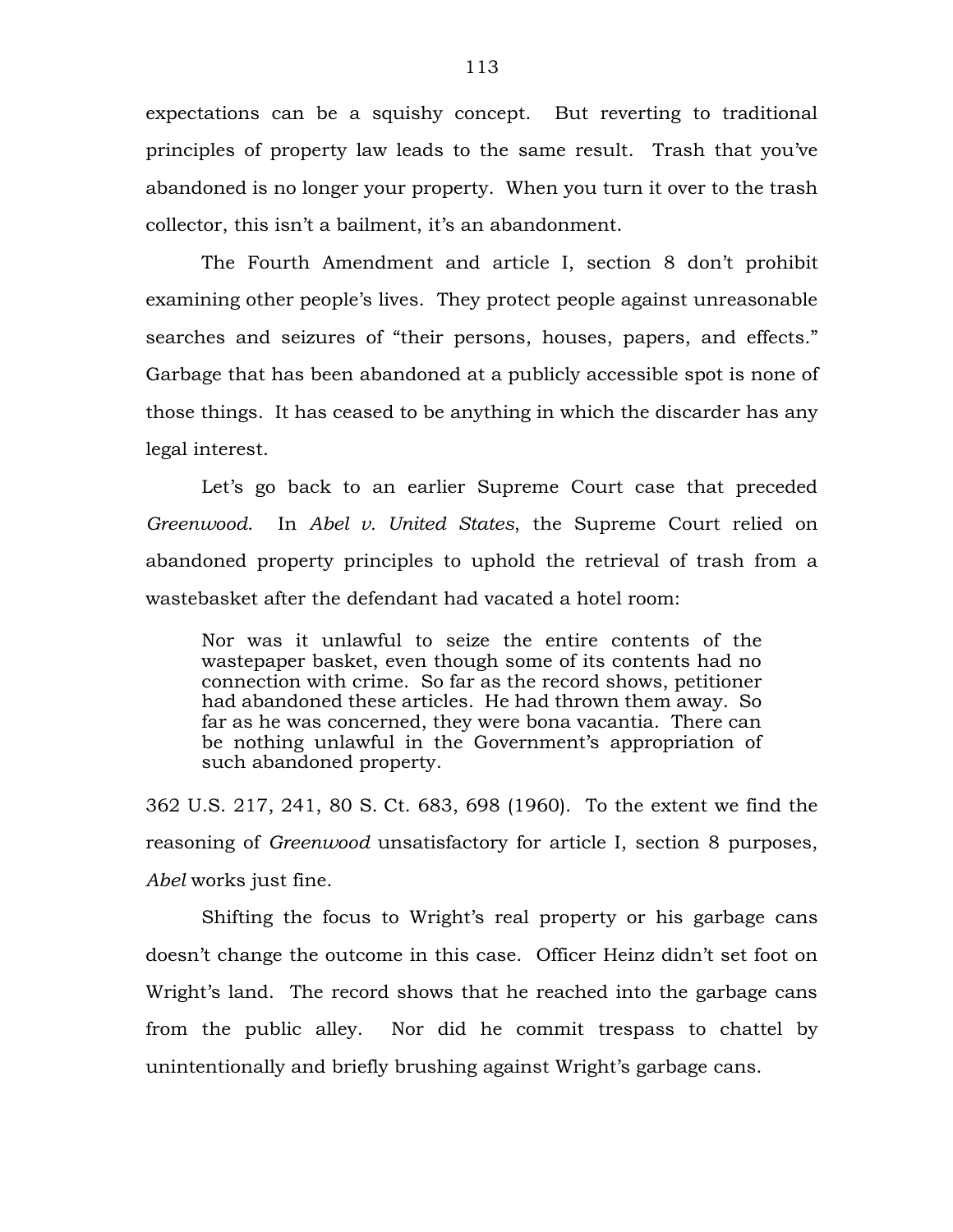Because the trash had been abandoned and Officer Heinz did not commit a trespass on Wright's real or personal property, there was no violation of the Fourth Amendment or article I, section 8. There is no need here to resort to Prospero's books and magic; we can and should decide this case simply on the basis of traditional property law. For all these reasons, I would affirm.

I will now return to discuss the majority opinion in more detail. Simply stated, the law "doth suffer a sea-change" in the majority opinion. *The Tempest*, act 1, sc. 2.

# **II. The Majority's Discussion of Traditional Property Law Is Mistaken.**

Invoking traditional property law, the majority claims that Wright had not abandoned his trash. Therefore, according to the majority, Officer Heinz physically trespassed on it.

This discussion needs to be read carefully because it has no actual support in traditional property law. The entire basis for the majority's claim of nonabandonment and physical trespass is the City of Clear Lake antiscavenging ordinance. That ordinance makes it unlawful for anyone other than an authorized solid waste collector from "[t]ak[ing] or collect[ing] any solid waste which has been placed out for collection on any premises." Clear Lake, Iowa, Code of Ordinances § 105.11(4) (2003). In the majority's view, that ordinance gave Wright an ongoing property right in his trash even after he left it out for collection. I disagree.

The ordinance making it unlawful to rummage through other people's garbage cans is intended to prevent some of the adverse side effects of rummaging, such as items being removed from garbage cans and ending up as litter on the ground. It is not intended to confer some kind of higher privacy status on garbage that it would not otherwise have. We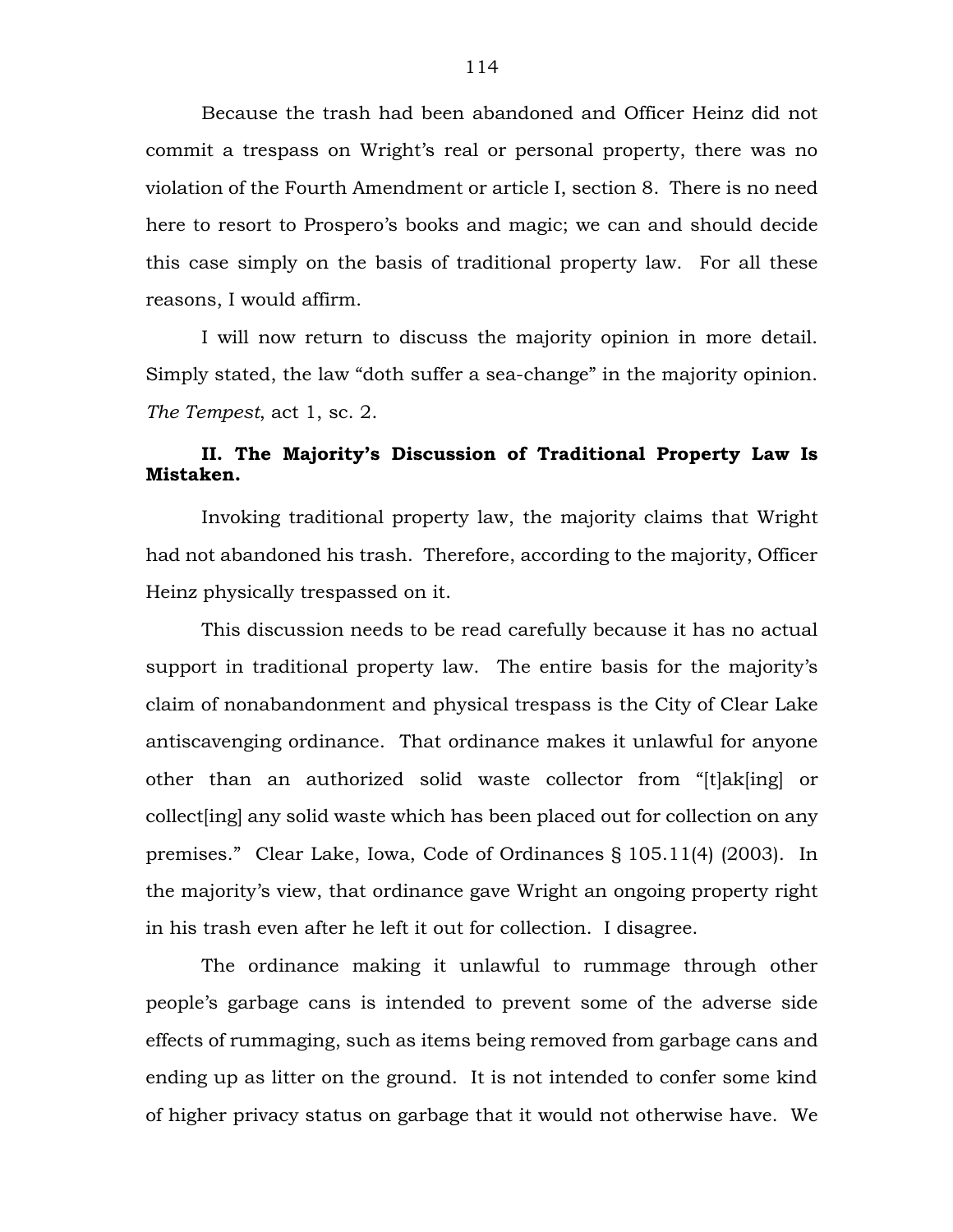know this because the stated purpose of this chapter is "to protect the citizens of the City from such hazards to their health, safety and welfare as may result from the uncontrolled disposal of solid waste." *Id.* § 105.01.

It is also important to review the Clear Lake ordinance as a whole. It reads,

Prohibited Practices.

It is unlawful for any person to:

1. Unlawful Use of Containers. Deposit refuse in any solid waste containers not owned by such person without the written consent of the owner of such containers.

2. Interfere with Collectors. Interfere in any manner with solid waste collection equipment or with solid waste collectors in the lawful performance of their duties as such, whether such equipment or collectors be those of the City, or those of any other authorized waste collection service.

3. Incinerators. Burn rubbish or garbage except in incinerators designed for high temperature operation, in which solid, semisolid, liquid or gaseous combustible refuse is ignited and burned efficiently, and from which the solid residues contain little or no combustible material, as acceptable to the Environmental Protection Commission.

4. Scavenging. Take or collect any solid waste which has been placed out for collection on any premises, unless such person is an authorized solid waste collector.

5. Burn Barrels. Burn solid waste in any burn barrel or other type of container.

6. Landscape Waste. Burn any landscape waste/yard waste.

*Id.* § 105.11.

Ordinance 105.11(4) is thus part of a list of "Prohibited Practices." The entire list is aimed at activities that interfere with the orderly collection of trash and lead to unsanitary conditions. Public health is the concern, not private property. Hence, the Clear Lake ordinance doesn't alter the reality that trash is trash.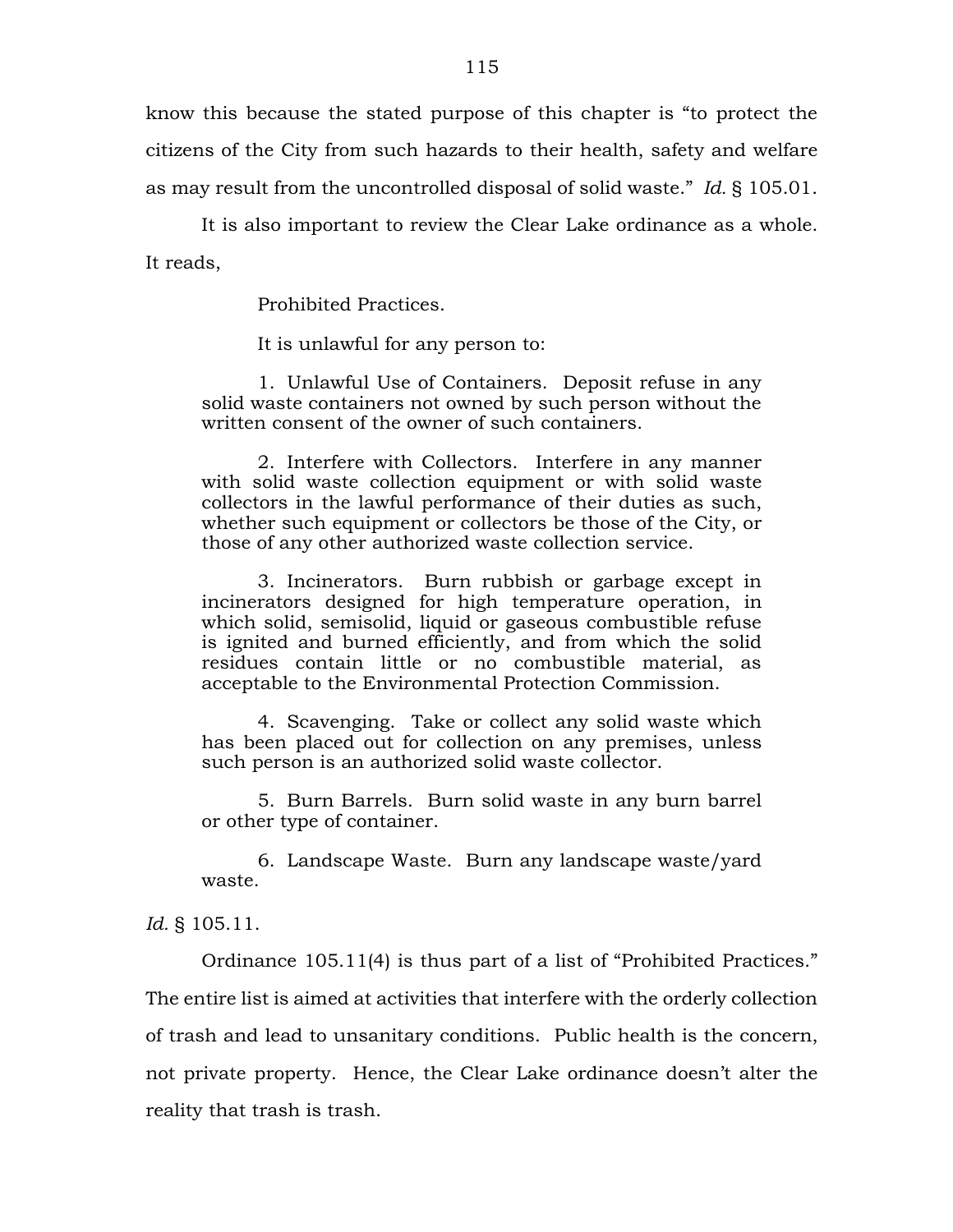Under the common law, abandonment involves an act of abandonment plus intent, both of which were present here. *See Benjamin v. Lindner Aviation, Inc.*, 534 N.W.2d 400, 406 (Iowa 1995) (en banc) ("Property is abandoned when the owner no longer wants to possess it. Abandonment is shown by proof that the owner intends to abandon the property and has voluntarily relinquished all right, title and interest in the property." (citation omitted)); *Abandonment*, *Black's Law Dictionary* (11th ed. 2019) (defining "abandonment" as "[t]he relinquishing of a right or interest with the intention of never reclaiming it"). An antiscavenging ordinance is simply irrelevant to this inquiry.

If the majority's analysis were right, then *Abel* was wrongly decided. That sixty-one-year-old Supreme Court precedent, not discussed or even cited by the majority, held that a defendant who threw away items in a hotel room wastebasket had no basis to complain when they were retrieved by a federal agent. *See Abel*, 362 U.S. at 241, 80 S. Ct. at 698. Of course, private persons other than hotel employees could not have lawfully accessed the wastebasket in *Abel*, just as here private persons other than solid waste collectors could not have lawfully removed items from the trash cans. But that did not affect the fact that the defendant had *abandoned* his trash.

# **III. The Majority's "Bedrock Constitutional Principle" Cannot Withstand Scrutiny.**

So we come to the real basis for the majority's decision—its supposed "bedrock constitutional principle" that the police under search and seizure law can do nothing that a private citizen cannot do. Again, the majority relies on the Clear Lake ordinance prohibiting anyone other than an authorized solid waste collector from "[t]ak[ing] or collect[ing] any solid waste which has been placed out for collection on any premises."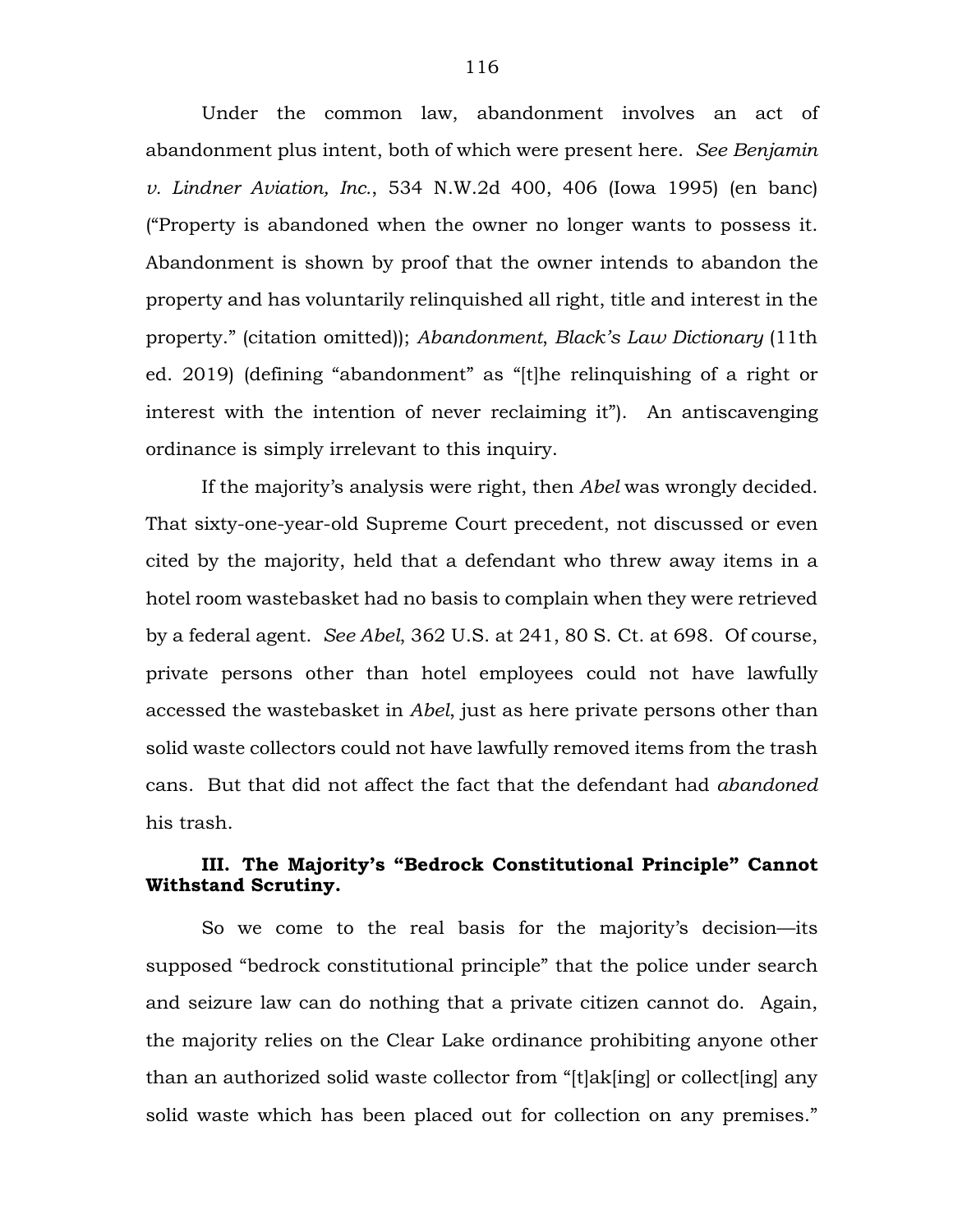Clear Lake, Iowa, Code of Ordinances § 105.11(4). Ergo, the majority insists, this means Officer Heinz violated Wright's article I, section 8 rights when he took something out of his garbage cans.

There is kind of a glib attractiveness to this position. But it's wrong. Does the majority believe that in performing their investigative duties, the Clear Lake police cannot enter a city park between 11 p.m. and 5 a.m.? *See id.* § 47.05(1) (prohibiting private citizens from doing this). That they can't park their patrol car in any spot where private citizens are not allowed to park? *See id.* § 69.06 (same). That they can't park for more than two hours? *See id.* § 69.13 (same). That they can't drive on a barricaded street? *See id.* § 135.05 (same). Clearly, law enforcement can do things that private citizens cannot do.

If the majority's theory held water, a fleeing suspect who threw away contraband could successfully file a motion to suppress if law enforcement picked up the contraband from a spot that private citizens are technically not permitted to enter. After all, that is essentially the majority's theory in this case.

# **IV. The Majority's Selective Quotations and Long Historical Discursions Do Not Support Its Asserted Bedrock Constitutional Principle.**

The majority's quotations to support its "cops can't do what private citizens can't do" rule are taken out of context. Consider the majority's treatment of *Florida v. Jardines*, 569 U.S. 1, 133 S. Ct. 1409 (2013). The majority portrays the case as an illustration of its "cops can't do what private citizens can't do" rule of law. But the case was actually decided based on traditional property rights. Law enforcement brought a drugsniffing dog onto the porch of the defendant's home to conduct an extensive—and successful—sniff. *Id.* at 4, 133 S. Ct. at 1413.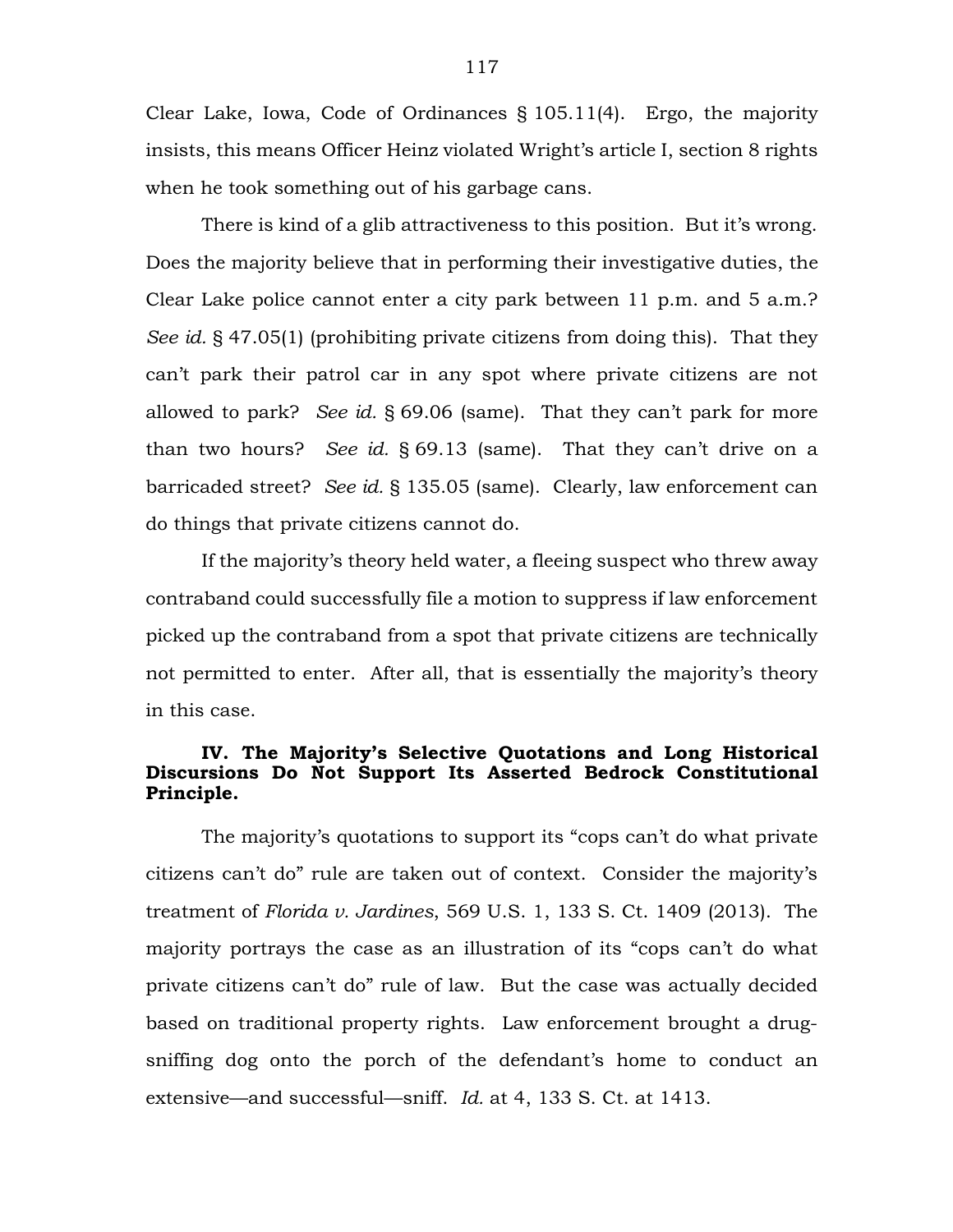The Supreme Court resolved the case based on property principles, which made the case "straightforward." *Id.* at 5, 133 S. Ct. at 1414. The Court explained,

The officers were gathering information in an area belonging to Jardines and immediately surrounding his house—in the curtilage of the house, which we have held enjoys protection as part of the home itself. And they gathered that information by physically entering and occupying the area to engage in conduct not explicitly or implicitly permitted by the homeowner.

*Id.* at 5–6, 133 S. Ct. at 1414. Later in the opinion, the Court discussed what "any private citizen might do" when entering the defendant's property, not because that was the underlying principle but because it illustrated the scope of the common law property right that anchored the Court's decision. *Id.* at 8, 133 S. Ct. at 1416 (quoting *Kentucky v. King*, 563 U.S. 452, 469, 131 S. Ct. 1849, 1862 (2011)).

The majority's quick take on *Caniglia v. Strom*, 593 U.S. \_\_\_, 141 S. Ct. 1596 (2021), also oversimplifies its meaning. In that case, as the majority notes, the Court again acknowledged that "officers may generally take actions that 'any private citizen might do' without fear of liability." *Id.* at \_\_\_, 141 S. Ct. at 1599 (quoting *Jardines*, 569 U.S. at 8, 133 S. Ct. at 1416). But the converse isn't true. That isn't *all* officers may do. Indeed, the *Caniglia* Court presented this as an *additional* warrant exception, not the only one. *See id.* at \_\_\_, 141 S. Ct. at 1599.

The majority also provides some musty legal history. These include a dissertation on the early Iowa caselaw on search and seizure. I am uncertain what purpose this narrative serves. None of the cases involve trash, none of the cases are difficult, and we would not decide the legality of the searches any differently under current search and seizure law. Today, as in 1859, a sheriff cannot seize someone's property by pretending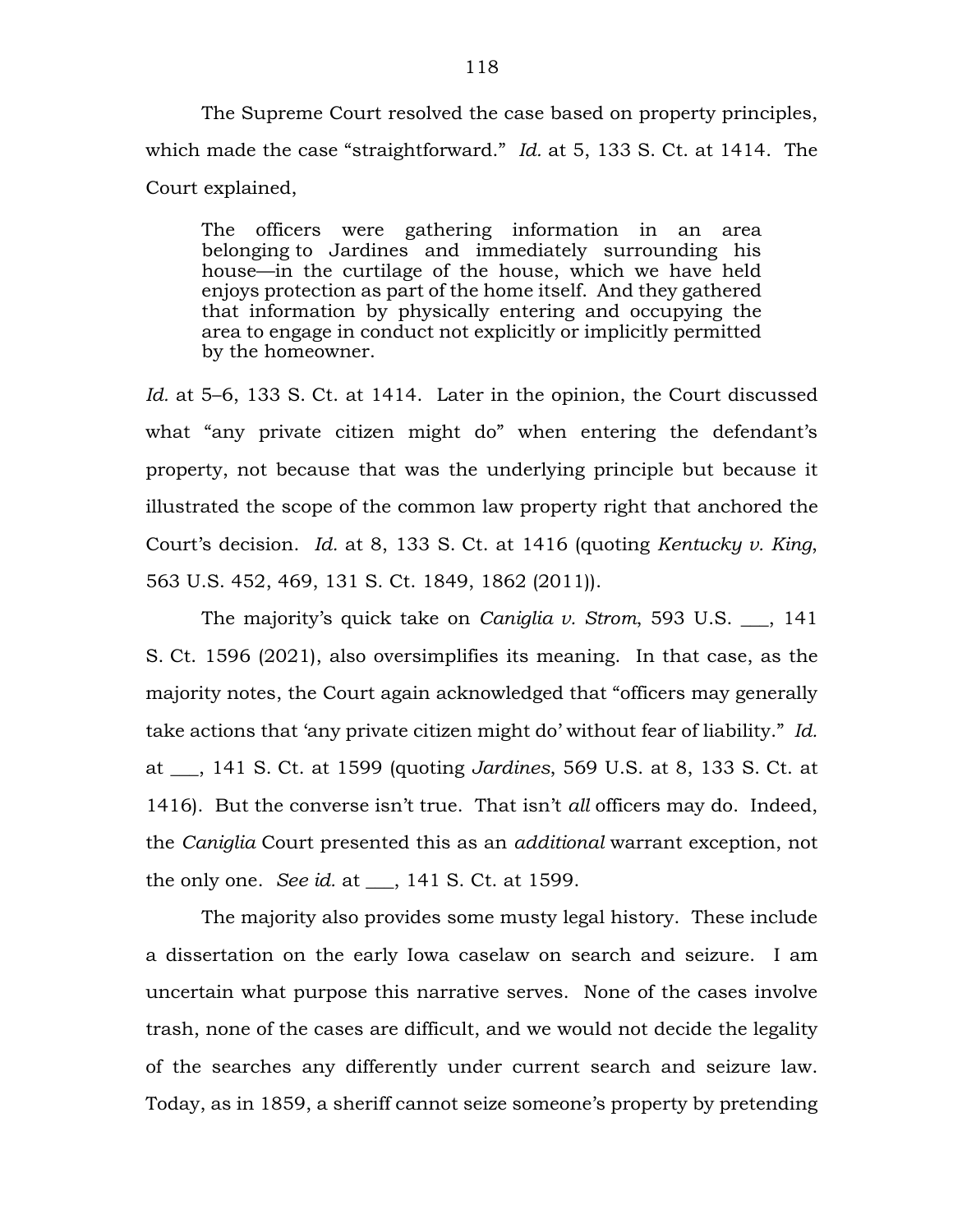to have a writ of attachment he does not have. *See Pomroy & Co. v. Parmlee*, 9 Iowa 140, 147 (1859). Today, as in 1904, a sheriff needs a warrant to search a home. *See McClurg v. Brenton*, 123 Iowa 368, 371– 72, 98 N.W. 881, 882 (1904). These cases do not prove the majority's claim of a bedrock constitutional principle.

# **V. Recasting the Asserted Bedrock Constitutional Principle as a Rule of "Trespass" Does Not Advance the Majority's Analysis.**

In footnote 5, the majority tries to recast its bedrock constitutional principle as one of trespass law. According to the majority, Officer Heinz committed a trespass. Yet footnote 5 freely concedes that Officer Heinz would not have committed a trespass at common law. Instead, the majority maintains that the Clear Lake ordinance redefined trespass.

This is an intriguing argument, but if I were Officer Heinz I would not be concerned that the majority "did bass my trespass." *The Tempest*, act 3, sc. 3.

For one thing, under traditional search and seizure principles, what matters is whether the defendant had a property right as to which the defendant committed a common law trespass. *United States v. Jones*, 565 U.S. 400, 405, 132 S. Ct. 945, 949 (2012) ("[O]ur Fourth Amendment jurisprudence was tied to common-law trespass, at least until the latter half of the 20th century.") (Scalia, J.). Clear Lake did not purport to redefine property rights or common law trespass, nor would Clear Lake have had the power to do so. *See* Iowa Code § 364.1 (2017). As I have explained, the antiscavenging ordinance didn't give Wright a legal entitlement to that which he had already abandoned, nor would it have given him a legal right to sue anyone. Footnote 5 adds nothing to the majority opinion, except to make its central holding more elusive. There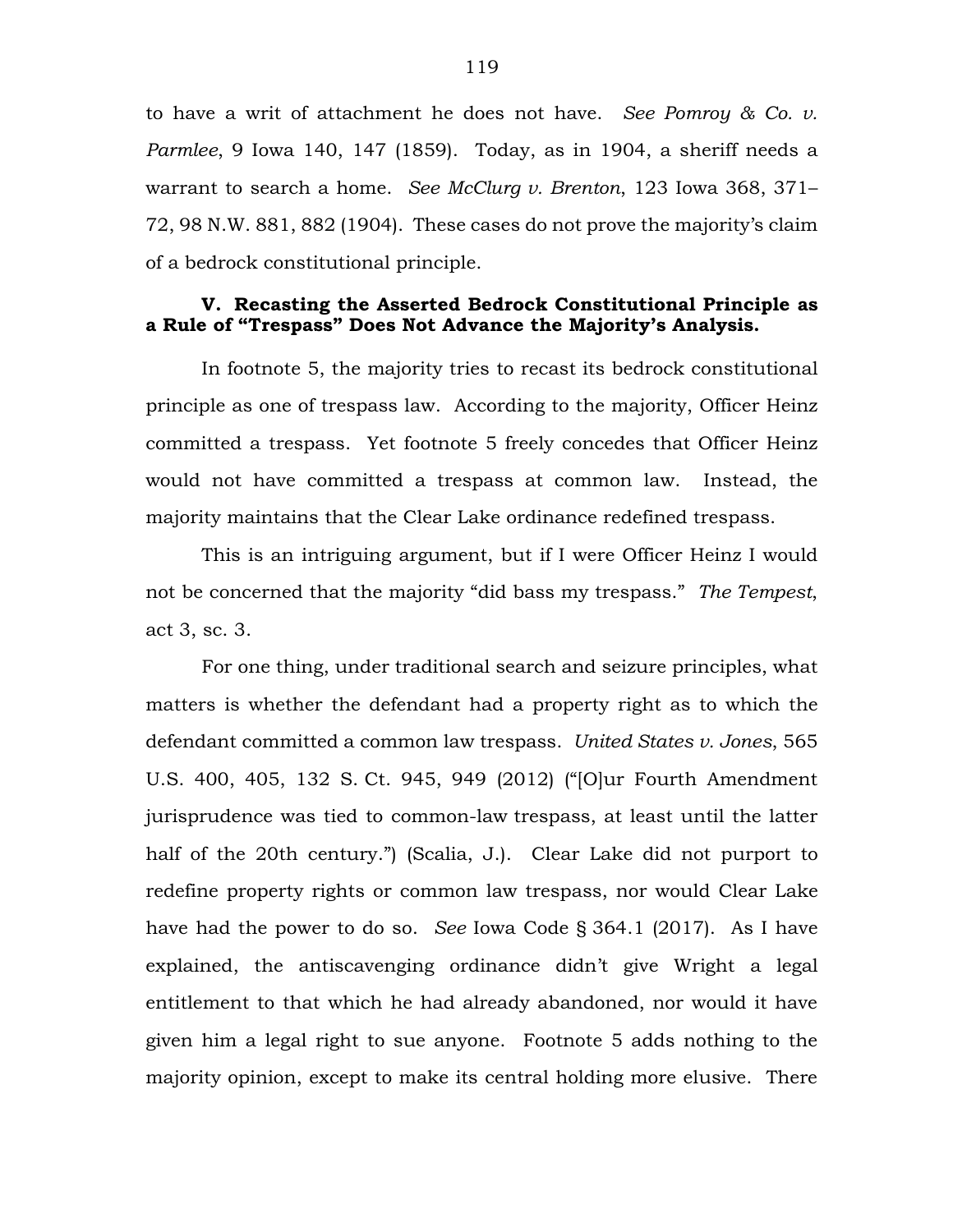is a critical difference, glossed over by the majority, between a municipal health and safety ordinance and traditional state property law.

## **VI. Near the End of Its Opinion, the Majority Abandons Its Bedrock Constitutional Principle and Resorts to Its Own Mistaken Reasonable Expectations Analysis.**

One possible saving grace with the majority's decision is that municipalities can avoid its effects *simply by changing their ordinances*. Repeal the ordinance forbidding private citizens from "scavenging" trash, and trash pulls by law enforcement will become lawful once again.

Or maybe not. About seven-eighths of the way through its opinion, the majority backtracks. That is when the majority tells us, "Of course, this is not to say article I, section 8 rises and falls based on a particular municipal law." So much, I guess, for bedrock constitutional principle. At this point, the majority embraces the "reasonable expectation of privacy" perspective it had previously disparaged.

However, the majority doesn't opt for the settled Iowa law on reasonable expectations of privacy and trash pulls, as set forth in two published decisions of our court of appeals. Instead, it adopts the views expressed en passant by Justice Gorsuch in his *Carpenter* dissent. Notably, in a paragraph of that dissent, Justice Gorsuch offers a brief critique of *Greenwood*. *See Carpenter*, 585 U.S. at \_\_\_, 138 S. Ct. at 2266.

The majority's reliance on Justice Gorsuch is unpersuasive to me. First, I think Justice Gorsuch's assessment of social norms is wrong. *See id.* at \_\_\_, 138 S. Ct. at 2266 ("I doubt, too, that most people spotting a neighbor rummaging through their garbage would think they lacked reasonable grounds to confront the rummager."). In many neighborhoods, people would not think twice about someone removing something from a garbage can after it has been set out for collection. The person violating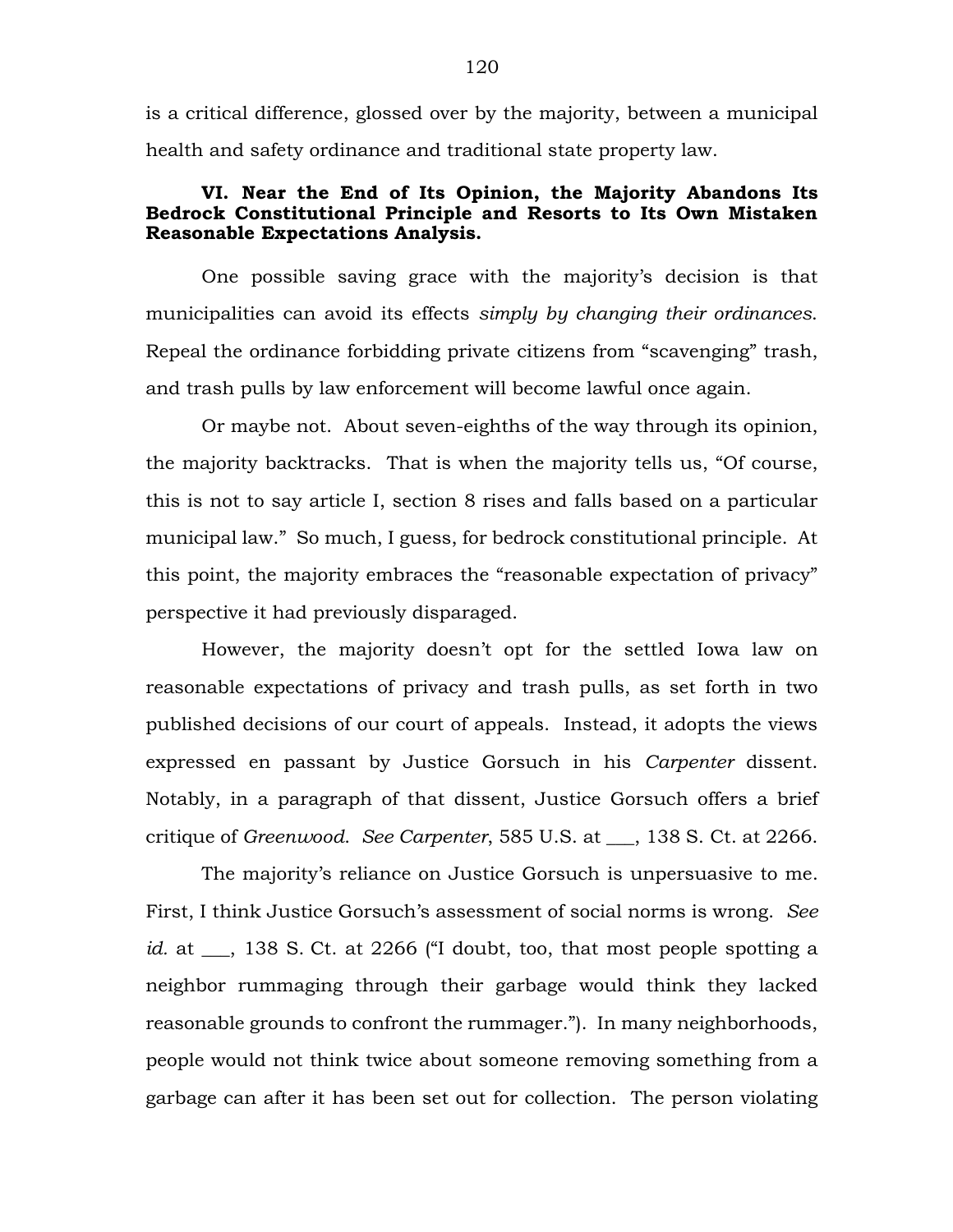the social norm would be the person confronting the scavenger, not the scavenger.

Second, it's odd for the majority to invoke Justice Gorsuch on reasonable expectations because he was actually arguing against such an approach. His main point was that reasonable expectations had "yielded an often unpredictable—and sometimes unbelievable—jurisprudence." *Id.* at \_\_\_, 138 S. Ct. at 2266.

Here lies my one point of agreement with the majority. In analyzing article I, section 8, it might be better if we focused more on traditional property law than on reasonable expectations of privacy (although both sources support the lawfulness of the trash pull in this case). That being said, the majority's "rough magic," *The Tempest*, act 5, sc. 1, bears no resemblance to traditional property law.

Trash is as old as Shakespeare's time, and we should not be making up new search and seizure law to deal with it.

And if we are going to be devising new law, we should at least be direct, open, and consistent about it—all areas where the majority falls well short. From page to page, the majority opinion shifts ground. One moment, according to the majority, the antiscavenging ordinance is dispositive. Then, it isn't. At first this is a case about police being unable to do what private citizens can't do. Then it's a case about traditional property law. Then it's a case about reasonable expectations. According to the majority, the Iowa Constitution has a fixed, original meaning. Until it doesn't.

The majority opinion "seeks to hide itself." *The Tempest*, act 3, sc. 1. I respectfully predict it will have a short life as a precedent.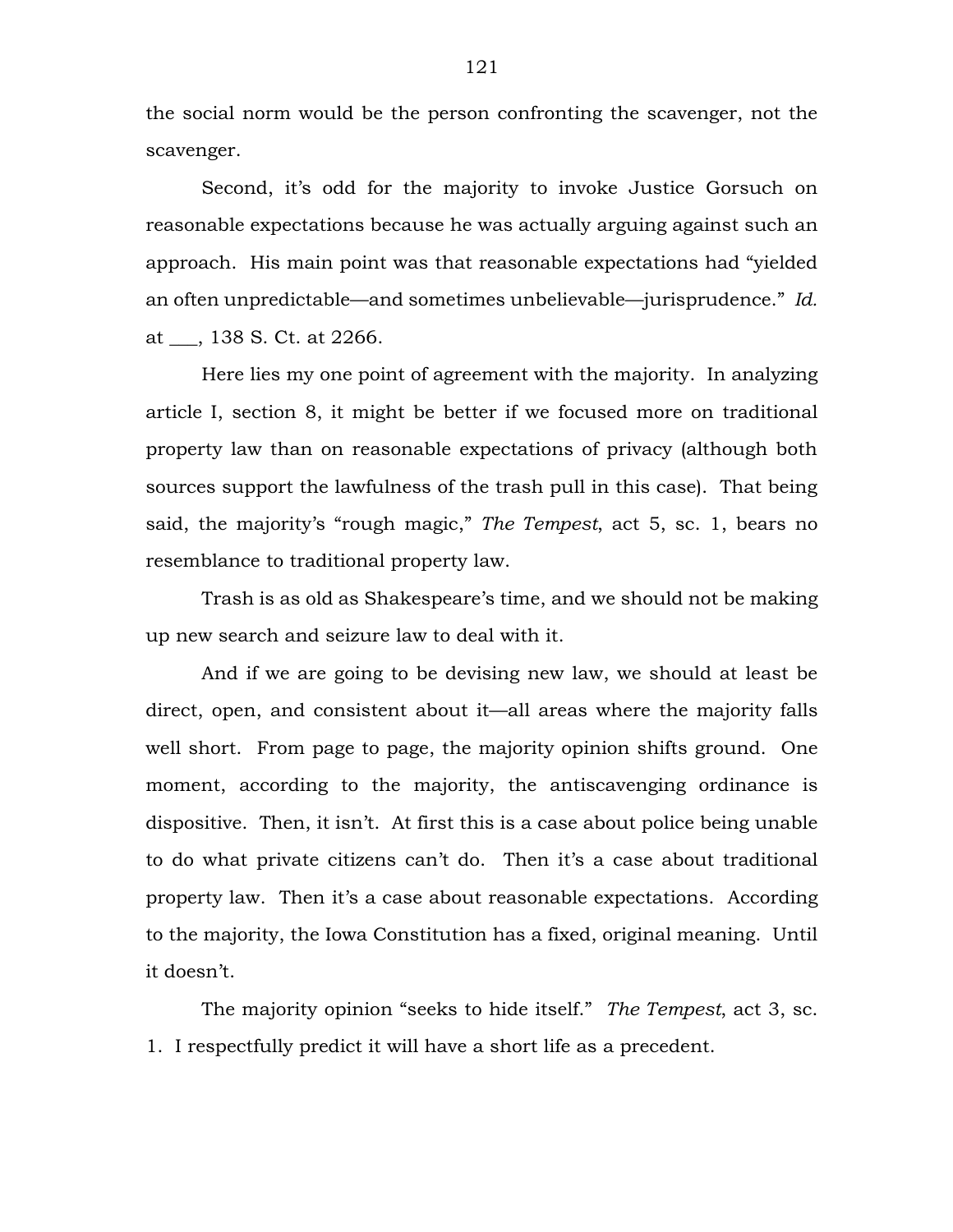#### **VII. The Special Concurrence Does Not Add to the Force of the Majority's Arguments, and in Some Ways Undermines Them.**

The special concurrence says almost nothing about the issue actually before this court. Instead of providing pertinent legal analysis on trash removals, the special concurrence retells a story about search and seizure that its author has already told in prior opinions. *See, e.g.*, *State v. Brown*, 930 N.W.2d 840, 873–99 (Iowa 2019) (Appel, J., dissenting); *State v. Short*, 851 N.W.2d 474, 481–93 (Iowa 2014).

The special concurrence wants to make a point about methodology. The special concurrence is concerned about excessive reliance on the original meaning of constitutional provisions, especially when there is "modern technology." According to the special concurrence: "[C]onsideration must be given to the evolving precedent interpreting openended constitutional provisions and to contemporary contexts and public attitudes."

But these justifications for the special concurrence seem inadequate. Trash cans are not modern technology. And what does it mean to say that precedents can evolve, that courts get to consider contemporary contexts, and that public attitudes can be taken into account? Such statements may describe how judges act, but they aren't methodologies.

I prefer to rely on the sound precedent set forth in *Abel*, *Greenwood*, *Skola*, and *Henderson*. Under a property rights approach as discussed in *Abel*, Wright had abandoned his trash and Officer Heinz committed no trespass by removing items from the open cans left out for collection. Under a reasonable expectations approach as discussed in *Greenwood*, *Skola*, and *Henderson*, Wright had no reasonable expectation of privacy in trash cans put out for collection.